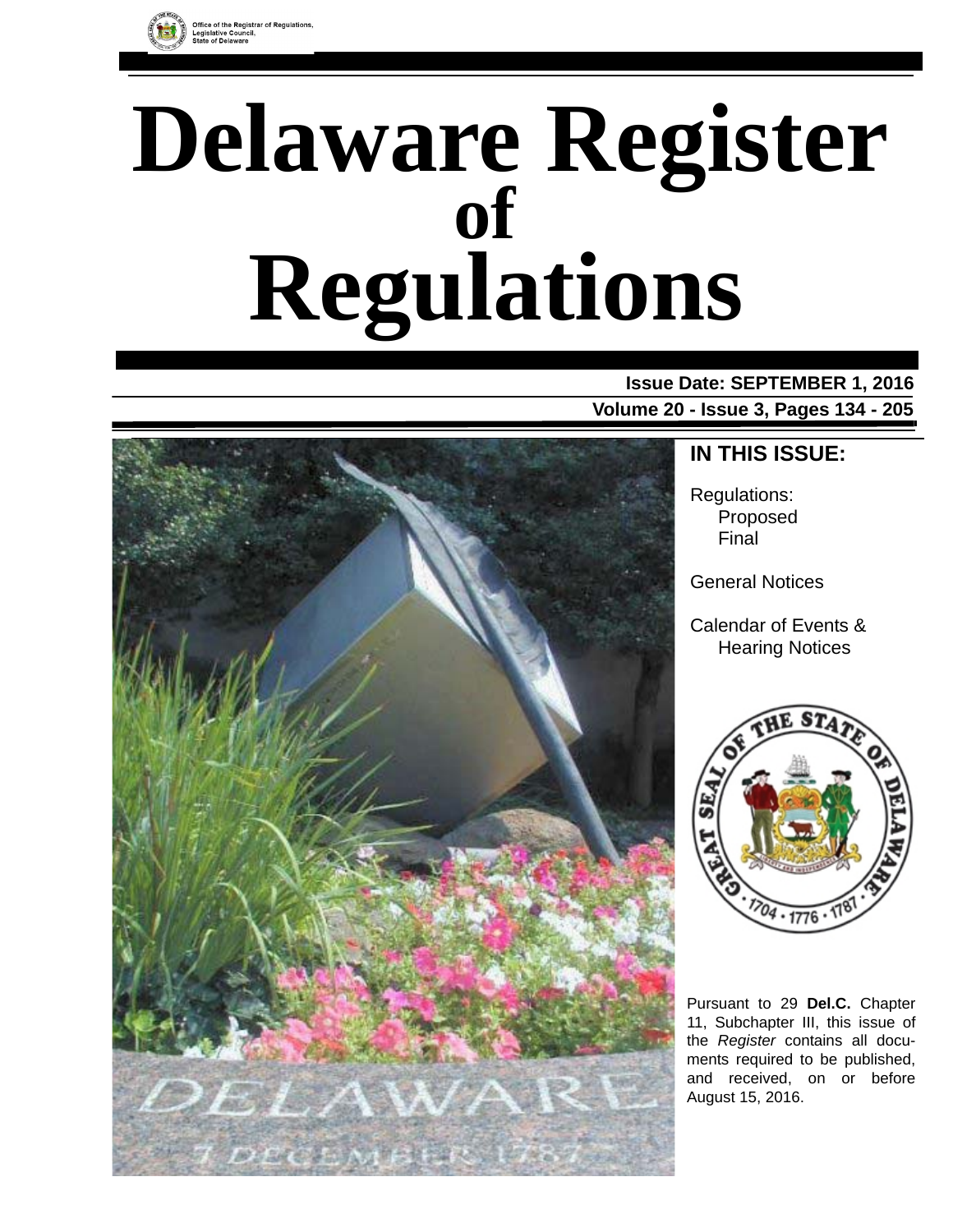# **INFORMATION ABOUT THE DELAWARE REGISTER OF REGULATIONS**

# **DELAWARE REGISTER OF REGULATIONS**

The *Delaware Register of Regulations* is an official State publication established by authority of 69 *Del. Laws*, c. 107 and is published on the first of each month throughout the year.

The *Delaware Register* will publish any regulations that are proposed to be adopted, amended or repealed and any emergency regulations promulgated.

The *Register* will also publish some or all of the following information:

- Governor's Executive Orders
- Governor's Appointments
- Agency Hearing and Meeting Notices
- Other documents considered to be in the public interest.

# **CITATION TO THE DELAWARE REGISTER**

The *Delaware Register of Regulations* is cited by volume, issue, page number and date. An example would be:

19 **DE Reg.** 1100 - 1102 (06/01/16)

Refers to Volume 19, pages 1100 - 1102 of the *Delaware Register* issued on June 1, 2016.

# **SUBSCRIPTION INFORMATION**

The cost of a yearly subscription (12 issues) for the *Delaware Register of Regulations* is \$135.00. Single copies are available at a cost of \$12.00 per issue, including postage. For more information contact the Division of Research at 302-744-4114 or 1-800-282-8545 in Delaware.

# **CITIZEN PARTICIPATION IN THE REGULATORY PROCESS**

Delaware citizens and other interested parties may participate in the process by which administrative regulations are adopted, amended or repealed, and may initiate the process by which the validity and applicability of regulations is determined.

Under 29 **Del.C.** §10115 whenever an agency proposes to formulate, adopt, amend or repeal a regulation, it shall file notice and full text of such proposals, together with copies of the existing regulation being adopted, amended or repealed, with the Registrar for publication in the *Register of Regulations* pursuant to §1134 of this title. The notice shall describe the nature of the proceedings including a brief synopsis of the subject, substance, issues, possible terms of the agency action, a reference to the legal authority of the agency to act, and reference to any other regulations that may be impacted or affected by the proposal, and shall state the manner in which persons may present their views; if in writing, of the place to which and the final date by which such views may be submitted; or if at a public hearing, the date, time and place of the hearing. If a public hearing is to be held, such public hearing shall not be scheduled less than 20 days following publication of notice of the proposal in the *Register of Regulations*. If a public hearing will be held on the proposal, notice of the time, date, place and a summary of the nature of the proposal shall also be published in at least 2 Delaware newspapers of general circulation. The notice shall also be mailed to all persons who have made timely written requests of the agency for advance notice of its regulation-making proceedings.

**DELAWARE REGISTER OF REGULATIONS, VOL. 20, ISSUE 3, THURSDAY, SEPTEMBER 1, 2016**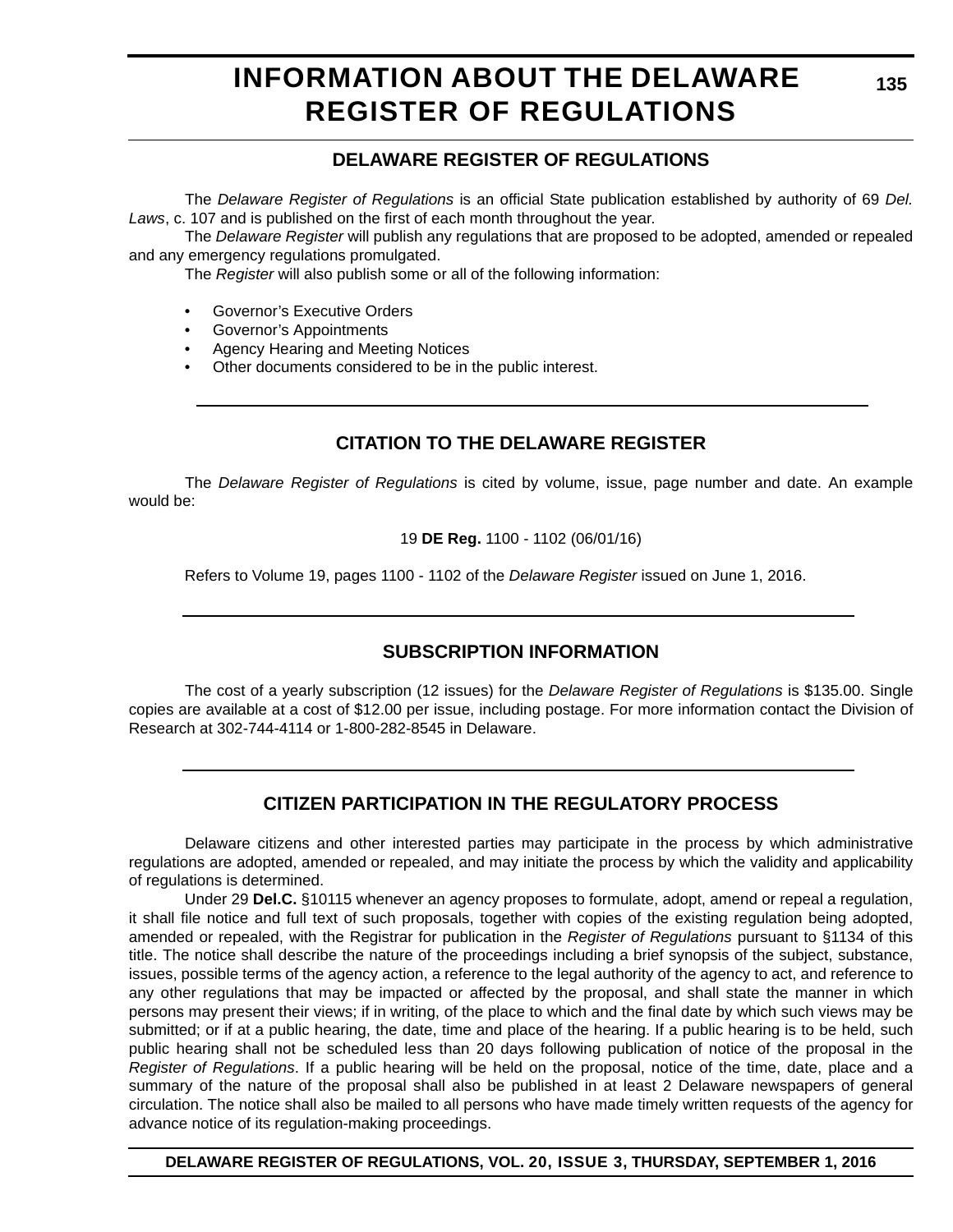**136**

# **INFORMATION ABOUT THE DELAWARE REGISTER OF REGULATIONS**

The opportunity for public comment shall be held open for a minimum of 30 days after the proposal is published in the *Register of Regulations*. At the conclusion of all hearings and after receipt, within the time allowed, of all written materials, upon all the testimonial and written evidence and information submitted, together with summaries of the evidence and information by subordinates, the agency shall determine whether a regulation should be adopted, amended or repealed and shall issue its conclusion in an order which shall include: (1) A brief summary of the evidence and information submitted; (2) A brief summary of its findings of fact with respect to the evidence and information, except where a rule of procedure is being adopted or amended; (3) A decision to adopt, amend or repeal a regulation or to take no action and the decision shall be supported by its findings on the evidence and information received; (4) The exact text and citation of such regulation adopted, amended or repealed; (5) The effective date of the order; (6) Any other findings or conclusions required by the law under which the agency has authority to act; and (7) The signature of at least a quorum of the agency members.

The effective date of an order which adopts, amends or repeals a regulation shall be not less than 10 days from the date the order adopting, amending or repealing a regulation has been published in its final form in the *Register of Regulations*, unless such adoption, amendment or repeal qualifies as an emergency under §10119.

Any person aggrieved by and claiming the unlawfulness of any regulation may bring an action in the Court for declaratory relief.

No action of an agency with respect to the making or consideration of a proposed adoption, amendment or repeal of a regulation shall be subject to review until final agency action on the proposal has been taken.

When any regulation is the subject of an enforcement action in the Court, the lawfulness of such regulation may be reviewed by the Court as a defense in the action.

Except as provided in the preceding section, no judicial review of a regulation is available unless a complaint therefor is filed in the Court within 30 days of the day the agency order with respect to the regulation was published in the *Register of Regulations*.

# **CLOSING DATES AND ISSUE DATES FOR THE DELAWARE REGISTER OF REGULATIONS**

| <b>ISSUE DATE</b> | <b>CLOSING DATE</b> | <b>CLOSING TIME</b> |
|-------------------|---------------------|---------------------|
| October 1         | September 15        | 4:30 p.m.           |
| November 1        | October 17          | 4:30 p.m.           |
| December 1        | November 15         | 4:30 p.m.           |
| January 1         | December 15         | 4:30 p.m.           |
| February 1        | January 17          | 4:30 p.m.           |
|                   |                     |                     |

# **DIVISION OF RESEARCH STAFF**

**Lori Christiansen**, Director; **Mark J. Cutrona**, Deputy Director; **Tara Donofrio**, Administrative Specialist II; **Julie Fedele**, Joint Sunset Research Analyst; **Bethany Fiske**, Assistant Registrar of Regulations; **Deborah Gottschalk**, Legislative Attorney; **Robert Lupo**, Printer; **Deborah J. Messina**, Print Shop Supervisor; **Kathleen Morris**, Human Resources/Financials; **Georgia Roman**, Unit Operations Support Specialist; **Victoria Schultes,** Administrative Specialist II; **Don Sellers,** Printer; **Yvette W. Smallwood**, Registrar of Regulations; **Holly Vaughn Wagner**, Legislative Attorney; **Rochelle Yerkes**, Office Manager; **Sara Zimmerman**, Legislative Librarian.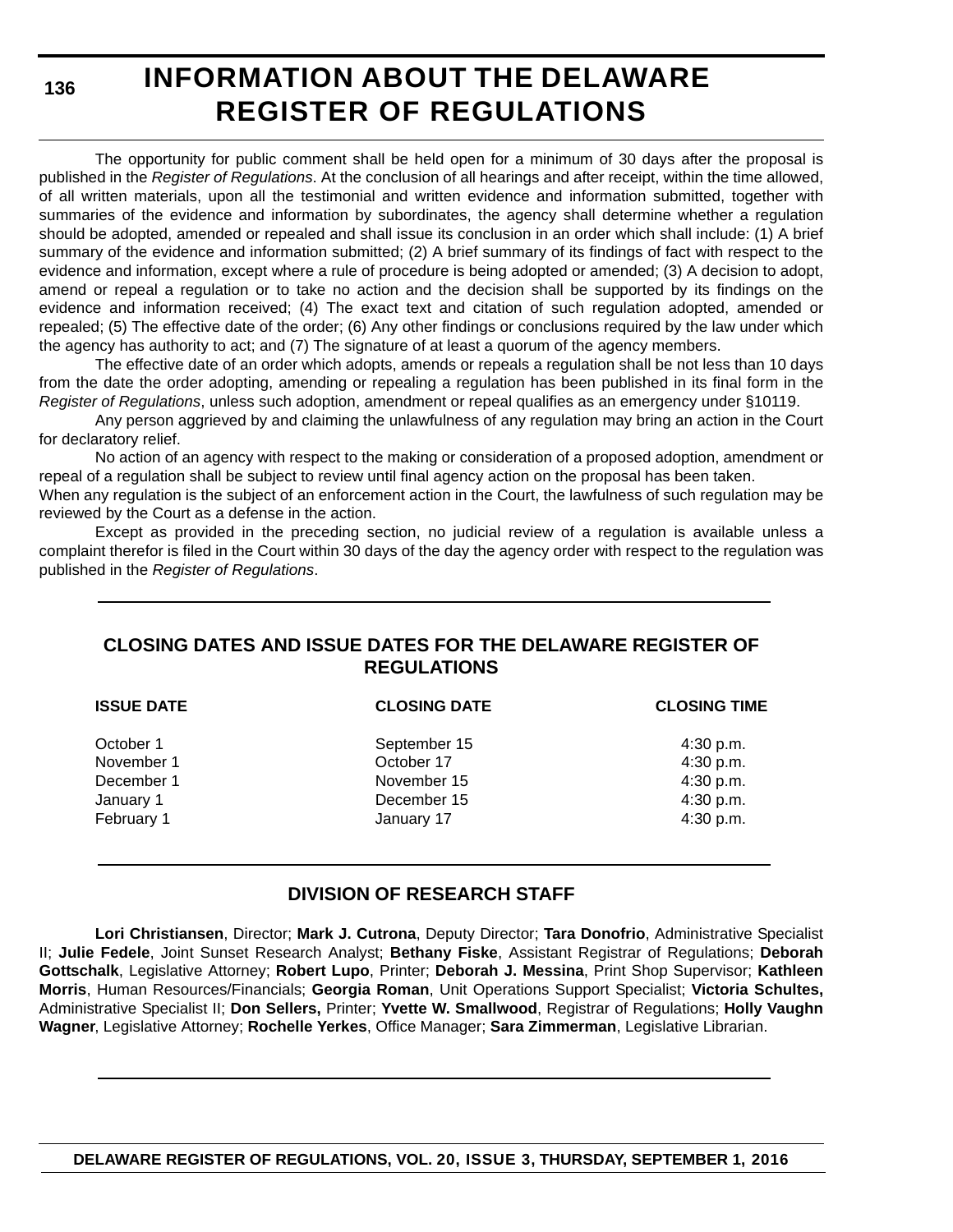# **TABLE OF CONTENTS**

**137**

<span id="page-3-0"></span>

# **PROPOSED**

| <b>DEPARTMENT OF EDUCATION</b>                                                                   |     |
|--------------------------------------------------------------------------------------------------|-----|
| <b>Office of the Secretary</b>                                                                   |     |
| 1105 Standards for School Buses Placed in Production on or after January 1, 2017                 | 141 |
| <b>Professional Standards Board</b>                                                              | 142 |
|                                                                                                  |     |
| <b>DEPARTMENT OF INSURANCE</b>                                                                   |     |
| <b>Office of the Commissioner</b>                                                                |     |
| 304 Standards and Commissioner's Authority for Companies Deemed to be in Hazardous               | 146 |
|                                                                                                  | 149 |
| 1313 Arbitration of Health Insurance Disputes Between Carriers and Providers                     | 150 |
|                                                                                                  | 155 |
|                                                                                                  |     |
| DEPARTMENT OF SAFETY AND HOMELAND SECURITY                                                       |     |
| <b>Division of State Police</b>                                                                  |     |
| 1300 Board of Examiners of Private Investigators & Private Security Agencies,                    | 159 |
|                                                                                                  | 162 |
|                                                                                                  | 166 |
|                                                                                                  |     |
| <b>DEPARTMENT OF STATE</b>                                                                       |     |
| <b>Division of Professional Regulation</b>                                                       |     |
|                                                                                                  | 168 |
|                                                                                                  | 169 |
|                                                                                                  |     |
| <b>FINAL</b>                                                                                     |     |
| <b>DEPARTMENT OF EDUCATION</b>                                                                   |     |
| <b>Office of the Secretary</b>                                                                   |     |
| 925 Children with Disabilities Subpart D, Evaluations, Eligibility Determination, Individualized |     |
|                                                                                                  | 172 |
| <b>Professional Standards Board</b>                                                              |     |
|                                                                                                  | 174 |
| <b>DEPARTMENT OF HEALTH AND SOCIAL SERVICES</b>                                                  |     |
| <b>Division of Public Health</b>                                                                 |     |
|                                                                                                  | 176 |
| DEPARTMENT OF NATURAL RESOURCES AND ENVIRONMENTAL CONTROL                                        |     |
| <b>Division of Water</b>                                                                         |     |
|                                                                                                  | 180 |
| <b>Division of Watershed Stewardship</b>                                                         |     |
|                                                                                                  | 183 |
|                                                                                                  |     |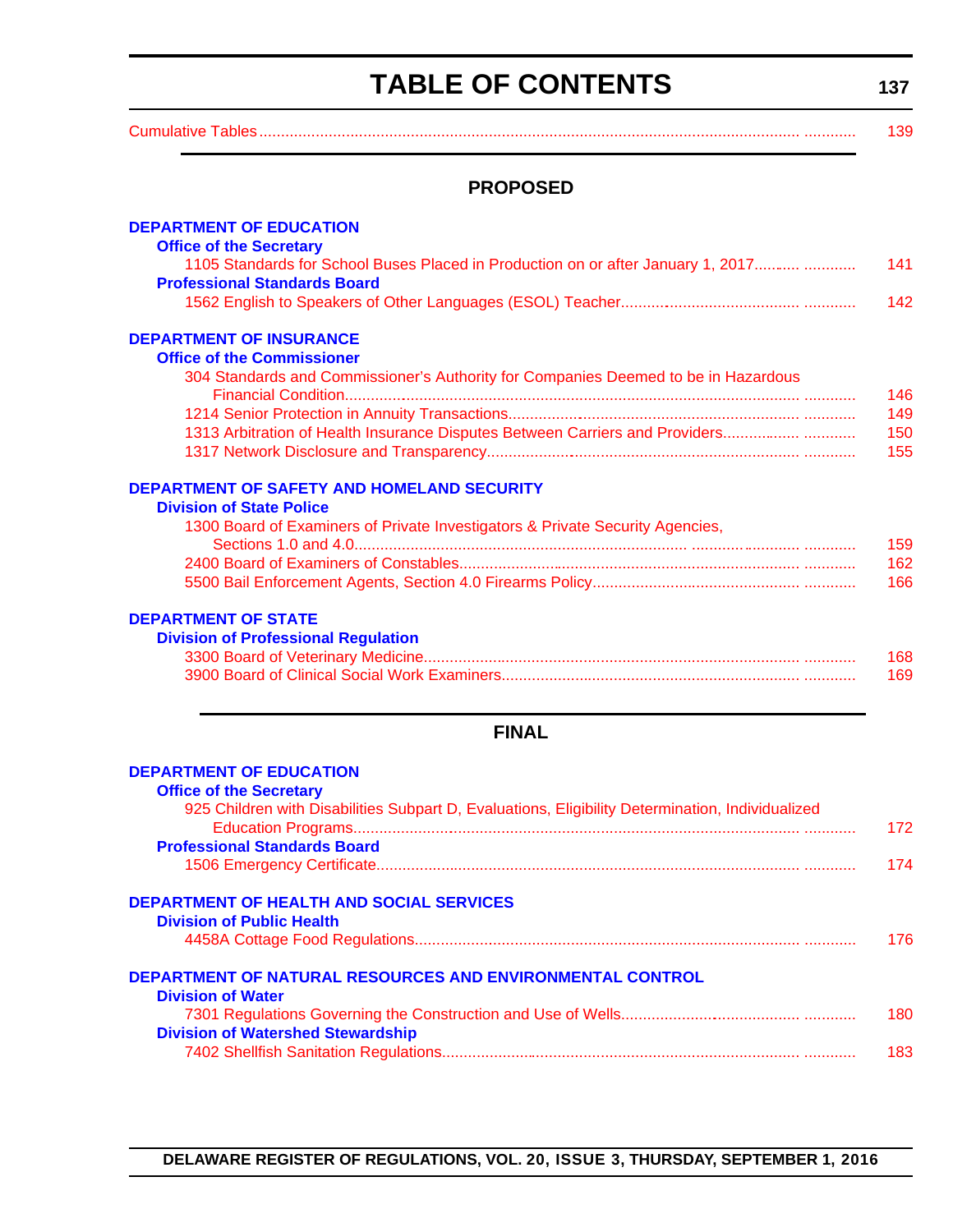# **TABLE OF CONTENTS**

| <b>DEPARTMENT OF STATE</b><br><b>Division of Professional Regulation</b>                           |     |
|----------------------------------------------------------------------------------------------------|-----|
|                                                                                                    | 186 |
|                                                                                                    |     |
|                                                                                                    | 190 |
| <b>DEPARTMENT OF TRANSPORTATION</b><br><b>Division of Transportation Solutions</b>                 |     |
|                                                                                                    | 194 |
| <b>GENERAL NOTICES</b>                                                                             |     |
| <b>DEPARTMENT OF HEALTH AND SOCIAL SERVICES</b>                                                    | 196 |
| <b>Division of Medicaid and Medical Assistance</b>                                                 |     |
|                                                                                                    | 196 |
| <b>DEPARTMENT OF NATURAL RESOURCES AND ENVIRONMENTAL CONTROL</b><br><b>Office of the Secretary</b> |     |
|                                                                                                    | 197 |
| <b>DEPARTMENT OF STATE</b><br><b>Division of Professional Regulation</b>                           |     |
|                                                                                                    | 198 |
|                                                                                                    | 199 |

# **CALENDAR OF EVENTS/HEARING NOTICES**

|                                                                                                          | 201 |
|----------------------------------------------------------------------------------------------------------|-----|
| Dept. of Insurance, Office of the Commissioner, Notices of Public Comment Periods   201 - 203            |     |
| Dept. of Safety and Homeland Security, Div. of State Police, Notices of Public Comment Periods 203 - 204 |     |
| Dept. of State, Div. of Professional Regulation, Board of Veterinary Medicine; Board of Clinical Social  |     |
|                                                                                                          |     |

# **DELAWARE REGISTER OF REGULATIONS, VOL. 20, ISSUE 3, THURSDAY, SEPTEMBER 1, 2016**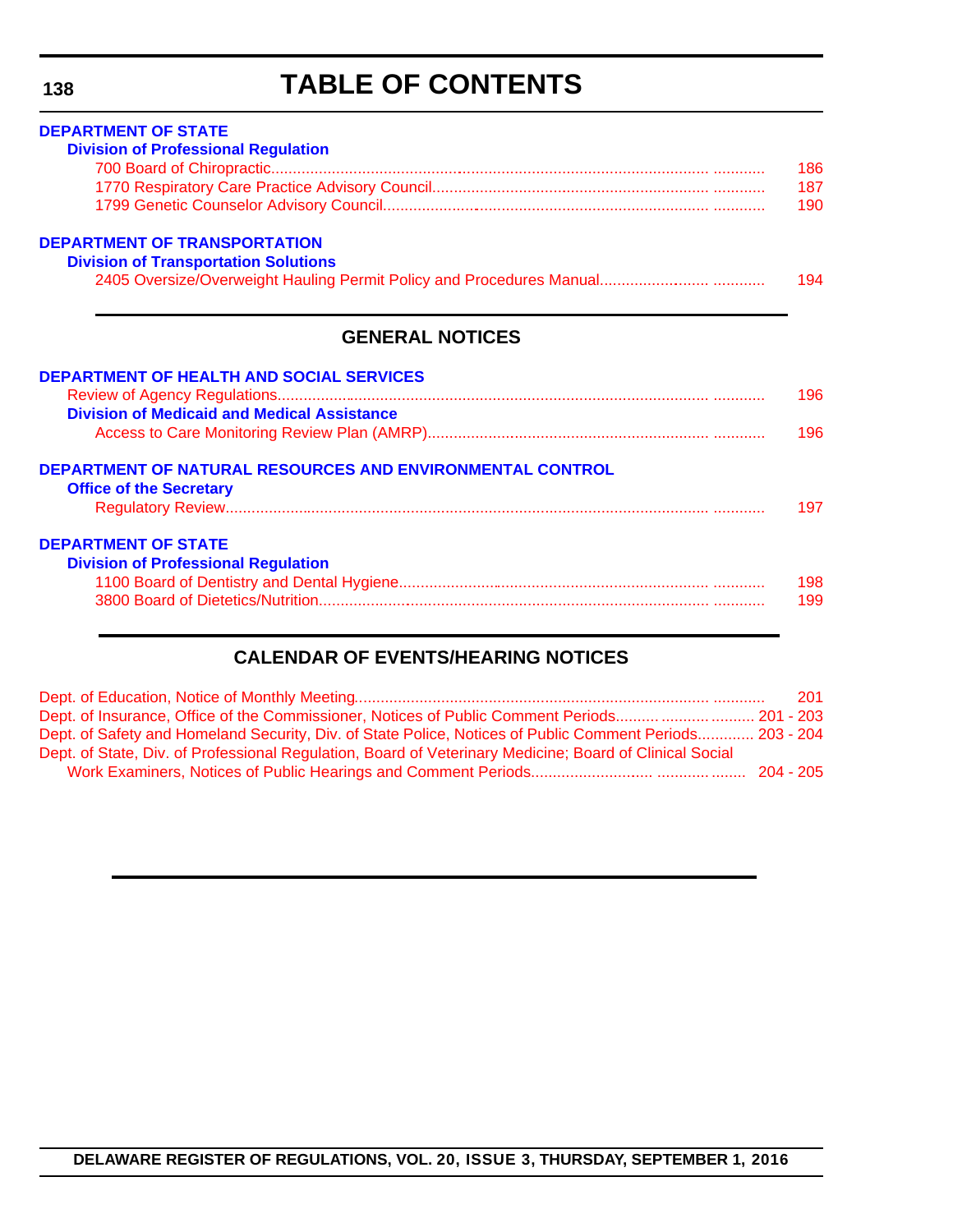# **[CUMULATIVE TABLES](#page-3-0)**

<span id="page-5-0"></span>The table printed below lists the regulations that have been proposed, adopted, amended or repealed in the preceding issues of the current volume of the *Delaware Register of Regulations*.

The regulations are listed alphabetically by the promulgating agency, followed by a citation to that issue of the *Register* in which the regulation was published. Proposed regulations are designated with (Prop.); Final regulations are designated with (Final); Emergency regulations are designated with (Emer.); and regulations that have been repealed are designated with (Rep.).

### **DEPARTMENT OF EDUCATION**

| <b>Office of the Secretary</b>                                                   |                        |             |
|----------------------------------------------------------------------------------|------------------------|-------------|
| 255 Definition of Public School, Private School and Nonpublic School             | 20 DE Reg.             | 9 (Prop.)   |
| 706 Credit for Experience for Full Time Active Duty Service in the Armed         |                        |             |
|                                                                                  | 20 DE Reg.             | 89 (Prop.)  |
| 922 Children with Disabilities Subpart A, Purposes and Definitions               | 20 DE Reg.             | 116 (Final) |
| <b>Professional Standards Board</b>                                              |                        |             |
|                                                                                  | 20 DE Reg.             | 42 (Final)  |
|                                                                                  | 20 DE Reg.             | 45 (Final)  |
|                                                                                  | 20 DE Reg.             | 49 (Final)  |
| DEPARTMENT OF HEALTH AND SOCIAL SERVICES                                         |                        |             |
| <b>Division of Medicaid and Medical Assistance</b>                               |                        |             |
| Covered Outpatient Drugs for the Categorically Needy - Nonprescription Drug      |                        |             |
|                                                                                  | 20 DE Reg. 83 (Emer.)  |             |
|                                                                                  | 20 DE Reg.             | 91 (Prop.)  |
| Long-Term Care Eligibility; Spousal Impoverishment Undue Hardship                | 20 DE Reg.             | 52 (Final)  |
| Long-Term Care Facilities-Eligibility Determinations and Post-Eligibility Treat- |                        |             |
|                                                                                  | 20 DE Reg. 117 (Final) |             |
| Title XIX Medicaid State Plan: Medical Care and Other Types of Remedial          |                        |             |
| Care - Behavioral Interventions to Treat Autism Spectrum Disorder                | 20 DE Reg.             | 11 (Prop.)  |
|                                                                                  |                        |             |
| <b>DEPARTMENT OF JUSTICE</b>                                                     |                        |             |
| <b>Fraud and Consumer Protection Division</b>                                    |                        |             |
| 104 Privacy Policies For Commercial Online Sites, Services and Applications      | 20 DE Reg.             | 55 (Final)  |
| DEPARTMENT OF NATURAL RESOURCES AND ENVIRONMENTAL CONTROL                        |                        |             |
| <b>Division of Air Quality</b>                                                   |                        |             |
| 1141 Limiting Emissions of Volatile Organic Compounds from Consumer and          |                        |             |
|                                                                                  | 20 DE Reg.             | 21 (Prop.)  |
| <b>Division of Energy and Climate</b>                                            |                        |             |
| 2105 Evaluation, Measurement and Verification Procedures and Standards           | 20 DE Reg.             | 95 (Prop.)  |
| <b>Division of Fish and Wildlife</b>                                             |                        |             |
|                                                                                  | 20 DE Reg.             | 6 (Emer.)   |
|                                                                                  | 20 DE Reg.             | 58 (Final)  |
| <b>Division of Waste and Hazardous Substances</b>                                |                        |             |
|                                                                                  | 20 DE Reg. 82 (Errata) |             |
| <b>Division of Watershed Stewardship</b>                                         |                        |             |
|                                                                                  | 20 DE Reg. 87 (Emer.)  |             |
| 5102 Regulation Governing Beach Protection and the Use of Beaches                | 20 DE Reg. 120 (Final) |             |
|                                                                                  |                        |             |
| DEPARTMENT OF SAFETY AND HOMELAND SECURITY                                       |                        |             |
| <b>Division of State Police</b>                                                  |                        |             |
|                                                                                  | 20 DE Reg.             | 61 (Final)  |
|                                                                                  | 20 DE Reg.             | 22 (Prop.)  |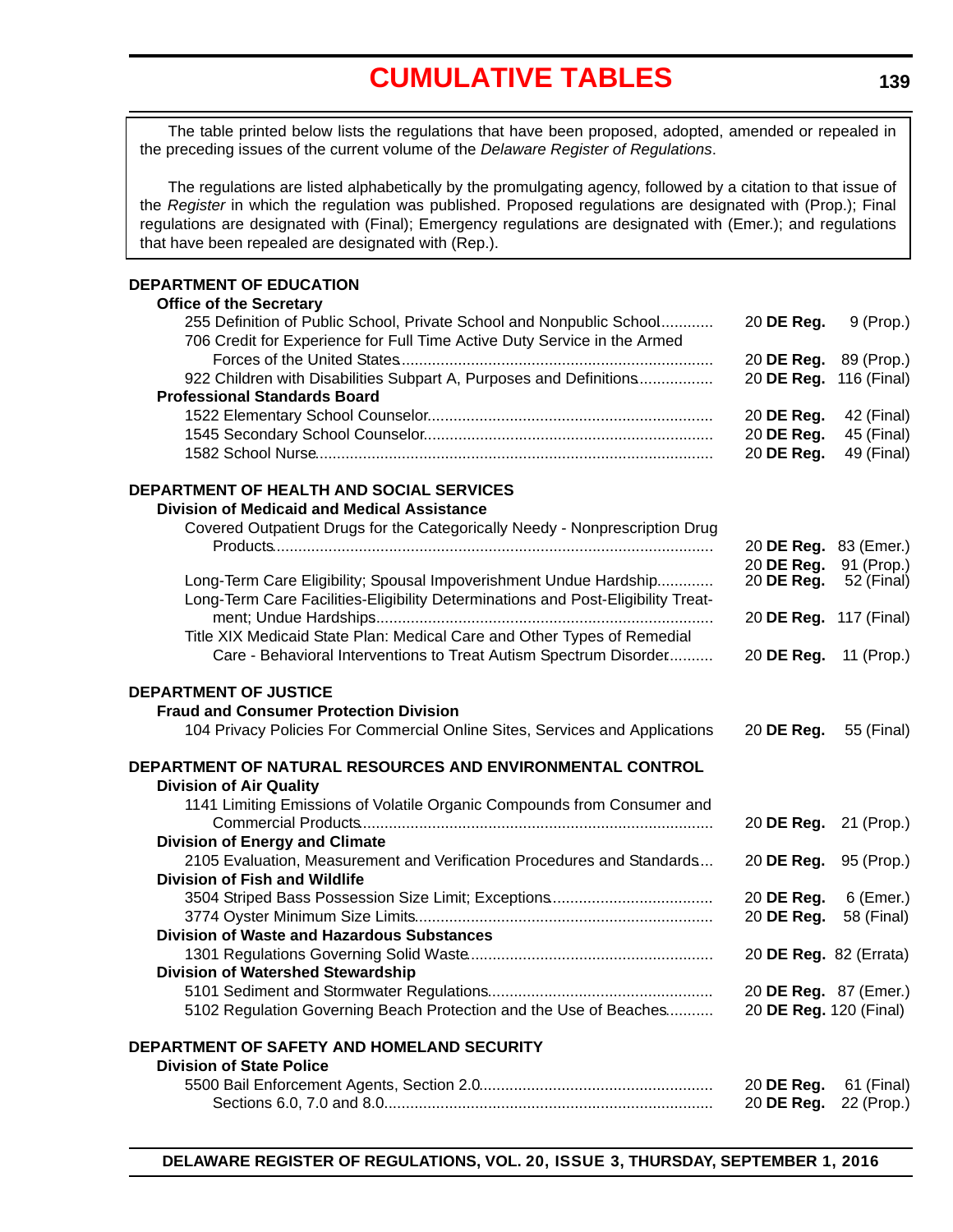# **CUMULATIVE TABLES**

#### **DEPARTMENT OF STATE Division of Professional Regulation**

| Division of Professional Requiation                                      |                               |             |
|--------------------------------------------------------------------------|-------------------------------|-------------|
| 103 Regulations Governing Charitable Gambling Other Than Raffles         | 20 DE Reg.                    | 123 (Final) |
|                                                                          | 20 DE Reg.                    | 23 (Prop.)  |
|                                                                          | 20 DE Reg.                    | 62 (Final)  |
|                                                                          | 20 DE Reg.                    | 65 (Final)  |
| 3000 Board of Professional Counselors of Mental Health and Chemical      |                               |             |
|                                                                          | 20 DE Reg.                    | 25 (Prop.)  |
| 3700 Board of Speech/Language Pathologists, Audiologists and Hearing Aid |                               |             |
|                                                                          | 20 <b>DE Reg.</b> 107 (Prop.) |             |
|                                                                          | 20 DE Reg.                    | 31 (Prop.)  |
|                                                                          | 20 <b>DE Reg.</b> 124 (Final) |             |
|                                                                          |                               |             |
| DEPARTMENT OF TRANSPORTATION                                             |                               |             |
| <b>Division of Motor Vehicles</b>                                        |                               |             |
| 2224 Defensive Driving Course, Providers, and Instructors                | 20 DE Reg.                    | 125 (Final) |
|                                                                          | 20 DE Reg.                    | 66 (Final)  |
| <b>Division of Transportation Solutions</b>                              |                               |             |
| 2405 Oversize/Overweight Hauling Permit Policy and Procedures Manual     | 20 DE Reg.                    | 41 (Prop.)  |
|                                                                          |                               |             |
| <b>EXECUTIVE DEPARTMENT</b>                                              |                               |             |
| <b>Office of Management and Budget</b>                                   |                               |             |
| <b>Statewide Benefits Office</b>                                         |                               |             |
| 2007 Disability Insurance Program Rules and Regulations                  | 20 <b>DE Reg.</b> 70 (Final)  |             |
|                                                                          |                               |             |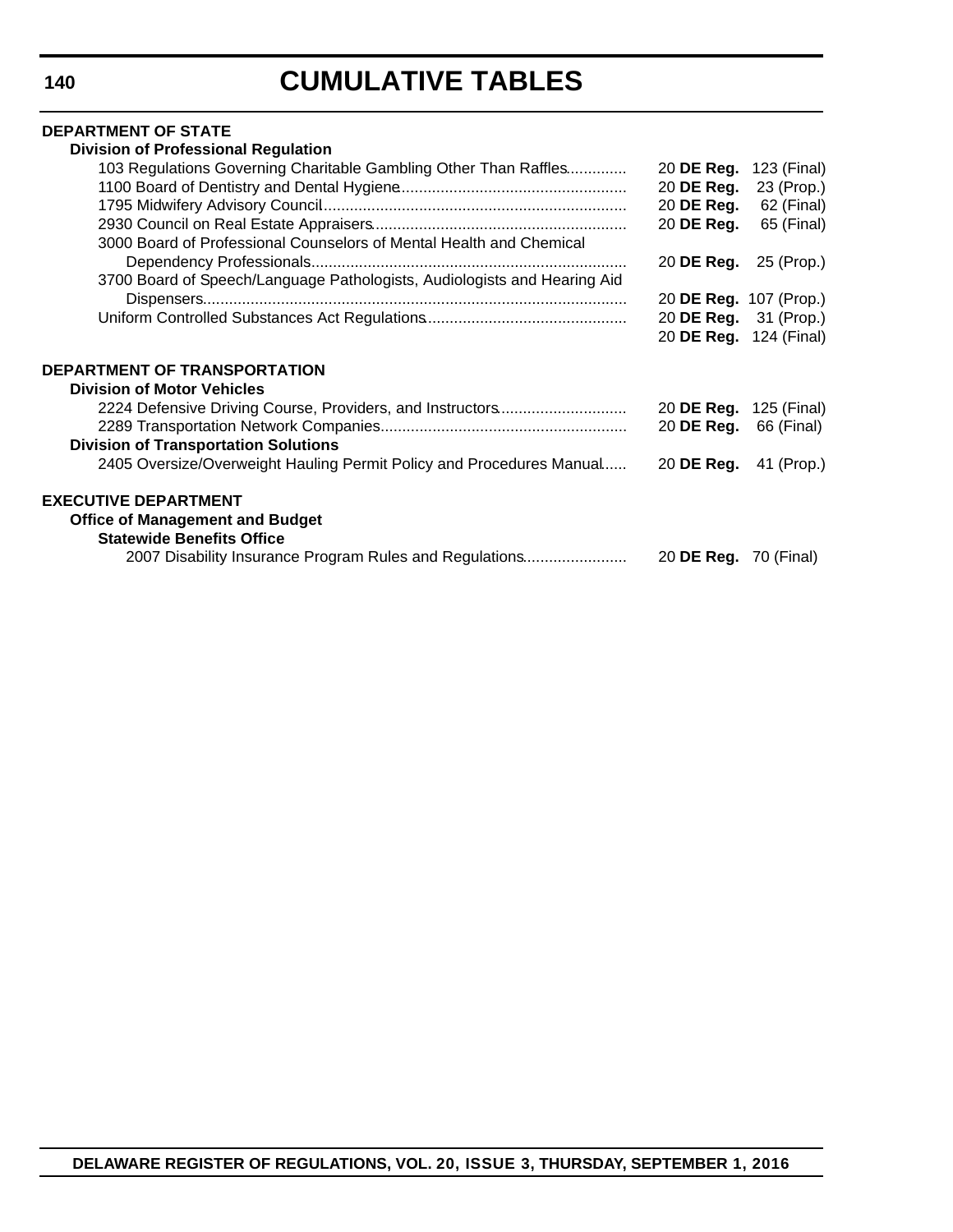# **Symbol Key**

<span id="page-7-0"></span>Arial type indicates the text existing prior to the regulation being promulgated. Underlined text indicates new text. Language which is stricken through indicates text being deleted.

# **Proposed Regulations**

Under 29 **Del.C.** §10115 whenever an agency proposes to formulate, adopt, amend or repeal a regulation, it shall file notice and full text of such proposals, together with copies of the existing regulation being adopted, amended or repealed, with the Registrar for publication in the *Register of Regulations* pursuant to §1134 of this title. The notice shall describe the nature of the proceedings including a brief synopsis of the subject, substance, issues, possible terms of the agency action, a reference to the legal authority of the agency to act, and reference to any other regulations that may be impacted or affected by the proposal, and shall state the manner in which persons may present their views; if in writing, of the place to which and the final date by which such views may be submitted; or if at a public hearing, the date, time and place of the hearing. If a public hearing is to be held, such public hearing shall not be scheduled less than 20 days following publication of notice of the proposal in the *Register of Regulations*. If a public hearing will be held on the proposal, notice of the time, date, place and a summary of the nature of the proposal shall also be published in at least 2 Delaware newspapers of general circulation. The notice shall also be mailed to all persons who have made timely written requests of the agency for advance notice of its regulation-making proceedings.

# **[DEPARTMENT OF EDUCATION](http://www.doe.k12.de.us/)**

**OFFICE OF THE SECRETARY**

Statutory Authority: 14 Delaware Code, Section 122(b) (14 **Del.C.** §122(b))

### **PUBLIC NOTICE**

**Education Impact Analysis Pursuant To 14 Del.C**. **Section 122(d)**

### **[1105 Standards for School Buses Placed in Production on or after January 1, 2017](#page-3-0)**

# **A. TYPE OF REGULATORY ACTION REQUIRED**

New Regulation

### **B. SYNOPSIS OF SUBJECT MATTER OF THE REGULATION**

The Secretary of Education intends to create 14 **DE Admin. Code** 1105 Standard for School Buses Placed in Production on or after January 1, 2017. This regulation is being created to establish new standards for buses built after January 2017, specifically as it relates to current equipment, production and safety features.

Persons wishing to present their views regarding this matter may do so in writing by the close of business on or [before October 5, 2016 to Tina Shockley, Education Associate, Department of Education, Regulatory Review, at](http://regulations.delaware.gov/services/current_issue.shtml) 401 Federal Street, Suite 2, Dover, Delaware 19901. A copy of this regulation may be viewed online at the Register of Regulation's website, http://regulations.delaware.gov/services/current\_issue.shtml, or obtained at the Department of Education, Finance Office located at the address listed above.

### **C. IMPACT CRITERIA**

1. Will the new regulation help improve student achievement as measured against state achievement standards? The new regulation is not related to improving student achievement as measured against state achievement standards.

2. Will the new regulation help ensure that all students receive an equitable education? The new regulation is not related to ensuring all students receive an equitable education.

3. Will the new regulation help to ensure that all students' health and safety are adequately protected? The new regulation does address students' health and safety by providing standards for safe school buses.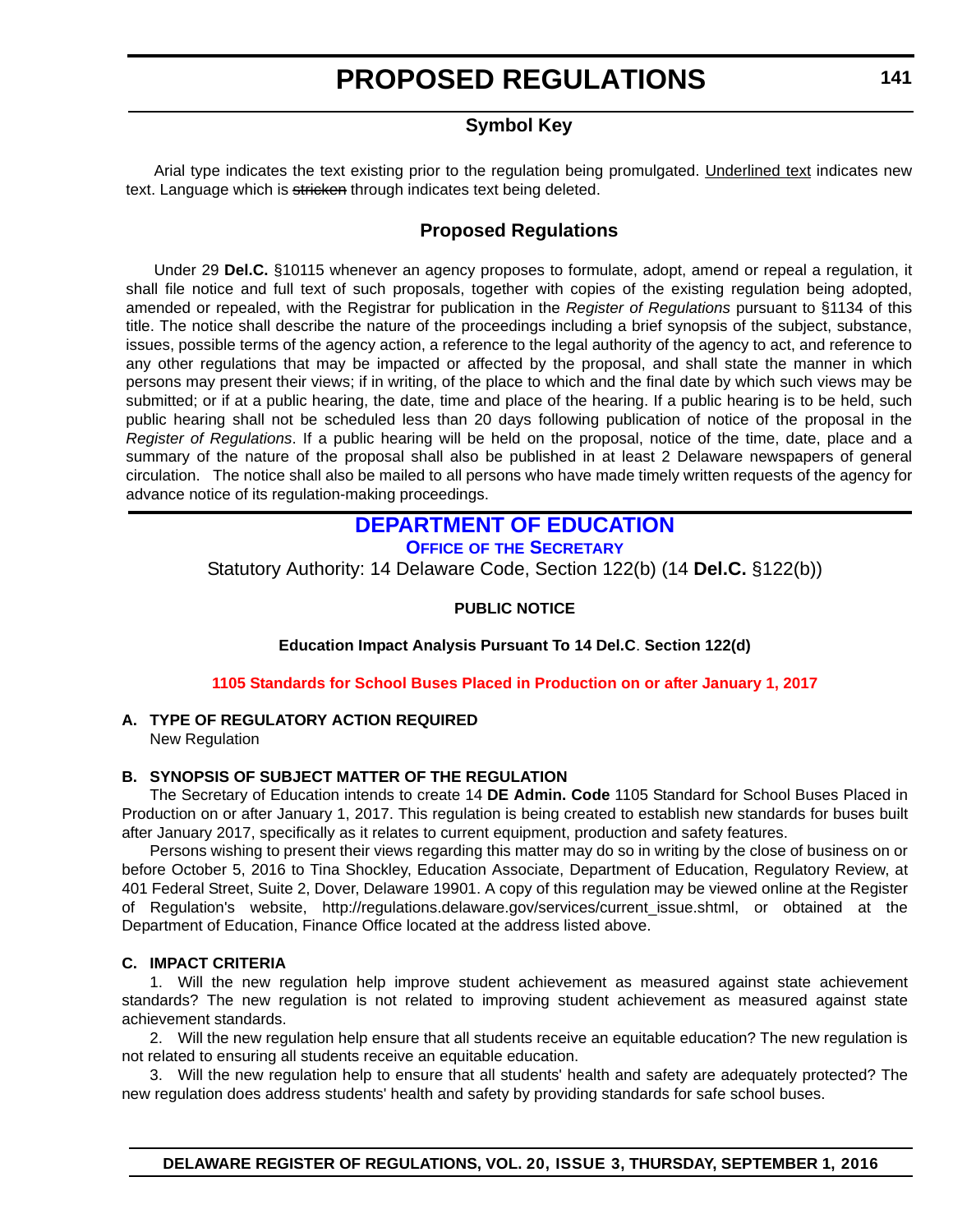<span id="page-8-0"></span>4. Will the new regulation help to ensure that all students' legal rights are respected? The new regulation continues to ensure that all students' legal rights are respected.

5. Will the new regulation preserve the necessary authority and flexibility of decision making at the local board and school level? The new regulation does not change the decision making at the local board and school level.

6. Will the new regulation place unnecessary reporting or administrative requirements or mandates upon decision makers at the local board and school levels? The new regulation does not place any unnecessary reporting or administrative requirements on decision makers.

7. Will the decision making authority and accountability for addressing the subject to be regulated be placed in the same entity? The decision making authority and accountability for addressing the subject to be regulated does not change because of the new regulation.

8. Will the new regulation be consistent with and not an impediment to the implementation of other state educational policies, in particular to state educational policies addressing achievement in the core academic subjects of mathematics, science, language arts and social studies? The new regulation is consistent with and not an impediment to the implementation of other state educational policies.

9. Is there a less burdensome method for addressing the purpose of the regulation? There is not a less burdensome method for addressing the purpose of the regulation.

10. What is the cost to the State and to the local school boards of compliance with the regulation? There is no expected cost to implementing this new regulation.

#### **\*Please Note:**

**(1) The Regulatory Flexibility Analysis and Impact Statement for this regulation, as required by 29 Del.C. Ch. 104, is available at:**

**<http://regulations.delaware.gov/register/september2016/proposed/20 DE Reg 141RFA 09-01-16.pdf>**

**(2) Due to the size of the proposed regulation, it is not being published here. A copy of the regulation is available at:**

**[1105 Standards for School Buses Placed in Production on or after January 1, 2017](http://regulations.delaware.gov/register/september2016/proposed/20 DE Reg 141 09-01-16.htm)**

### **[PROFESSIONAL STANDARDS BOARD](http://www.doe.k12.de.us/domain/172)**

Statutory Authority: 14 Delaware Code, Section 1205(b) (14 **Del.C.** §1205(b)) 14 **DE Admin. Code** 1562

### **PUBLIC NOTICE**

**Education Impact Analysis Pursuant To 14 Del.C. Section 122(d)**

#### **[1562 English to Speakers of Other Languages \(ESOL\) Teacher](#page-3-0)**

#### **A. TYPE OF REGULATORY ACTION REQUESTED**

Amendment to Existing Regulation

#### **B. SYNOPSIS OF SUBJECT MATTER OF REGULATION**

The Professional Standards Board, acting in cooperation and collaboration with the Department of Education, seeks the consent of the State Board of Education to amend regulation 14 **DE Admin. Code** 1562 English to Speakers of Other Languages (ESOL) Teacher. This regulation concerns the requirements for certification of educational personnel, pursuant to 14 **Del.C.** §1220(a). It is necessary to amend this regulation to amend the educational requirements for obtaining this certificate including the oral and written proficiency requirements, the degree or program certification requirements, as well as the minimum coursework that is required for educators seeking this certification. This regulation sets forth the requirements for an English to Speakers of Other Languages (ESOL) Teacher.

Persons wishing to present their views regarding this matter may do so in writing by the close of business on

#### **DELAWARE REGISTER OF REGULATIONS, VOL. 20, ISSUE 3, THURSDAY, SEPTEMBER 1, 2016**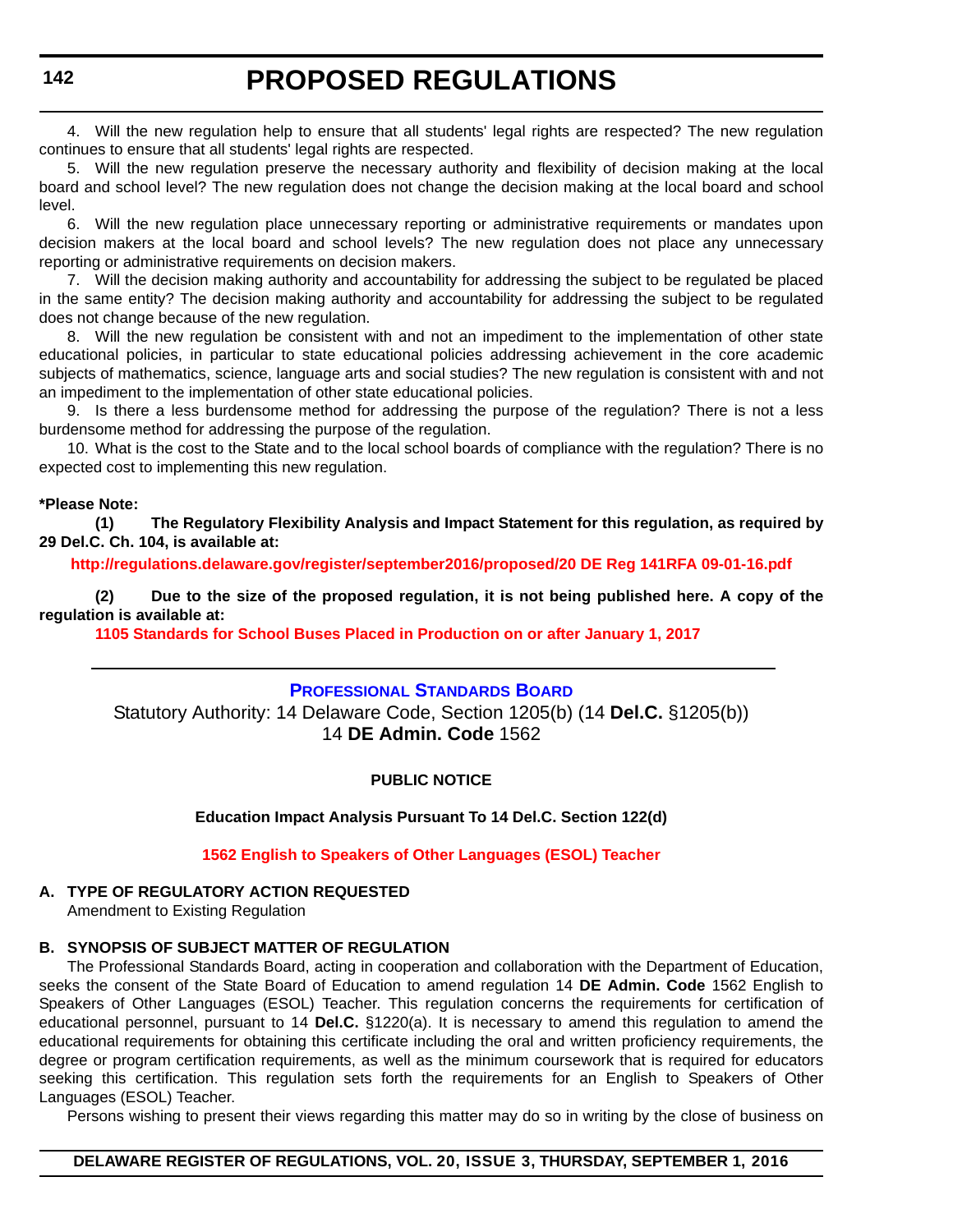Monday October 3, 2016 to Mr. Chris Kenton, Executive Director, Delaware Professional Standards Board, The Townsend Building, 401 Federal Street, Dover, Delaware 19901. Copies of this regulation are available from the above address or may be viewed at the Professional Standards Board Business Office.

#### **C. IMPACT CRITERIA**

1. Will the amended regulation help improve student achievement as measured against state achievement standards? The amended regulation addresses student achievement by establishing standards for the issuance of a standard certificate to educators who have acquired the prescribed knowledge, skill and/or education to practice in a particular area, to teach a particular subject or to instruct a particular category of students to help ensure that students are instructed by educators who are highly qualified.

2. Will the amended regulation help ensure that all students receive an equitable education? The amended regulation helps to ensure that all teachers employed to teach students meet high standards and have acquired the prescribed knowledge, skill and/or education to practice in a particular area, to teach a particular subject or to instruct a particular category of students.

3. Will the amended regulation help to ensure that all students' health and safety are adequately protected? The amended regulation addresses educator certification, not students' health and safety.

4. Will the amended regulation help to ensure that all students' legal rights are respected? The amended regulation addresses educator certification, not students' legal rights.

5. Will the amended regulation preserve the necessary authority and flexibility of decision-makers at the local board and school level? The amended regulation will preserve the necessary authority and flexibility of decision makers at the local board and school level.

6. Will the amended regulation place unnecessary reporting or administrative requirements or mandates upon decision makers at the local board and school levels? The amended regulation will not place unnecessary reporting or administrative requirements or mandates upon decision makers at the local board and school levels.

7. Will decision making authority and accountability for addressing the subject to be regulated be placed in the same entity? The decision-making authority and accountability for addressing the subject to be regulated rests with the Professional Standards Board, in collaboration with the Department of Education, and with the consent of the State Board of Education.

8. Will the amended regulation be consistent with and not an impediment to the implementation of other state educational policies, in particular to state educational policies addressing achievement in the core academic subjects of mathematics, science, language arts and social studies? The amended regulation will be consistent with, and not an impediment to, the implementation of other state educational policies, in particular to state educational policies addressing achievement in the core academic subjects of mathematics, science, language arts and social studies.

9. Is there a less burdensome method for addressing the purpose of the amended regulation? 14 Del.C. requires that we promulgate this regulation.

10. What is the cost to the state and to the local school boards of compliance with the adopted regulation? There is no additional cost to local school boards for compliance with the regulation.

#### **\*Please Note: The Regulatory Flexibility Analysis and Impact Statement for this regulation, as required by 29 Del.C. Ch. 104, is available at:**

**<http://regulations.delaware.gov/register/september2016/proposed/20 DE Reg 142RFA 09-01-16.pdf>**

#### **1562 English to Speakers of Other Languages (ESOL) Teacher Teacher of English Language Learners**

Non-regulatory note: Passage on an examination of content knowledge may also be required to obtain this certification. Pursuant to 14 **Del.C.** §1220 and 14 **DE Admin. Code** 1505, an examination of content knowledge is required when applicable and available. An examination of content knowledge is applicable and available when it is required by the Professional Standards Board, in consultation with the Department, and with the approval of the State Board of Education. See the Department of Education's website for additional information.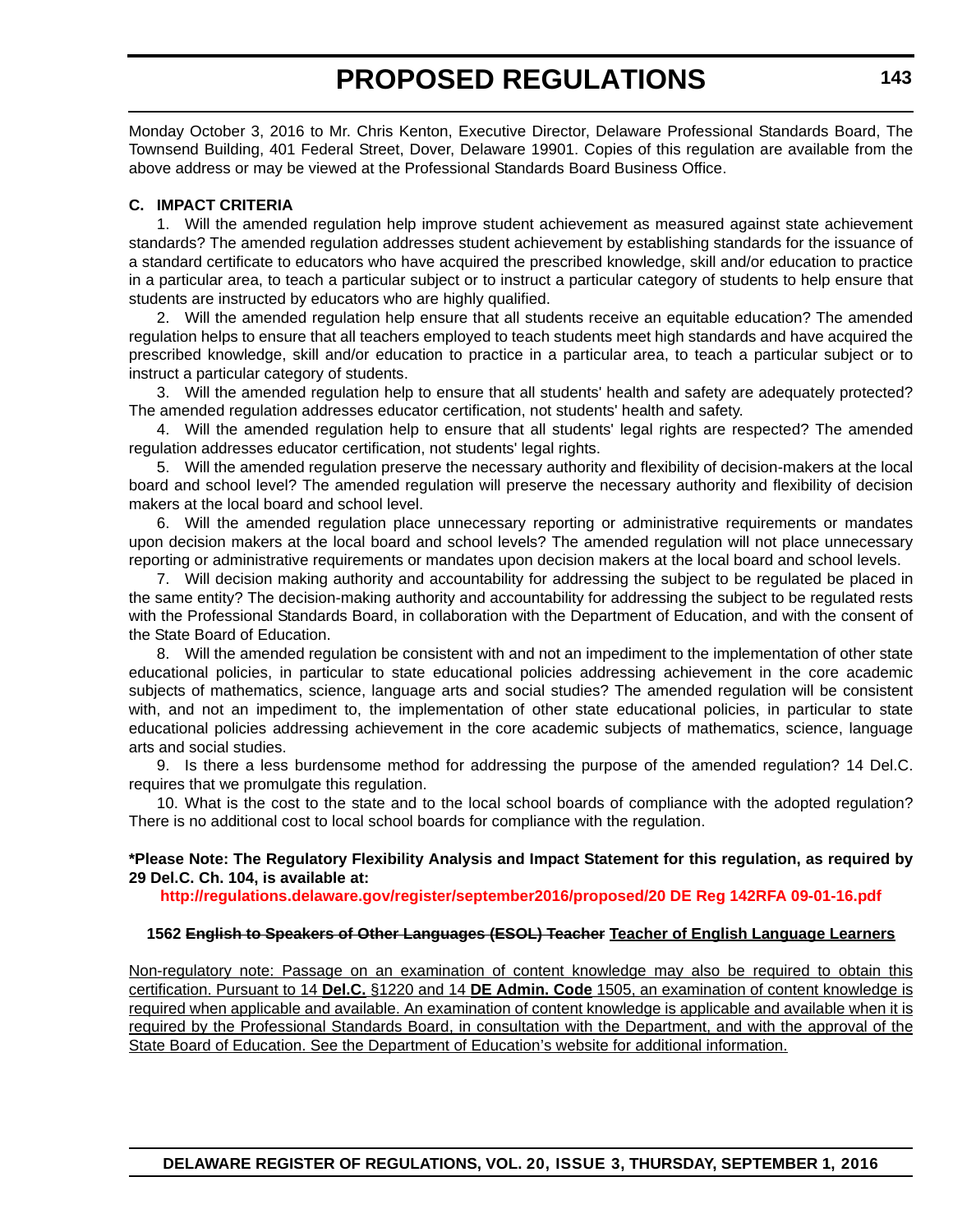### **1.0 Content**

- 1.1 This regulation shall apply to the issuance of a Standard Certificate, pursuant to 14 **Del.C.** §1220(a), for English to Speakers of Other Languages (ESOL) Teacher Teacher of English Language Learners. This certification is required for grades K to 12.
- 1.2 Except as otherwise provided, the requirements set forth in 14 **DE Admin. Code** 1505 Standard Certificate, including any subsequent amendment or revision thereto, are incorporated herein by reference.

### **2.0 Definitions**

- 2.1 The definitions set forth in 14 **DE Admin. Code** 1505 Standard Certificate, including any subsequent amendment or revision thereto, are incorporated herein by reference.
- 2.2 The following words and terms, when used in this regulation, shall have the following meaning unless the context clearly indicates otherwise:

"**Nationally recognized equivalent examination**" means a standardized test which measures knowledge in a specific content area that is nationally recognized as having at a minimum the same rigor and reliability as a Praxis II examination.

"**Passing score**" means a minimum score as established by the Standards Board, in consultation with the Department and with the concurrence approval of the State Board.

### **3.0 Standard Certificate**

- 3.1 In accordance with 14 **Del.C.** §1220(a), the Department shall issue a Standard Certificate as an English to Speakers of Other Languages (ESOL) Teacher Teacher of English Language Learners to an educator who has met the following:
	- 3.1.1 Holds a valid Delaware Initial, Continuing, or Advanced License; or a Limited Standard, Standard or Professional Status Certificate issued by the Department prior to August 31, 2003; and,
	- 3.1.2 Has met the requirements as set forth in 14 **DE Admin. Code** 1505 Standard Certificate, including any subsequent amendment or revision thereto; and,
	- 3.1.3 Has satisfied the additional requirements in this regulation.

### **4.0 Additional Requirements**

An educator must also have met the following:

- 4.1 Demonstrated oral and written proficiency in English by having completed the following:
	- 4.1.1 Achieved a passing score on an oral proficiency examination in English; and
	- 4.1.2 Achieved a passing score on a written proficiency examination in English; and
	- 4.1.3 The written proficiency and oral proficiency examinations required may be a Praxis II examination if applicable and available or as specified in section 4.2.
- 4.2 If an examination of content knowledge such as Praxis II is not applicable and available for the Standard Certificate requested, an educator must also meet the following:
	- 4.2.1 Where no PRAXIS II examination is applicable and available, nationally recognized equivalent examinations may be substituted. The applicant shall achieve a passing score on the examination as established by the Standards Board, in consultation with the Department and with the concurrence of the State Board.
	- 4.2.2 For the purposes of this regulation, the following test shall be accepted as a nationally recognized equivalent examination: the American Council on the Teaching of Foreign Languages (ACTFL) Oral Proficiency Interview and the ACTFL Writing proficient test.
		- 4.2.2.1 For purposes of this regulation the following shall be considered a passing score:
			- 4.2.2.1.1 For tests of English, candidates are required to achieve as a minimum score an Advanced Low level of the oral skills and an Advanced Low level on the writing skills based on the ACTFL Proficiency Guidelines.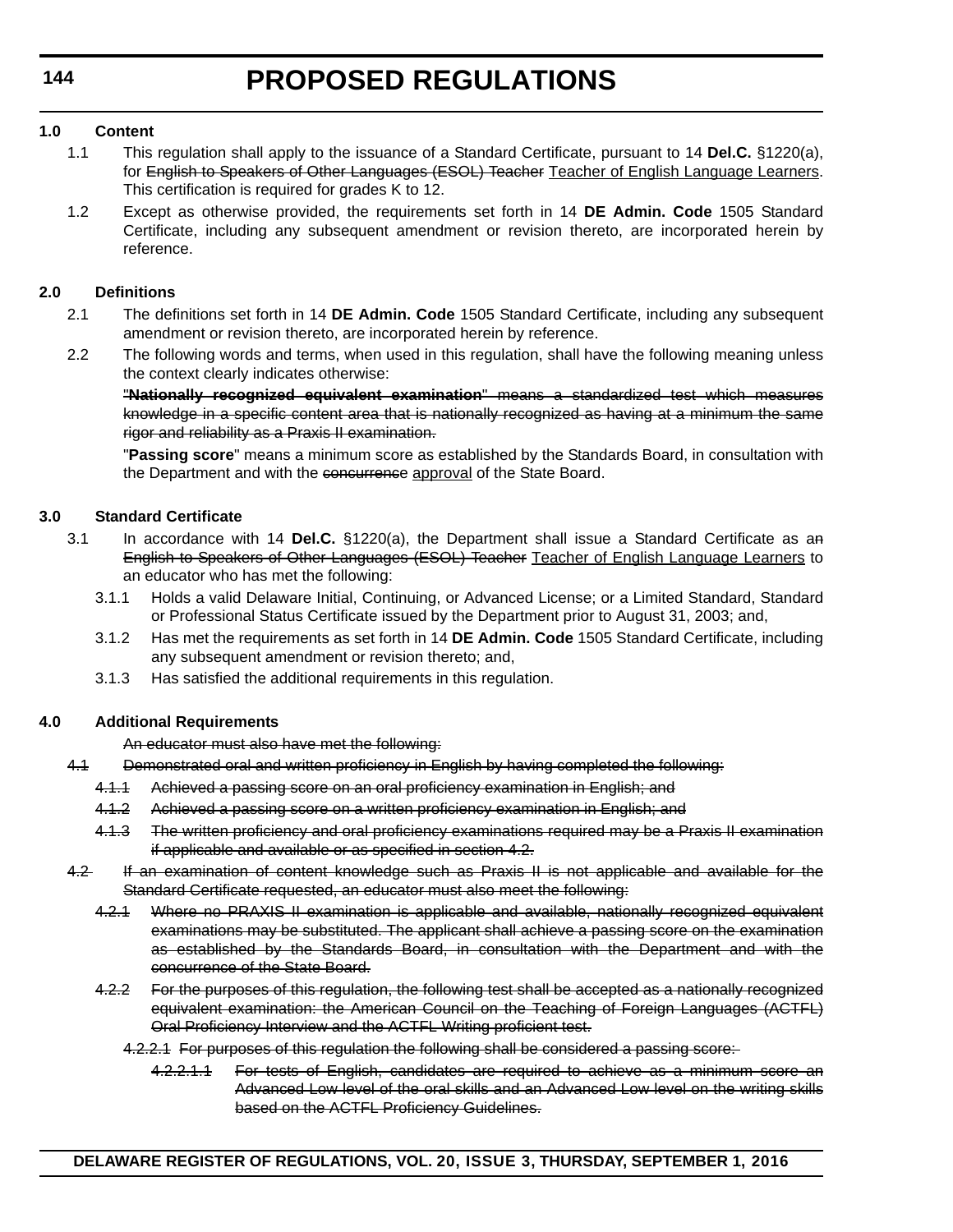- 4.3 If the educator is applying for their first Standard certificate pursuant to 14 **DE Admin. Code** 1505 Standard Certificate 3.1.5.1 the required 15 credits or their equivalent in professional development required in 14 **DE Admin. Code** 3.1.5.1 that must be satisfactory completed for this standard certificate must at a minimum include the following areas;
	- 4.3.1 Methods of Teaching English as a Second Language (3 credits);
	- 4.3.2 Second Language Acquisition (3 credits);
	- 4.3.3 Teaching Literacy for English Language Learners (3 credits);
	- 4.3.4 Second Language Testing (3 credits);
	- 4.3.5 Structure of the English Language (3 credits).
- 4.4 If the educator is applying for their second standard Certificate pursuant to 14 **DE Admin. Code** 1505 Standard Certificate 3.1.5, the satisfactory completion of fifteen (15) credits or their equivalent in professional development in the areas of;
	- 4.4.1 Methods of Teaching English as a Second Language (3 credits);
	- 4.4.2 Second Language Acquisition (3 credits);
	- 4.4.3 Teaching Literacy for English Language Learners (3 credits);
	- 4.4.4 Second Language Testing (3 credits);
	- 4.4.5 Structure of the English Language (3 credits).
- 4.1 An educator shall also have satisfied each of the following requirements:
	- 4.1.1 Demonstrated oral and written proficiency in English by:
		- 4.1.1.1 Completion of a bachelor's, master's, or doctoral degree from a regionally accredited college or university that is located in the United States or in a permanently inhabited territory of the United States; or
		- 4.1.1.2 Achieving a minimum level of Advanced Mid based on the American Council on the Teaching of Foreign Languages (ACTFL) Proficiency Guidelines on the ACTFL Oral Proficiency Interview (OPI) in English and the ACTFL Writing Proficiency Test (WPT) in English; and
	- 4.1.2 Holding a bachelor's, master's, or doctoral degree from a regionally accredited college or university with a major or its equivalent in Teaching English Language Learners from a program approved or recognized as provided in subsection 4.1.2.1; or
		- 4.1.2.1 Required Program Approval or Recognition
			- 4.1.2.1.1 National Council for the Accreditation of Teacher Education (NCATE) recognized educator preparation program; or
			- 4.1.2.1.2 The Council for the Accreditation of Educator Preparation (CAEP) specialty organization recognized educator preparation program; or
			- 4.1.2.1.3 State-approved educator preparation program where the State approval body employed the appropriate standards.
	- 4.1.3 Completion of a minimum of fifteen (15) credits or the equivalent thereof in professional development as approved by the Department, with a focus in students who are English Language Learners in the following content areas:
		- 4.1.3.1 Methods of Teaching English as a Second Language (3 credits);
		- 4.1.3.2 Second Language Acquisition (3 credits);
		- 4.1.3.3 Teaching Literacy for English Language Learners (3 credits);
		- 4.1.3.4 Second Language Testing (3 credits); and
		- 4.1.3.5 Structure of the English Language (3 credits).

# **5.0 Past Certification Recognized**

The Department shall recognize a Standard Certificate English to Speakers of Other Languages (ESOL) Teacher issued before January 1, 2017. A teacher holding such a Standard Certificate issued by the Department before January 1, 2017 shall be considered certified as an English to Speakers of Other Languages (ESOL)

# **DELAWARE REGISTER OF REGULATIONS, VOL. 20, ISSUE 3, THURSDAY, SEPTEMBER 1, 2016**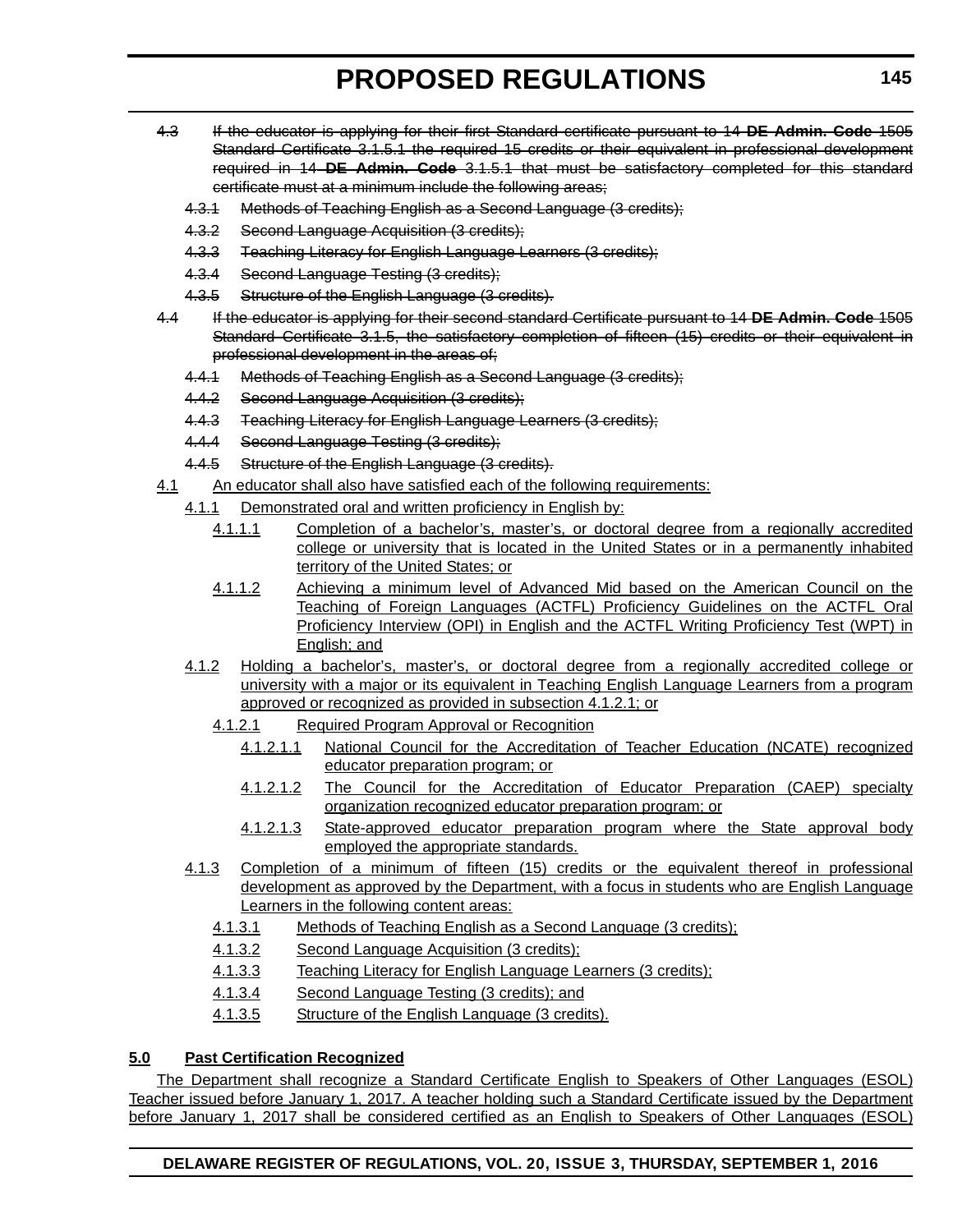<span id="page-12-0"></span>**146**

# **PROPOSED REGULATIONS**

Teacher.

#### **6.0 Effective Date**

This regulation shall be effective on January 1, 2017.

# **[DEPARTMENT OF INSURANCE](http://www.delawareinsurance.gov/)**

**OFFICE OF THE COMMISSIONER**

Statutory Authority: 18 Delaware Code, Section 311, 519 and 520 (18 **Del.C.** §§311, 519 & 520) 18 **DE Admin. Code** 304

### **PUBLIC NOTICE**

### **[304 Standards and Commissioner's Authority for Companies Deemed to be in Hazardous Financial](#page-3-0)  Condition**

INSURANCE COMMISSIONER KAREN WELDIN STEWART hereby gives notice of proposed Department of Insurance Regulation 304 relating to Standards and Commissioner's Authority for Companies Deemed to be in Hazardous Financial Condition [Formerly Regulation 70]. The docket number for this proposed regulation is 3214.

The proposed amended regulation will bring the current regulation in compliance with the National Association of Insurance Commissioners (NAIC Model Regulation 385, as revised 2008). Model Reg. 385 is needed for accreditation purposes and provides additional standards for consideration by the Insurance Commissioner to determine whether the continued operation of any insurer might be deemed to be hazardous to its policyholders, creditors or the general public. The proposed amendments give the Insurance Commissioner additional authority to issue an order requiring companies deemed to be in hazardous financial condition to take corrective action. These amendments should not pose additional burdens on insurers. The Delaware Code authority for this proposed amended regulation is 18 **Del.C.** §§311, 519, 520, 5901 and 5905; and 29 **Del.C.** Ch. 101.

The Department of Insurance does not plan to hold a public hearing on the proposed amended regulation. The proposed amended regulation appears below and can also be viewed at the Delaware Insurance Commissioner's website at:

<http://www.delawareinsurance.gov/departments/documents/ProposedRegs/>

Any person can file written comments, suggestions, briefs, and compilations of data or other materials concerning the proposed amended regulation. Any written submission in response to this notice and relevant to the proposed amended regulation must be received by the Department of Insurance no later than 4:30 p.m. EST, Monday, October 3, 2016. Any such requests should be directed to:

Regulatory Specialist Rhonda West Delaware Department of Insurance 841 Silver Lake Boulevard Dover, DE 19904 Phone: (302) 674-7379 Fax: (302) 739-5566 Email: rhonda.west@state.de.us

### **\*Please Note: The Regulatory Flexibility Analysis and Impact Statement for this regulation, as required by 29 Del.C. Ch. 104, is available at:**

**<http://regulations.delaware.gov/register/september2016/proposed/20 DE Reg 146RFA 09-01-16.pdf>**

#### **304 Define Standards and Commissioner's Authority for Companies Deemed to be in Hazardous Financial Condition**

**1.0 Authority**

**DELAWARE REGISTER OF REGULATIONS, VOL. 20, ISSUE 3, THURSDAY, SEPTEMBER 1, 2016**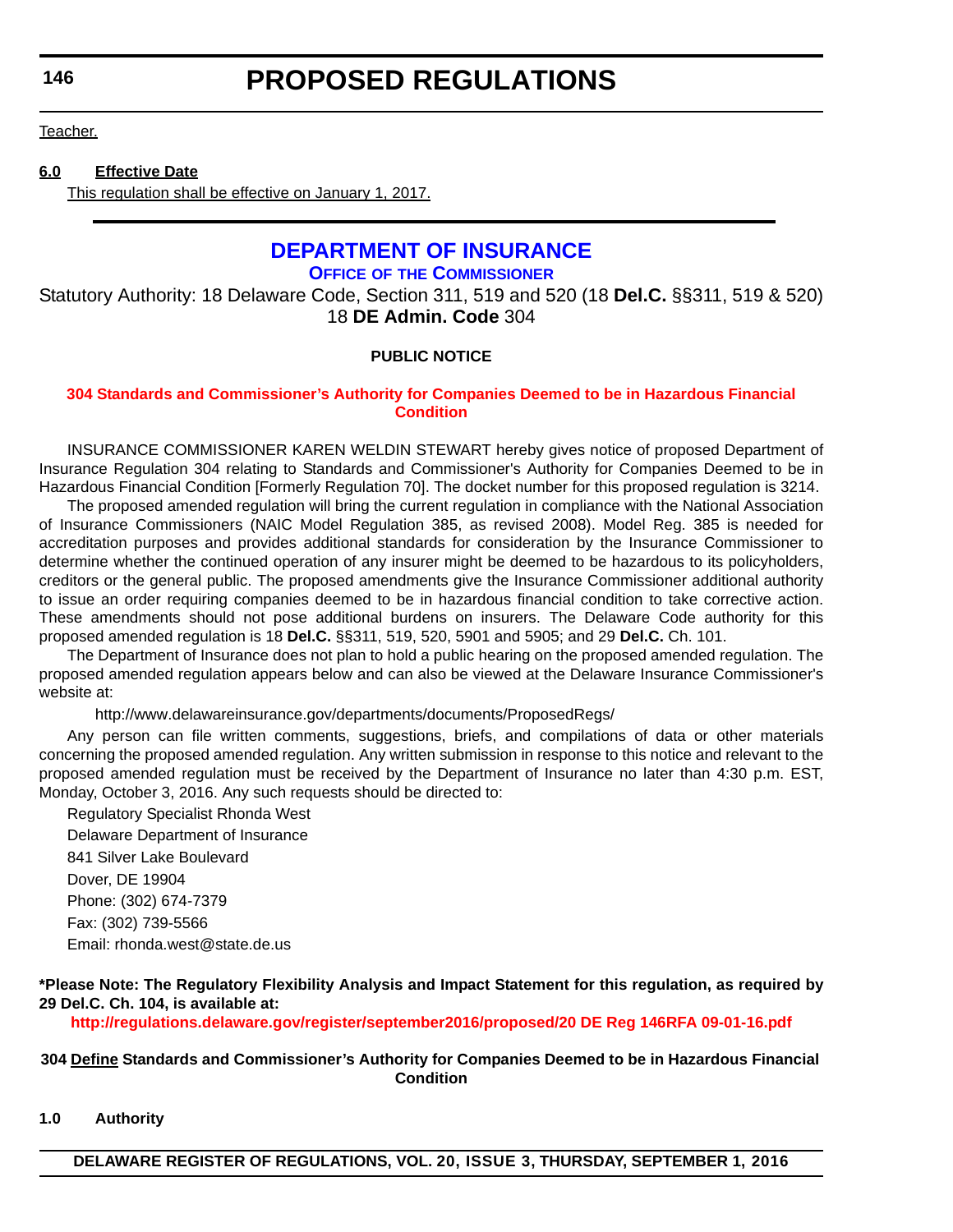This Regulation is adopted and promulgated by 18 **Del.C.** §§519, 520, 5901 and 5905 and 29 **Del.C.** Ch. 101.

#### **2.0 Purpose**

- 2.1 The purpose of this Regulation is to set forth the standards which the Commissioner may use for identifying insurers found to be in such condition as to render the continuance of their business hazardous to the public, their creditors or to holders of their policies or certificates of insurance.
- 2.2 This Regulation shall not be interpreted to limit the powers granted the Commissioner by any laws or parts of laws of this state, nor shall this Regulation be interpreted to supersede any laws or parts of laws of this state.

#### **3.0 Standards**

- 3.1 The following standards, either singly or a combination of two or more, may be considered by the Commissioner to determine whether the continued operation of any insurer transacting an insurance business in this state might be deemed to be hazardous to the its policyholders, creditors or the general public. The Commissioner may consider:
	- 3.1.1 findings of adverse financial condition or adverse market conduct examination reports adverse findings reported in financial condition and market conduct examination reports, audit reports, and actuarial opinions, reports or summaries;
	- 3.1.2 the National Association of Insurance Commissioners Insurance Regulatory Information System and its related other financial analysis solvency tools and reports;
	- 3.1.3 the ratios of commission expense, general insurance expense, policy benefits and reserve increases as to annual premium and net investment income which could lead to an impairment of capital and surplus whether the insurer has made adequate provision, according to presently accepted actuarial standards of practice, for the anticipated cash flows required by the contractual obligations and related expenses of the insurer, when considered in light of the assets held by the insurer with respect to such reserves and related actuarial items including, but not limited to, the investment earnings on such assets, and the considerations anticipated to be received and retained under such policies and contracts;
	- 3.1.4 the insurer's asset portfolio when viewed in light of current economic conditions is not of sufficient value, liquidity, or diversity to assure the company's ability to meet its outstanding obligations as they mature;
	- 3.1.5 the ability of an assuming reinsurer to perform and whether the insurer's reinsurance program provides sufficient protection for the company's insurer's remaining surplus after taking into account the insurer's cash flow and the classes of business written as well as the financial condition of the assuming reinsurer;
	- 3.1.65 whether the insurer's operating loss in the last twelve-month period or any shorter period of time, including but not limited to net capital gain or loss, change in non-admitted assets, and cash dividends paid to shareholders, is greater than 50% of such insurer's remaining surplus as regards policyholders in excess of the minimum required;
	- 3.1.6 whether the insurer's operating loss in the last twelve-month period or any shorter period of time, excluding net capital gains, is greater than twenty percent (20%) of the insurer's remaining surplus as regards policyholders in excess of the minimum required;
	- 3.1.7 whether any affiliate, subsidiary or reinsurer is insolvent, threatened with insolvency, or delinquent in payment of its monetary or other obligation whether a reinsurer, obligor or any entity within the insurer's insurance holding company system is insolvent, threatened with insolvency or delinquent in payment of its monetary or other obligations, and which in the opinion of the Commissioner may affect the solvency of the insurer;
	- 3.1.8 contingent liabilities, pledges or guaranties which either individually or collectively involve a total amount which in the opinion of the Commissioner may affect the solvency of the insurer;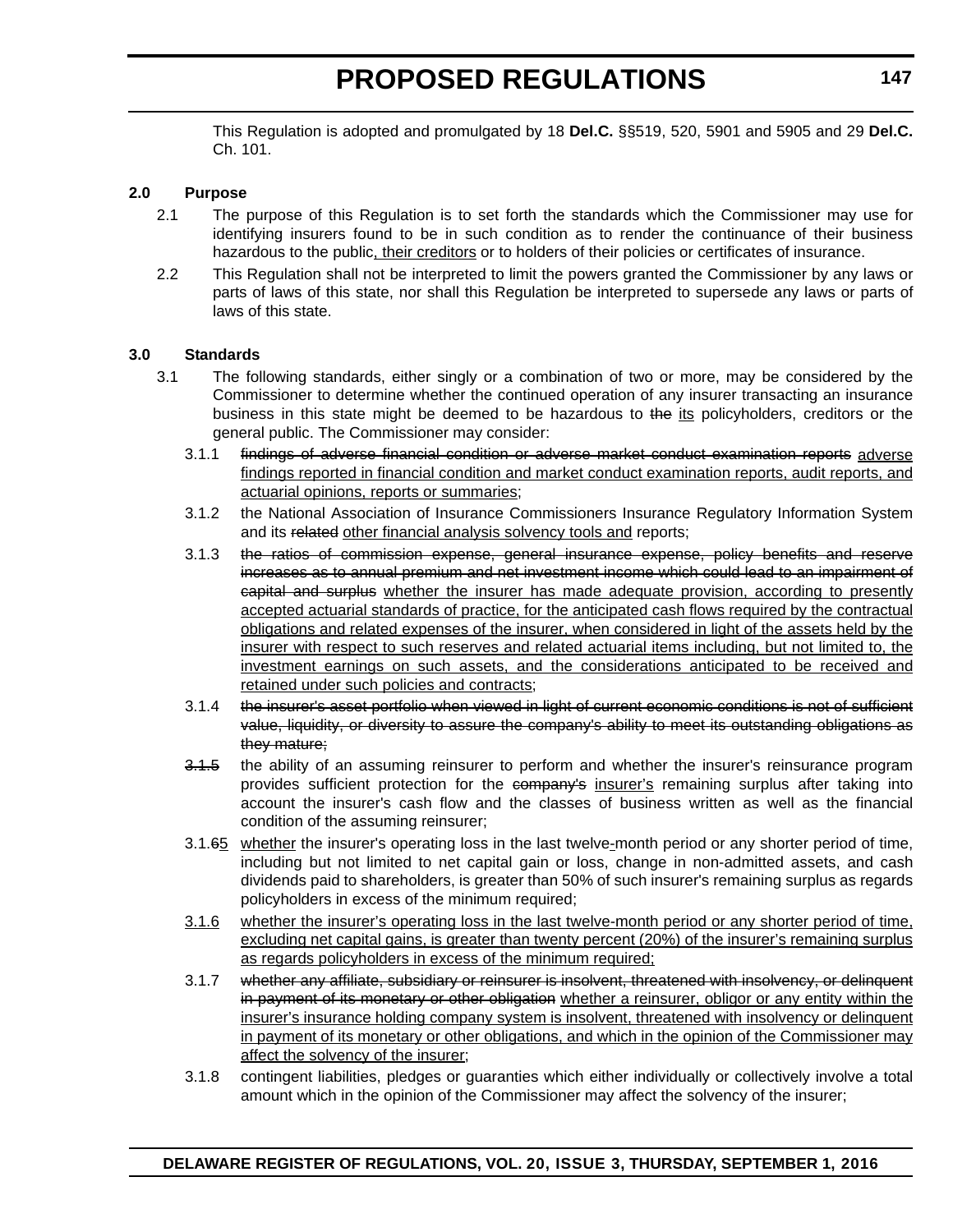- 3.1.9 whether any "controlling person" of an insurer is delinquent in the transmitting to, or payment of, net premiums to such insurer;
- 3.1.10 the age and collectibility of receivables;
- 3.1.11 whether the management of an insurer, including officers, directors, or any other person who directly or indirectly controls the operation of such the insurer, fails to possess and demonstrate the competence, fitness and reputation deemed necessary to serve the insurer in such position;
- 3.1.12 whether management of an insurer has failed to respond to inquiries relative to the condition of the insurer or has furnished false and misleading information concerning an inquiry;
- 3.1.13 whether the insurer has failed to meet financial and holding company filing requirements in the absence of a reason satisfactory to the Commissioner;
- 3.1.134 whether management of an insurer either has filed any false or misleading sworn financial statement, or has released false or misleading financial statement to lending institutions or to the general public, or has made a false or misleading entry, or has omitted an entry of material amount in the books of the insurer;
- 3.1.145 whether the insurer has grown so rapidly and to such an extent that it lacks adequate financial and administrative capacity to meet its obligations in a timely manner; or
- 3.1.156 whether the company has experienced or will experience in the foreseeable future cash flow and/ or liability problems.;
- 3.1.17 whether management has established reserves that do not comply with minimum standards established by state insurance laws, regulations, statutory accounting standards, sound actuarial principles and standards of practice;
- 3.1.18 whether management persistently engages in material under reserving that results in adverse development;
- 3.1.19 whether transactions among affiliates, subsidiaries or controlling persons for which the insurer receives assets or capital gains, or both, do not provide sufficient value, liquidity or diversity to assure the insurer's ability to meet its outstanding obligations as they mature; or
- 3.1.20 any other finding determined by the Commissioner to be hazardous to the insurer's policyholders, creditors or general public.

### **4.0 Commissioner's Authority**

- 4.1 For the purposes of making a determination of an insurer's financial condition under this Regulation, the Commissioner may:
	- 4.1.1 disregard any credit or amount receivable resulting from transactions with a reinsurer which is insolvent, impaired or otherwise subject to a delinquency proceeding;
	- 4.1.2 make appropriate adjustments including disallowance to asset values attributable to investments in or transactions with parents, subsidiaries, or affiliates consistent with the NAIC Accounting Practices And Procedures Manual, state laws and regulations;
	- 4.1.3 refuse to recognize the stated value of accounts receivable if the ability to collect receivables is highly speculative in view of the age of the account or the financial condition of the debtor; or
	- 4.1.4 increase the insurer's liability in an amount equal to any contingent liability, pledge, or guarantee not otherwise included if there is a substantial risk that the insurer will be called upon to meet the obligation undertaken within the next 12-month period.
- 4.2 If the Commissioner determines that the continued operation of the insurer licensed to transact business in this state may be hazardous to the policyholders, creditors or the general public, then the Commissioner may, upon his a determination, issue an order requiring the insurer to:
	- 4.2.1 reduce the total amount of present and potential liability for policy benefits by reinsurance;
	- 4.2.2 reduce, suspend or limit the volume of business being accepted or renewed;
	- 4.2.3 reduce general insurance and commission expenses by specified methods;
	- 4.2.4 increase the insurer's capital and surplus;

#### **DELAWARE REGISTER OF REGULATIONS, VOL. 20, ISSUE 3, THURSDAY, SEPTEMBER 1, 2016**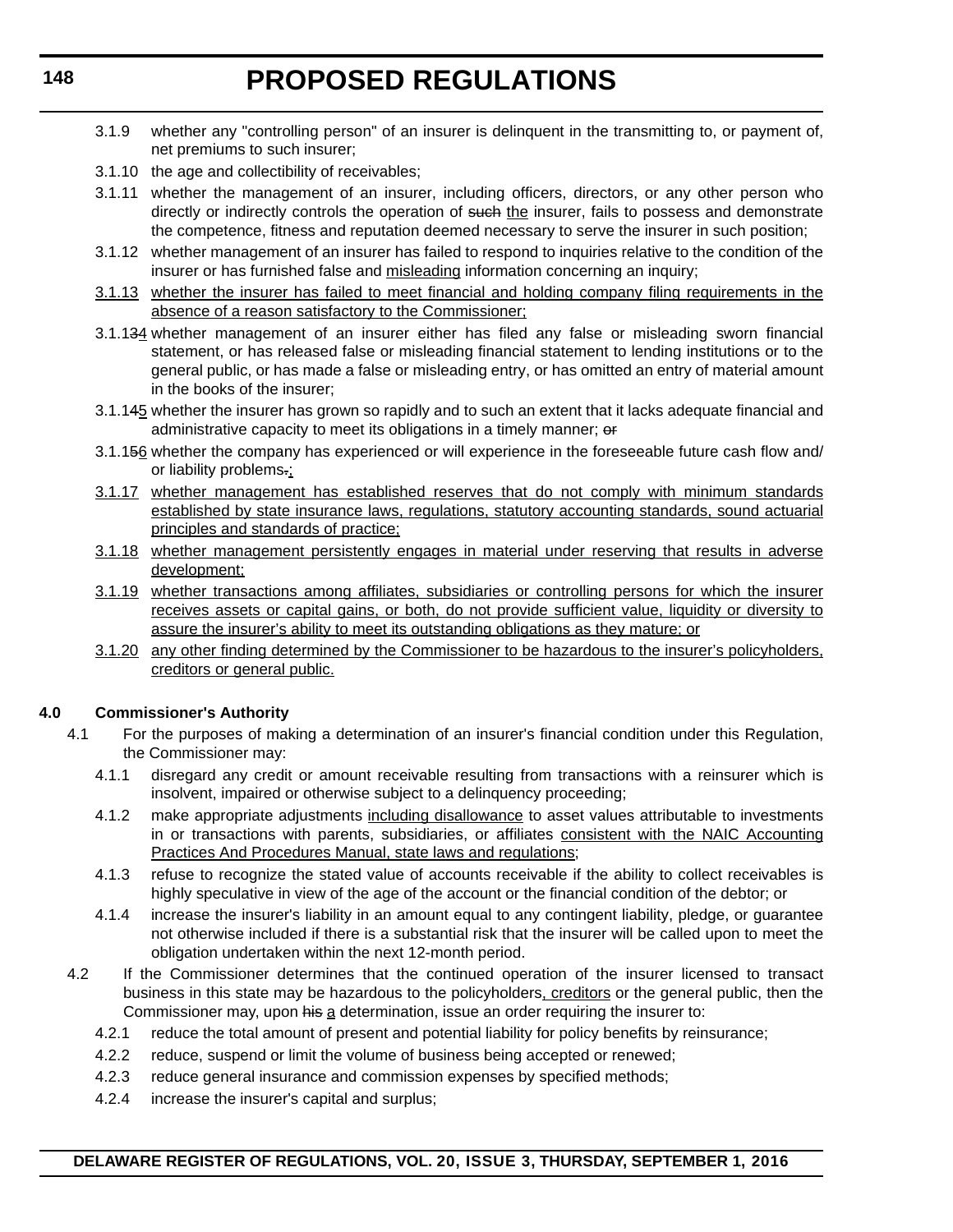- <span id="page-15-0"></span>4.2.5 suspend or limit the declaration and payment of dividend by an insurer to its stockholders or to its policyholders;
- 4.2.6 file reports in a form acceptable to the Commissioner concerning the market value of an insurer's assets;
- 4.2.7 limit or withdraw from certain investments or discontinue certain investment practices to the extent the Commissioner deems necessary;
- 4.2.8 document the adequacy of premium rates in relation to the risks insured; or
- 4.2.9 file, in addition to regular annual statements, interim financial reports on the form adopted by the National Association of Insurance Commissioners or  $\Theta$  in such format as promulgated by the Commissioner.;
- 4.2.10 correct corporate governance practice deficiencies, and adopt and utilize governance practices acceptable to the Commissioner;
- 4.2.11 provide a business plan to the Commissioner in order to continue to transact business in the State; or
- 4.2.12 notwithstanding any other provisions of law limiting the frequency or amount of premium rate adjustments, adjust rates for any non-life insurance product written by the insurer that the Commissioner considers necessary to improve the financial condition of the insurer.
- 4.3 If the insurer is a foreign insurer, the Commissioner's order may be limited to the extent provided by statute.
- 4.4 Any insurer subject to an order under subsection 4.2 may request a hearing to review that order. The notice of hearing shall be served upon the insurer pursuant to the Delaware Administrative Procedures Act. The notice of hearing shall state the time and place of hearing, and the conduct, condition or ground upon which the Commissioner based the order. Unless mutually agreed between the Commissioner and the insurer, the hearing shall occur not less than 10 days nor more than 30 days after notice is served. The eCommissioner shall hold all hearings under this subsection privately, unless the insurer requests a public hearing, in which case the hearing shall be public.

#### **5.0 Judicial Review**

Any order or decision of the eCommissioner shall be subject to review in accordance with the Administrative Procedures Act at the instance of nay party to the proceedings whose interests are substantially affected.

#### **6.0 Separability**

If any provisions of this Regulation be held invalid, the remainder shall not be affected.

#### **7.0 Effective Date**

This Regulation shall become effective thirty (30) days after the commissioner's signature 10 days after being published as final.

### **OFFICE OF [THE COMMISSIONER](http://www.delawareinsurance.gov/)**

Statutory Authority: 18 Delaware Code, Section 311 and 2503 (18 **Del.C.** §§311 & 2503) 18 **DE Admin. Code** 1214

#### **PUBLIC NOTICE**

#### **[1214 Senior Protection in Annuity Transactions](#page-3-0)**

INSURANCE COMMISSIONER KAREN WELDIN STEWART hereby gives notice of proposed amended Department of Insurance Regulation 1214 relating to Senior Protection in Annuity Transactions. The docket

### **DELAWARE REGISTER OF REGULATIONS, VOL. 20, ISSUE 3, THURSDAY, SEPTEMBER 1, 2016**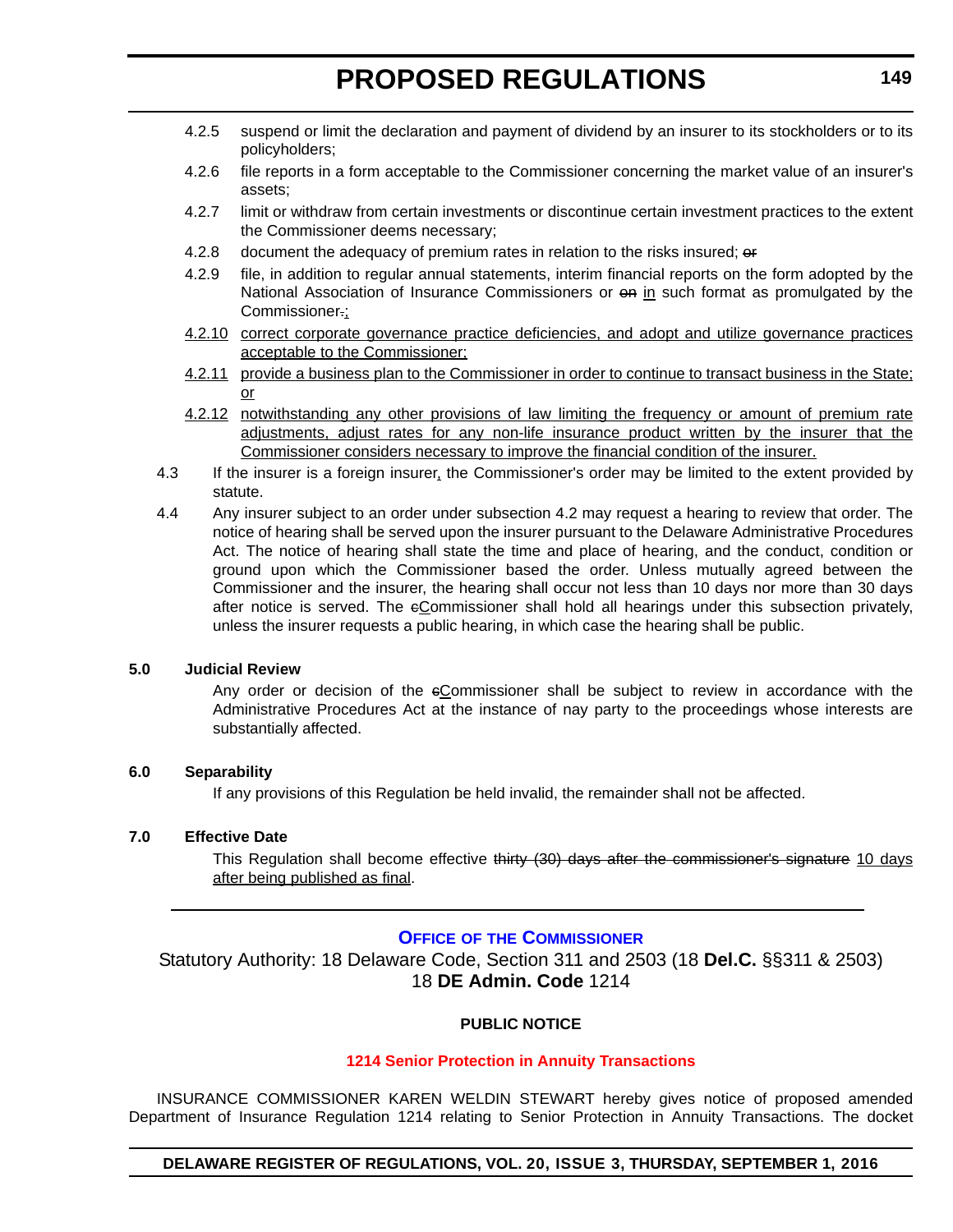<span id="page-16-0"></span>number for this proposed regulation is 3213.

The proposed amended regulation will bring the current regulation in compliance with the National Association of Insurance Commissioners (NAIC) Model Regulation for Suitability in Annuity Transaction (NAIC Model Reg. 275, as revised December 2010). NAIC Model Reg. 275 requires insurers and producers to establish a system to supervise recommendations made in the marketing and sale of annuities, regardless of age (which standards are also consistent with the standards imposed by the Financial Industry Regulatory Authority (FINRA)). This proposed amended regulation is good for consumers and should not pose additional burdens on agents as they should already be doing this. The Delaware Code authority for this proposed amended regulation is 18 **Del.C.** §§311, 2304, and 2312; and 29 **Del.C.** Ch. 101.

The Department of Insurance does not plan to hold a public hearing on the proposed amended regulation. The proposed amended regulation appears below and can also be viewed at the Delaware Insurance Commissioner's website at:

http://www.delawareinsurance.gov/departments/documents/ProposedRegs/

Any person can file written comments, suggestions, briefs, and compilations of data or other materials concerning the proposed amended regulation. Any written submission in response to this notice and relevant to the proposed amended regulation must be received by the Department of Insurance no later than 4:30 p.m. EST, Monday, October 3, 2016. Any such requests should be directed to:

Regulatory Specialist Rhonda West Delaware Department of Insurance 841 Silver Lake Boulevard Dover, DE 19904 Phone: (302) 674-7379 Fax: (302) 739-5566 Email: rhonda.west@state.de.us

### **\*Please Note:**

**(1) The Regulatory Flexibility Analysis and Impact Statement for this regulation, as required by 29 Del.C. Ch. 104, is available at:**

**<http://regulations.delaware.gov/register/september2016/proposed/20 DE Reg 149RFA 09-01-16.pdf>**

**(2) Due to the size of the proposed regulation, it is not being published here. A copy of the regulation is available at:**

### **[1214 Senior Protection in Annuity Transactions](http://regulations.delaware.gov/register/september2016/proposed/20 DE Reg 149 09-01-16.htm)**

# **OFFICE OF [THE COMMISSIONER](http://www.delawareinsurance.gov/)**

Statutory Authority: 18 Delaware Code, Sections 311, 333, 3371, and 3571S (18 **Del.C.** §§311, 333, 3371 & 3571S) 18 **DE Admin. Code** 1313

### **PUBLIC NOTICE**

### **[1313 Arbitration of Health Insurance Disputes Between Carriers and Providers](#page-3-0)**

INSURANCE COMMISSIONER KAREN WELDIN STEWART hereby gives notice of proposed Department of Insurance **Regulation 1313** relating to **Arbitration of Health Insurance Disputes Between Carriers and Providers**. The docket number for this proposed regulation is 3253.

The proposed amended regulation amends the current regulation to make the current arbitration provisions applicable to arbitrations conducted pursuant to 18 **Del.C.** §§3371 and 3571S. The Delaware Code authority for this proposed regulation is 18 **Del.C.** §§311, 333, 3371, and 3571S; and 29 **Del.C.** Ch. 101.

The Department of Insurance does not plan to hold a public hearing on the proposed regulation. The proposed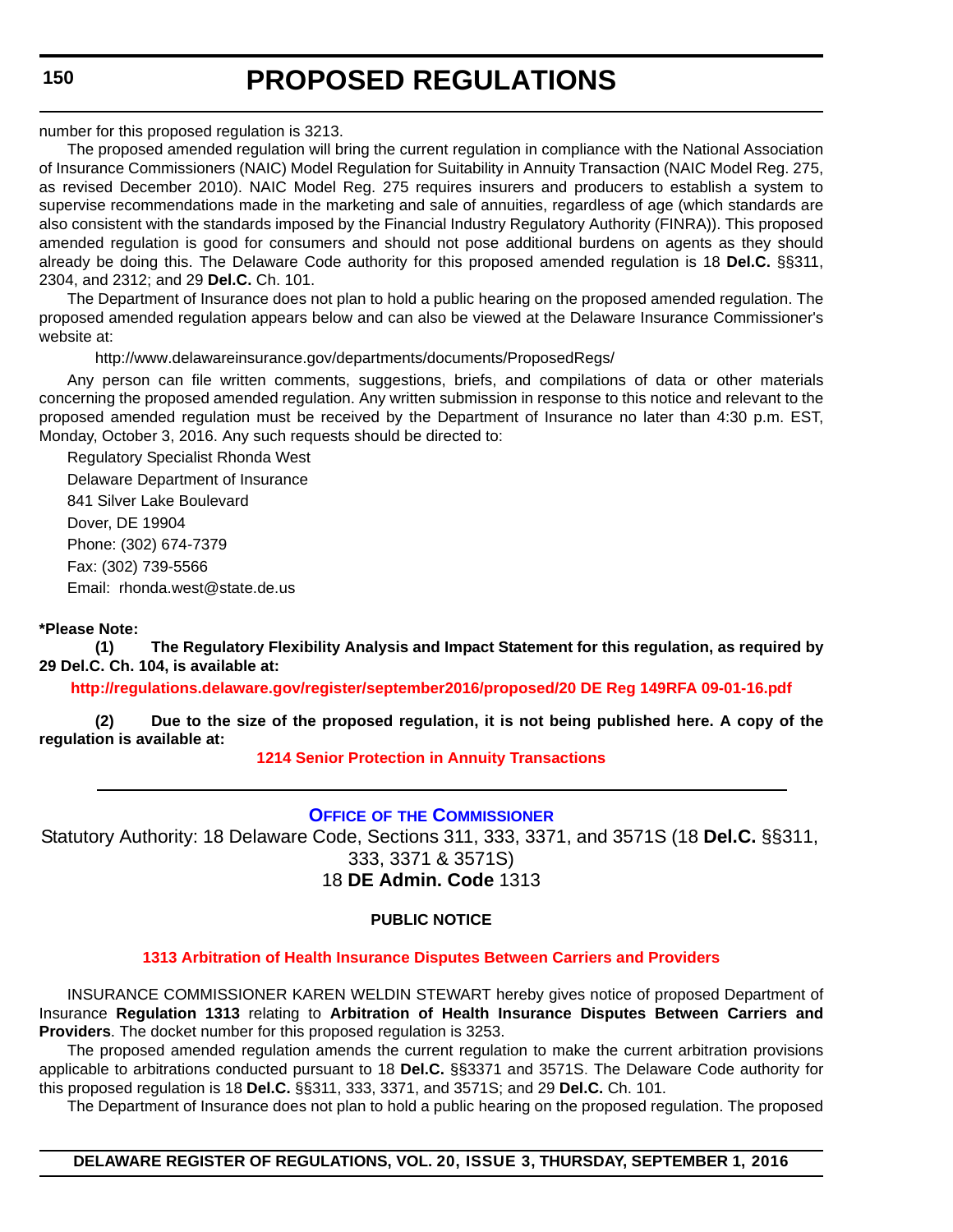regulation appears below and can also be viewed at the Delaware Insurance Commissioner's website at [http://](http://www.delawareinsurance.gov/departments/documents/ProposedRegs/) [www.delawareinsurance.gov/departments/documents/ProposedRegs/.](http://www.delawareinsurance.gov/departments/documents/ProposedRegs/)

Any person can file written comments, suggestions, briefs, and compilations of data or other materials concerning the proposed regulation. Any written submission in response to this notice and relevant to the proposed regulation must be received by the Department of Insurance no later than 4:30 p.m. EST, Monday, October 3, 2016. Any such requests should be directed to:

Regulatory Specialist Rhonda West Delaware Department of Insurance 841 Silver Lake Boulevard Dover, DE 19904 Phone: (302) 674-7379 Fax: (302) 739-5566 Email: rhonda.west@state.de.us

**\*Please Note: The Regulatory Flexibility Analysis and Impact Statement for this regulation, as required by 29 Del.C. Ch. 104, is available at:**

**<http://regulations.delaware.gov/register/september2016/proposed/20 DE Reg 150RFA 09-01-16.pdf>**

#### **1313 Arbitration of Health Insurance Disputes Between Carriers and Providers**

### **1.0 Purpose and Statutory Authority**

The purpose of this Regulation is to implement 18 **Del.C.** §§333, 3371 and 3571S, which requires health insurance carriers to submit to arbitration any dispute with a health care provider regarding reimbursement for an individual claim, procedure or service upon a request for arbitration by the health care provider. This Regulation is promulgated pursuant to 18 **Del.C.** §§311, 333, 3371 and 6408 3571S and 29 **Del.C.** Ch. 101. This Regulation should not be construed to create any cause of action not otherwise existing at law.

#### **2.0 Definitions**

"**Carrier**" or "**insurance carrier**" means any entity that provides health insurance in this State. Carrier includes an insurance company, health service corporation, managed care organization and any other entity providing a plan of health insurance or health benefits subject to state insurance regulation. Carrier also includes any third-party administrator or other entity that adjusts, administers or settles claims in connection with health insurance.

"**Department**" means the Delaware Insurance Department.

"**Health care provider**" or "**provider**" shall have the same meaning as defined at 18 **Del.C.** §333(a)(1).

"**Health care services**" means any services or supplies included in the furnishing to any individual of medical care, or hospitalization or incidental to the furnishing of such care or hospitalization, as well as the furnishing to any individual of any and all other services for the purpose of preventing, alleviating, curing or healing human illness, injury, disability or disease.

"**Health insurance**" means a plan or policy issued by a carrier for the payment for, provision of, or reimbursement for health care services.

"**Petition filing**" means either each patient or each procedure code, determined by the basis of the filing.

#### **3.0 Notice**

3.1 At the time a carrier provides to a health care provider written notice of a carrier's final decision regarding reimbursement for an individual claim, procedure or service, if the decision does not authorize reimbursement of the provider's charge in its entirety, the carrier shall give the provider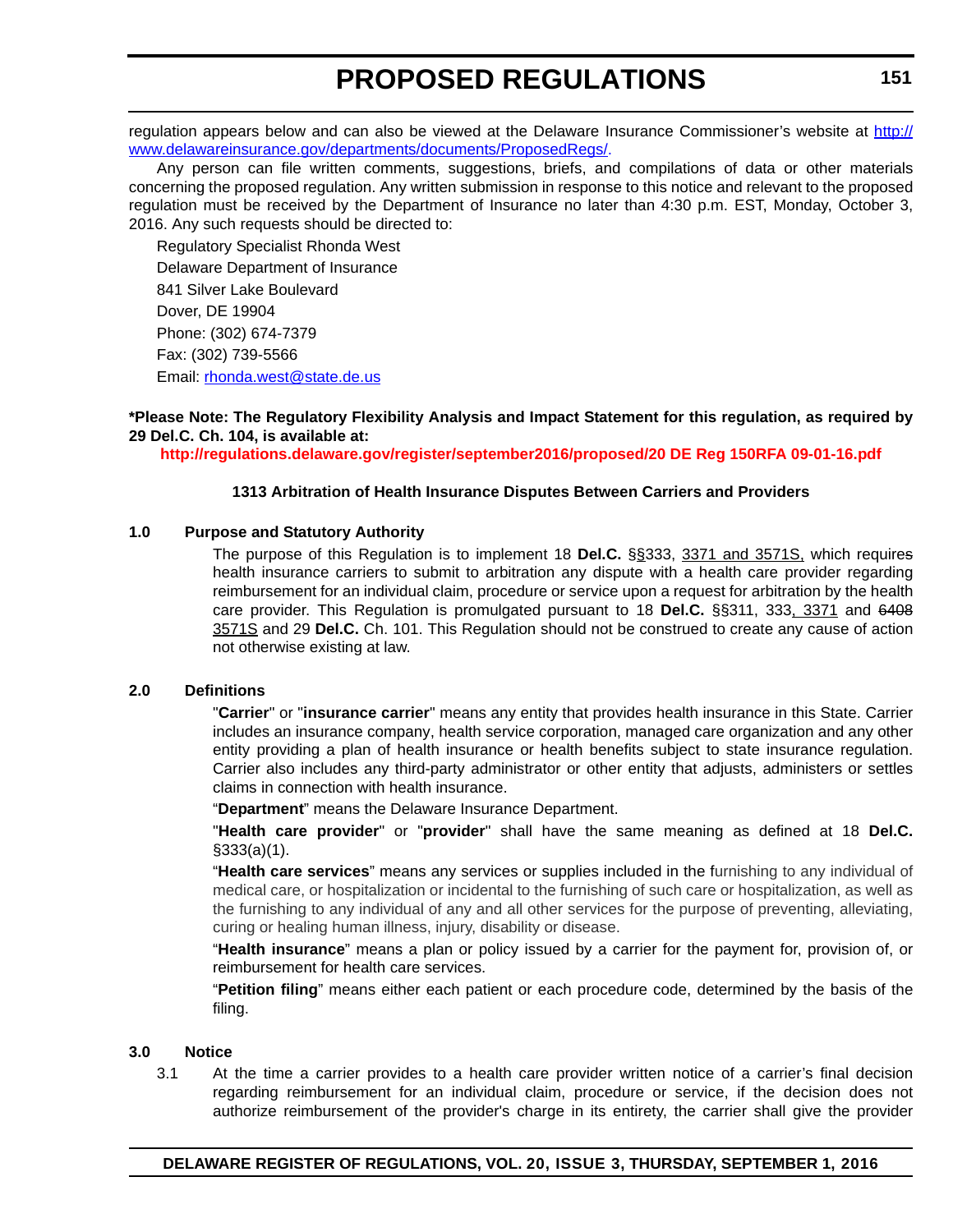written notice of the provider's right to arbitration. Such notice may be separate from or a part of the written notice of the carrier's decision. Any such notice given to a provider shall, at a minimum, contain the following language:

"You have the right to seek review of our decision regarding the amount of your reimbursement. The Delaware Insurance Department provides claim arbitration services which are in addition to, but do not replace, any other legal or equitable right you may have to review of this decision or any right of review based on your contract with us. You can contact the Delaware Insurance Department for information about arbitration by calling the Arbitration Secretary at 302-674-7322 or by sending an email to: [DOI-arbitration@state.de.us](mailto:DOI-arbitration@state.de.us). All requests for arbitration must be filed within 60 days from the date you receive this notice; otherwise, this decision will be final."

3.2 Such notice is not required if the Commissioner has determined, pursuant to Section 6.0 of this regulation, that the insurance carrier has a program that is substantially similar to the arbitration procedure provided pursuant to 18 **Del.C.** §333 and this Regulation.

### **4.0 Procedure**

- 4.1 Petition for Arbitration
	- 4.1.1 A health care provider or his authorized representative may request review of a carrier's final reimbursement decision through arbitration by delivering a Petition for Arbitration and all supporting documentation to the Department so that it is received by the Department no later than 60 days after the receipt of the carrier's final reimbursement decision. The Department shall make available, by mail and on its web site, a standardized form for a Petition for Arbitration.
	- 4.1.2 A health care provider or his authorized representative must deliver to the Department an original and one copy of the Petition for Arbitration.
	- 4.1.3 At the time of delivering the Petition for Arbitration to the Department, a health care provider or his authorized representative must also:
		- 4.1.3.1 send a copy of the Petition and supporting documentation to the carrier by certified mail, return receipt requested;
		- 4.1.3.2 deliver to the Department a Proof of Service confirming that a copy of the Petition has been sent to the carrier by certified mail, return receipt requested; and
		- 4.1.3.3 deliver to the Department a non-refundable filing fee. The fee shall be \$50 for claims of \$1,000 or less, in all other cases the fee shall be \$100.
	- 4.1.4 The Department may refuse to accept any Petition that is not timely filed or does not otherwise meet the criteria for arbitration, including the disputes described in 18 **Del.C.** §333(j)(1) - (3).
- 4.2 Response to Petition for Arbitration
	- 4.2.1 Within 20 days of receipt of the Petition, the carrier must deliver to the Department an original and one copy of a Response with supporting documents or other evidence attached.
	- 4.2.2 At the time of delivering the Response to the Department, the carrier must also:
		- 4.2.2.1 send a copy of the Response and supporting documentation to the health care provider or his authorized representative by first class U.S. mail, postage prepaid; and
		- 4.2.2.2 deliver to the Department a Proof of Service confirming that a copy of the Response was mailed to the health care provider or his authorized representative.
	- 4.2.3 The Department may return any non-conforming Response to the carrier.
	- 4.2.4 If the carrier fails to deliver a Response to the Department in a timely fashion, the Department, after verifying proper service, and with written notice to the parties, may assign the matter to the next scheduled Arbitrator for summary disposition.
		- 4.2.4.1 The Arbitrator may determine the matter in the nature of a default judgment after establishing that the Petition is properly supported and was properly served on the carrier.

# **DELAWARE REGISTER OF REGULATIONS, VOL. 20, ISSUE 3, THURSDAY, SEPTEMBER 1, 2016**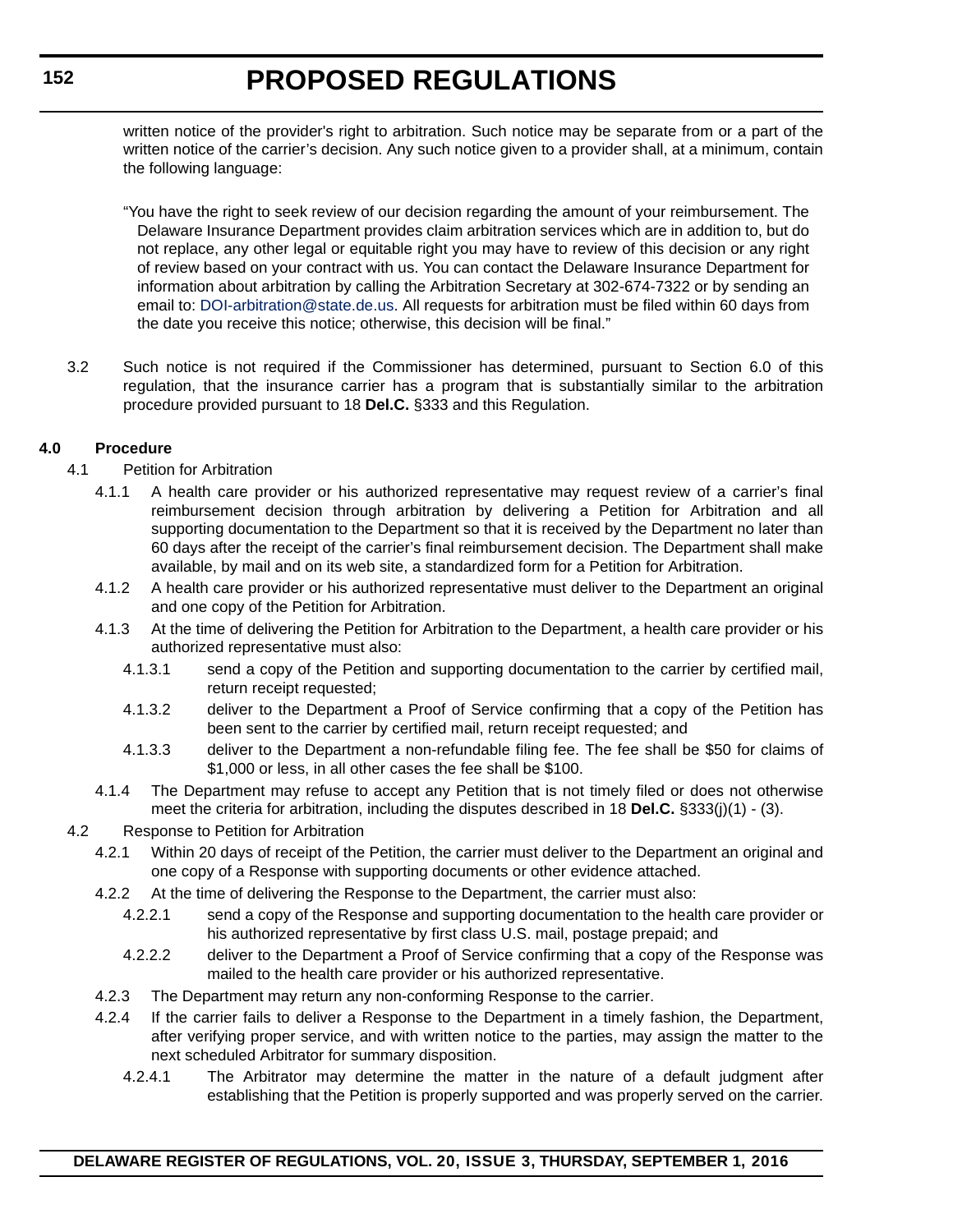- 4.2.4.2 The Arbitrator may allow the re-opening of the matter to prevent a manifest injustice. A request for re-opening must be made no later than fifteen (15) days after notice of the default judgment.
- 4.3 Summary Dismissal of Petition by the Arbitrator
	- 4.3.1 If the Arbitrator determines that the subject of the Petition is not appropriate for arbitration or is meritless on its face, the Arbitrator may summarily dismiss the Petition and provide notice of such dismissal to the parties.
- 4.4 Appointment of Arbitrator
	- 4.4.1 Upon receipt of a petition filed in proper form, the Department shall assign an Arbitrator who shall schedule the matter for a hearing so that the Arbitrator can render a written decision within 45 days of the delivery to the Department of the Petition for Arbitration.
	- 4.4.2 The Arbitrator shall be of suitable background and experience to decide the matter in dispute and shall not be affiliated with any of the parties or with the patient whose care is at issue in the dispute.
- 4.5 Arbitration Hearing
	- 4.5.1 The Arbitrator shall give notice of the arbitration hearing date to the parties at least 10 days prior to the hearing. The parties are not required to appear and may rely on the papers delivered to the Department.
	- 4.5.2 The arbitration hearing is to be limited, to the maximum extent possible, to each party being given the opportunity to explain their view of the previously submitted evidence and to answer questions by the Arbitrator.
	- 4.5.3 If the Arbitrator allows any brief testimony, the Arbitrator shall allow brief cross-examination or other response by the opposing party.
	- 4.5.4 The Delaware Uniform Rules of Evidence will be used for general guidance but will not be strictly applied.
	- 4.5.5 Because the testimony may involve evidence relating to personal health information that is confidential and protected by state or federal laws from public disclosure, the arbitration hearing shall be closed.
	- 4.5.6 The Arbitrator may contact, with the parties' consent, individuals or entities identified in the papers by telephone in or outside of the parties' presence for information to resolve the matter.
	- 4.5.7 The Arbitrator is to consider the matter based on the submissions of the parties and information otherwise obtained by the Arbitrator in accordance with this regulation. The Arbitrator shall not consider any matter not contained in the original or supplemental submissions of the parties that has not been provided to the opposing party with at least five days notice, except claims of a continuing nature that are set out in the filed papers.
- 4.6 Arbitrator's Written Decision.
	- 4.6.1 The Arbitrator shall render his decision and mail a copy of the decision to the parties within 45 days of the filing of the Petition.
	- 4.6.2 The Arbitrator's decision is binding upon the parties except as provided in 18 **Del.C.** §333(f).
- 4.7 Arbitration Costs
	- 4.7.1 In arbitrations commenced pursuant to 18 **Del.C.** §§333, 3371 and 3571S, the Arbitrator shall allocate to each party a percentage of the costs of arbitration. The arbitrator may award to the health care provider the filing fee, if the health care provider should prevail.

# **5.0 Carrier Recordkeeping Reporting Requirements**

- 5.1 A carrier shall maintain written or electronic records for five years, after completion of the arbitration process, documenting all Petitions for Arbitration including, at a minimum, the following information:
	- 5.1.1 The date the petition was filed;
	- 5.1.2 The name and identifying information of the health care provider on whose behalf the petition was filed;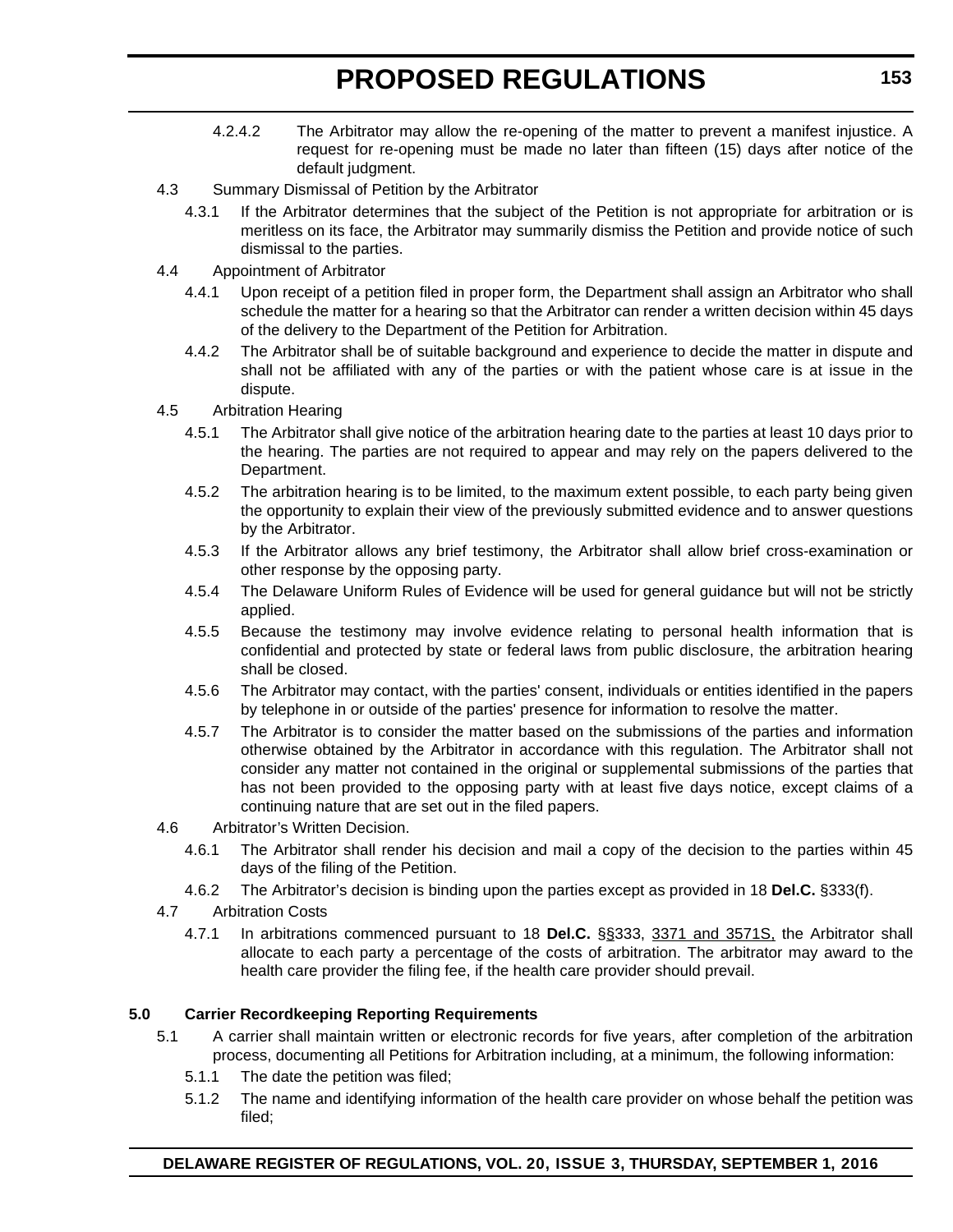# **154**

# **PROPOSED REGULATIONS**

- 5.1.3 A general description of the reason for the petition; and
- 5.1.4 The date and description of the Arbitration decision or other disposition of the petition.
- 5.2 A carrier shall file with its annual report to the Department the total number of Petitions for Arbitration filed, with a breakdown showing:
	- 5.2.1 The total number of final reimbursement decisions upheld through arbitration; and
	- 5.2.2 The total number of final reimbursement decisions reversed through arbitration.
- 5.3 A carrier shall make available to the Department upon request any of the information specified in the foregoing subsections 4.1 and 4.2.

### **6.0 Exemption from Arbitration Requirement**

Any carrier having a dispute resolution method established by contract with its providers which method the carrier believes to be substantially similar to the arbitration method described by this regulation may submit information regarding said method to the Insurance Commissioner for a determination as to whether the carrier should be exempted from the arbitration requirement of 18 **Del.C.** §333. The information submitted shall include a copy of the contractual language as well as any other information the carrier believes is relevant to the Insurance Commissioner's decision.

### **7.0 Non-Retaliation**

A carrier shall not terminate or in any way penalize a provider with whom it has a contractual relationship and who exercises the right to file a Petition for Arbitration solely on the basis of such filing.

### **8.0 Confidentiality of Health Information**

Nothing in this Regulation shall supersede any federal or state law or regulation governing the privacy of health information.

# **9.0 Additional Provisions for Arbitrations Conducted Pursuant to 18 Del.C. §§3371 and 3571S**

- 9.1 Arbitrations conducted pursuant to 18 **Del.C.** §§3371 and 3571S shall reflect the objectives of those statutory provisions of protecting consumers from surprise bills and not creating incentives for providers to be out-of-network.
	- 9.1.1 In addition to any other documentation required by this regulation, the parties to these arbitrations may present documentation or arguments during arbitration regarding how a particular award or request for reimbursement may incentivize providers to become out-of-network providers, and the Arbitrator shall consider such documentation and/or arguments in rendering a final decision.
	- 9.1.2 Notwithstanding anything herein to the contrary, an arbitration award in favor of a provider that exceeds the opposing carrier's in-network reimbursement rate shall not be considered prima facie evidence of an incentive for providers to be out-of-network.

# **910.0 Computation of Time**

In computing any period of time prescribed or allowed by this Regulation, the day of the act or event after which the designated period of time begins to run shall not be included. The last day of the period so computed shall be included, unless it is a Saturday or Sunday, or other legal holiday, or other day on which the Department is closed, in which event the period shall run until the end of the next day on which the Department is open. When the period of time prescribed or allowed is less than 11 days, intermediate Saturdays, Sundays, and other legal holidays shall be excluded in the computation. As used in this section, "legal holidays" shall be those days provided by statute or appointed by the Governor or the Chief Justice of the State of Delaware.

### **101.0 Effective Date**

This Regulation shall become effective 10 days after being published as a final regulation.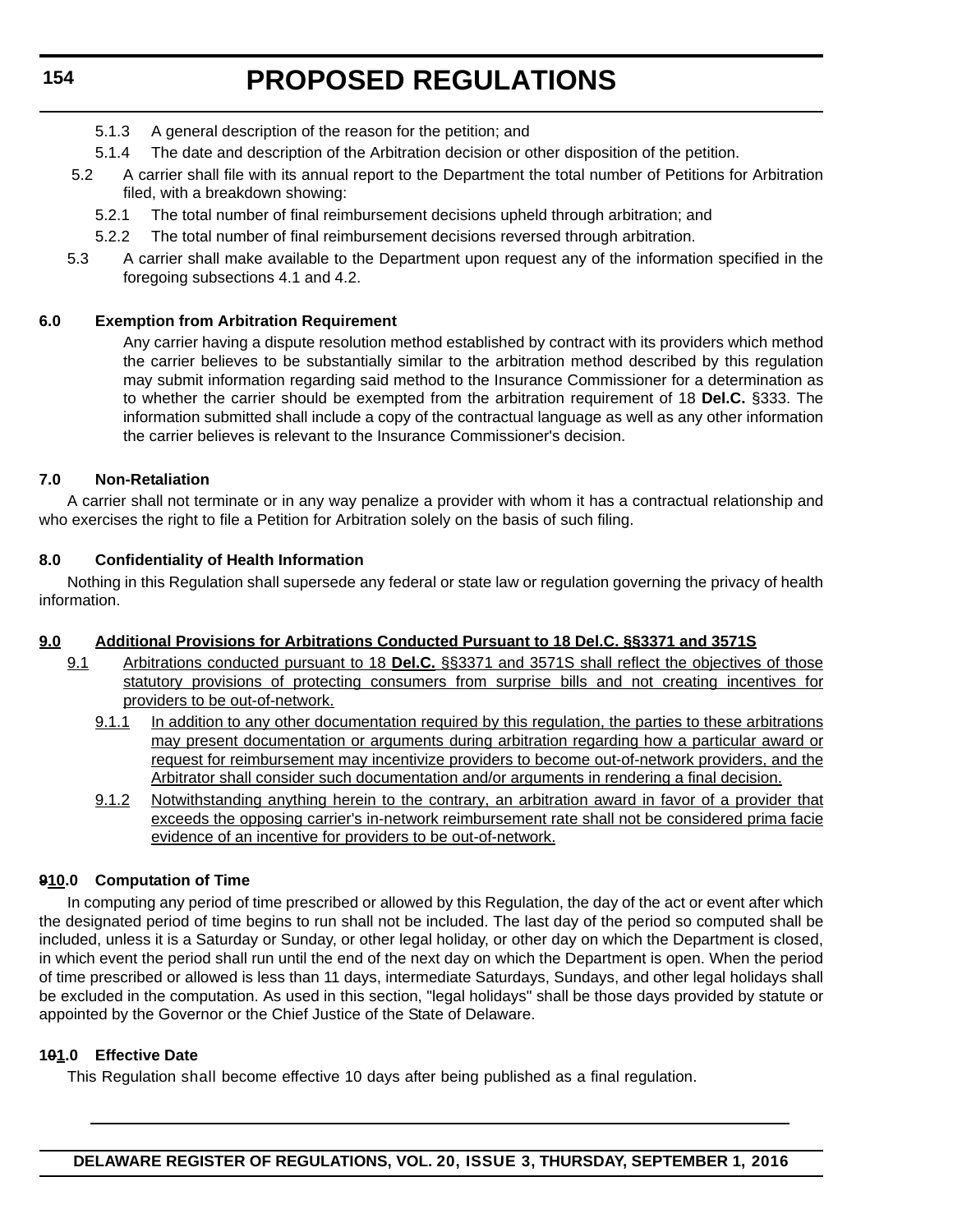#### **OFFICE OF [THE COMMISSIONER](http://www.delawareinsurance.gov/)**

<span id="page-21-0"></span>Statutory Authority: 18 Delaware Code, Sections 311, 3371, and 3571S (18 **Del.C.** §§311, 3371 & 3571S)

#### **PUBLIC NOTICE**

#### **[1317 Network Disclosure and Transparency](#page-3-0)**

INSURANCE COMMISSIONER KAREN WELDIN STEWART hereby gives notice of proposed Department of Insurance Regulation 1317 relating to Network Disclosure and Transparency. The docket number for this proposed regulation is 3252.

The proposed regulation establishes the standards for the form and content of network disclosures that are required to be made by out-of-network providers and the written consent that must be obtained by such a provider prior to balance billing an insured. The proposed regulation also requires health insurers to maintain and publish accurate, complete and up-to-date provider directories and to make those directories easily accessible to covered persons. The Delaware Code authority for this proposed regulation is 18 **Del.C.** §§3371 and 3571S; and 29 **Del.C.** Ch. 101.

The Department of Insurance does not plan to hold a public hearing on the proposed regulation. The proposed regulation appears below and can also be viewed at the Delaware Insurance Commissioner's website at:

<http://www.delawareinsurance.gov/departments/documents/ProposedRegs/>

Any person can file written comments, suggestions, briefs, and compilations of data or other materials concerning the proposed amended regulation. Any written submission in response to this notice and relevant to the proposed amended regulation must be received by the Department of Insurance no later than 4:30 p.m. EST, Monday, October 3, 2016. Any such requests should be directed to:

Regulatory Specialist Rhonda West Delaware Department of Insurance 841 Silver Lake Boulevard Dover, DE 19904 Phone: (302) 674-7379 Fax: (302) 739-5566 Email: rhonda.west@state.de.us

**\*Please Note: The Regulatory Flexibility Analysis and Impact Statement for this regulation, as required by 29 Del.C. Ch. 104, is available at:**

**<http://regulations.delaware.gov/register/september2016/proposed/20 DE Reg 155RFA 09-01-16.pdf>**

#### **1317 Network Disclosure and Transparency**

#### **1.0 Purpose and Statutory Authority**

The purpose of this Regulation is to implement 18 **Del.C.** §§3371 and 3571S, which require (1) health insurers to maintain accurate and complete provider directories, to update provider directories frequently, to audit the accuracy and completeness of such directories and make the directories easily accessible to covered persons in a variety of formats, and (2) facility-based providers and non-network providers to provide timely written out-of-network disclosures to patients that fully inform such patients of the potential that out-of-network providers may be rendering care and the associated costs thereof. This Regulation is promulgated pursuant to 18 **Del.C.** §§3371 and 3571S; and 29 **Del.C.** Ch. 101. This Regulation should not be construed to create any cause of action not otherwise existing at law.

### **2.0 Definitions**

"**Facility-based provider**" means a provider who provides health care services to covered persons who are in an in-patient or ambulatory facility, including services such as pathology, anesthesiology, or

#### **DELAWARE REGISTER OF REGULATIONS, VOL. 20, ISSUE 3, THURSDAY, SEPTEMBER 1, 2016**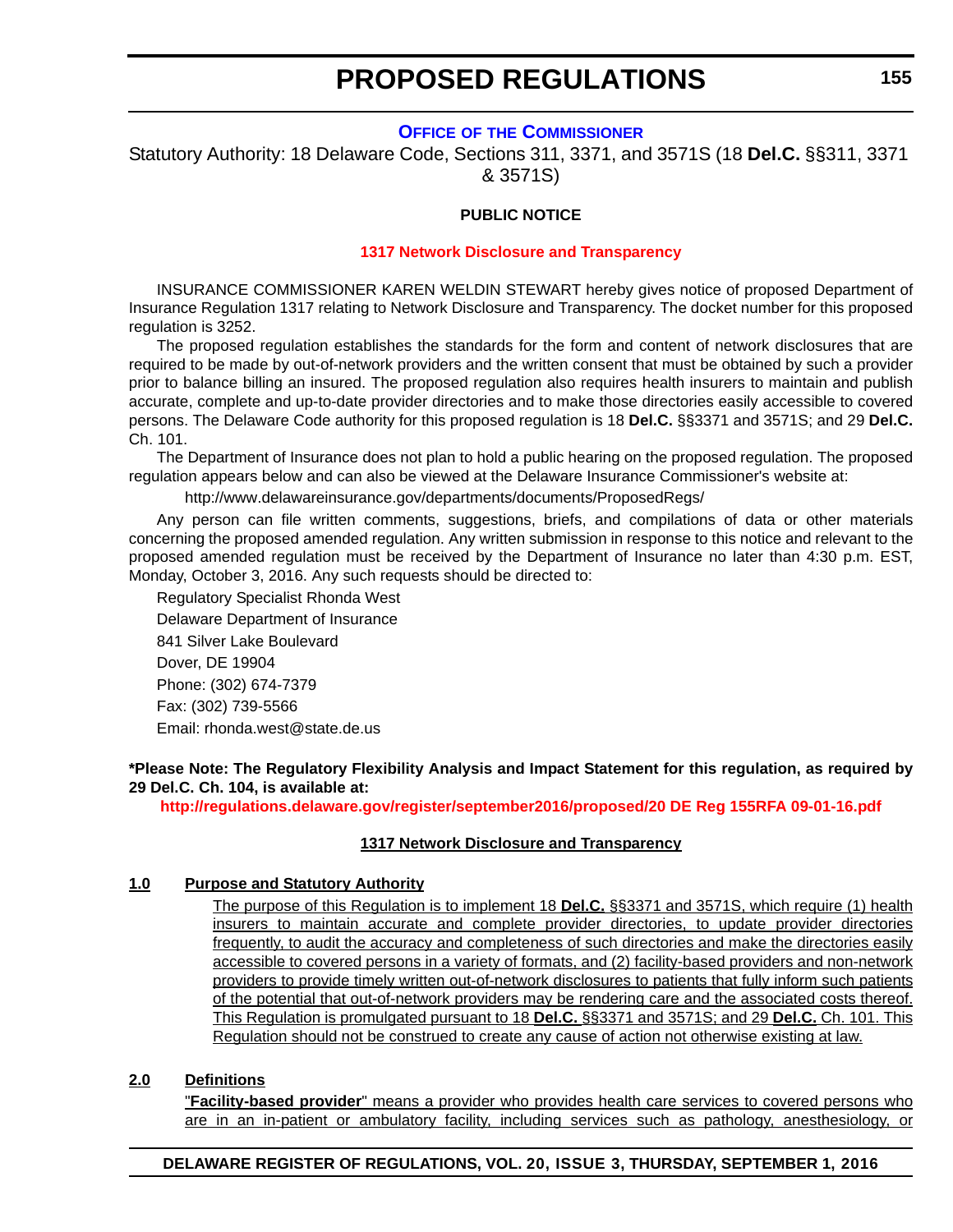### radiology.

"**Health care provider**" means any provider who provides health care services to covered person who are not in a facility-based setting, and includes a provider who provides health care services to a covered person based upon a referral from another provider without the knowledge of or input from the covered person.

# **3.0 Network Disclosure Requirements by Facility-Based Providers**

- 3.1 When a facility-based provider schedules a procedure, seeks prior authorization from a health insurer for the provision of non-emergency covered services to a covered person, or prior to the provision of any non-emergency covered services, the facility shall ensure that the covered person has received a timely, written out-of-network disclosure required by 18 **Del.C.** §§3371 or 3571S, as applicable, in the form attached hereto as Appendix 1 (the "facility-based provider disclosure"). The provision of the facility-based provider disclosure shall be considered timely if it is provided to the covered person at least three (3) business days prior to the scheduled date of service.
- 3.2 The facility-based provider shall, prior to the provision of services, obtain from the covered person a signed copy of the written consent form included with the facility-based provider disclosure. A copy of the completed form, including the signed written consent, should be given to the covered person, and the original placed in his or her medical file.
- 3.3 The facility-based provider disclosure shall not be required if the facility and all facility-based providers participate in the covered person's network.
- 3.4 If a covered person requests from an out-of-network provider an estimate of the range of charges for any out-of-network services for which the covered person may be responsible, the out-of-network provider shall provide the estimate in writing to the covered person within three business days of the request. Failure to provide such estimate within the required timeframe shall be considered a failure to comply with the disclosure requirements set forth in this Section 3.0 and shall result in the balance billing prohibition set forth in Section 5.0.

# **4.0 Network Disclosure Requirements by Health Care Providers'**

- 4.1 When a facility-based provider schedules a procedure, seeks prior authorization from a health insurer for the provision of non-emergency covered services to a covered person, or prior to the provision of any non-emergency covered services, the facility shall ensure that the covered person has received a timely, written out-of-network disclosure required by 18 **Del.C.** §§3371 or 3571S, as applicable, in the form attached hereto as Appendix 2 (the "health care provider disclosure"). The provision of the health care provider disclosure shall be considered timely if it is provided to the covered person at least three (3) business days prior to the scheduled date of service.
- 4.2 The health care provider shall, prior to the provision of services, obtain from the covered person a signed copy of the written consent form included with the health care provider disclosure. A copy of the completed form, including the signed written consent, should be given to the covered person, and the original placed in his or her medical file.
- 4.3 If a covered person requests from an out-of-network provider an estimate of the range of charges for any out-of-network services for which the covered person may be responsible, the out-of-network provider shall provide the estimate in writing to the covered person within three business days of the request. Failure to provide such estimate within the required timeframe shall be considered a failure to comply with the disclosure requirements set forth in this Section 4.0 and shall result in the balance billing prohibition set forth in Section 5.0.

# **5.0 Balance Billing Prohibition**

5.1 A facility-based provider may not balance bill a covered person for health care services not covered by an insured's health insurance contract if the facility-based provider fails to provide the facility-based provider disclosure or fails to obtain the signed copy of the written consent form included with the facility-based provider disclosure prior to rendering services.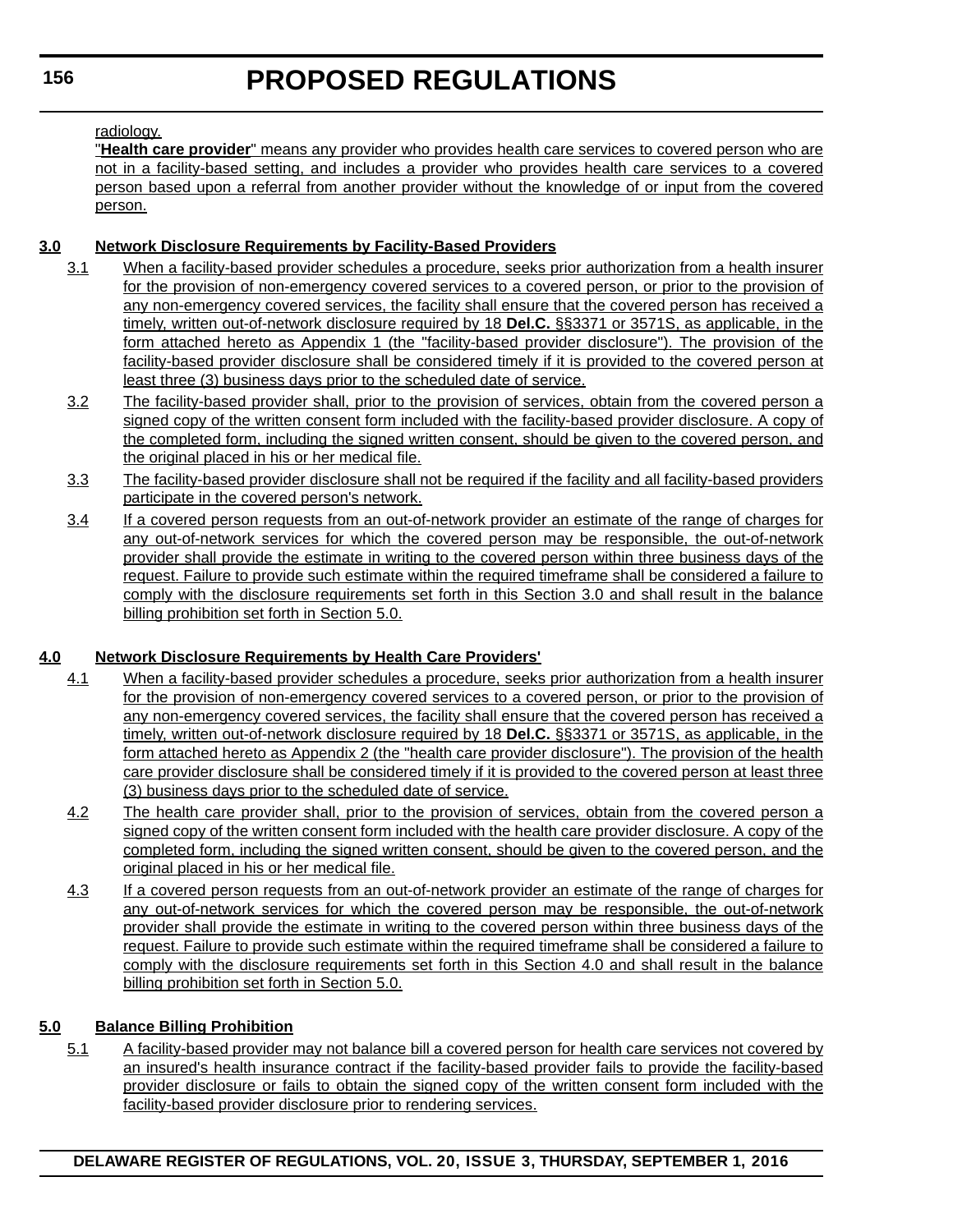5.2 A health care provider may not balance bill a covered person for health care services not covered by an insured's health insurance contract if the health care provider fails to provide the health care provider disclosure or fails to obtain the signed copy of the written consent form included with the health care provider disclosure prior to rendering services.

# **6.0 Provider Directory Requirements**

- 6.1 Network provider directories shall be updated pursuant to the requirements set forth in this section. A provider directory, whether in electronic or print format, shall accommodate the communication needs of individuals with disabilities, and include a link to or information regarding available assistance for persons with limited English proficiency.
- 6.2 An insurer shall post its current network provider directory or directories on its internet website and inform its covered persons of the availably of the network provider directory or directories through its coverage materials. The information provided on the website shall be updated weekly. All network provider directories shall be available online to both covered persons and consumers shopping for coverage without requirements to log on or enter a password or a policy number.
- 6.3 An insurer shall allow insureds, potential insureds, providers, and members of the public to request a printed copy of the network provider directory or directories by contacting the insurer through the insurer's toll free telephone number, electronically, or in writing. The availability of such printed materials must be posted on the insurer's website and noticed in its coverage materials. An insurer shall update its printed network provider directory or directories on a monthly basis.
- 6.4 All provider directories shall identify providers who are currently accepting new patients.
- 6.5 An insurer must process any claim for services provided by a provider whose status has changed from in-network to out-of-network as an in-network claim if the service was provided after the network change went into effect but before the change was posted as required under this regulation unless the insurer notified the covered person of the network change prior to the service being provided. This paragraph does not apply if the insurer is able to verify that the insurer's website displayed the correct provider network status at the time the service was provided.
- 6.6 An insurer shall make it clear in both its electronic and print directories which provider directory applies to which network plan, such as including the specific name of the network plan as marketed and issued in this State.
- 6.7 Insurers shall include in both their electronic and print directories a customer service email address and telephone number or electronic link that covered persons or the general public may use to notify the insurer of inaccurate provider directory information.
- 6.8 Insurers shall, either in its provider directory or other coverage materials, inform covered persons in writing of their right not to be balanced billed by a non-network provider if the non-network provider or the facility-based provider employing non-network facility-based providers fails to provide the covered person with the network disclosures required by this regulation.

# **7.0 Computation of Time**

In computing any period of time prescribed or allowed by this Regulation, the day of the act or event after which the designated period of time begins to run shall not be included. The last day of the period so computed shall be included, unless it is a Saturday or Sunday, or other legal holiday, or other day on which the Department is closed, in which event the period shall run until the end of the next day on which the Department is open. When the period of time prescribed or allowed is less than 11 days, intermediate Saturdays, Sundays, and other legal holidays shall be excluded in the computation. As used in this section, "legal holidays" shall be those days provided by statute or appointed by the Governor or the Chief Justice of the State of Delaware.

# **8.0 Effective Date**

This Regulation shall become effective ten days after being published as a final regulation.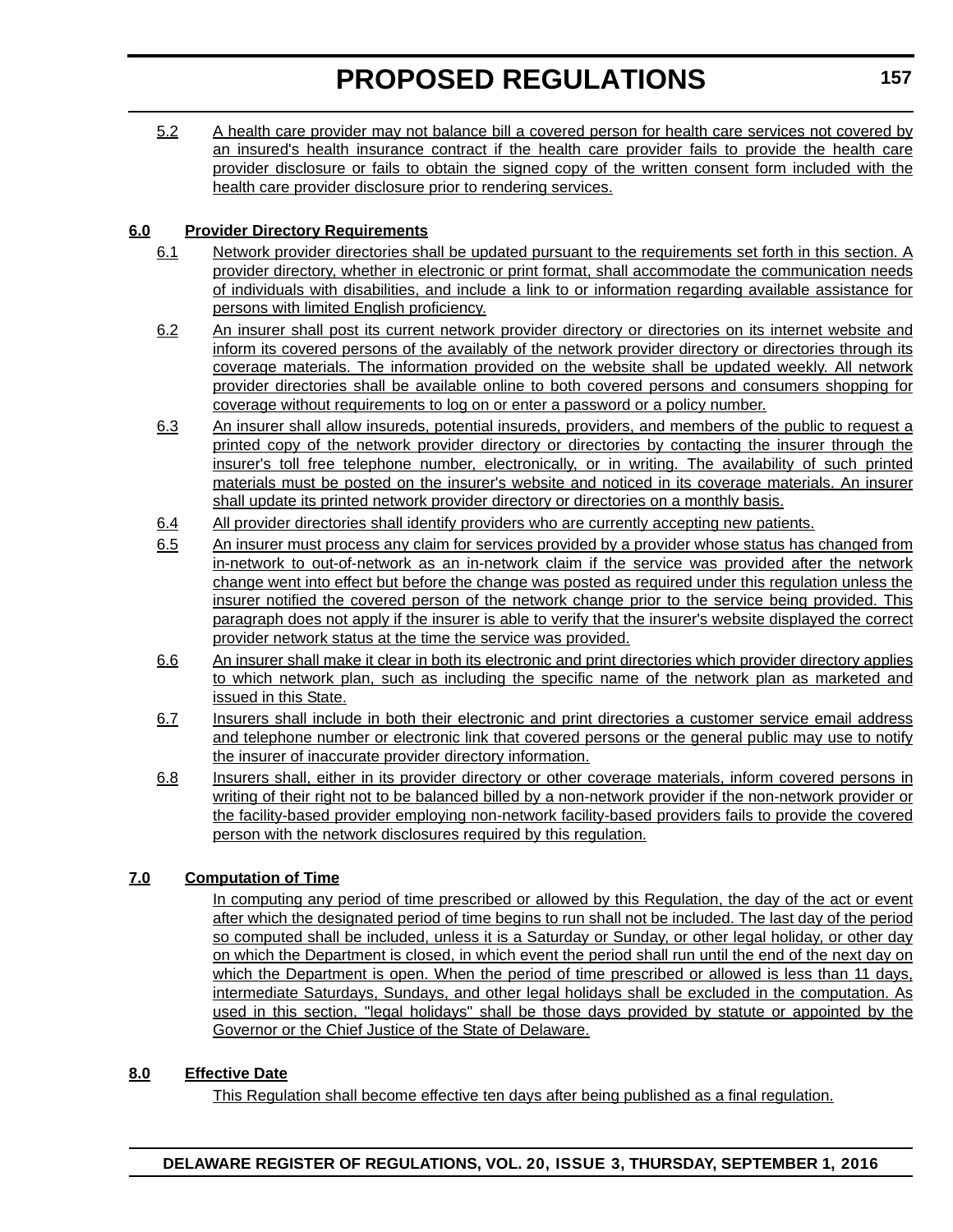# **APPENDIX 1 - FORM OF FACILITY-BASED PROVIDER DISCLOSURE**

### Network Disclosure Statement for [Insert Facility Name]

### PLEASE RETURN THIS FORM TO [INSERT FACILITY NAME] ON OR PRIOR TO YOUR DATE OF SERVICE

This Facility-Based Provider Disclosure is designed to help ensure that patients receiving medical care from [Insert Facility Name] or any of its facility-based providers have the necessary information to make an informed decision about their medical benefits and care. In connection with your upcoming scheduled appointment, [Insert Facility Name] hereby provides the following disclosures:

- 1. [Insert Facility Name] [is/is not] a participating provider with your current health insurance place.
- 2. Certain facility-based providers may be called upon to render care to you during the course of treatment.
- 3. Those facility-based providers may not have a contract with your health insurer and are therefore considered to be out-of-network.
- 4. Services that are provided by an out-of-network provider will be provided on an out-of-network basis, **which may result in additional charges for which you may be responsible**. These charges are in addition to any coinsurance, deductibles and copayments applicable under your health insurance policy.
- 5. The following is a list of those facility-based providers that may be called upon to render care to you during the course of treatment. You should contact your health insurer to determine the network status of these facility-based providers:
	- a. [Include list of relevant facility-based providers, including contact information]
- 6. An estimate of the range of charges charged by an out-of-network provider for any out-of-network services for which you may be responsible may be requested from, and will be timely provided by, the out-of-network provider.
- 7. You may contact your health insurer for additional assistance or may rely on whatever other rights and remedies may be available under state or federal law.
- 8. A facility-based provider may not balance bill you for health care services not covered by your insurance policy if the facility-based provider fails to provide you with a copy of this Facility-Based Provider Disclosure and obtain your below-printed consent prior to rendering any services.

### PATIENT ACKNOWLEDGEMENT/CONSENT

I hereby acknowledge that a provider rendering services to me may be an out-of-network provider and that the services provided by that out-of-network provider may not be covered by my insurance policy. I further acknowledge that I have been informed of my right to request from the out-of-network providers an estimate of the range of charges for any out-of-network services for which I may be responsible. **I AFFIRMATIVELY ELECT TO OBTAIN THE SERVICES AND AGREE TO ACCEPT AND PAY THE CHARGES FOR THE OUT-OF-NETWORK SERVICES NOT COVERED BY MY INSURANCE POLICY.**

Name of Patient: Signature of Patient or Authorized Representative: Date:

# **APPENDIX 2 - FORM OF HEALTH CARE PROVIDER DISCLOSURE**

### Network Disclosure Statement for [Health Care Provider]

PLEASE RETURN THIS FORM TO [HEALTH CARE PROVIDER] ON OR PRIOR TO YOUR DATE OF SERVICE

### **DELAWARE REGISTER OF REGULATIONS, VOL. 20, ISSUE 3, THURSDAY, SEPTEMBER 1, 2016**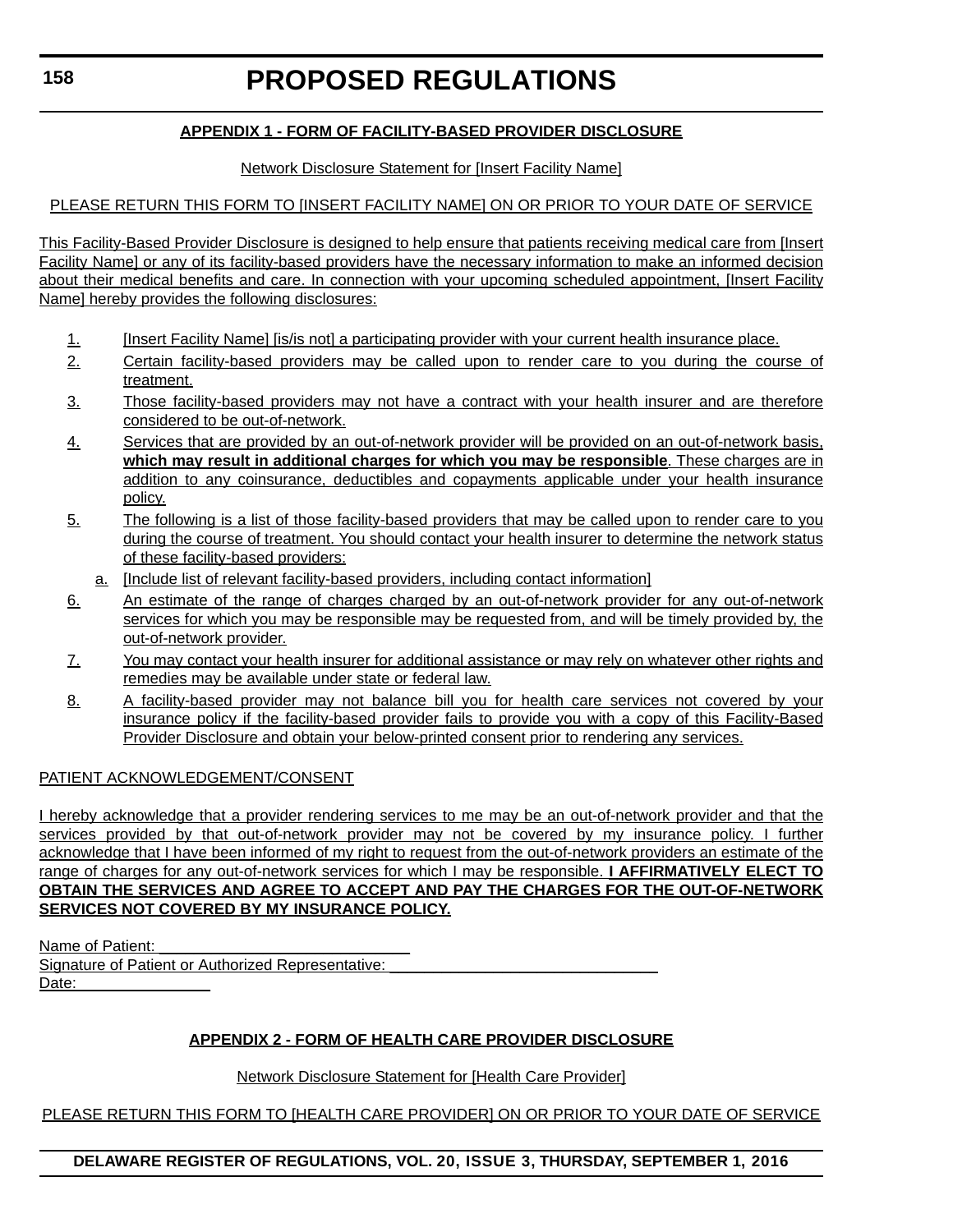<span id="page-25-0"></span>This Health Care Provider Disclosure is designed to help ensure that patients receiving medical care from [Insert Health Care Provider Name] have the necessary information to make an informed decision about their medical benefits and care. In connection with your upcoming scheduled appointment, [Insert Health Care Provider Name] hereby provides the following disclosures:

- 1. [Insert Health Care Provider Name] is not a participating provider with your current health insurance place and, therefore, the services provided to you will be provided on an out-of-network basis.
- 2. **Services provided on an out-of-network basis may result in additional charges for which you may be responsible.** These charges are in addition to any coinsurance, deductibles and copayments applicable under your health insurance policy.
- 3. The following is a list of the range of charges charged by [Insert Health Care Provider Name] for any out-of-network services for which you may be responsible:
	- a. [Insert List of Range of Charges]
- 4. You may contact your health insurer for additional assistance or may rely on whatever other rights and remedies may be available under state or federal law.
- 5. [Insert Health Care Provider Name] may not balance bill you for health care services not covered by your insurance policy if [Insert Health Care Provider Name] fails to provide you with a copy of this Health Care Provider Disclosure and obtain your below-printed consent prior to rendering any services.

### PATIENT ACKNOWLEDGEMENT/CONSENT

I hereby acknowledge that [Insert Health Care Provider Name] may be an out-of-network provider and that the services provided by [Insert Health Care Provider Name] may not be covered by my insurance policy. I further acknowledge receipt of the range of charges for any out-of-network services for which I may be responsible. **I AFFIRMATIVELY ELECT TO OBTAIN THE SERVICES AND AGREE TO ACCEPT AND PAY THE CHARGES FOR THE OUT-OF-NETWORK SERVICES NOT COVERED BY MY INSURANCE POLICY.**

Name of Patient: Signature of Patient or Authorized Representative: Date:

# **[DEPARTMENT OF SAFETY AND HOMELAND SECURITY](http://dsp.delaware.gov/) DIVISION OF STATE POLICE**

**1300 BOARD OF EXAMINERS OF PRIVATE INVESTIGATORS & PRIVATE SECURITY AGENCIES** Statutory Authority: 24 Delaware Code, Section 1304 (24 **Del.C.** §1304) 24 **DE Admin. Code** 1300

### **PUBLIC NOTICE**

### **[1300 Board of Examiners of Private Investigators & Private Security Agencies](#page-3-0)**

Notice is hereby given that the Board of Examiners of Private Investigators and Private Security Agencies, in accordance with 24 **Del.C.** Ch. 13 proposes to amend the following adopted rule in 24 **DE Admin. Code** 1300 Board of Examiners of Private Investigators and Private Security Agencies: Rule 1.0 - Firearms Policy - clarifies the waiver of the 40 hour course, changing of weapons and makes firearms licenses valid for only one year; and Rule 4.0 - Training Requirements - clarifying the issue of an individual that violates the academic integrity while testing for the training and re-structures the mandatory training. If you wish to view the complete Rules, contact Ms. Peggy Anderson at (302) 672-5304. Any persons wishing to present views may submit them in writing, by October 3,

**DELAWARE REGISTER OF REGULATIONS, VOL. 20, ISSUE 3, THURSDAY, SEPTEMBER 1, 2016**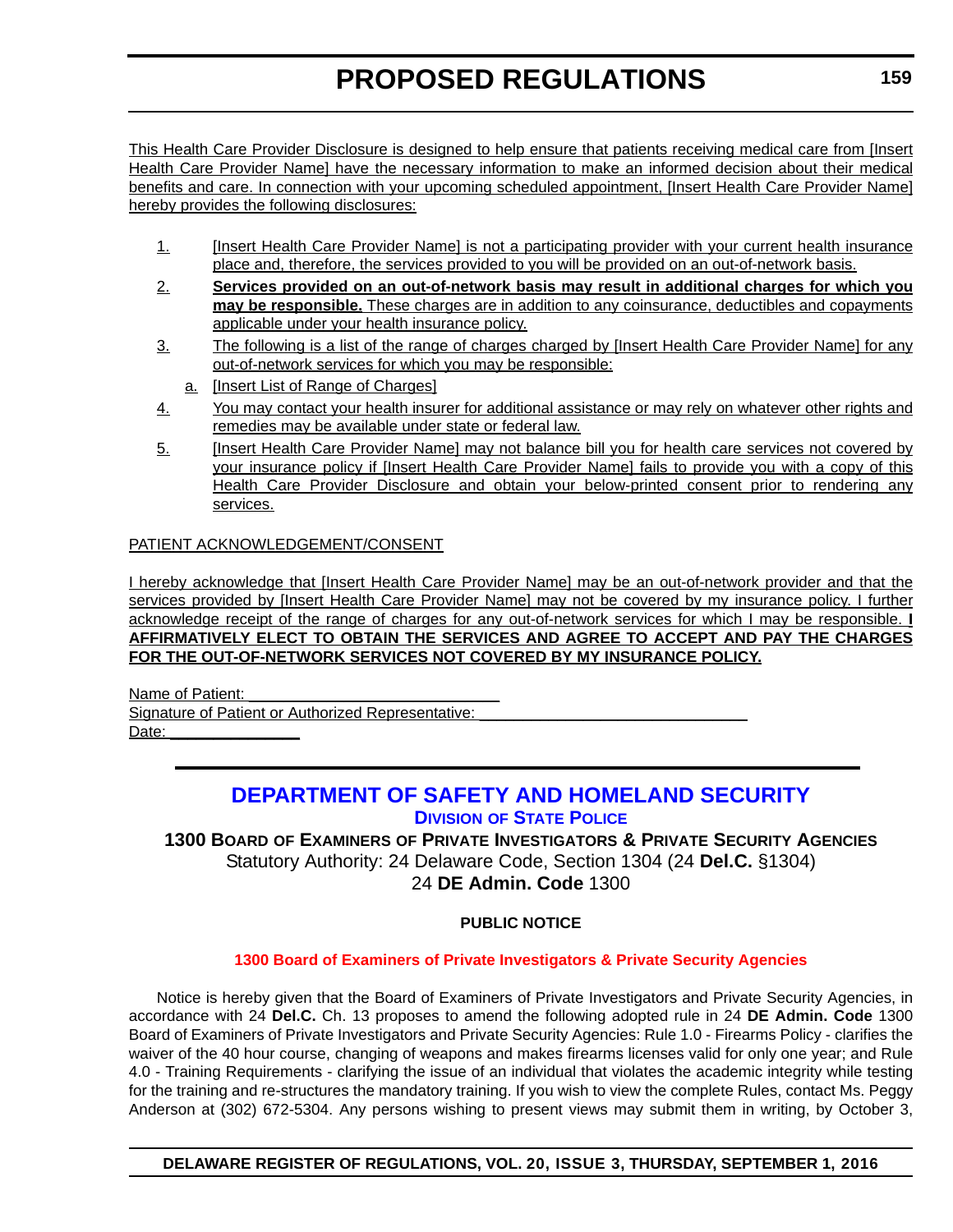2016, to Delaware State Police, Professional Licensing, P.O. Box 430, Dover, DE 19903. The Board will hold its quarterly meeting Wednesday, October 19, 2016, 10:00am, at the Tatnall Building, 150 Martin Luther King, Jr. Boulevard South, Room 112, Dover, DE.

#### **\*Please Note: The Regulatory Flexibility Analysis and Impact Statements for this regulation, as required by 29 Del.C. Ch. 104, are available at:**

**<http://regulations.delaware.gov/register/september2016/proposed/20 DE Reg 159RFA 09-01-16.pdf>**

### **<http://regulations.delaware.gov/register/september2016/proposed/20 DE Reg 159aRFA 09-01-16.pdf>**

### **1300 Board of Examiners of Private Investigators & Private Security Agencies**

### **1.0 Firearm's Policy**

- 1.1 Rule Section 1.0 shall apply only to individuals licensed under 24 **Del.C.** Ch. 13, while such individuals are acting in the performance of their duties as an armed security guard or armed armored car guard.
- 1.2 No individual licensed under 24 **Del.C.** Ch. 13 shall carry a firearm unless that individual has first passed an approved firearms course of instruction and an initial qualification administered by an approved certified firearms instructor. The course of instruction shall include a minimum 40 hours of training. The Professional Licensing Section may waive the 40 hour training requirement depending upon the applicant's professional credentials, training and/or work experience (i.e. prior law enforcement). If waived, they must show proficiency and qualify a day and low light shoot with an approved firearms instructor. The initial qualification course may shall be used to fulfill one day and one low light requirement during the first year; however an additional day shoot must be completed at least 90 days after the date of initial certification, within the calendar year.
- 1.3 In order to open carry a firearm while in the performance of their duties, individuals licensed to carry a firearm under 24 **Del.C.** Ch. 13 must shoot a minimum of three qualifying shoots per calendar year, scheduled on at least two separate days, with a minimum 90 days between scheduled day shoots. Of these three, there will be one mandatory "low light" shoot and which may be combined with a day shoot. Two day shoots shall not be completed on the same date. These qualifying shoots will be administered by an approved firearms instructor.
	- 1.3.1 An individual not meeting the minimum qualifications set forth in Rule subsection 1.3 may have their firearms license suspended until such time that they meet the minimum three qualifying shoots within the calendar year.
- 1.4 Only the handguns with the following calibers are permitted:
	- 1.4.1 9mm;
	- 1.4.2 .357;
	- 1.4.3 .38;
	- 1.4.4 .40;
	- 1.4.5 .45; or
	- 1.4.6 .357 SIG.
- 1.5 All weapons must be either a revolver or semi-automatic and must be double-action or double-action only and must be maintained to factory specifications.
- 1.6 Under no circumstances will anyone under this Rule Section be allowed to carry any type of shotgun or rifle or any type of weapon that is not described herein.
- 1.7 All individuals must meet the minimum qualifications set forth in subsection 1.3 with the same make/ model/caliber of weapon that he/she will carry.
- 1.8 All ammunition must be factory fresh (no re-loads).
- 1.9 The minimum passing score is 80%.
- 1.10 All firearms licenses, armed security guard and armed armored car guard, are valid for a period of five one years, armored car licenses are valid for a period of two years, subject to proof of compliance of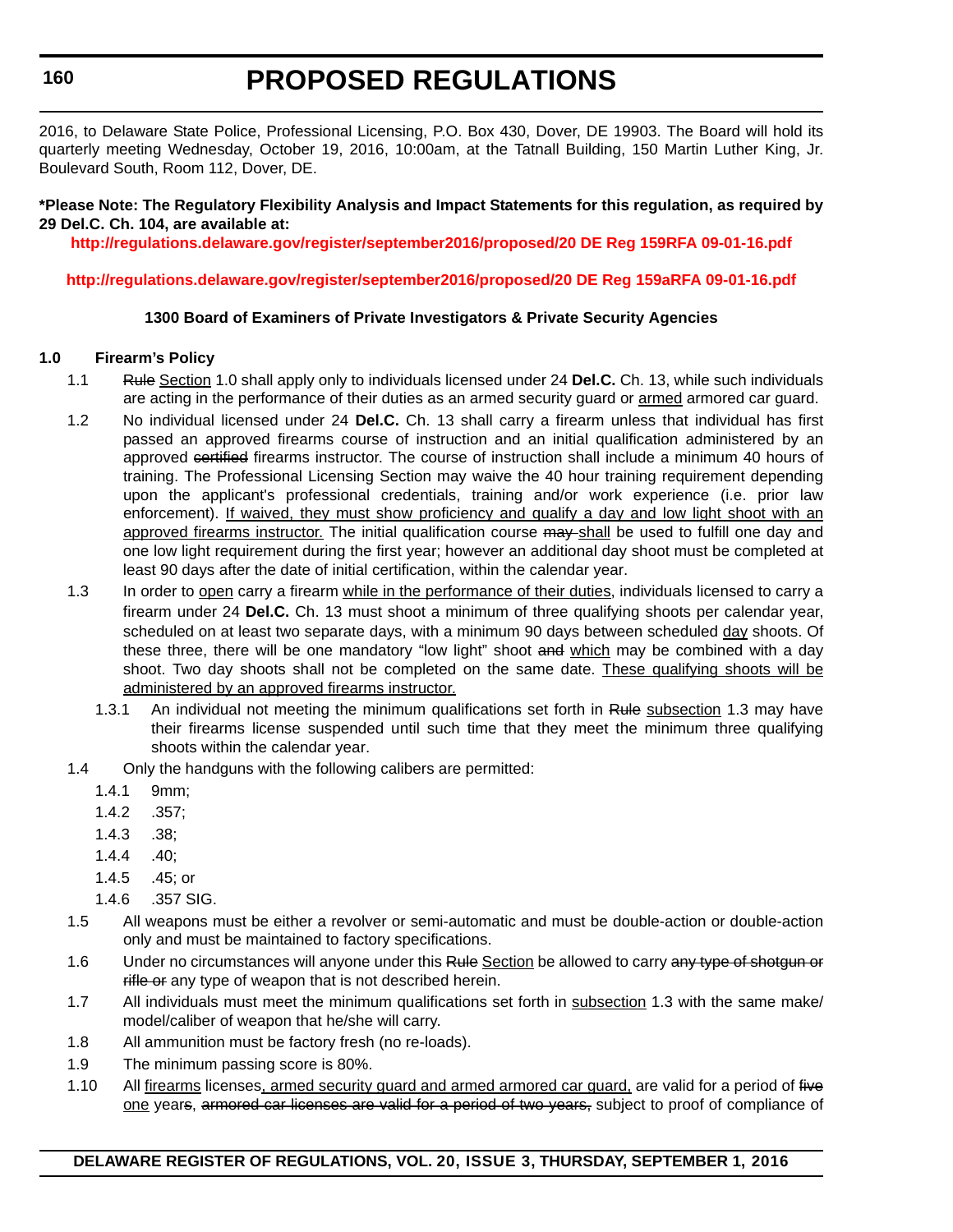Rule Section 1.0 by submission of shoot certification or re-certification forms to the Professional Licensing Section, by January 15<sup>th</sup> of each year, for the previous calendar year.

- 1.11 If an individual requests to carry a different approved weapon, while in the performance of their duties as an armed security guard or armed armored car guard, other than the one on file with the Professional Licensing Section, he/she must have approval from the Director of Professional Licensing after submitting certification of a day and low light qualification with the new weapon. Upon approval, the individual can begin to carry the new weapon and the prior qualification of a different weapon will become void. Another day shoot with the new weapon must take place after 90 days, during the same calendar year. Individuals will only be authorized to carry the weapon they last qualified with and provided the shoot certifications to the Professional Licensing Section.
	- 1.11.1 An individual may not change weapons after September 30th, of the current calendar year, without prior approval of the Director of Professional Licensing, after submitting a request to the Professional Licensing Section. If approval is granted, the individual must be certified and submit certification of a day and low light qualification to the Professional Licensing Section prior to carrying the weapon.
- 1.142 Firearms Instructors providing instruction under Rule Section 1.0;
	- 1.142.1 Firearms instructors must be certified by the National Rifle Association, a law enforcement training and standards commission (i.e. C.O.P.T.), or another professional firearms training institution as a "certified firearms instructor". as a Law Enforcement Instructor or through a law enforcement training and standards commission (i.e. C.O.P.T.). Certification by another professional firearms training institution as a "certified law enforcement firearms Instructor" must be approved by the Board. Instructors approved by the Board through another professional firearms training institution will have reciprocity approval with any other Board under Department of Safety and Homeland Security, Division of State Police, Professional Licensing Section.
	- 1.112.2 Firearms instructors are restricted to teaching and qualifying individuals according to the type of firearm matching their certification. (For example, a certified handgun instructor may only instruct and qualify individuals with the handgun.)
	- 1.112.3 All firearms instructors must be approved by the Professional Licensing Section before they are authorized to instruct or qualify licensed individuals.

### *(Break in Continuity of Sections)*

# **4.0 Training Requirements**

- 4.1 Each person licensed as a security guard under 24 **Del.C.** Ch. 13 shall undertake a total of sixteen (16) hours of successfully complete a training through a program approved by the Board, and any such additional training as the Board deems appropriate. Satisfactory completion of the sixteen (16) hours of training program shall be certified by mandatory testing with a passing grade of 75%. The test will be administered by <del>Delaware Technical Community College (DTCC)</del> a Board approved training/testing facility.
	- 4.1.1 Individuals engaged in any violation of academic integrity which is validated by the testing facility will be required to repeat the testing process and incur any additional costs involved. If a subsequent violation of the academic standard is discovered and validated by the testing facility, the individual will be barred from taking any further tests and their license or application will be denied/suspended. No provision of this Section will exclude the individual from a due process hearing before the Board, if requested.
- 4.2 The required training shall include, but not be limited to, instruction in legal requirements and limitations, use of force, ethics, emergency services, diversity, communication, asset protection, and terrorism. The Board, in its discretion, may require such additional topics as it finds necessary.
- 4.3 The Professional Licensing Section shall have the authority to require regular reports on training from licensees and employers, and shall report to the Board on compliance with this regulation.
- 4.4 Training certifications shall be submitted with each new application or re-application and the training shall be completed no more than one year prior to submission of the application.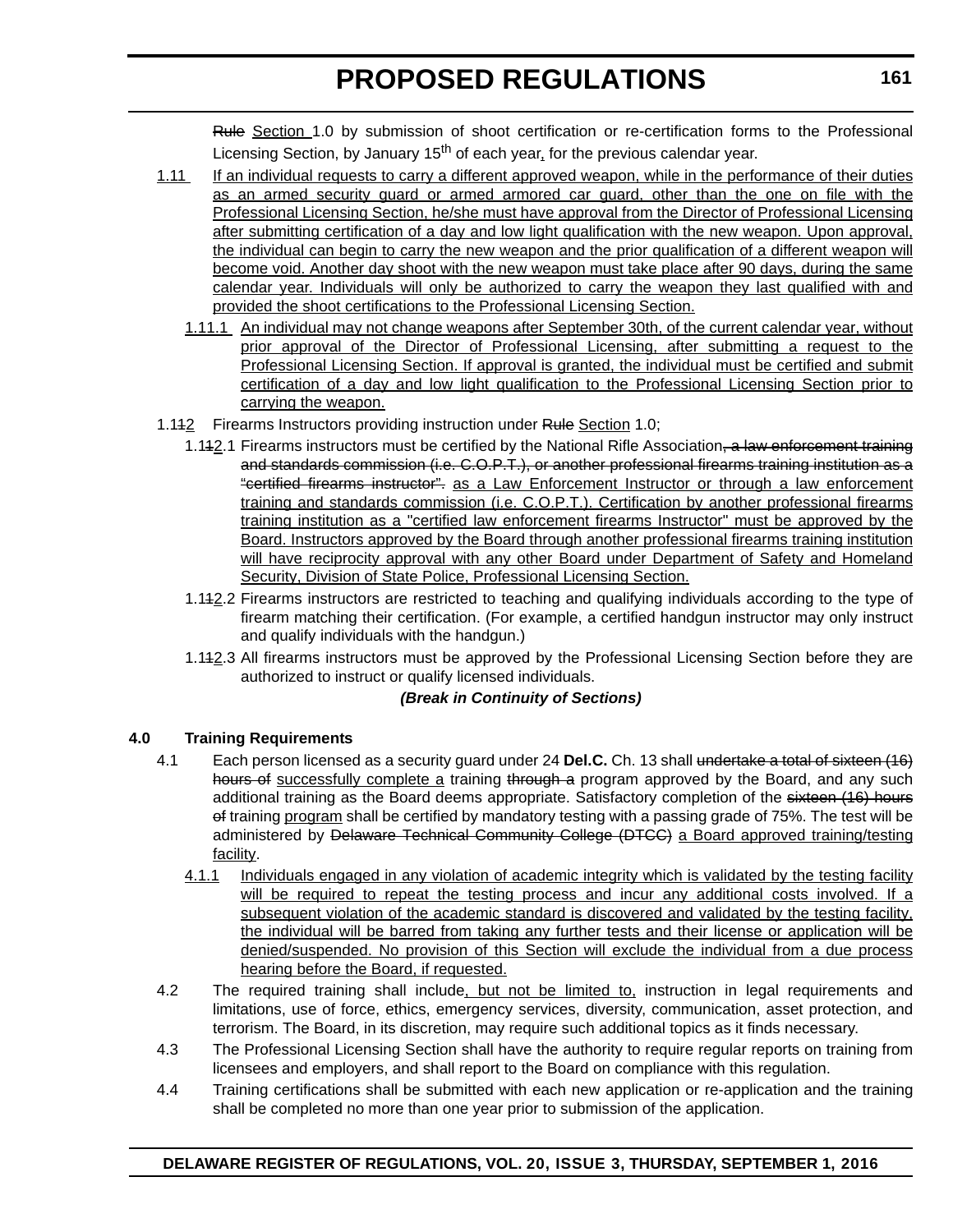- <span id="page-28-0"></span>4.5 Instructors for the sixteen (16) hours of training program must take a Train the Trainer session through the Professional Licensing Section. Updates to the training curriculum will be sent out as approved by the Board, and shall be implemented into the course of instruction. An instructors test shall be mandatory with a passing grade of 75%. If this test is failed, the instructor shall re-take the session and the test until receiving a passing grade before being approved.
	- 4.5.1 Instructors that have previously taken the class and the test must take the instructors test with a passing grade to maintain their instructor approval.
	- 4.5.2 The instructor certification approval may be suspended or revoked as deemed necessary by the Board.

### **\*Please Note: As the rest of the sections were not amended, they are not being published. A copy of the regulation is available at:**

**[1300 Board of Examiners of Private Investigators & Private Security Agencies](http://regulations.delaware.gov/register/september2016/proposed/20 DE Reg 159 09-01-16.htm)**

### **DIVISION [OF STATE POLICE](http://dsp.delaware.gov/)**

# **2400 BOARD OF EXAMINERS OF CONSTABLES**

Statutory Authority: 10 Delaware Code, Chapter 27 (10 **Del.C.** Ch. 27)

24 **DE Admin. Code** 2400

# **PUBLIC NOTICE**

### **[2400 Board of Examiners of Constables](#page-3-0)**

Notice is hereby given that the Board of Examiners of Constables, in accordance with 10 **Del.C.** Ch. 27 proposes to amend the following adopted rules in 24 **DE Admin. Code** 2400 Constables: Rule 1.0 – Licensing – clarifies who is exempt from the Academy and MMPI or PAI and who is not; Rule 5.0 – Firearms Policy – clarifies the waiver of the 40 hour course, changing of weapons and makes firearms licenses valid for only one year; 9.0 – Minimum Training Standards and In-Service Training – removed DTCC as the sole entity to teach the courses. If you wish to view the complete Rules, contact Ms. Peggy Anderson at 302-672-5304. Any persons wishing to present views may submit them in writing, by October 3, 2016, to Delaware State Police, Professional Licensing Section, P. O. Box 430, Dover, DE 19903. The Board will hold a meeting in December 2016, at the Tatnall Building, 150 Martin L. King, Jr. Boulevard South, Room 112, Dover, DE.

#### **\*Please Note: The Regulatory Flexibility Analysis and Impact Statement for this regulation, as required by 29 Del.C. Ch. 104, is available at:**

**<http://regulations.delaware.gov/register/september2016/proposed/20 DE Reg 162RFA 09-01-16.pdf>**

### **2400 Board of Examiners of Constables**

### **1.0 Licensing**

- 1.1 All applicants must submit written testimony from five (<del>5)</del> reputable citizens attesting to good character, integrity, and competency.
- 1.2 All applicants shall be required to submit an application and their fingerprints to the Professional Licensing Section on the appropriate forms. The Director of the State Bureau of Identification shall set the processing fee.
- 1.3 A constable shall not be a member or employee of any Delaware law enforcement organization, as defined by the Council on Police Training or a member or employee of a law enforcement organization of any other state or federal jurisdiction.
- 1.4 All applicants who were not prior law enforcement, in any jurisdiction, must meet the minimum training standards as established by the Board. They must also submit to either the MMPI (Minnesota

### **DELAWARE REGISTER OF REGULATIONS, VOL. 20, ISSUE 3, THURSDAY, SEPTEMBER 1, 2016**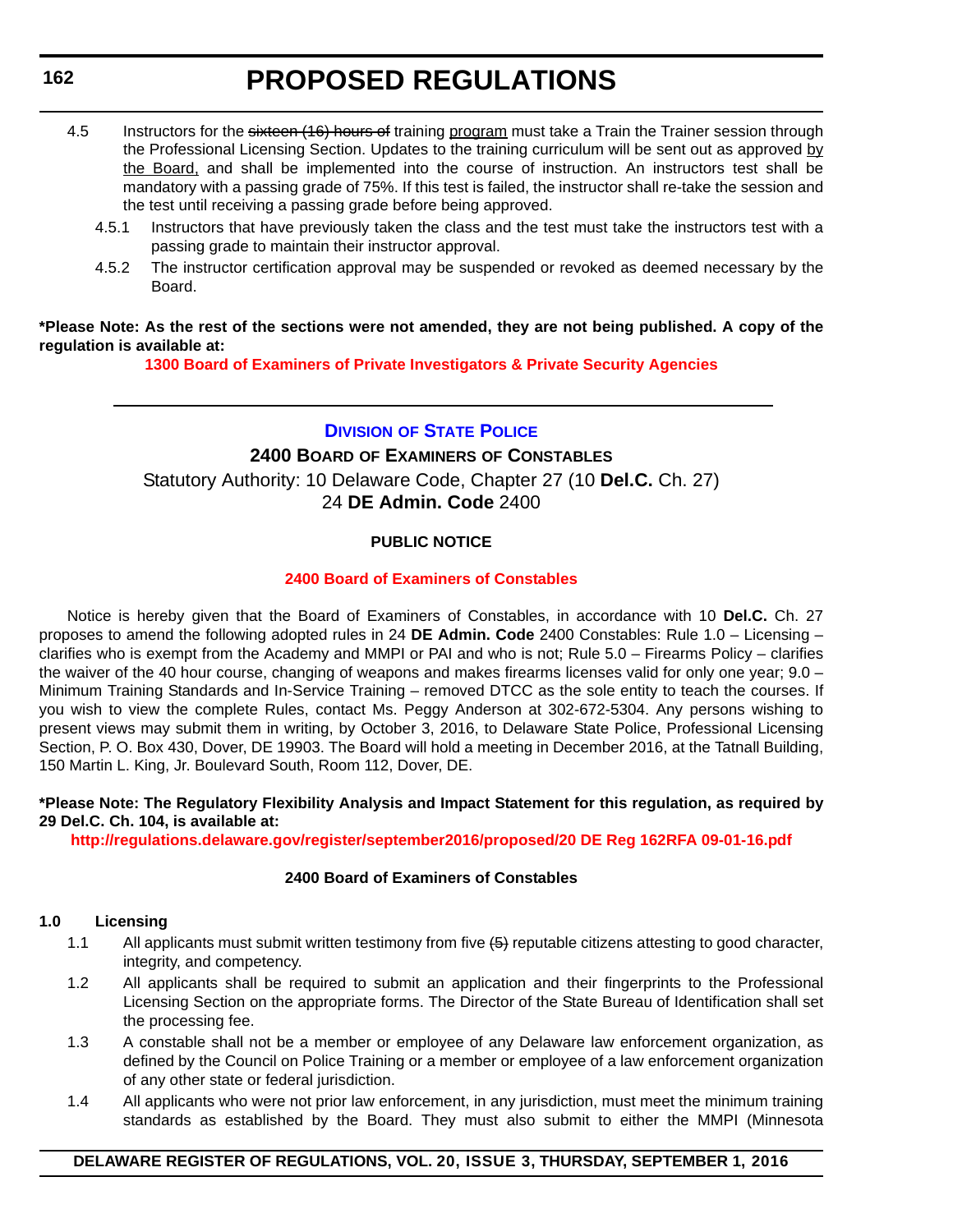Multiphasic Personality Inventory) or the PAI (Personal Assessment Inventory) evaluation performed by a licensed psychologist who has knowledge of the requirements of the duties of the Constable position that the applicant is psychologically fit to function as a competent Constable.

- 1.4.1 Applicants, who were previously commissioned as a constable approved by the Board, and have not been active within the last five years, will be considered for commissions on a case-by-case basis. Applicants, who were a prior constable approved by the Board, and have not been active for over five years, will be required to take an MMPI or the PAI, under the conditions noted in subsection 1.4, and pass a comprehensive, multiple-choice examination of the minimum standards established by the Board to demonstrate their knowledge of the duties of a Constable. Any failed test may be taken again within two weeks of the first test. A second failed test will require the applicant to take the full Academy course.
- 1.5 Applicants, who were prior law enforcement officers in any jurisdiction in the State of Delaware, and have been away from active law enforcement under five years, will be considered for commissions on a case-by-case basis. Applicants who were prior law enforcement outside the State of Delaware will be required to take, and pass, a comprehensive, multiple-choice examination of the minimum standards established by the Board to demonstrate their knowledge of the duties of a Constable. If the test is failed twice, the applicant will be required to take the full training course. Any failed test may be taken again within two weeks of the first test. A second failed test will require the applicant to take the full Academy course.
- 1.6 Applicants, who have been law enforcement officers in the past, within or outside the State of Delaware, but have been away from active law enforcement for more than five years, will be required to take an MMPI (Minnesota Multiphasic Personality Inventory) or the PAI (Personal Assessment Inventory), under the conditions noted in Rule subsection 1.4, and pass a comprehensive, multiplechoice examination of the minimum standards established by the Board to demonstrate their knowledge of the duties of a Constable. If the test is failed twice, the applicant will be required to take the full training course. Any failed test may be taken again within two weeks of the first test. A second failed test will require the applicant to take the full Academy course.
- 1.7 All prior law enforcement applicants must take an approved Constable Orientation Overview session, approved and administered by a Board approved facility.
- 1.78 Applicants who are retired military law enforcement, corrections officers, or probation & parole shall take the class Academy and submit to the MMPI/ or PAI.
	- 1.78.1 At the discretion of the Board, for good cause shown, the elass Academy may be waived.
- 1.89 If an applicant wishes to work for more than one agency, they must submit an application and be approved by the Board for each agency. All other requirements do not need to be submitted as they are already on file in the Professional Licensing Section.
- 1.910 All applicants seeking a new commission as a constable shall be required to submit a \$200.00 licensing fee.
- 1.101 All applicants seeking a commission renewal as a constable shall be required to submit a \$100.00 renewal licensing fee and shall accompany each re-application thereafter.
- 1.112 All commissions will expire on December 31st, two years from the year the commission was first issued. Any commissions needing to be adjusted will be charged a pro-rated fee.

#### *(Break in Continuity of Sections)*

### **5.0 Firearms Policy**

- 5.1 Section 5.0 shall apply only to individuals licensed under 10 **Del.C.** Ch. 27, while such individuals are acting in the performance of their duties as a constable.
- 5.2 No individual licensed under 10 **Del.C.** Ch. 27 shall carry a firearm unless the that individual has first passed an approved firearms course of instruction and an initial qualification administered by an approved certified firearms instructor. The course of instruction shall include a minimum 40 hours of training. The Professional Licensing Section may waive the 40 hour training requirement depending upon the applicant's professional credentials, training and/or work experience (i.e. prior law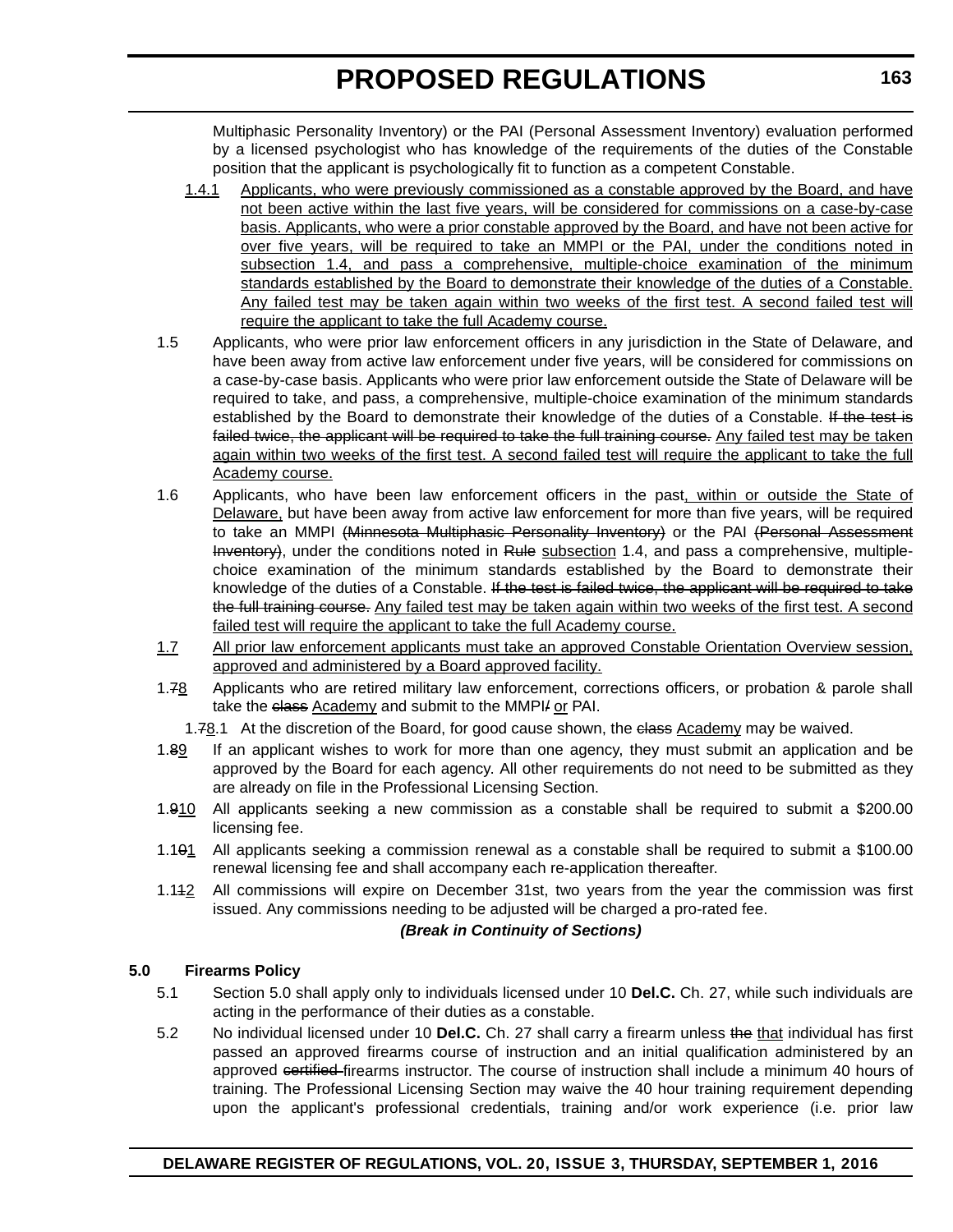enforcement). If waived, they must show proficiency and qualify a day and low light shoot with an approved firearms instructor. The initial qualification course may shall be used to fulfill one day and one low light requirement during the first year; however an additional day shoot must be completed at least 90 days after the date of initial certification, within the calendar year.

- 5.3 In order to open carry a firearm while in the performance of their duties, individuals licensed to carry a firearm under 10 **Del.C.** Ch. 27 must shoot a minimum of three qualifying shoots per calendar year, scheduled on at least two separate days, with a minimum 90 days between scheduled day shoots. Of these three, there will be one mandatory "low light" shoot and which may be combined with a day shoot. Two day shoots shall not be completed on the same date. These qualifying shoots will be administered by an approved firearms instructor.
	- 5.3.1 An individual not meeting the minimum qualifications set forth in subsection 5.3 may be suspended from carrying a firearm while acting in the performance of their duties as a constable have their firearms license suspended until such time that they meet the minimum three qualifying shoots within the calendar year.
- 5.4 Only the handguns with the following calibers are permitted:
	- 5.4.1 9mm;
	- 5.4.2 .357;
	- 5.4.3 .38;
	- 5.4.4 .40;
	- 5.4.5 .45; or
	- 5.4.6 .357 SIG.
- 5.5 All weapons must be either a revolver or semi-automatic and must be double-action or double-action only and must be maintained to factory specifications.
- 5.6 Under no circumstances will anyone under this Rule Section be allowed to carry any type of shotgun or rifle or any type of weapon that is not described herein.
- 5.7 All individuals must meet the minimum qualifications set forth in subsection 5.3 with the same make/ model/caliber of weapon that he/she will carry.
- 5.8 All ammunition must be factory fresh (no re-loads).
- 5.9 The minimum passing score is 80%.
- 5.10 All licenses/commissions are valid for a period of two years firearms licenses are valid for a period of one year, subject to proof of compliance of Section 5.0 by submission of shoot certification or recertification forms to the Professional Licensing Section, by January 15th of each year for the previous calendar year.
- 5.11 If an individual requests to carry a different approved weapon, while in the performance of their duties as a constable, other than the one on file with the Professional Licensing Section, he/she must have approval from the Director of Professional Licensing after submitting certification of a day and low light qualification with the new weapon. Upon approval, the individual can begin to carry the new weapon and the prior qualification of a different weapon will become void. Another day shoot with the new weapon must take place after 90 days, during the same calendar year. Individuals will only be authorized to carry the weapon they last qualified with and provided the shoot certifications to the Professional License Section.
	- 5.11.1 An individual may not change weapons after September  $30<sup>th</sup>$ , of the current calendar year, without prior approval of the Director of Professional Licensing, after submitting a request to the Professional Licensing Section. If approval is granted, the individual must be certified and submit certification of a day and lowlight qualification to the Professional Licensing Section prior to carrying the weapon.
- 5.142 Firearms Instructors providing instruction under Section 5.0:
	- 5.11.1 Firearms instructors must be certified by the National Rifle Association, a law enforcement training and standards commission (i.e. C.O.P.T.), or another professional firearms training institution as a "certified firearms instructor".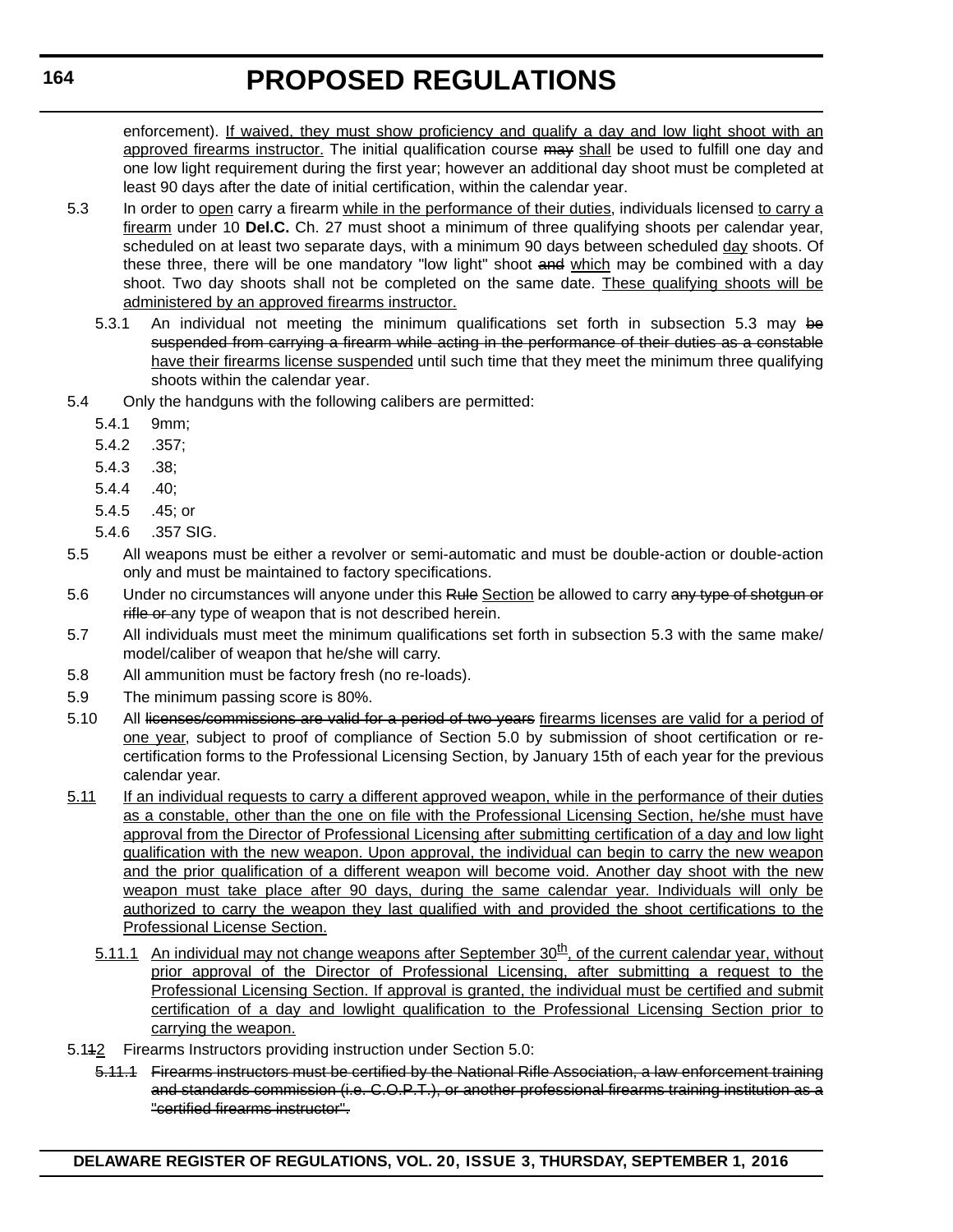- 5.12.1 Firearms instructors must be certified by the National Rifle Association as a Law Enforcement Instructor or through a law enforcement training and standards commission (i.e. C.O.P.T.). Certification by another professional firearms training institution as a "certified law enforcement firearms Instructor" must be approved by the Board. Instructors approved by the Board through another professional firearms training institution will have reciprocity approval with any other Board under Department of Safety and Homeland Security, Division of State Police, Professional Licensing Section.
- 5.112.2 Firearms instructors are restricted to teaching and qualifying individuals according to the type of firearm matching their certification. (For example, a certified handgun instructor may only instruct and qualify individuals with the handgun.)
- 5.112.3 All firearms instructors must be approved by the Professional Licensing Section before they are authorized to instruct or qualify licensed/commissioned individuals.

### *(Break in Continuity of Sections)*

### **9.0 Minimum Training Standards and In-Service Training**

9.1 The Constable Academy, administered through Delaware Technical Community College (DTCC) Workforce Development and Community Education (WDCE), a Board approved facility, shall instruct applicants in the minimum training standards established by the Board. The Academy shall be a minimum of 180.5 hours and include, but is not limited to the following courses:

> Introduction to law enforcement and constables; constitution and bill of rights; other police agencies/fire departments/ambulance jurisdictions; basic defensive driving; traffic investigations; criminal investigations; sex crimes; criminal code; handling person with disabilities; interventions with people suffering with mental health and substance abuse; civil disobedience; labor disputes (crowd control); active shooter; courtroom procedure and demeanor; cultural diversity and community relations; domestic violence; basic first aid; CPR; AED; NIMS 700; ICS 100; information systems – communications, report writing, DELJIS; interview/interrogation techniques; manual traffic control; juvenile procedures; laws of evidence and search and seizure; laws of arrest; police communication and crisis intervention; police discipline and ethics; baton/nightstick/ pr24/chemical spray/handcuffing; officer survival/defensive techniques; patrol procedures; drug identification and controlled substances; canine; and 4<sup>th</sup> amendment.

- 9.2 Applicants attending the Academy must take and pass the test with a minimum score of 75%. Any failed test may be taken again within two weeks of the first test. A second failed test will require the applicant to take the Academy again.
- 9.3 In-service training shall be completed every year through a Board approved facility. Odd years will be eight hours of classroom training through DTCC/WDCE instruction. Even years will be done by completing an on-line modular and test through DTCC/WDCE.

*(Break in Continuity Within Section)*

**\*Please Note: As the rest of the sections were not amended, they are not being published. A copy of the regulation is available at:**

**[2400 Board of Examiners of Constables](http://regulations.delaware.gov/register/september2016/proposed/20 DE Reg 162 09-01-16.htm)**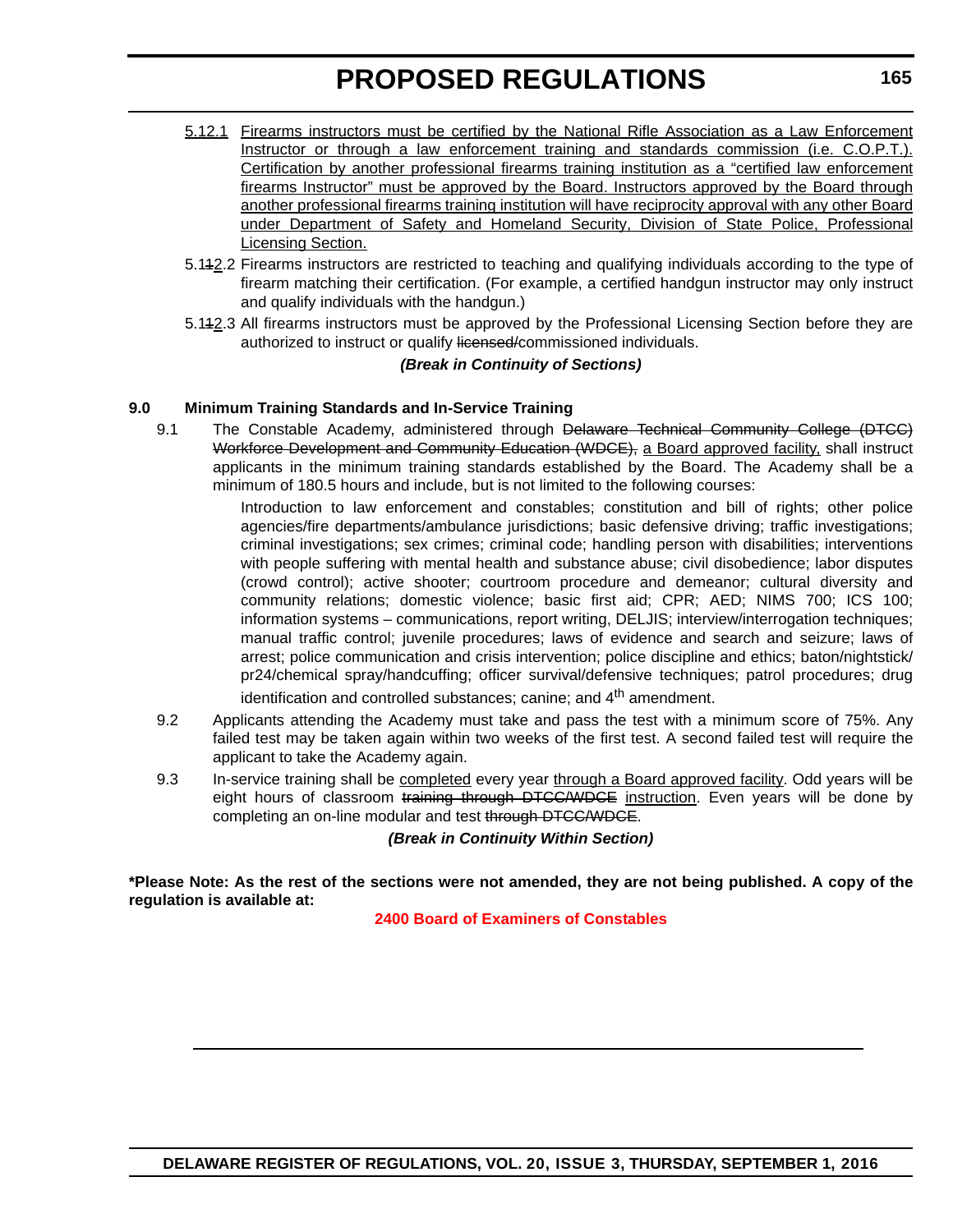# <span id="page-32-0"></span>**DIVISION [OF STATE POLICE](http://dsp.delaware.gov/) 5500 BAIL ENFORCEMENT AGENTS** Statutory Authority: 24 Delaware Code, Section 5504(e) (24 **Del.C.** §5504(e)) 24 **DE Admin. Code** 5500

### **PUBLIC NOTICE**

#### **[5500 Bail Enforcement Agents](#page-3-0)**

Notice is hereby given that the Board of Examiners of Bail Enforcement Agents, in accordance with 24 **Del.C.** Ch. 55 proposes to amend the following adopted rule in 24 **DE Admin. Code** 5500 Bail Enforcement Agents: Rule 4.0 – Firearms Policy – clarifies the waiver of the 40 hour course, changing of weapons and makes firearms licenses valid for only one year. If you wish to view the complete Rule, contact Ms. Peggy Anderson at (302) 672- 5304. Any persons wishing to present views may submit them in writing, by October 3, 2016, to Delaware State Police, Professional Licensing Section, P.O. Box 430, Dover, DE 19903. The Board will hold its quarterly meeting Tuesday, November 15, 2016, 10:00am, at the Tatnall Building, 150 Martin Luther King, Jr. Boulevard South, Room 112, Dover, DE.

### **\*Please Note: The Regulatory Flexibility Analysis and Impact Statement for this regulation, as required by 29 Del.C. Ch. 104, is available at:**

**<http://regulations.delaware.gov/register/september2016/proposed/20 DE Reg 166RFA 09-01-16.pdf>**

#### **5500 Bail Enforcement Agents** *(Break in Continuity of Sections)*

#### **4.0 Firearms Policy**

- 4.1 Section 4.0 shall apply only to individuals licensed under 24 **Del.C.** Ch. 55, while such individuals are acting in the performance of their duties as a BEA.
- 4.2 No individual licensed under 24 **Del.C.** Ch. 55 shall carry a firearm unless the that individual has first passed an approved firearms course of instruction and an initial qualification administered by an approved certified firearms instructor. The course of instruction shall include a minimum 40 hours of training. The Professional Licensing Section may waive the 40 hour training requirement depending upon the applicant's professional credentials, training and/or work experience (i.e. prior law enforcement). If waived, they must show proficiency and qualify a day and low light shoot with an approved firearms instructor. The initial qualification course may shall be used to fulfill one day and one low light requirement during the first year; however an additional day shoot must be completed at least 90 days after the date of initial certification, within the calendar year.
- 4.3 In order to open carry a firearm while in the performance of their duties, individuals licensed to carry a firearm under 24 **Del.C.** Ch. 55 must shoot a minimum of three qualifying shoots per calendar year, scheduled on at least two separate days, with a minimum 90 days between scheduled day shoots. Of these three, there will be one mandatory "low light" shoot and which may be combined with a day shoot. Two day shoots shall not be completed on the same date. These qualifying shoots will be administered by an approved firearms instructor.
	- 4.3.1 An individual not meeting the minimum qualifications set forth in subsection 4.3 may be suspended from carrying a firearm while acting in the performance of their duties as a BEA have their firearms license suspended until such time that they meet the minimum three qualifying shoots within the calendar year.
- 4.4 Only the handguns with the following calibers are permitted:
	- 4.4.1 9mm;
	- 4.4.2 .357;
	- 4.4.3 .38;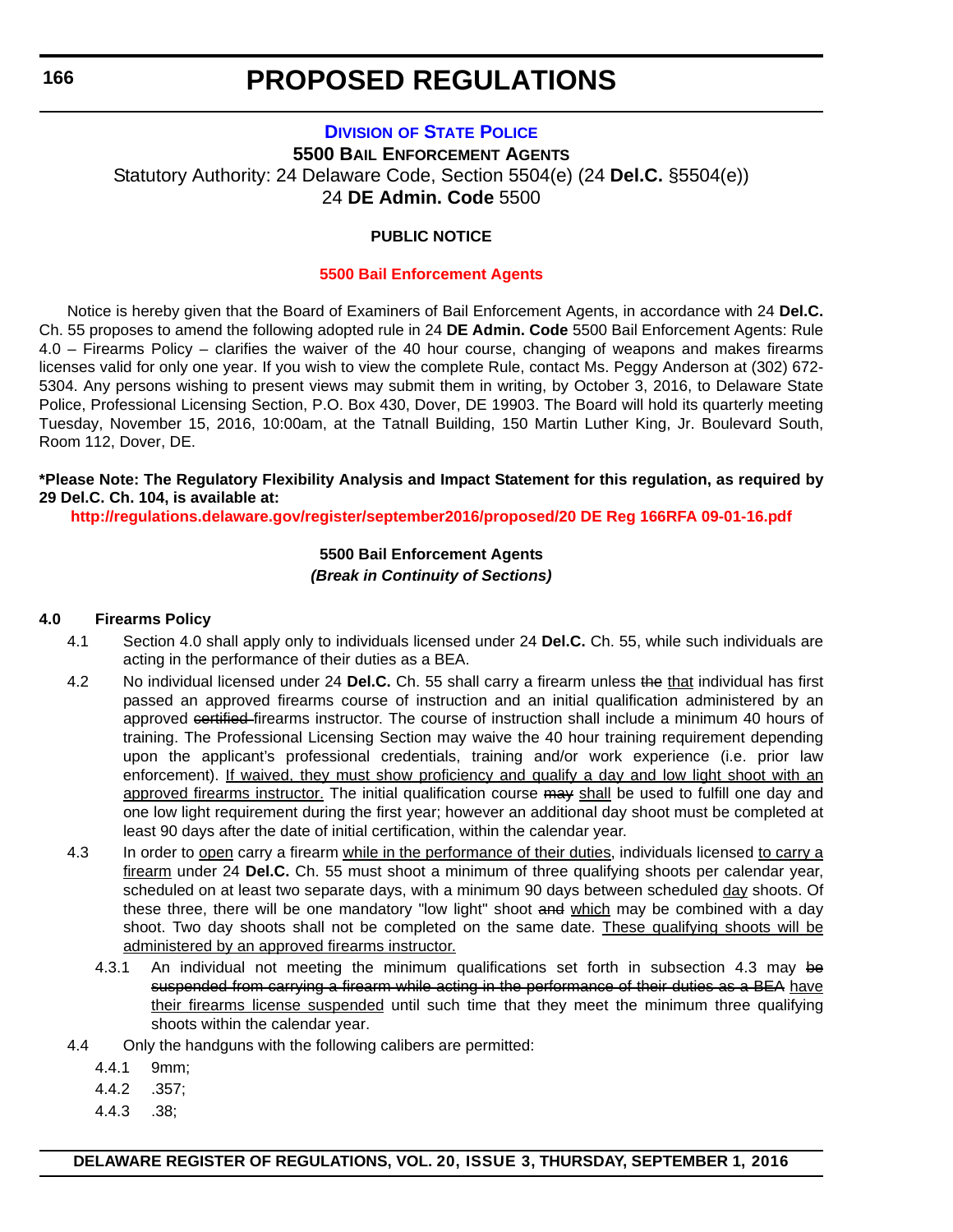- 4.4.5 .45; or
- 4.4.6 .357 SIG.
- 4.5 All weapons must be either a revolver or semi-automatic and must be double-action or double-action only and must be maintained to factory specifications.
- 4.6 Under no circumstances will anyone under this Section be allowed to carry any type of shotgun or rifle or any type of weapon that is not described herein.
- 4.7 All individuals must meet the minimum qualifications set forth in subsection 4.3 with the same make/ model/caliber of weapon that he/she will carry.
- 4.8 All ammunition must be factory fresh (no re-loads).
- 4.9 The minimum passing score is 80%.
- 4.10 All firearms licenses are valid for a period of four years one year, subject to proof of compliance of Section 4.0 by submission of shoot certification or re-certification forms to the Professional Licensing Section, by January 15th of each year for the previous calendar year.
- 4.11 If an individual requests to carry a different approved weapon, while in the performance of their duties as a BEA, other than the one on file with the Professional Licensing Section, he/she must have approval from the Director of Professional Licensing after submitting certification of a day and low light qualification with the new weapon. Upon approval, the individual can begin to carry the new weapon and the prior qualification of a different weapon will become void. Another day shoot with the new weapon must take place after 90 days, during the same calendar year. Individuals will only be authorized to carry the weapon they last qualified with and provided the shoot certifications to the Professional Licensing Section.
	- 4.11.1 An individual may not change weapons after September  $30<sup>th</sup>$ , of the current calendar year, without prior approval of the Director of Professional Licensing, after submitting a request to the Professional Licensing Section. If approval is granted, the individual must be certified and submit certification of a day and low light qualification to the Professional Licensing Section prior to carrying the weapon.
- 4.142 Firearms instructors providing instruction under Section 4.0:
	- 4.11.1 Firearms instructors must be certified by the National Rifle Association, a law enforcement training and standards commission (i.e. C.O.P.T.), or another professional firearms training institution as a "certified firearms instructor".
	- 4.12.1 Firearms instructors must be certified by the National Rifle Association as a Law Enforcement Instructor or through a law enforcement training and standards commission (i.e. C.O.P.T.). Certification by another professional firearms training institution as a "certified law enforcement firearms Instructor" must be approved by the Board. Instructors approved by the Board through another professional firearms training institution will have reciprocity approval with any other Board under Department of Safety and Homeland Security, Division of State Police, Professional Licensing Section.
	- 4.112.2 Firearms instructors are restricted to teaching and qualifying individuals according to the type of firearm matching their certification. (For example, a certified handgun instructor may only instruct and qualify individuals with the handgun.)
	- 4.112.3 All firearms instructors must be approved by the Professional Licensing Section before they are authorized to instruct or qualify licensed individuals.

**\*Please Note: As the rest of the sections were not amended, they are not being published. A copy of the regulation is available at:**

**[5500 Bail Enforcement Agents](http://regulations.delaware.gov/register/september2016/proposed/20 DE Reg 166 09-01-16.htm)**

<sup>4.4.4 .40;</sup>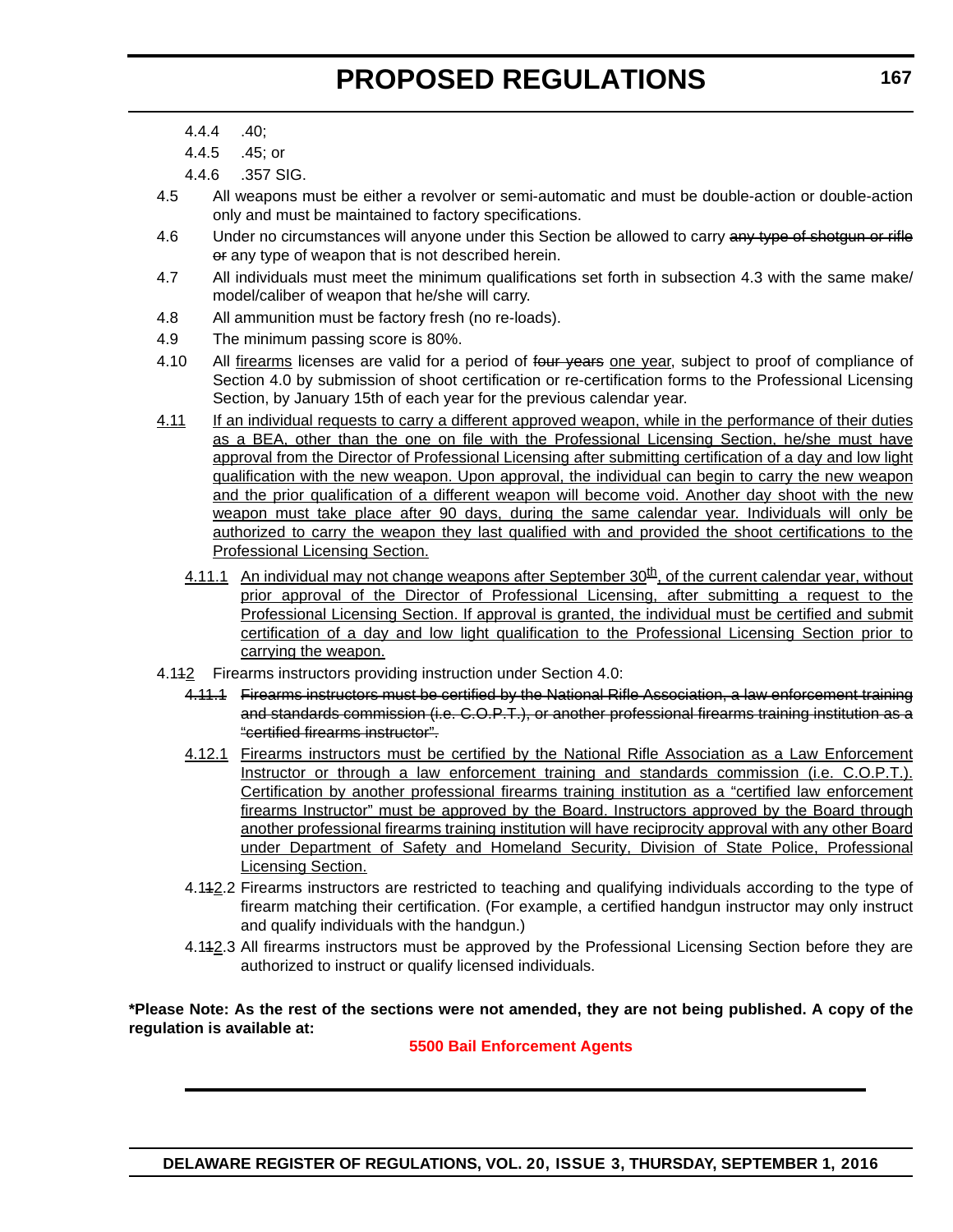# **[DEPARTMENT OF STATE](http://dpr.delaware.gov/) DIVISION OF PROFESSIONAL REGULATION 3300 BOARD OF VETERINARY MEDICINE**

<span id="page-34-0"></span>Statutory Authority: 24 Delaware Code, Section 3306(a)(1) (24 **Del.C.** §3306(a)(1)) 24 **DE Admin. Code** 3300

#### **PUBLIC NOTICE**

#### **[3300 Board of Veterinary Medicine](#page-3-0)**

Pursuant to 24 **Del.C.** §3306(a)(1), the Board of Veterinary Medicine ("Board") has proposed revisions to its rules and regulations.

A public hearing will be held on October 11, 2016 at 1:00 p.m. in the second floor conference room A of the Cannon Building, 861 Silver Lake Boulevard, Dover, Delaware, where members of the public can offer comments. Anyone wishing to receive a copy of the proposed rules and regulations may obtain a copy from the Board of Veterinary Medicine, 861 Silver Lake Boulevard, Dover, Delaware 19904. Persons wishing to submit written comments may forward these to the Board at the above address. Pursuant to 29 **Del.C.** §10118(a), the final date to receive written comments will be October 26, 2016, which is 15 days following the public hearing. The Board will deliberate on all of the public comments at its next regularly scheduled meeting, at which time the Board will decide whether to adopt the revisions as proposed.

The Board proposes a new Section 2.0 to address euthanasia of animals held in shelter, as set forth in 16 **Del.C.** §3004F. Other Sections are revised accordingly to accommodate the specific legal requirements pertaining to shelter animals. The Board also proposes requiring proof of continuing education hours for individuals who do not apply for licensure within the two-year period following examination. In addition, various Sections are amended to clarify the requirements for license renewal, reinstatement and inactive status. Typographical errors are corrected and the rules and regulations are re-numbered to accommodate the new Section 2.0.

A public hearing on proposed revisions was originally scheduled for April 12, 2016. However, prior to the hearing, the Board decided to revise the rules and regulations further. The Board therefore withdrew the rules and regulations published in the March 1, 2016 *Register of Regulations*, Volume 19, Issue 9.

The revised rules and regulations were published in the May 1, 2016 *Register of Regulations*, Volume 19, Issue 11. However, due to formatting errors in the marked-up submission, the rules and regulations will be published again with an October 11, 2016 hearing. There are no new revisions, other than correction of the formatting errors noted herein.

#### **\*Please Note:**

**(1) The Regulatory Flexibility Analysis and Impact Statement for this regulation, as required by 29 Del.C. Ch. 104, is available at:**

**<http://regulations.delaware.gov/register/september2016/proposed/20 DE Reg 168RFA 09-01-16.pdf>**

**(2) Due to the size of the proposed regulation, it is not being published here. A copy of the regulation is available at:**

**[3300 Board of Veterinary Medicine](http://regulations.delaware.gov/register/september2016/proposed/20 DE Reg 168 09-01-16.htm)**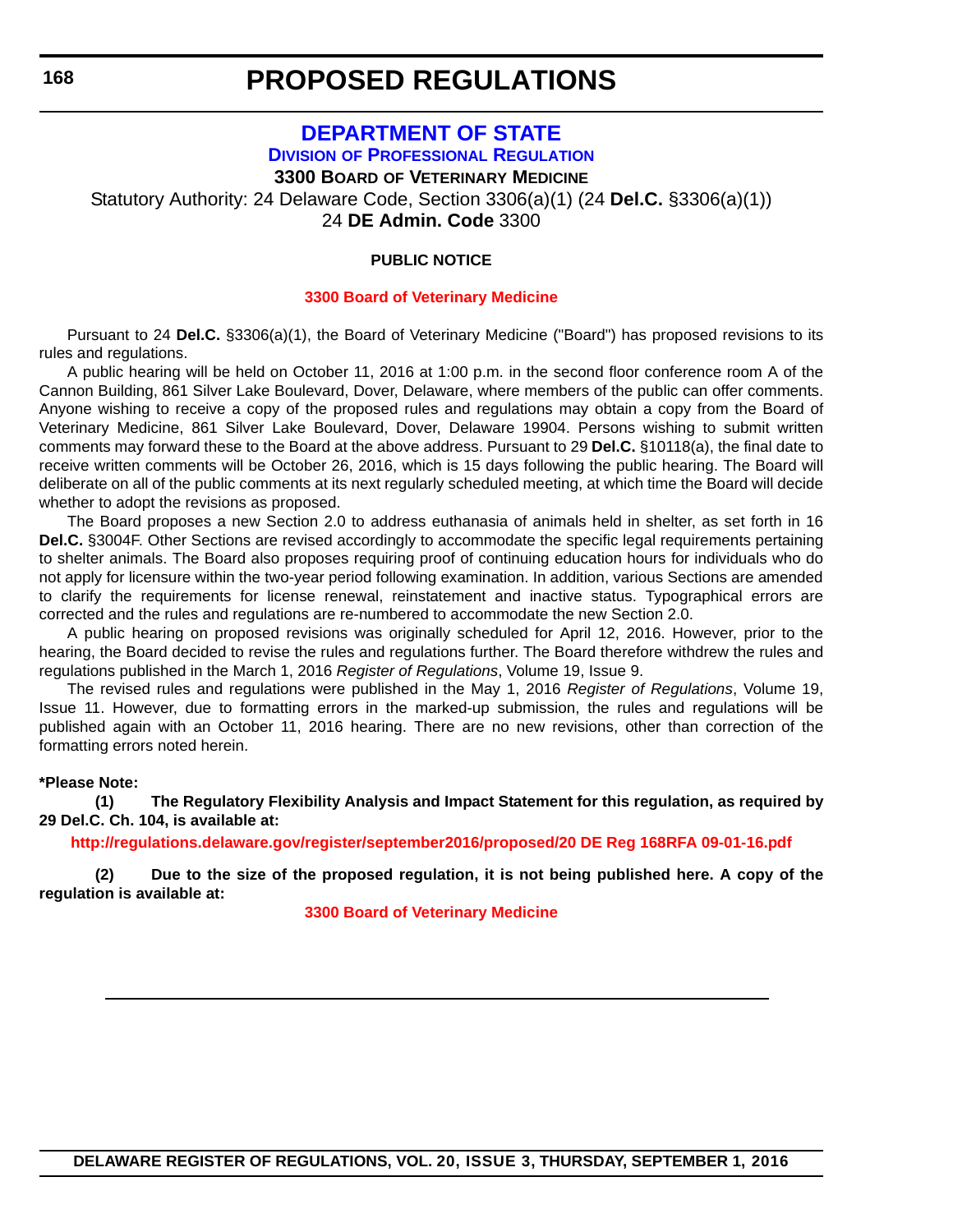# <span id="page-35-0"></span>**DIVISION [OF PROFESSIONAL REGULATION](http://dpr.delaware.gov/) 3900 BOARD OF CLINICAL SOCIAL WORK EXAMINERS** Statutory Authority: 24 Delaware Code, Section 3906(a)(1), (24 **Del.C.** §3906(a)(1)) 24 **DE Admin. Code** 3900

#### **PUBLIC NOTICE**

#### **[3900 Board of Clinical Social Work Examiners](#page-3-0)**

Pursuant to 24 **Del.C.** §3906(a)(1), the Board of Clinical Social Work Examiners ("Board") proposes revisions to its rules and regulations.

On May 1, 2016, proposed revisions to the rules and regulations were published in the Delaware *Register of Regulations*, Vol. 19, Issue 11. Specifically, Subsection 9.3.9, pertaining to computer and internet technology, was stricken, and a new Section 10.0 was added to implement standards for the practice of clinical social work through telehealth. New Subsections 7.3.4 and 7.3.5 were added to clarify the continuing education audit process, including hearings and disciplinary sanctions. Finally, certain technical revisions addressed inconsistencies in the regulations.

A public hearing was held on June 20, 2016, before the Board, and the public comment period for written comment was held open for another 15 days. The Board deliberated on the evidence submitted at its meeting on July 18, 2016. Based on those deliberations, the Board made substantive revisions to the proposed rules and regulations. Therefore, the Board strikes the rules and regulations as proposed in the May 1, 2016 *Register of Regulations* and proposes revised rules and regulations attached hereto as Exhibit A.

A public hearing will be held on October 17, 2016 at 9:00 a.m. in the second floor conference room A of the Cannon Building, 861 Silver Lake Boulevard, Dover, Delaware, where members of the public can offer comments. Anyone wishing to receive a copy of the proposed rules and regulations may obtain a copy from the Board of Clinical Social Work Examiners, 861 Silver Lake Boulevard, Dover, Delaware 19904. Persons wishing to submit written comments may forward these to the Board at the above address.

In accordance with 29 **Del.C.** §10118(a), the final date to receive written comments will be November 1, 2016, which is 15 days following the public hearing. The Board will deliberate on all of the public comment at its next regularly scheduled meeting, at which time it will determine whether to adopt the rules and regulations as proposed or make additional changes due to the public comment.

#### **Nature of the Proceedings**

A public hearing was held before the Board on June 20, 2016 in the Cannon Building, 861 Silver Lake Boulevard, Dover, Delaware where members of the public were invited to offer comments on the proposed amendments to the rules and regulations. Members of the public were also invited to submit written comments. In accordance with 29 **Del.C.** §10118(a), the written public comment period was held open until July 5, 2016, which was 15 days following the public hearing. The Board deliberated on the proposed revisions at its regularly scheduled meeting on July 18, 2016.

#### **Summary of the Evidence**

At the June 20, 2016 hearing, the following exhibits were made part of the record:

**Exhibit 1**: *News Journal* Affidavit of Publication.

**Exhibit 2**: *Delaware State News* Affidavit of Publication.

**Exhibit 3**: June 6, 2016 letter from Janet F. Teixeira, LCSW, Executive Director, Cancer Care Connection.

Ms. Teixeira stated that the proposed telehealth regulations would create a barrier to delivery of services to cancer patients who are unable to access services in person. Ms. Teixeira suggested an amendment to Section 10.1 to specify that telehealth is not intended to be the primary means of providing services *unless the patient's condition or situation is such that services could not otherwise be obtained*. She also suggested revisions to Section 10.12 to state that the licensee shall not use telehealth with a client for more than 60 days, *unless the patient's condition or situation requires more than 60 days of treatment*. Finally, Ms. Teixeira requested that the last

# **DELAWARE REGISTER OF REGULATIONS, VOL. 20, ISSUE 3, THURSDAY, SEPTEMBER 1, 2016**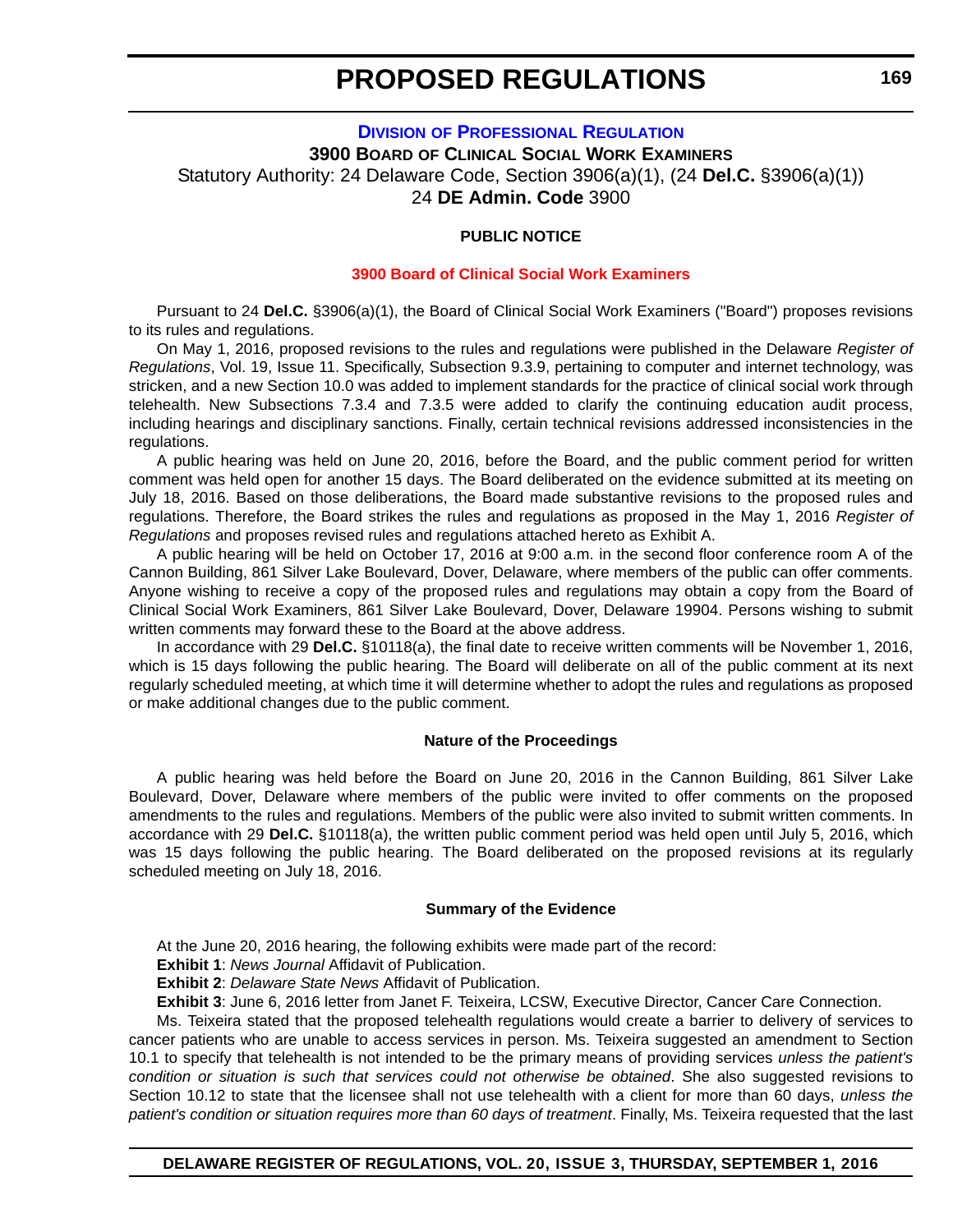sentence of Section 10.12, requiring all evaluations to be face to face, be stricken.

**Exhibit 4**: June 8, 2016 letter from Dr. Marlene A. Saunders, Executive Director, NASW, Delaware Chapter.

Dr. Saunders objected to Section 10.6, requiring that a client receiving telehealth services be at least 18, and Section 10.12, pertaining to the 60-day limitation. Dr. Saunders indicated that the Sections in question would limit access to services and were not consistent with requirements for other mental health professions.

**Exhibit 5**: June 15, 2016 letter from Bruce Kelsey, LSCW, Executive Director of Delaware Guidance Services. Mr. Kelsey expressed concern that the proposed regulations would be overly restrictive for social work clinicians. Mr. Kelsey felt that no restrictions for clients under 18 are needed. He also objected to the time limitations set forth in Section 10.12. Finally, he noted that none of the other behavioral health professions are restricting the use of telehealth as proposed by the Board.

**Exhibit 6**: Undated comments from Dale Perkel, LCSW, Director of Social Work, and Michael Kurliand, MS RN, Telehealth Program Director, both of Nemours/Alfred I. duPont Hospital for Children.

These commenters requested that the Board remove Sections 10.6 and 10.12 from the proposed regulations. As for Section 10.6, there was no clinical or policy reason for excluding children from receiving services through telehealth. With respect to Section 10.12, imposing the 60-day limitation, the commenters stated, again, that there was no clinical or policy reason for this limitation. The commenters also noted the need to expand access to services in certain areas in Delaware. In addition, testimony was presented, as follows:

The first speaker was Ms. Dale Perkel, Director of Social Work at the Alfred I. duPont Hospital for Children. Ms. Perkel stated that she had concerns with Section 10.6, which prohibits children from receiving services through telehealth. This section is unnecessarily restrictive and Ms. Perkel asked that it be removed. Ms. Perkel also voiced concerns about the restrictions in Section 10.12, which prohibits social workers from using telehealth services beyond 60 days and restricts evaluating, reevaluating, and discharging through telehealth services. Ms. Perkel stated that she could see no real clinical or policy reasons for these restrictions. There is a lack of behavioral health services in Delaware especially in the Sussex County area. Ms. Perkel urged the Board to remove sections 10.6 and 10.12, as these are too restrictive and will not help the children of Delaware, and issue the remaining regulations, which will provide for quality, confidentiality and the responsible use of technologies that can enhance the lives of Delawareans, including many children.

The next speaker was Ms. Janet Teixeira, Executive Director of Cancer Care Connection. Her concerns were very similar to those of Ms. Dale Perkel with respect to cancer patients and their care givers. Cancer Care Connection provides services to cancer patients in person and by phone. The regulations that present barriers are Section 10.1, which will prohibit telehealth from being the primary means of providing services, and Section 10.12, in that the 60-day limit is very restrictive. These sections of the regulations could reduce the role of licensed clinical social workers in bringing behavioral health to where the state wants it to be.

The next speaker was Lanae Ampersand, provider in the local community and a licensed clinical social worker. Ms. Ampersand agreed with what Ms. Perkel and Ms. Teixeria said. Her main concern was Section 10.6, requiring the client to be 18 or older. Ms. Ampersand stated that telehealth is an advancement in treatment worldwide and she would hate to see Delaware youth being left behind. Ms. Ampersand also asked that Section 10.6 be changed so that it is not so restrictive.

The next speaker was Michael Kurliand, Director of Telehealth at Nemours/Alfred I. duPont Hospital for Children. Mr. Kurliand wanted to echo the comments made so far and give a snapshot of the hospital's experience with the use of telehealth. He has noticed that some specialties, whether at Nemours or elsewhere, have received more referrals for people that otherwise would not reach out to a professional for help.

The final speaker was Dr. Marlene Saunders, Executive Director of NASW-DE. Dr. Saunders stated that she was present on behalf of Norwood Coleman, President of NASW-DE, with comments which he wanted to share. Dr. Saunders stated that the Board's proposed telehealth regulations, namely Sections 10.6 and 10.12, limit the practice of social work, once again, placing the profession in a secondary position to disciplines such as medicine, psychology, and nursing which do not place age restrictions on the use of telehealth. Telehealth responds to inadequate access to services for some populations, and is an effective means for providing services to persons who do not go to an office for services.

Dr. Saunders continued that the proposed regulations prevent social workers from engaging young people who are motivated for services but live in challenging caregiver situations where the caregiver has limited motivation and/or appreciation for the experience and opportunity for treatment. Section 10.6 denies minors access to services through legal means. Based on the provision that youth are able to consent for clinical services from the age of 14 into adulthood without parental consent, why does the Board believe that telehealth regulations should

#### **DELAWARE REGISTER OF REGULATIONS, VOL. 20, ISSUE 3, THURSDAY, SEPTEMBER 1, 2016**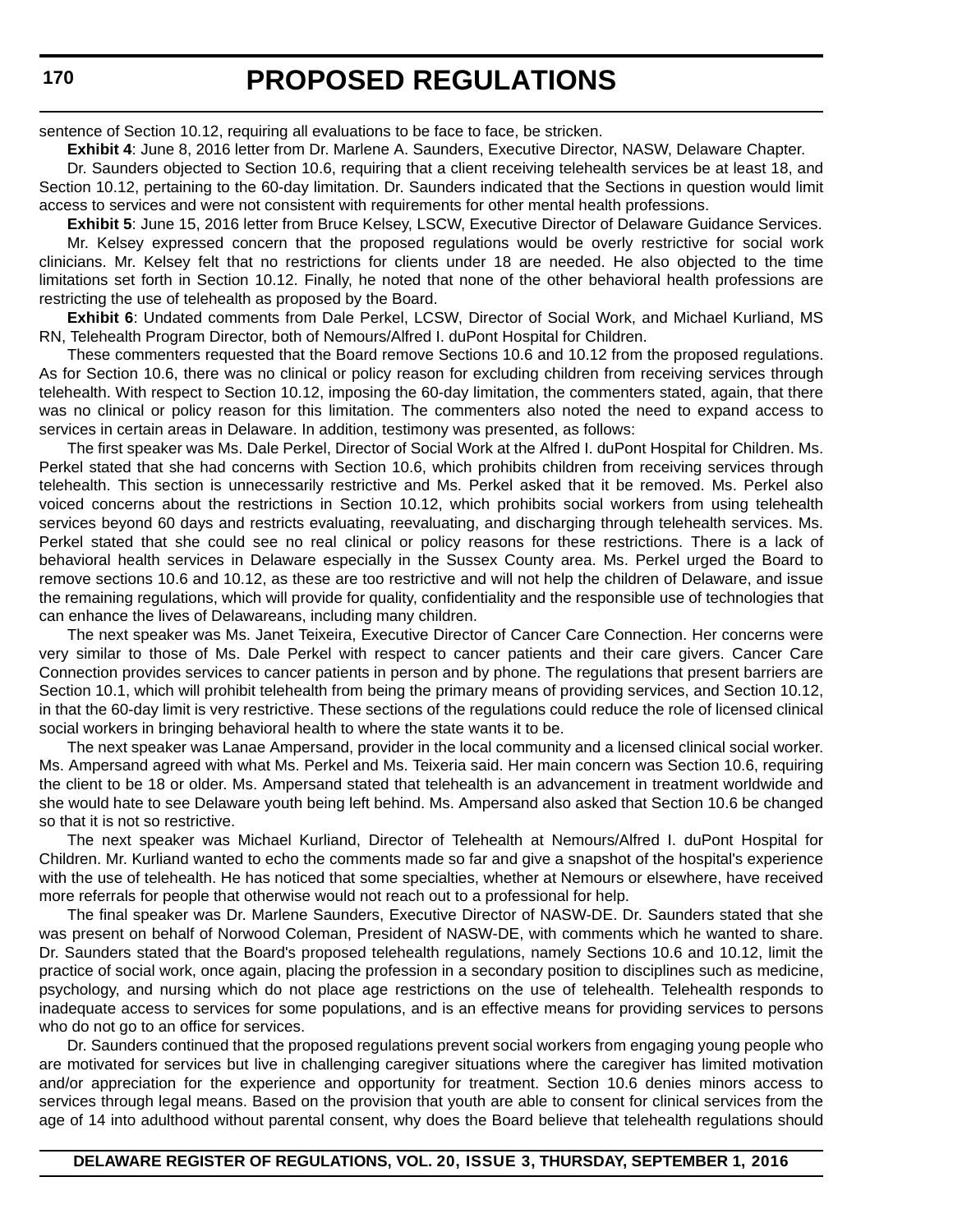# **PROPOSED REGULATIONS**

restrict the use of telehealth to youth via electronic services? NASW-DE conducted a survey and most participants felt that the age for individuals using telehealth should start at 14 years of age.

No written comments were received during the 15-day window for submission of additional written comments, as required by 29 **Del.C.** §10118(a).

#### **Findings and Conclusions**

The public was given notice and an opportunity to provide the Board with comments in writing and by testimony at the public hearing on the proposed amendments to the Board's rules and regulations.

Pursuant to 24 **Del.C.** §3906(a)(1), the Board has statutory authority to promulgate rules and regulations. The proposed changes seek to establish standards for the delivery of social work services by telehealth.

During deliberations, the Board considered the testimony of witnesses and the documents marked as exhibits. The Board addressed the concerns presented through this evidence. The Board agrees with the commenters that certain provisions in the proposed regulations are overly restrictive and will unnecessarily limit the public's access to social work services. The decision to provide services through telehealth must be left to the professional's expertise and judgment on a case-by-case basis as set forth in Section 10.5. Therefore, the Board strikes the sentence "Telehealth is not intended to be the primary means of providing services to a client" in Section 10.1 and Sections 10.6 and 10.12 in their entirety. The Board concludes that the other proposed changes are in the best interest of the public and also serve to update and clarify the regulations.

The amended proposed rules and regulations are attached hereto as Exhibit A.

**\*Please Note:** 

**(1) The Regulatory Flexibility Analysis and Impact Statement for this regulation, as required by 29 Del.C. Ch. 104, is available at:**

**<http://regulations.delaware.gov/register/september2016/proposed/20 DE Reg 169RFA 09-01-16.pdf>**

**(2) Due to the size of the proposed regulation, it is not being published here. A copy of the regulation is available at:**

**[3900 Board of Clinical Social Work Examiners](http://regulations.delaware.gov/register/september2016/proposed/20 DE Reg 169 09-01-16.htm)**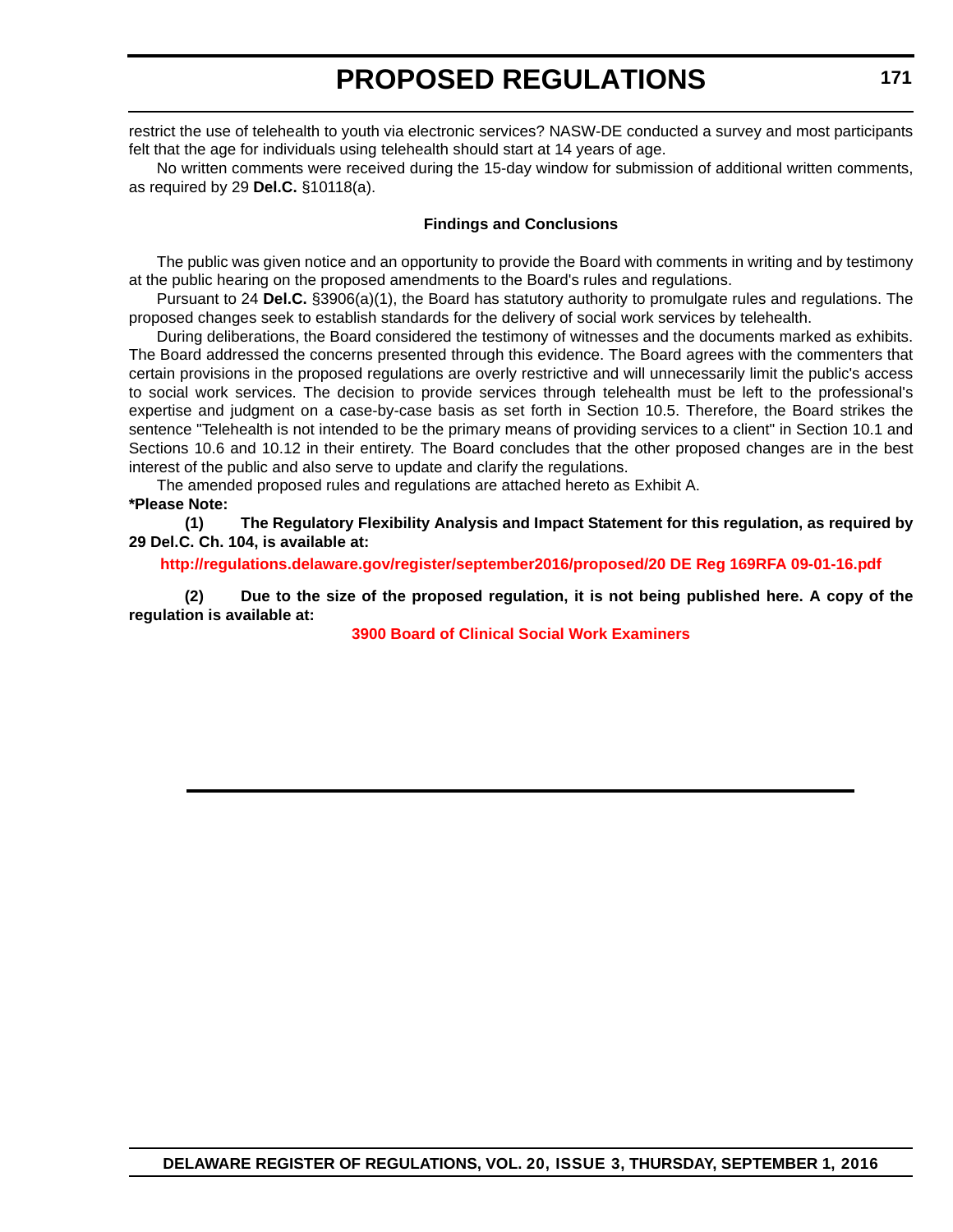### **Symbol Key**

Arial type indicates the text existing prior to the regulation being promulgated. Underlined text indicates new text added at the time of the proposed action. Language which is stricken through indicates text being deleted. **Bracketed Bold language]** indicates text added at the time the final order was issued. **Bracketed bold stricken through]** indicates language deleted at the time the final order was issued.

### **Final Regulations**

The opportunity for public comment shall be held open for a minimum of 30 days after the proposal is published in the *Register of Regulations*. At the conclusion of all hearings and after receipt within the time allowed of all written materials, upon all the testimonial and written evidence and information submitted, together with summaries of the evidence and information by subordinates, the agency shall determine whether a regulation should be adopted, amended or repealed and shall issue its conclusion in an order which shall include: (1) A brief summary of the evidence and information submitted; (2) A brief summary of its findings of fact with respect to the evidence and information, except where a rule of procedure is being adopted or amended; (3) A decision to adopt, amend or repeal a regulation or to take no action and the decision shall be supported by its findings on the evidence and information received; (4) The exact text and citation of such regulation adopted, amended or repealed; (5) The effective date of the order; (6) Any other findings or conclusions required by the law under which the agency has authority to act; and (7) The signature of at least a quorum of the agency members.

The effective date of an order which adopts, amends or repeals a regulation shall be not less than 10 days from the date the order adopting, amending or repealing a regulation has been published in its final form in the *Register of Regulations*, unless such adoption, amendment or repeal qualifies as an emergency under §10119.

## **[DEPARTMENT OF EDUCATION](http://www.doe.k12.de.us/)**

**OFFICE OF THE SECRETARY**

Statutory Authority: 14 Delaware Code, Section 122(b) (14 **Del.C.** §122(b))

14 **DE Admin. Code** 925

#### **REGULATORY IMPLEMENTING ORDER**

#### **[925 Children with Disabilities Subpart D, Evaluations, Eligibility Determination, Individualized Education](#page-3-0)  Programs**

#### **I. Summary of the Evidence and Information Submitted**

The Secretary of Education seeks the consent of the State Board of Education to amend 14 **DE Admin. Code** 925 Children with Disabilities Subpart D, Evaluations, Eligibility Determination, Individualized Education Programs. This regulation is being amended to align with changes made to 14 **Del.C.** Ch. 31, which includes progress on transition goals, conduct of Individualized Education Program (IEP) meetings, notice of such meetings and parent input prior to IEP meetings. The amendments also include language that the Department of Education, in conjunction with the Department of Justice, will annually survey a random and representative sample of parents and their children who have IEPs with respect to their satisfaction with the IEP process. Also, this regulation is being amended to change the terminology of "Emotional Disturbance" to also be known as "Emotional Disability" within the regulation, as these terms are used interchangeably.

Notice of the proposed regulation was published in the *News Journal* and the *Delaware State News* on May 1, 2016 and June 1, 2016, in the form hereto attached as *Exhibit "A"*. Concerns were received from Governor's Advisory Council for Exceptional Citizens and the State Council for Persons with Disabilities regarding when and how procedural safeguards are provided to parents. The Department acknowledges that there may be confusion regarding the notice of meeting (a.k.a. invitation to meeting) (925.22) and prior written notice (926.3.0). As an attempt to clarify the notice of meeting, the Department revised the language in 22.2.3 to note that "a summary of the procedural safeguards shall be included with the notice of meeting and a full copy of the procedural safeguards

#### **DELAWARE REGISTER OF REGULATIONS, VOL. 20, ISSUE 3, THURSDAY SEPTEMBER 1, 2016**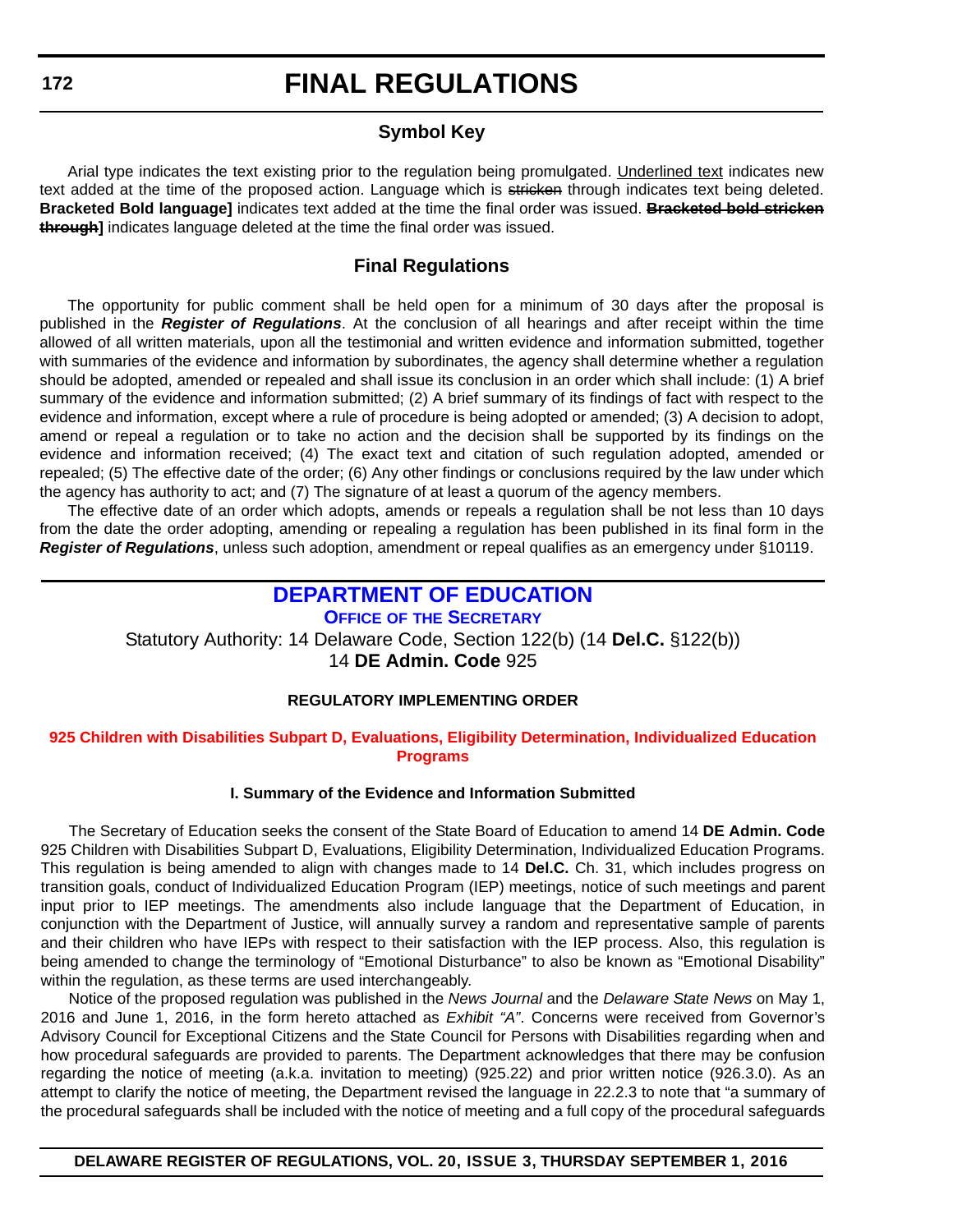shall be provided to parents at the IEP meeting."

#### **II. Findings of Facts**

The Secretary finds that it is appropriate to amend 14 **DE Admin. Code** 925 Children with Disabilities Subpart D, Evaluations, Eligibility Determination, Individualized Education Programs to align it with changes made to 14 **Del.C.** Ch. 31 regarding progress on transition goals, conduct and notice of IEP meetings, as well as parent input prior to IEP meetings. The amendments also include language that the Department of Education, in conjunction with the Department of Justice, will annually survey a random and representative sample of parents and their children who have IEPs with respect to their satisfaction with the IEP process. Also, this regulation is being amended to change the terminology of "Emotional Disturbance" to also be known as "Emotional Disability" within the regulation, as these terms are used interchangeably.

#### **III. Decision to Amend the Regulation**

For the foregoing reasons, the Secretary concludes that it is appropriate to amend 14 **DE Admin. Code** 925 Children with Disabilities Subpart D, Evaluations, Eligibility Determination, Individualized Education Programs.

Therefore, pursuant to 14 **Del.C.** §122, 14 **DE Admin. Code** 925 Children with Disabilities Subpart D, Evaluations, Eligibility Determination, Individualized Education Programs attached hereto as *Exhibit "B"* is hereby amended. Pursuant to the provision of 14 **Del.C.** §122(e), 14 **DE Admin. Code** 925 Children with Disabilities Subpart D, Evaluations, Eligibility Determination, Individualized Education Programs hereby amended shall be in effect for a period of five years from the effective date of this order as set forth in Section V. below.

#### **IV. Text and Citation**

The text of 14 **DE Admin. Code** 925 Children with Disabilities Subpart D, Evaluations, Eligibility Determination, Individualized Education Programs amended hereby shall be in the form attached hereto as *Exhibit "B"*, and said regulation shall be cited as 14 **DE Admin. Code** 925 Children with Disabilities Subpart D, Evaluations, Eligibility Determination, Individualized Education Programs in the *Administrative Code of Regulations* for the Department of Education.

#### **V. Effective Date of Order**

The actions hereinabove referred to were taken by the Secretary pursuant to 14 **Del.C.** §122 on August 18, 2016. The effective date of this Order shall be ten (10) days from the date this Order is published in the Delaware *Register of Regulations.*

**IT IS SO ORDERED** the 18<sup>th</sup> day of August 2016.

**Department of Education** Steven H. Godowsky, Secretary of Education

Approved this 18<sup>th</sup> day of August 2016

#### **State Board of Education** Teri Quinn Gray, Ph.D., President G. Patrick Heffernan

Nina L. Bunting, Vice President Barbara B. Rutt Jorge L. Melendez Terry M. Whittaker, Ed.D. Gregory B. Coverdale, Jr.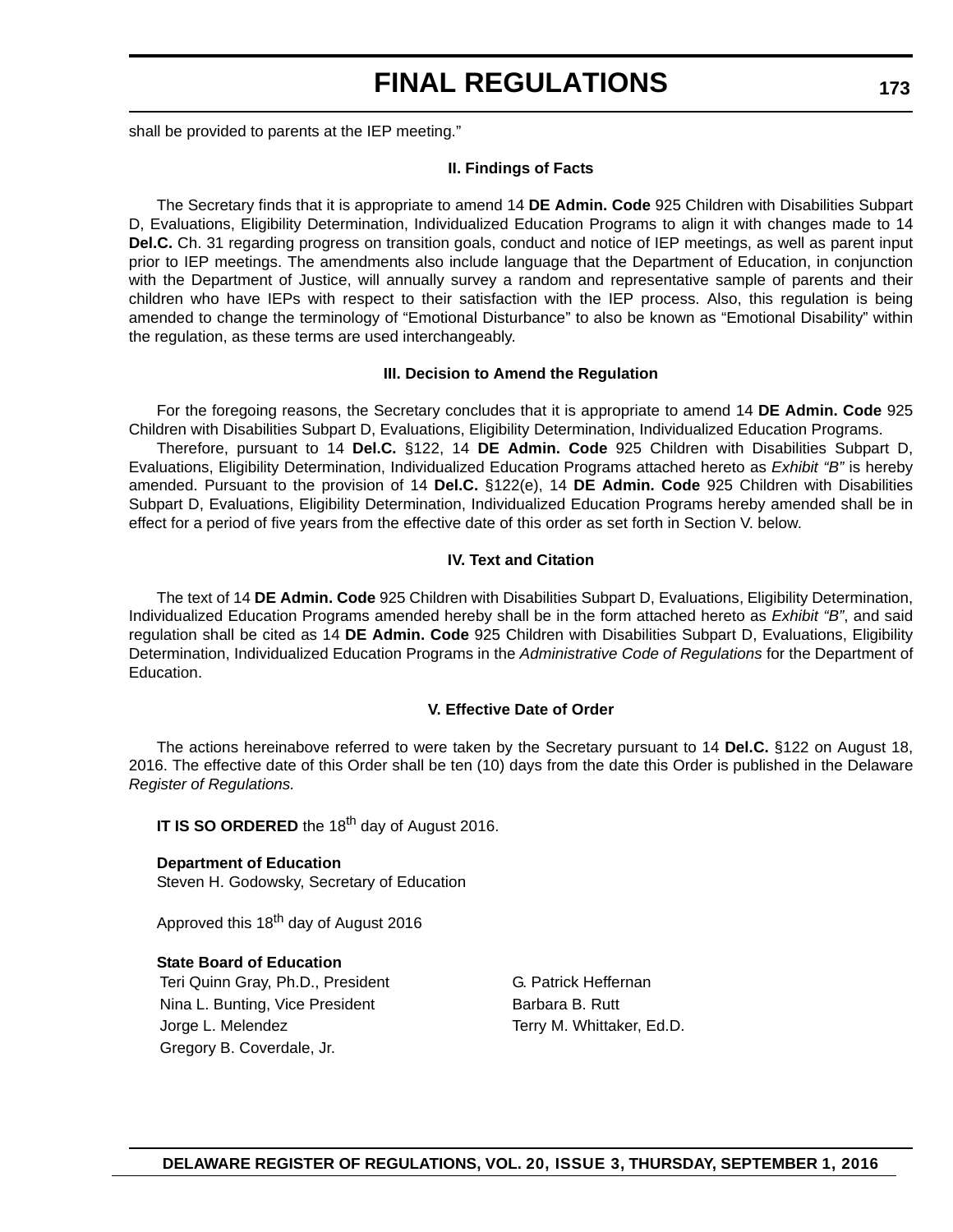#### **174**

## **FINAL REGULATIONS**

#### **925 Children with Disabilities Subpart D, Evaluations, Eligibility Determination, Individualized Education Programs**

**Non-regulatory note:** Some sections of this regulation are shown in *italics*. Federal law requires that the Delaware Department of Education identify in writing any Delaware rule, regulation or policy that is a state-imposed requirement rather than a federal requirement (see 20 USC §14079(a)(2)). The *italicized portions* of this regulation are Delaware-imposed requirements for the education of children with disabilities and are not specifically required by federal special education law and regulations.

*(Break in Continuity of Sections)*

#### **22.0 Parent Participation**

*(Break in Continuity Within Section)*

22.2 Information provided to parents: The notice required under 22.1 shall:

#### *(Break in Continuity Within Section)*

*22.2.3 A* **[***full copy summary***]** *of the procedural safeguards* **[***under state and federal law and regulations***]** *shall be* **[***offered included with the notice of meeting and a full copy of the procedural safeguards shall be provided***]** *to the parents at the IEP meeting. (Break in Continuity Within Section)*

**\*Please note that no additional changes were made to the regulation as originally proposed and published in the May 2016 issue of the** *Register* **at page 969 (19 DE Reg. 969). Therefore, the final regulation is not being republished here in its entirety. A copy of the final regulation is available at: [925 Children with Disabilities Subpart D](http://regulations.delaware.gov/register/september2016/final/20 DE Reg 172 09-01-16.htm)**

#### **[PROFESSIONAL STANDARDS BOARD](http://www.doe.k12.de.us/domain/172)**

Statutory Authority: 14 Delaware Code, Section 1205(b) (14 **Del.C.** §1205(b)) 14 **DE Admin. Code** 1506

#### **ORDER**

#### **[1506 Emergency Certificate](#page-3-0)**

#### **I. SUMMARY OF THE EVIDENCE AND INFORMATION SUBMITTED**

The Professional Standards Board, acting in cooperation and collaboration with the Department of Education, seeks the consent of the State Board of Education to amend regulation 14 **DE Admin. Code** 1506 Emergency Certificate. The regulation concerns the requirements for certification of educational personnel, pursuant to 14 **Del.C.** §1305(a). It is necessary to amend this regulation in order to clarify the application process and to set forth appropriate timelines. This regulation sets forth the requirements for an Emergency Certificate.

Notice of the proposed amendment of the regulation was published in the Delaware *Register of Regulations* on March 1, 2016. The notice received written comments from the State Council for Persons with Disabilities. The suggestions that were made were considered by the Professional Standards Board, but no changes were made at this time.

#### **II. FINDINGS OF FACTS**

The Professional Standards Board and the State Board of Education find that it is appropriate to amend this regulation to comply with changes in statute.

#### **III. DECISION TO AMEND THE REGULATION**

**DELAWARE REGISTER OF REGULATIONS, VOL. 20, ISSUE 3, THURSDAY SEPTEMBER 1, 2016**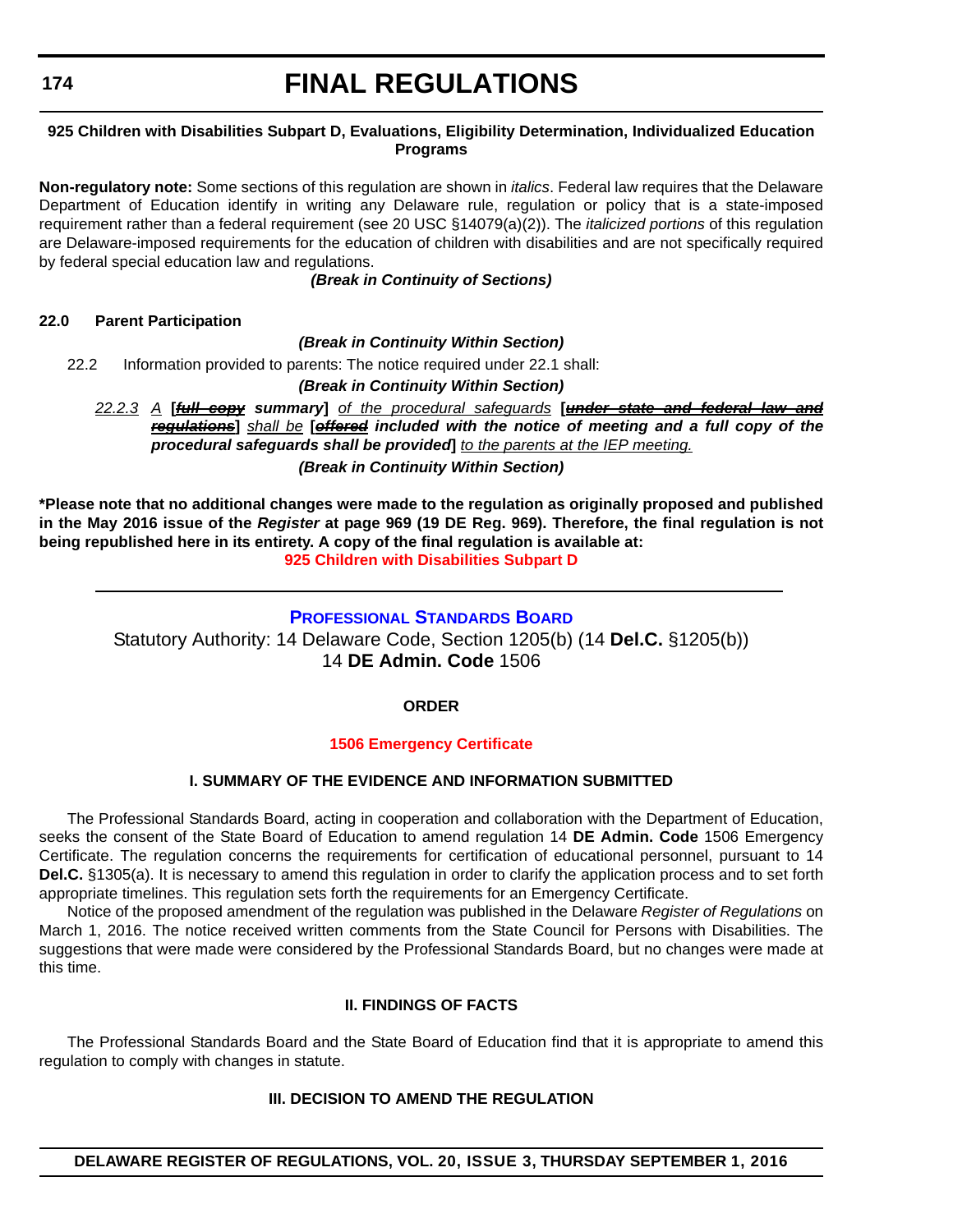For the foregoing reasons, the Professional Standards Board and the State Board of Education conclude that it is appropriate to amend the regulation. Therefore, pursuant to 14 **Del.C.** §1305(a), the regulation attached hereto as Exhibit "A" is hereby amended. Pursuant to the provision of 14 **Del.C.** §1305(a), the regulation hereby amended shall be in effect for a period of five years from the effective date of this order as set forth in Section V. below.

#### **IV. TEXT AND CITATION**

The text of the regulation amended shall be in the form attached hereto as Exhibit "A", and said regulation shall be cited as 14 **DE Admin. Code** 1506 of the Administrative Code of Regulations of the Professional Standards Board.

#### **V. EFFECTIVE DATE OF ORDER**

The effective date of this Order shall be ten (10) days from the date this Order is published in the Delaware *Register of Regulations*.

#### **APPROVED BY THE PROFESSIONAL STANDARDS BOARD THE 7th DAY OF APRIL, 2016**

| Byron Murphy, Chair  | Darren Guido (absent)    |
|----------------------|--------------------------|
| Diane Albanese       | David Kohan, Vice Chair  |
| Amber Augustus       | Rosaria Macera           |
| Linda Brown (absent) | Darlene O'Neill (absent) |
| Jennifer Burton      | Mary Pinkston            |
| Stephanie DeWitt     | Stephanie Smith          |
| Nelia Dolan          | Sue Smith                |
| Laura Glass          |                          |

**IT IS SO ORDERED** this 21<sup>st</sup> day of April, 2016.

#### **Department of Education**

Steven H. Godowsky, Secretary of Education

## **Approved this 21st day of April, 2016. State Board of Education**

Jorge L. Melendez, Vice President **Barbara B. Rutt (absent)** Nina Lou Bunting Terry M. Whittaker, Ed.D. Gregory B. Coverdale

Teri Quinn Gray, Ph.D., President G. Patrick Heffernan (absent)

**\*Please note that no changes were made to the regulation as originally proposed and published in the March 2016 issue of the** *Register* **at page 812 (19 DE Reg. 812). Therefore, the final regulation is not being republished. A copy of the final regulation is available at:**

#### **[1506 Emergency Certificate](http://regulations.delaware.gov/register/september2016/final/20 DE Reg 174 09-01-16.htm)**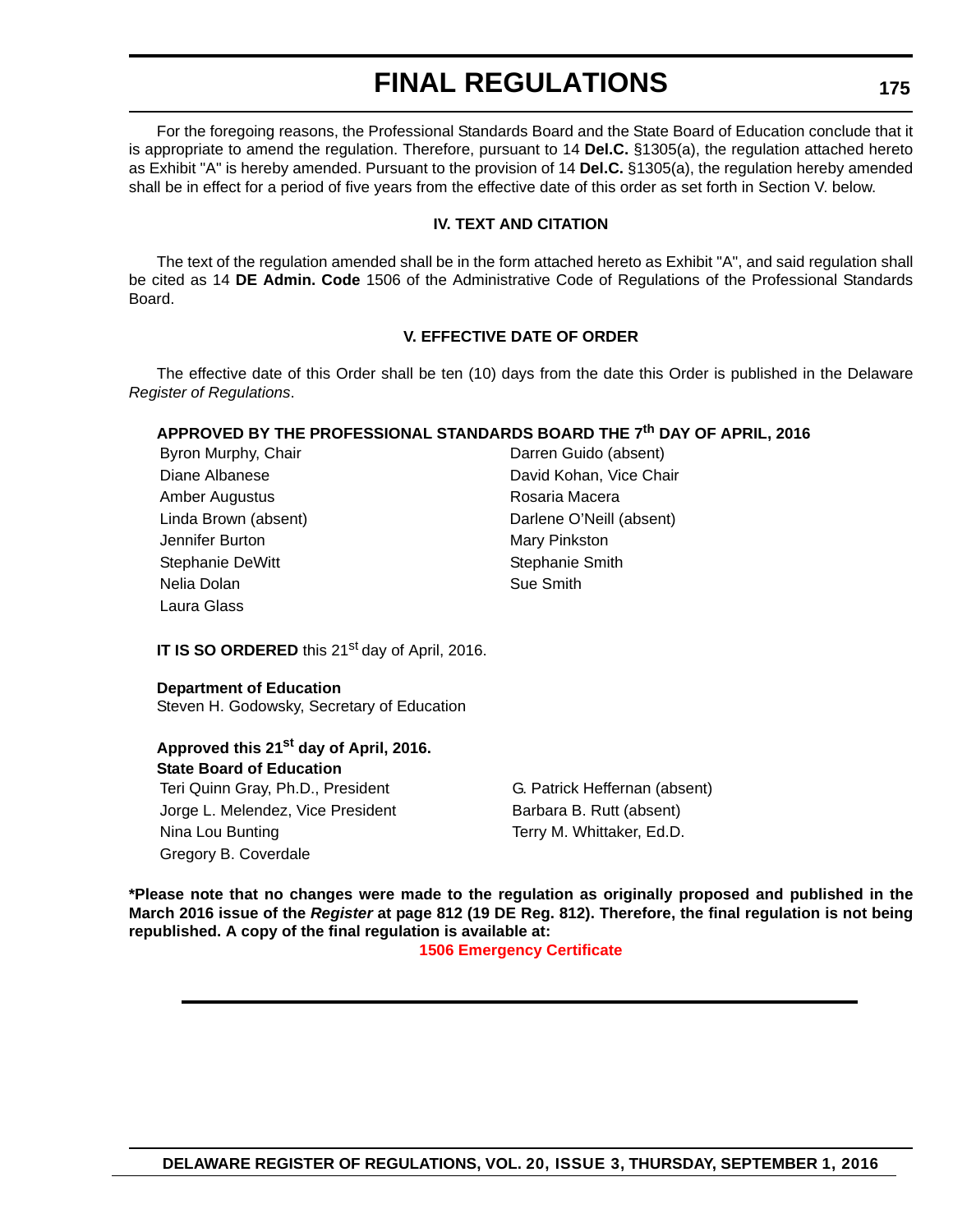## **[DEPARTMENT OF HEALTH AND SOCIAL SERVICES](http://www.dhss.delaware.gov/dhss/dph/index.html)**

**DIVISION OF PUBLIC HEALTH**

Statutory Authority: 16 Delaware Code, Section 122(3)(u)(1)) (16 **Del.C.** §122(3)(u)(1))

#### **ORDER**

#### **[4458A Cottage Food Regulations](#page-3-0)**

#### **NATURE OF THE PROCEEDINGS:**

Delaware Health and Social Services ("DHSS") initiated proceedings to adopt the State of Delaware Regulations Governing Cottage Food Industries. The DHSS proceedings to adopt regulations were initiated pursuant to 29 **Del.C.** Ch. 101 and authority as prescribed by 16 **Del.C.** §122 (u)(1).

On May 1, 2016 (Volume 19, Issue 11), DHSS published in the Delaware *Register of Regulations* its notice of proposed regulations, pursuant to 29 **Del.C.** §10115. It requested that written materials and suggestions from the public concerning the proposed regulations be delivered to DHSS by June 9, 2016, or be presented at a public hearing on May 25, 2016, after which time the DHSS would review information, factual evidence and public comment to the said proposed regulations.

Written comments were received during the public comment period and evaluated. The results of that evaluation are summarized in the accompanying "Summary of Evidence."

#### **SUMMARY OF EVIDENCE**

In accordance with Delaware Law, public notices regarding proposed Department of Health and Social Services (DHSS) Regulations Cottage Food Industries were published in the *Delaware State News*, the *News Journa*l and the Delaware *Register of Regulations*. Written comments were received on the proposed regulations during the public comment period (May 1, 2016 through June 9, 2016).

Entities offering written comments include:

• Craig Brady, Delaware Farmer

#### **Comments from Craig Brady, Delaware Farmer**

I have reviewed the Proposed Cottage Food Regulations, established Department of Health and Department of Agriculture regulations pertaining to food industry regulations. I believe current regulations for commercial and farm kitchens are sufficient and do protect the public The proposed Cottage Food Regulations will create more adverse effects on established commercial and On-Farm Home Food Process Program and will increase risk to the public. There are established avenues within these regulations for the entry of a new business, a real new business that can hire employees and with no cap on gross annual sales.

The proposed Cottage Food Regulation will adversely impact upon my currently licensed farm kitchen. The Department of Agriculture regulation for the On-Farm Home Food Process Program is more beneficial regarding labeling requirements, gross annual sales

First, I believe the proposed regulation should not be passed.

Second, if the proposed regulation is passed, current licensees with an On-Farm Home Food Process License should be grandfathered under current Department of Agriculture Regulations, with regards to the established licensed kitchen facility requirements and annual gross sales \$40,000.00, and labeling requirements and registration fees.

**Response: Discussions on grandfathering DDA licensed facilities will take place this fall so that these concerns can be addressed. DPH regulations will not be applied to DDA facilities until the path forward is determined.**

Third, problems with the Proposed Cottage Food Regulation and suggested changes.

1. The development of a new business under the guise of a Cottage Food Regulation with the preparation of food for sale from a residential kitchen, this is a commercial activity in a residential area, which is contrary and prohibited by most State and Local zoning regulations and home owner deed restrictions and covenants. Concerns will range from too many delivery trucks at a location, parking, potential fire problems, no home owner insurance policies will cover commercial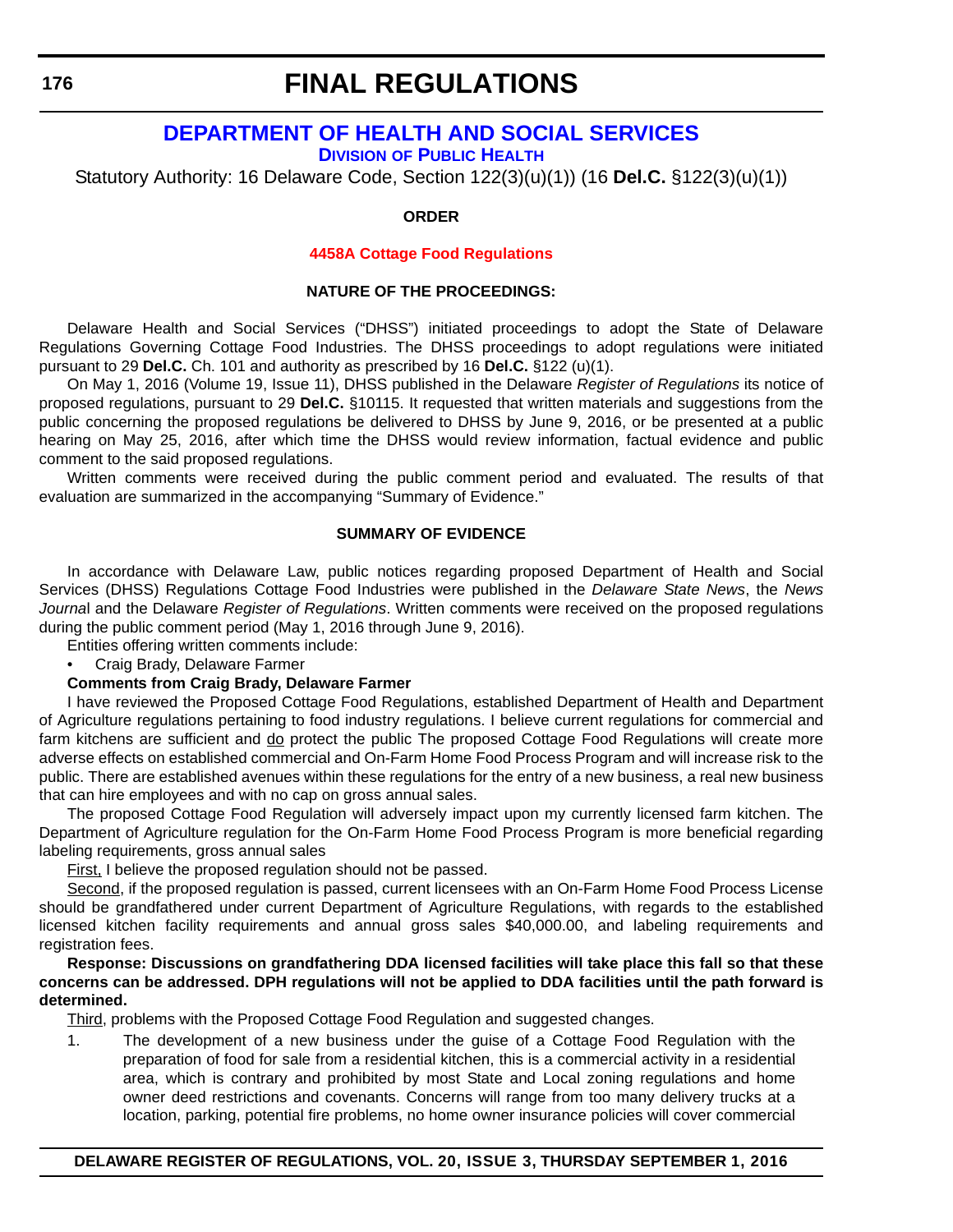activity in a residence and health a safety problems due to duel use of a residential kitchen, i.e. pets, other family members and friends, how do you monitor this?

**Response: All entities permitted under this program will be required to comply with all local, county and state rules and regulations relevant to the proposed operation.**

2. Will these new business be required to obtain a business license, business insurance, and register as a limited liability company as do other established commercial kitchens and farm, how pay for this associated costs? If no, then these new businesses are not competing with established farms and business fairly. Without liability insurance the public has no recourse for compensation from an adverse event.

**Response: The regulations discussed here deal primarily with food safety. Insurance and licensing issues are outside of the purview of DPH, however we would encourage all businesses to take steps to ensure they are properly licensed and insured.**

3. An annual gross sales cap of \$25,000.00 is prohibitive and new business will never succeed at this level.

**Response: DPH has included the \$25,000.00 limit in the final regulations. This can be revised in the future if it is determined that many of the permitted businesses are hitting this ceiling, but DPH is using this as a limit as the proposed program is meant to small start-up businesses. Established businesses whose growth may be hampered by the limits are encouraged to look at other available permits relevant to larger operations.**

4. The label statement is too prohibitive and suggestive to the public that the product is not safe. Remove the portion of the statement, NOT subject to routine Government Food Inspections.

**Response: The labeling requirement is similar to surrounding jurisdictions and has not been changed in response to this comment.**

5. Annual registration fees should be set at \$25.00, comparable with the Department of Agriculture current fee.

**Response: DPH is proceeding with the planned \$30 per facility fee, which is reasonable in comparison with other jurisdictions. If it is determined that this fee is a burden to producers it can be revised in the future.**

Thank you for accepting my written suggestions and concerns regarding the Proposed Cottage Food Regulations. A copy of this statement will also be sent to my local State Senators and Representatives.

#### **Comments from Katherine Hall**

If I may, I have helped a friend who retired from school teaching and took up a kitchen home business of making jellies and jams. She and I have attended many of the fairs and church fundraising and so forth, and firehouse, and she's quite aware -- she couldn't be here today, but she's quite aware that there is no regulation and still proceeded as one of many who do food service kinds of things specific to home kitchens or home gardens. Her husband grows all their produce and has taken a lot of the university courses through the extension services. She uses that produce and has done quite well in her little niche, to use that word.

But we were curious as to what was going to transpire from this hearing, because we both feel that there should be some accountability so that not everybody can do this. I mean, as a former school teacher, we used to cringe when the kids would bring in food from home for a party and, I mean, you just had no control, even though there was goodwill, there still wasn't any control on it other than saying, no, we can't serve it.

But there are so many people who do this as a second income, retirees, and it serves to give them something to do. But I think if there were minor regulations and not so totally overwhelming that it would put them out of business just because of the insult type thing that occurs with legislation or whatever.

But we were curious, because she has a fine product, we know if somebody got sick, you could trace it back to the product, we know that. I mean, it's in the news all the day, all the time. But just to have a process so that more people can fill this need, and with the generations now wanting organic foods and so forth, I think it's a way to go all the way around, except it does pose possible health problems.

Are these regulations intended like a business she has with just making jam, or the church bake sales and the non-profit entities that have food? Is this intended for them, or is this intended for something else?

**Response: These are intended for people who want to operate a small business making foods out of**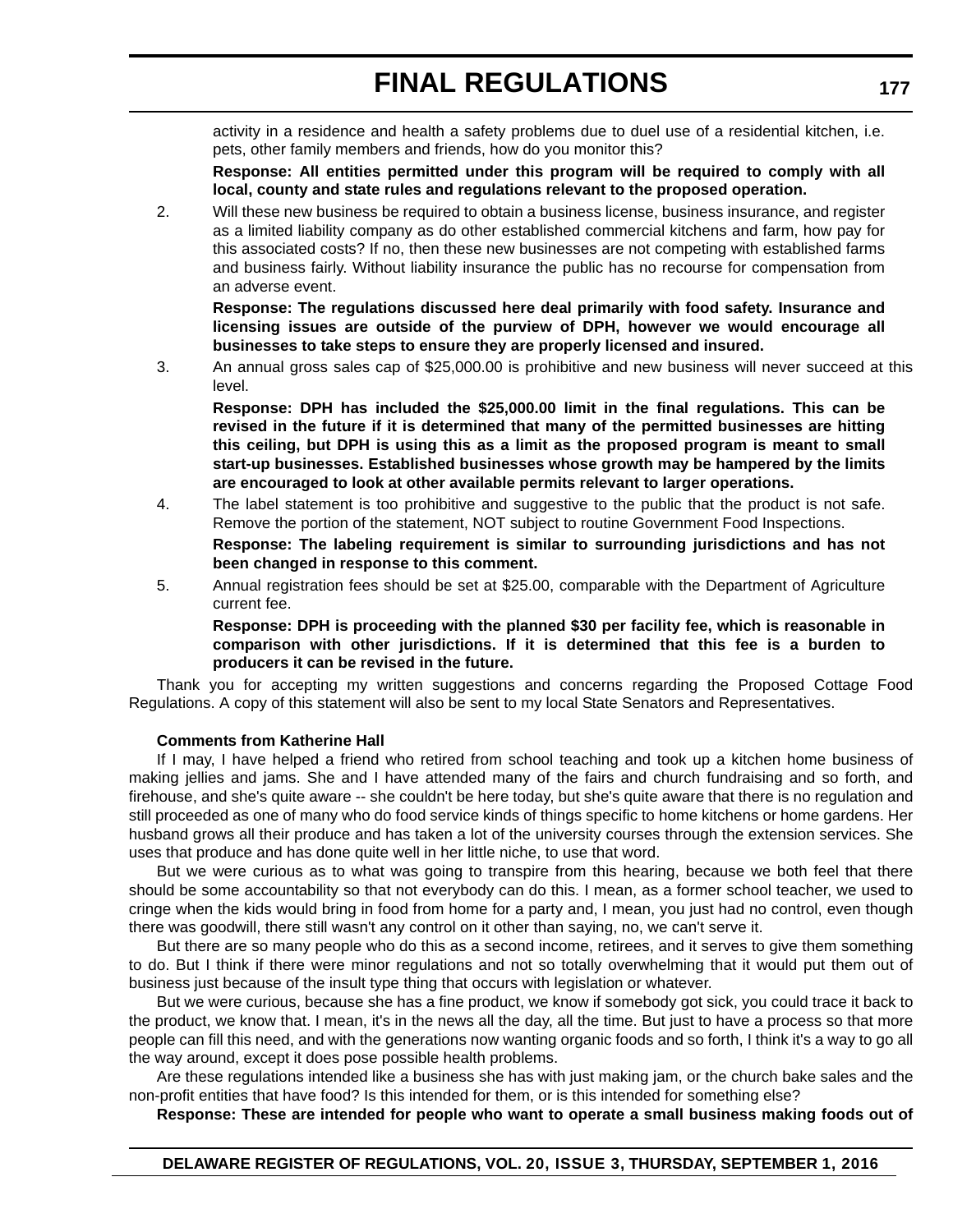**their home. This would allow them to make certain products for sale at farmers markets and other venues in their home kitchen which is currently not allowed. As far as bake sales, there is still an exemption for bake sales that is not affected by these regulations.**

What about catering from one's home? Would this go to that? You're talking about gross income. Many people do that.

**Response: Caterers working without a dedicated facility would be encouraged to look into a Caterer's Without Premises Food Establishment Permit, which would be more appropriate than operating under this program unless their selections are limited to the products and restrictions put forth by these regulations.**

The public comment period was open from May 1, 2016 through June 9, 2016. In addition, a public hearing was held May 25, 2016. Based on comments received, only non-substantive changes have been made to the proposed regulations. The regulations have been reviewed by the Delaware Attorney General's office and approved by the Cabinet Secretary of DHSS.

#### **FINDINGS OF FACT:**

Changes made to the regulations based on the comments received are detailed in the summary of evidence. The Department finds that the proposed regulations, as set forth in the attached copy should be adopted in the best interest of the general public of the State of Delaware.

THEREFORE, IT IS ORDERED, that the proposed State of Delaware Regulations Governing Cottage Food Industries is adopted and shall become effective September 11, 2016, after publication of the final regulation in the Delaware *Register of Regulations*.

Rita M. Landgraf, Secretary August 16, 2016

## **4458A Cottage Food Regulations**

*(Break in Continuity of Sections)*

#### **3.0 Registration**

*(Break in Continuity Within Section)*

3.3 Application

*(Break in Continuity Within Section)*

3.3.2 Producers may first apply to the Division for registration as a CFE on or after **[July 11, 2016 October 1, 2016]**.

*(Break in Continuity of Sections)*

#### **7.0 Facility Requirements**

7.1 Outdoor Areas

*(Break in Continuity Within Section)*

7.1.4 **[Solid, self-closing exterior doors shall be installed.]** If doors are kept open for ventilation, selfclosing screened doors with 16 mesh screening will be used. *(Break in Continuity of Sections)*

#### **9.0 Compliance and Enforcement Procedures**

*(Break in Continuity Within Section)*

9.3 In response to the order to close, the facility may:

9.3.1 Take no action, in which case the order to close shall remain in effect.

**[9.3.1.1 9.3.2]** Take action to correct the unsafe and unsanitary practices identified during the survey.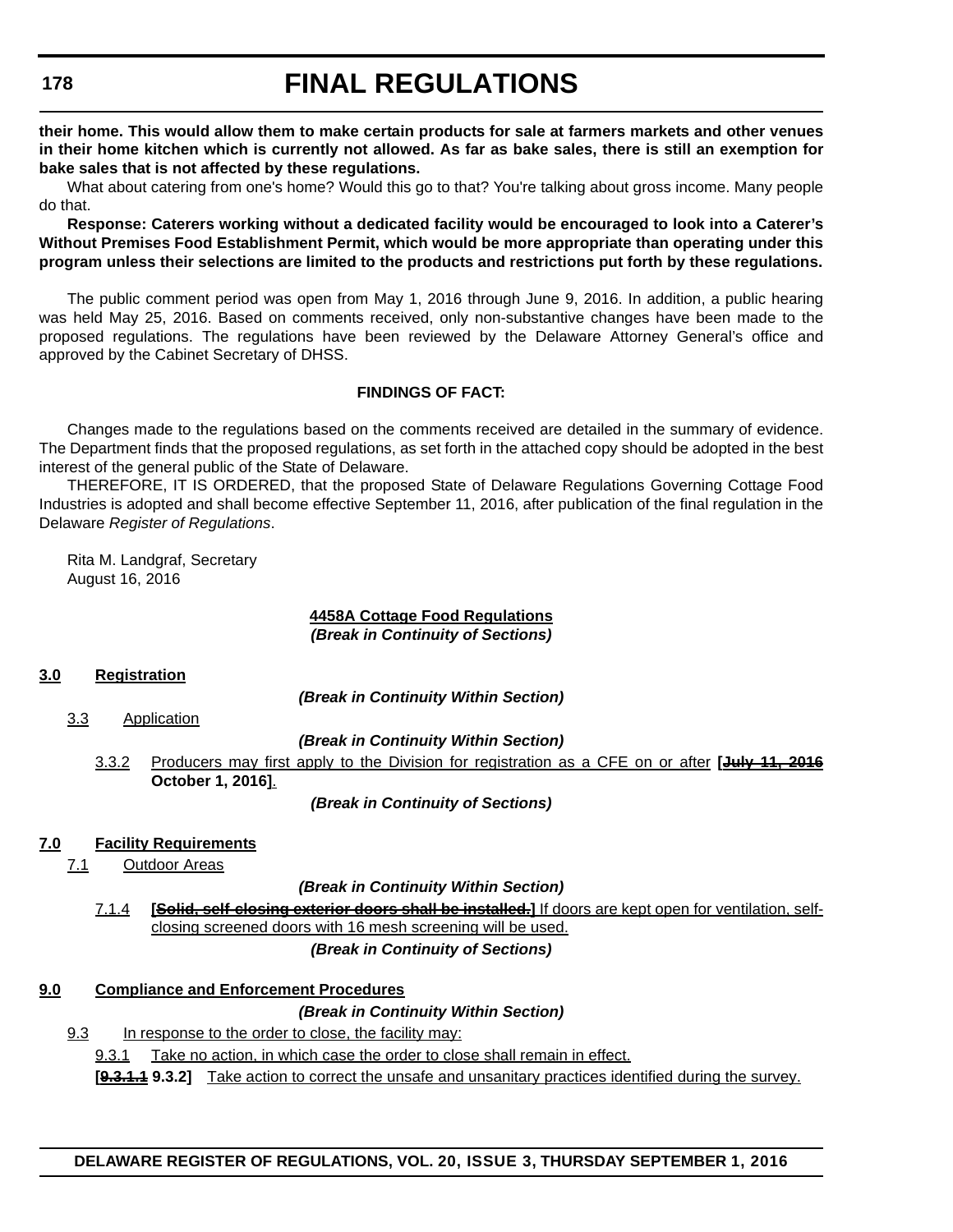- **[9.3.1.1.1 9.3.2.1]** The facility may submit evidence through a written plan of correction showing that the deficient practices, identified during the investigation, have been addressed and corrected.
	- **[9.3.1.1.1.1 9.3.2.1.1]** A change of location for the facility does not nullify an order to close and an acceptable plan of correction must still be submitted.
- **[9.3.1.1.2 9.3.2.2]** The Department shall determine if the plan of correction is acceptable.
- **[9.3.1.1.3 9.3.2.3]** Once accepted, the Department shall schedule a revisit as soon as possible.
- **[9.3.2 9.3.3]** Request, in writing, an administrative hearing with the Secretary of the Department to contest the order to close.
	- **[9.3.2.1 9.3.3.1]** Such request must be received within 20 calendar days from the date on which the order to close was issued.
		- **[9.3.2.1.1 9.3.3.1.1]** As soon as possible, but in no event later than 60 calendar days after the issuance of the closure order, the Department shall convene a hearing on the reasons for closure.
		- **[9.3.2.1.2 9.3.3.1.2]** The Department shall make a determination based upon the evidence presented.
			- **[9.3.2.1.2.1 9.3.3.1.2.1]** A written copy of the determination and the reasons upon which it is based shall be sent to the facility within 30 calendar days.
		- **[9.3.2.1.3 9.3.3.1.3]** A facility may request an expedited hearing.
			- **[9.3.2.1.3.1 9.3.3.1.3.1]** The Department shall schedule the hearing on an expedited basis provided that the Department receives the facility's written request for an expedited hearing within five (5) calendar days from the date on which the facility received notification of the Department's decision to close the facility.
			- **[9.3.2.1.3.2 9.3.3.1.3.2]** The Department shall convene an expedited hearing within 15 calendar days of the receipt by the Department of such a request.
			- **[9.3.2.1.3.3 9.3.3.1.3.3]** The Department shall make a determination based upon the evidence presented.
			- **[9.3.2.1.3.4 9.3.3.1.3.4]** A written copy of the determination and the reasons upon which it is based shall be sent to the facility within 30 calendar days.
	- **[9.3.2.2 9.3.3.2]** During an administrative hearing:
		- **[9.3.2.2.1 9.3.3.2.1]** The facility has the right to be represented by counsel.
		- **[9.3.2.2.2 9.3.3.2.2]** All statements made shall be under oath.
		- **[9.3.2.2.3 9.3.3.2.3]** The facility has the right to examine and cross-examine witnesses.
		- **[9.3.2.2.4 9.3.3.2.4]** A stenographic recording will be made by a qualified court reporter. At the request and expense of any party, such record shall be transcribed with a copy to the other party.
		- **[9.3.2.2.5 9.3.3.2.5]** The decision of the Department shall be based upon sufficient legal evidence. If the charges are supported by such evidence, the Department may continue, modify or revoke the closure order.
	- **[9.3.2.3 9.3.3.3]** Upon reaching its conclusion of law and determining an appropriate disciplinary action, the Department shall issue a written decision and order in accordance with §10128 of Title 29.
	- **[9.3.2.4 9.3.3.4]**All decisions of the Department shall be final and conclusive. Where the facility is in disagreement with the action of the Department, the facility may appeal the Department's decision to the Superior Court within 30 days of service or of the postmarked date of the copy of the decision mailed to the facility. The appeal shall be on the record to the Superior Court and shall be as provided in §§10142 - 10145 of Title 29.
- **[9.3.3 9.3.4]** Examination of Food
	- **[9.3.3.1 9.3.4.1]**Food may be examined or sampled by the Division as often as necessary for enforcement of this regulation.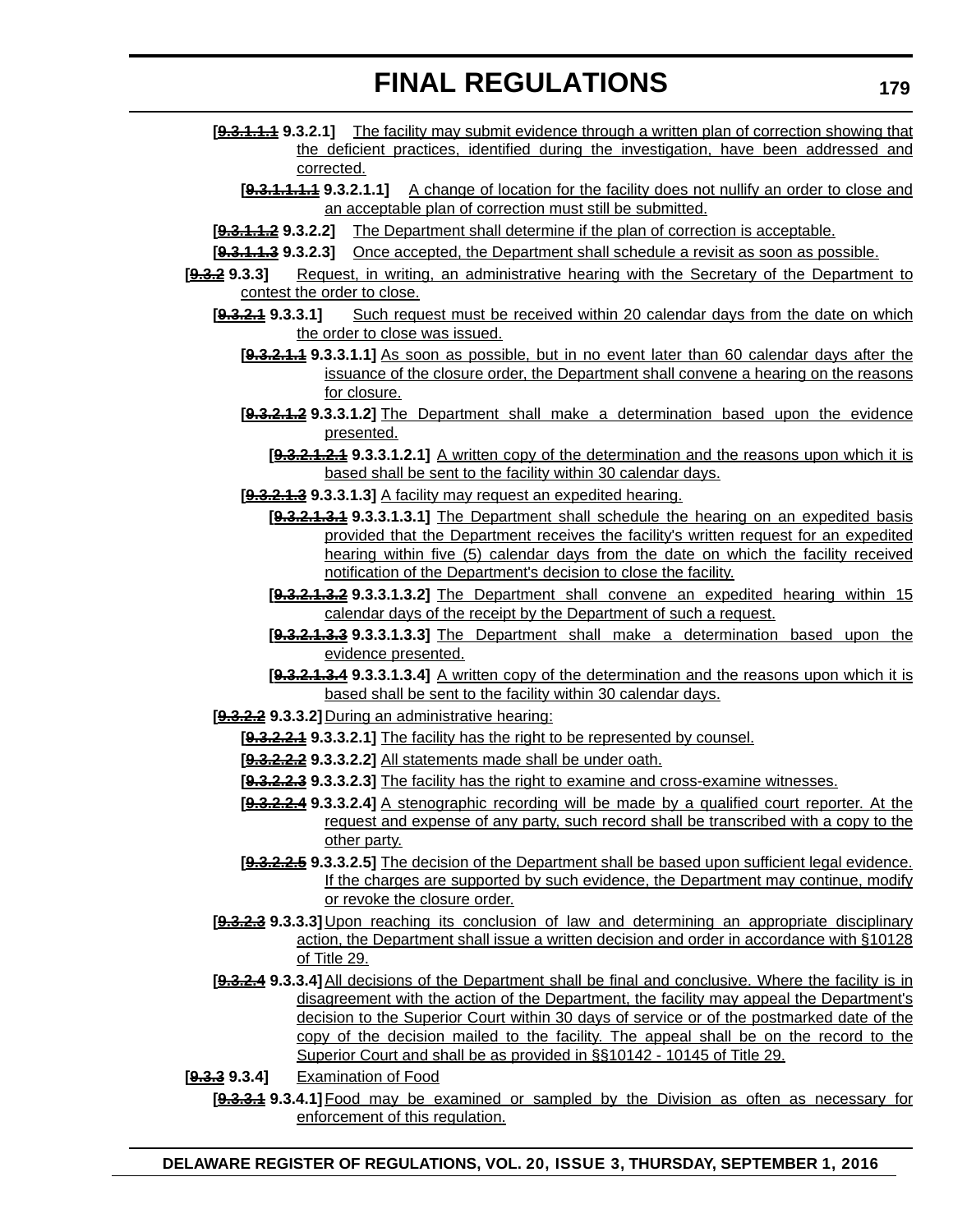**180**

## **FINAL REGULATIONS**

**[9.3.3.2 9.3.4.2]**All food shall be wholesome and free from spoilage. Food that is spoiled or unfit for human consumption shall not be kept on the premises. The establishment administrative procedures for the implementation and enforcement of the provision of Chapter 33 of Title 16 of the Delaware Code, relating to the embargo of misbranded or adulterated food, and penalties shall be applicable to this section.

*Break in Continuity Within Section)*

**\*Please note that no additional changes were made to the regulation as originally proposed and published in the May 2016 issue of the** *Register* **at page 989 (19 DE Reg. 989). Therefore, the final regulation is not being republished here in its entirety. A copy of the final regulation is available at: [4458A Cottage Food Regulations](http://regulations.delaware.gov/register/september2016/final/20 DE Reg 176 09-01-16.htm)**

## **[DEPARTMENT OF NATURAL RESOURCES AND ENVIRONMENTAL](http://www.dnrec.delaware.gov/wr/Pages/Default.aspx)  CONTROL**

**DIVISION OF WATER**

Statutory Authority: 7 Delaware Code, Sections 6003 and 6010 (7 **Del.C.** §§6003 & 6010)

**Secretary's Order No.: 2016-W-0033**

#### **[7301 Regulations Governing the Construction and Use of Wells](#page-3-0)**

#### **Date of Issuance: August 12, 2016 Effective Date of the Amendment: September 11, 2016**

Under the authority vested in the Secretary of the Department of Natural Resources and Environmental Control ("Department" or "DNREC") pursuant to 7 **Del.C.** §§6006, 6010, the following findings of fact based on the record, reasons and conclusions are entered as an Order of the Secretary in the above-referenced regulatory proceeding.

The regulatory changes that will be implemented through this Order represent the culmination of more than 7 years of work by the Department that include multiple discussions with stakeholders, including the real estate and banking industries, and representatives of various corporate utilities which construct and/or maintain well systems, as well as both the general public and the regulated community at large. Additionally, over the course of this promulgation, the Department reached out to numerous committees, workgroups and agencies to properly vet these regulatory changes and provide further review and suggested revisions concerning the same. Such entities include, but are certainly not limited to, the Delaware Department of Agriculture, the Delaware Farm Bureau, the Delaware League of Women Voters, representatives of the State of Delaware Water Well Licensing Board, and various representatives from all specialties within Delaware's well drilling community, such as the Geothermal, Environmental, and Potable Water Well Drilling facets of the same. As a result of this exhaustive outreach, these *revised* regulations are responsive to the concerns raised in these discussions and throughout the public hearing process, appropriately balance economic considerations and environmental protection, and will help Delaware achieve its goals of protecting the public health and safety.

#### **Background, Procedural History and Findings of Fact**

This Order relates to proposed *revised* regulation amendments to 7 **DE Admin. Code** §7301: *Regulations Governing the Construction and Use of Wells*. The Department's Division of Water ("Water") commenced the regulatory development process with Start Action Notice 2009-30 dated November 20, 2009. The Department published its initial proposed regulation amendments in the January 1, 2016 Delaware *Register of Regulations*. The Department then held a public hearing on February 1, 2016. Consistent with 29 **Del.C.** §10118(a), the public hearing record remained open for public comment through February 16, 2016.

The primary purpose of this proposed regulatory promulgation is to adopt as final the aforementioned proposed *revised* Amendments to 7 **DE Admin. Code** §7301, *Regulations Governing the Construction and Use of Wells* ("Amendments"), in order for Delaware to (1) modernize existing well construction regulations that have not

#### **DELAWARE REGISTER OF REGULATIONS, VOL. 20, ISSUE 3, THURSDAY SEPTEMBER 1, 2016**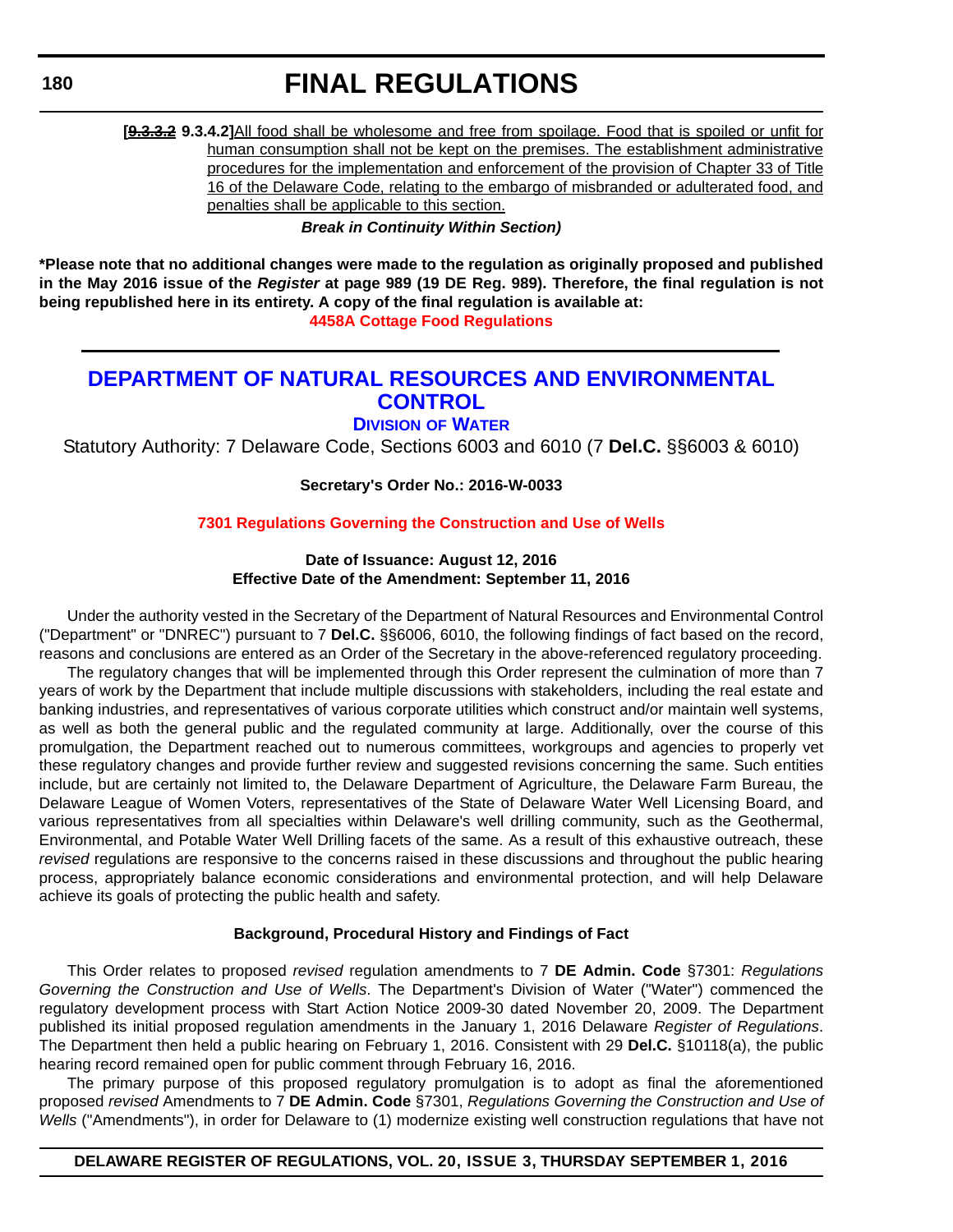been modified since 1997; (2) streamline the process by which well construction and siting issues are handled by the Department's Division of Water; (3) provide greater overall regulatory consistency for the Department in general, as these *revised* regulations will align better with other existing Delaware regulations; and (4) provide greater clarity and understanding to both the regulated community and the public at large with regard to such regulatory matters.

The aforementioned proposed Amendments were presented and thoroughly vetted by the Department at the public hearing on February 1, 2016. Members of the public attended that public hearing, and provided comment to the Department regarding the same, both at the time of the hearing and during the post-hearing time period. The public comment period closed on February 16, 2016.

Upon the public comment period closing on February 16, 2016, the Division of Water thoroughly reviewed all comment received by the Department in this matter, and provided for the benefit of the hearing record a formal Technical Response Memorandum ("TRM"), dated March 23, 2016. This TRM provided a balanced discussion of the comment received, and provided the Department's reasoning for all action taken by the Department concerning these proposed regulatory Amendments. Some comments prompted the Department to insert additional language to the proposed Amendments in order to provide greater clarity and understanding for both the regulated community and the public at large with regard to such regulatory matters. In such cases, said additional language was for clarification purposes only, and did not change the intent of the proposed Amendments; therefore, no additional republication or noticing of these proposed Amendments is necessary.

During the aforementioned review of the hearing record, the Division of Water realized a clerical error had occurred with the State Registrar's office with respect to the initial publication of these proposed regulatory Amendments. When initially published in the January 1, 2016 edition of the *Register of Regulations*, the State Registrar's office inadvertently excluded proposed Subsection 10.1.9, which had been submitted for publication as new regulatory language. Since the excluded Subsection 10.1.9 was never published by the Registrar as part of the initial proposed regulatory Amendments in the January 1, 2016 edition of the *Register of Regulations*, the Registrar subsequently published the same as an *Errata* Notice in the May 1, 2016 edition. Accordingly, the public comment period regarding this proposed regulatory action was re-opened by the Department for an additional 30 days, in order to provide the public another opportunity to comment on this matter.

Upon the public comment period re-closing on May 31, 2016, the Division of Water once again reviewed the hearing record compiled to date regarding this matter. Only one comment was received by the Department during the additional comment period in May. This comment, provided by John D. Hynes and Associates, Inc., did not pertain to the newly published Subsection 10.1.9 as described above; nevertheless, the Division of Water offered a thorough response to the same in its supplemental TRM dated June 27, 2016. Based on the reasoning set forth in the aforementioned supplemental TRM, the Department does not agree with the suggestions set forth in Mr. Hynes' comment, and thus no further action is recommended by the Department concerning the same.

As noted previously, while the Department has made revisions to the initial proposed Amendments to 7 **DE Admin. Code** §9201, *Regulations Governing the Construction and Use of Wells* as a result of the comment received in this matter, such changes are non-substantive, as they neither alter the meaning or intent of the proposed regulatory amendments, and therefore, no additional noticing or re-publication of the same is necessitated at this time. It should also be noted that all proper notification and noticing requirements concerning this matter were met by the Department. Proper notice of the hearing was provided as required by law.

Subsequent to receiving the Division of Water's aforementioned TRM and supplemental TRM, the Department's presiding hearing officer, Lisa A. Vest, then prepared a Hearing Officer's Report dated July 19, 2016 ("Report"). The Report documents the proper completion of the required regulatory development process, establishes the record, and recommends the adoption of the *revised* proposed regulatory Amendments as attached to the Report as Appendix "D".

#### **Reasons and Conclusions**

Based on the record developed by the Department's experts and established by the Hearing Officer's Report, I find that the *revised* proposed regulatory Amendments to 7 **DE Admin. Code** §7301, *Regulations Governing the Construction and Use of Wells*, are well-supported. Therefore, the recommendations of the Hearing Officer are hereby adopted, and I direct that the *revised* proposed regulatory Amendments be promulgated as final.

I find that the Department's experts in the Division of Water fully developed the record to support adoption of these revised regulatory Amendments. The adoption of these *revised* regulatory Amendments will allow Delaware

#### **DELAWARE REGISTER OF REGULATIONS, VOL. 20, ISSUE 3, THURSDAY, SEPTEMBER 1, 2016**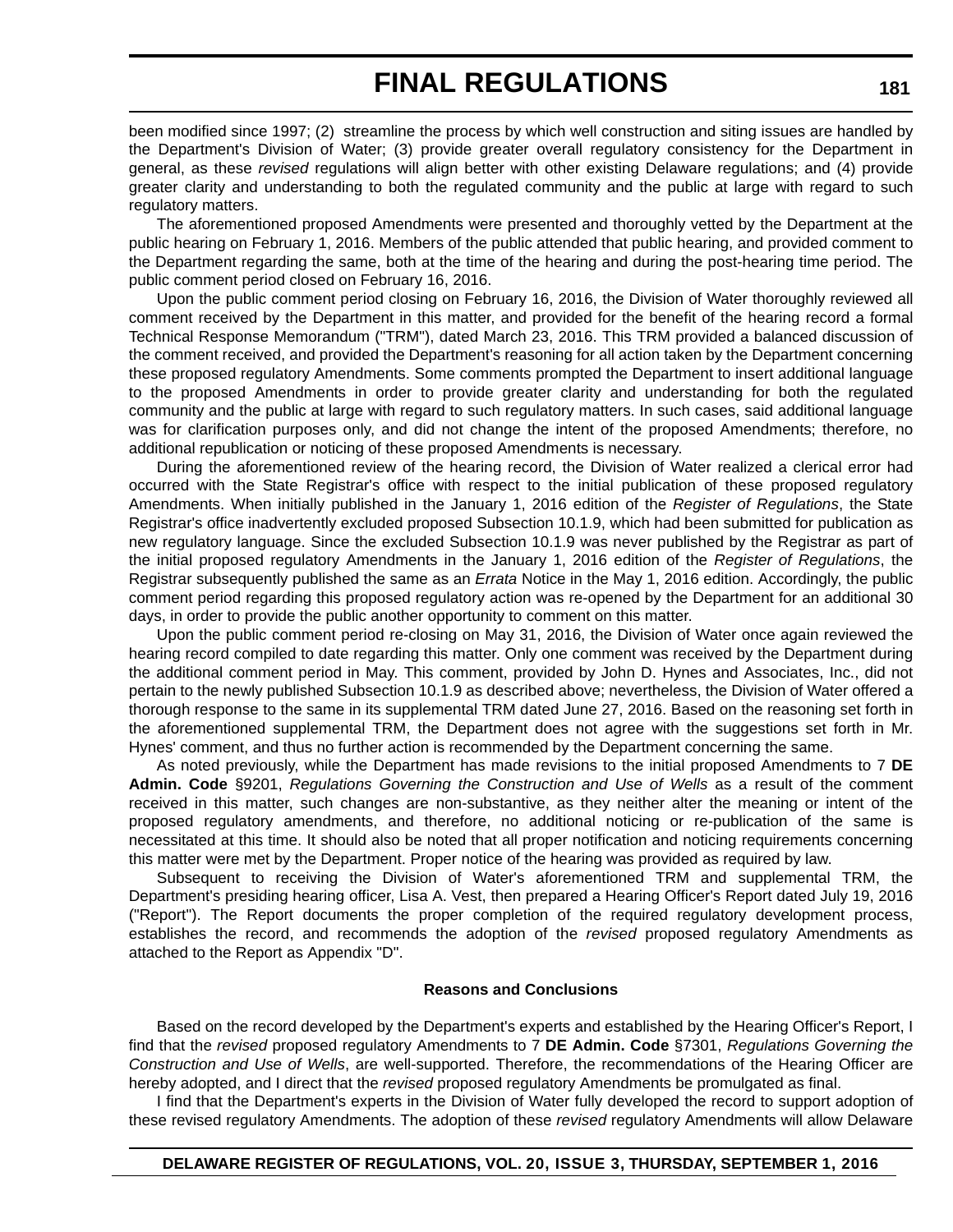to modernize existing well construction regulations that have not been modified since 1997, streamline the process by which well construction and siting issues are handled by the Department's Division of Water, provide greater overall regulatory consistency for the Department in general (as these *revised* regulations will align better with other existing Delaware regulations), and provide greater clarity and understanding to both the regulated community and the public at large with regard to such regulatory matters.

In conclusion, the following reasons and conclusions are entered:

- 1. The Department has the statutory basis and legal authority to act with regard to the proposed revised amendments to 7 **DE Admin. Code** §7301, Regulations Governing the Construction and Use of Wells, pursuant to 7 **Del.C.** §§6003 and 6010;
- 2. The Department has jurisdiction under its statutory authority, pursuant to 7 **Del.C.** Ch. 60, to issue an Order adopting these proposed *revised* regulatory Amendments as final;
- 3. The Department provided adequate public notice of the proposed regulatory Amendments and all proceedings in a manner required by the law and regulations, provided the public with an adequate opportunity to comment on the proposed regulatory Amendments, including at the time of the public hearing held on February 1, 2016, and held the record open through close of business on February 16, 2016, consistent with 29 **Del.C.** §10118(a), in order to consider public comment on these proposed regulatory Amendments before making any final decision;
- 4. Due to the aforementioned publication error made by the Registrar's office (realized by the Department subsequent to the public hearing held in this matter) as set forth above, an *Errata* Notice was published by the State Registrar in the May 1, 2016 edition of the *Register of Regulations*. Accordingly, the Department re-opened the hearing record from May 1, 2016 through close of business May 31, 2016, in order to properly vet the previously excluded subsection to the public, and to consider any public comment which might be offered on same before making any final decision;
- 5. The Department's Hearing Officer's Report, including its established record and the recommended *revised* proposed regulatory Amendments as set forth in Appendix "D" therein, are hereby adopted to provide additional reasons and findings for this Order;
- 6. Promulgation of the revised proposed regulatory amendments to 7 **DE Admin. Code** §7301, Regulations Governing the Construction and Use of Wells, will enable Delaware to (1) modernize existing well construction regulations that have not been modified since 1997; (2) streamline the process by which well construction and siting issues are handled by the Department's Division of Water; (3) provide greater overall regulatory consistency for the Department in general, as these revised regulations will align better with other existing Delaware regulations; and (4) provide greater clarity and understanding to both the regulated community and the public at large with regard to such regulatory matters;
- 7. The Department reviewed these proposed regulatory Amendments in the light of the Regulatory Flexibility Act, consistent with 29 **Del.C.** Ch. 104 (version applicable to all regulations initially submitted for publication to the Registrar on or before December 31, 2015), and believes the same to be lawful, feasible and desirable, and that the recommendations as proposed should be applicable to all Delaware citizens equally. The *revised* regulatory Amendments only included clarification, and not substantive changes; therefore, no additional review of the *revised* Amendments was triggered under the Regulatory Flexibility Act;
- 8. The Department's proposed regulatory amendments to 7 **DE Admin. Code** §7301, *Regulations Governing the Construction and Use of Wells*, as initially published in the February 1, 2016 Delaware *Register of Regulations*, and then as revised and set forth in Appendix "D" of the Hearing Officer's Report, are adequately supported, are not arbitrary or capricious, and are consistent with the applicable laws and regulations. Consequently, they are approved as final *revised* regulatory Amendments, which shall go into effect ten days after their publication in the next available issue of the Delaware *Register of Regulations*; and
- 9. The Department shall submit this Order approving as final the *revised* proposed Amendments to 7 **DE Admin. Code** §7301, *Regulations Governing the Construction and Use of Wells*, to the Delaware *Register of Regulations* for publication in its next available issue, and provide such other notice as the law and regulation require and the Department determines is appropriate.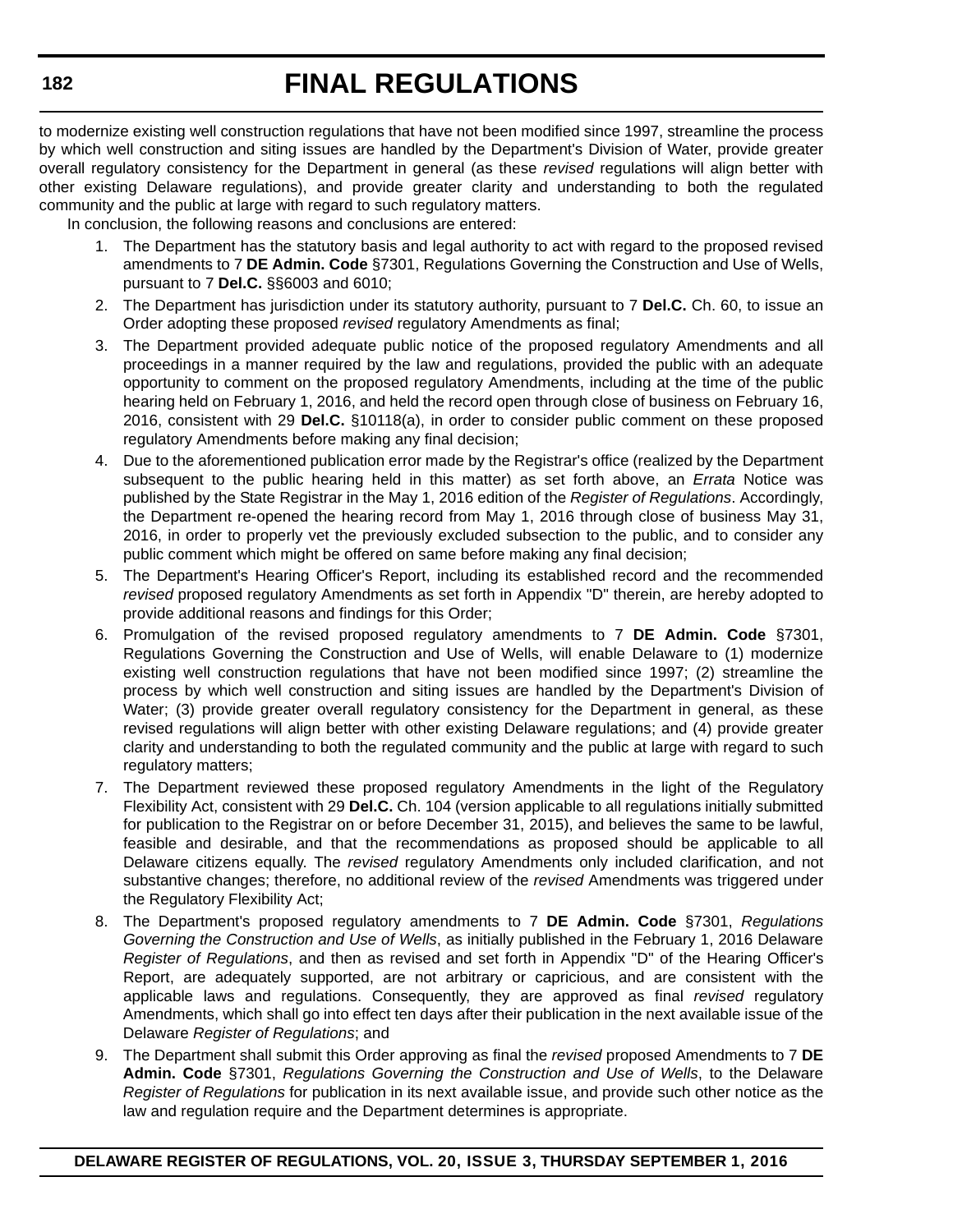David S. Small, Secretary

**\*Please Note: Due to the size of the final regulation, it is not being published here. A copy of the regulation is available at:**

**[7301 Regulations Governing the Construction and Use of Wells](http://regulations.delaware.gov/register/september2016/final/20 DE Reg 180 09-01-16.htm)**

### **DIVISION [OF WATERSHED STEWARDSHIP](http://www.dnrec.delaware.gov/swc/Pages/portal.aspx)** Statutory Authority:7 Delaware Code, Section 1902(a) (7 **Del.C.**, §1902(a)) 7 **DE Admin. Code** 7402

**Secretary's Order No.: 2016-WS-0034**

**[7402 Shellfish Sanitation Regulations](#page-3-0)**

*Shellfish Sanitation Regulations (Prohibited Shellfish Growing Areas; Seasonally Approved Shellfish Growing Areas [Appendix 1 & 3, respectively])*

#### **Date of Issuance: August 12, 2016 Effective Date of the Amendment: September 11, 2016**

Under the authority vested in the Secretary of the Department of Natural Resources and Environmental Control ("Department" or "DNREC") pursuant to 7 **Del.C.** §§6006, 6010, and other relevant authority, the following findings of fact based on the record, reasons and conclusions are entered as an Order of the Secretary in the abovereferenced regulatory proceeding.

#### **Background, Procedural History and Findings of Fact**

This Order relates to proposed regulation Amendments to 7 **DE Admin. Code** 7402: *Shellfish Sanitation Regulations (Prohibited Shellfish Growing Areas; Seasonally Approved Shellfish Growing Areas [Appendix 1 & 3, respectively]*, promulgated pursuant to authority granted in 7 **Del.C.** §1902(a) and 7 **DE Admin. Code** 7402, Section 3.1.5 of the *Shellfish Sanitation Regulations*, which charges the Department to ensure that public health and safety is not at risk from consumption of shellfish that may have been subjected to pollution, or other conditions that may render the shellfish dangerous to public health (for the purpose of this regulation, shellfish are defined as clams, oysters, and mussels). The Department's Division of Watershed Stewardship commenced the regulatory development process with Start Action Notice 2016-04 dated April 5, 2016. The Department published its initial proposed regulation Amendments in the May 1, 2016 Delaware *Register of Regulations*. The Department then held a public hearing on June 27, 2016. Consistent with 29 **Del.C.** §10118(a), the public hearing record remained open for public comment through July 12, 2016.

The purpose of this proposed regulatory promulgation is to adopt as final the aforementioned proposed Amendments to 7 **DE Admin. Code** 7402: *Shellfish Sanitation Regulations (Prohibited Shellfish Growing Areas; Seasonally Approved Shellfish Growing Areas [Appendix 1 & 3, respectively]*, ("Amendments"). This proposed action seeks to adopt provisions consistent with the National Shellfish Sanitation Program ("NSSP") and the United States Food and Drug Administration ("USFDA") Guidance Documents for shellfish growing area classifications which were recently revised in January 11, 2016, and, as noted above, to ensure that public health and safety is not at risk from the same. Specifically, this promulgation is in support of the recent Secretary's Order No. 2016-WS-0013 (March 16, 2016), which ordered a specific identified area of the Rehoboth Bay to be immediately reclassified as "Prohibited" effective March 21, 2016, consistent with the revised USFDA Guidance Documents. This proposed action will amend existing Delaware Shellfish Sanitation regulations to come into alignment with the aforementioned Secretary's Order. Additionally, these Amendments will provide further clarity to the regulated community by the removal of various duplicate citations as set forth in the existing regulations.

The international standards for the growing, harvesting, handling, and processing of shellfish are maintained by the Interstate Shellfish Sanitation Conference ("ISSC"). This administrative body of the NSSP is a combination of industry, state regulators, and federal Food and Drug officials. Delaware is a cooperative member of the NSSP,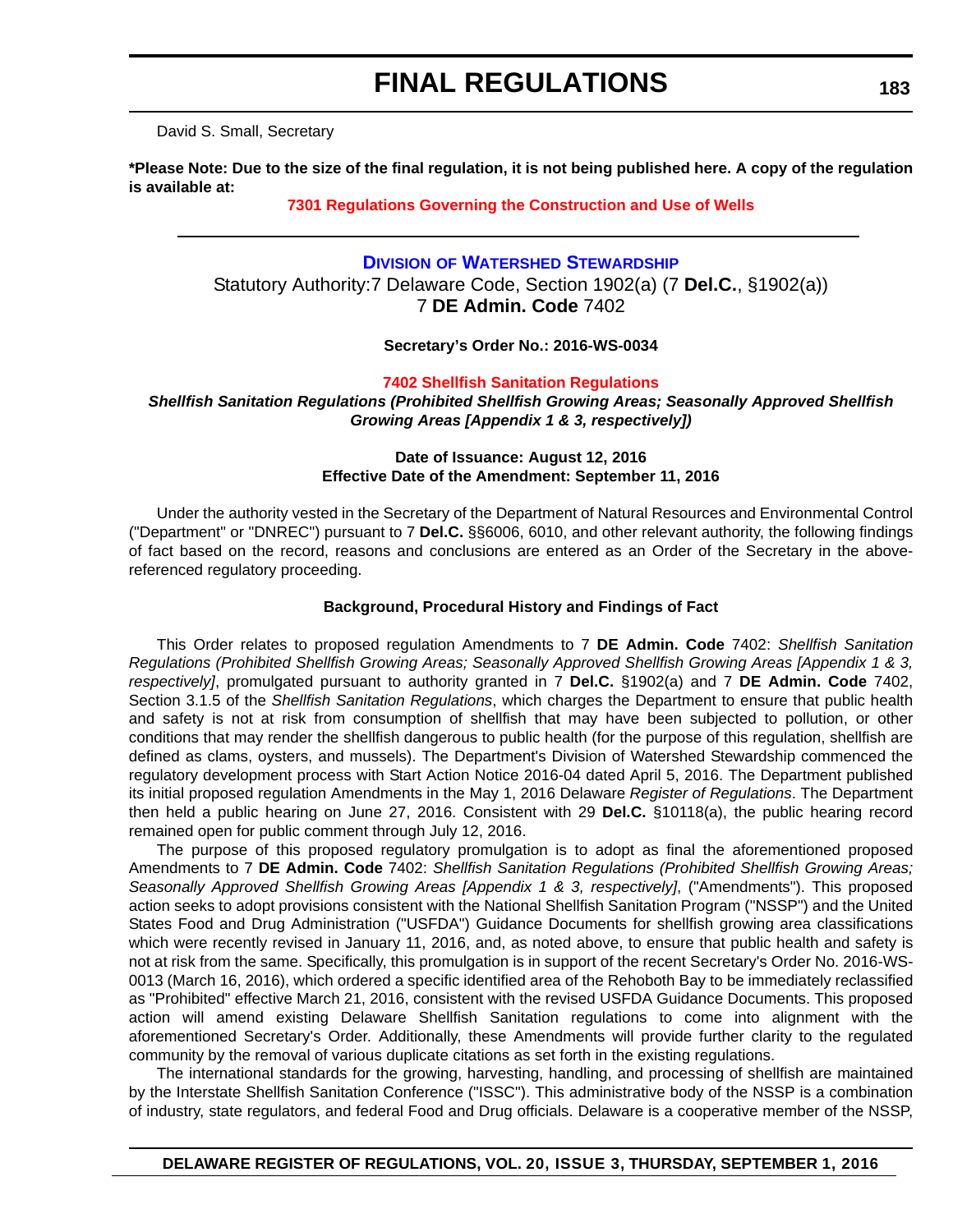which evolved from the public health principles and program controls formulated at the original conference on shellfish sanitation called by the Surgeon General of the United States Public Health Service in 1925. Adherence to ISSC principles and standards is administered under the auspices of the USFDA.

Based upon the recommendation of the Department's Division of Watershed Stewardship's Shellfish Program, the Seasonally Approved area identified in 7 **DE Admin. Code** 7402, *Shellfish Sanitation Regulations*, Appendix 3, Rehoboth Bay 1, no longer meets the classification for seasonal harvest, and is therefore closed. The description of said lands are as follows: *the areas north of a line drawn from the tip of White Oak Point in a southeasterly direction to a point identified as being directly west of the south submarine observation tower at Delaware Seashore State Park and south of the Lewes and Rehoboth Canal mouth, thence in an easterly direction to the south submarine observation tower.* It should be noted that the decision to recommend closure of the Rehoboth Conditionally Approved Area is based on an assessment of theoretical waste water discharge dilutions, and not on changes to observed water quality. The theoretical waste water discharge dilution criteria were recently changed by a U.S. Food and Drug Administration guidance document, which is now being incorporated into the Department's existing regulations with this proposed promulgation.

The current classification of the shellfish growing area is "Seasonally Approved" (December 1st through April 15th); however, due to new USFDA Federal Guidance for prohibited zones around wastewater treatment plants as referenced above, this area is now being classified as "Prohibited" to the harvest of shellfish. The closure of this shellfish growing area, through the aforementioned Secretary's Order No. 2016-WS-0013, exceeds the required prohibited area associated with the Rehoboth Wastewater Treatment Plant year-round. This proposed regulatory promulgation will update the current Shellfish Sanitation Regulations Appendix 3, Rehoboth Bay 1 (Seasonally Approved) to Regulations Appendix 1, Rehoboth Bay and Indian River Bay: 18 (Prohibited).

The above-referenced proposed Amendments were presented and thoroughly vetted by the Department at the public hearing on June 27, 2016. No member of the public attended the hearing held by the Department in this matter on June 27, 2016, nor was any public comment received by the Department at any time during this proposed promulgation. All proper notification and noticing requirements concerning this proposed promulgation were met by the Department in this matter. Proper notice of the hearing was provided as required by law.

The Department's presiding hearing officer, Lisa A. Vest, prepared a Hearing Officer's Report dated July 26, 2016 ("Report"). The Report documents the proper completion of the required regulatory amendment process, establishes the record, and recommends the adoption of the proposed Amendments as attached to the Report as Appendix "A"

#### *Reasons and Conclusions*

Based on the record developed by the Department's experts and established by the Hearing Officer's Report, I find that the proposed regulatory Amendments to 7 **DE Admin. Code** 7402: *Shellfish Sanitation Regulations (Prohibited Shellfish Growing Areas; Seasonally Approved Shellfish Growing Areas [Appendix 1 & 3, respectively])*, are well-supported. Therefore, the recommendations of the Hearing Officer are hereby adopted, and I direct that the proposed regulatory Amendments be promulgated as final.

I find that the Department's experts in the Division of Watershed Stewardship fully developed the record to support adoption of these regulatory Amendments. The adoption of these regulatory Amendments will enable Delaware to remain in compliance and adhere to ISSC principles and standards, as administered under the auspices of the U.S. Food and Drug Administration, amend existing Delaware regulations to come into alignment with Secretary's Order No. 2016-WS-0013, which ordered a specific identified area of the Rehoboth Bay to be immediately reclassified as "Prohibited" effective March 21, 2016, and ensure that public health and safety is not at risk from consumption of shellfish that may have been subject to pollution or other conditions that may render the shellfish dangerous to public health;

In conclusion, the following reasons and conclusions are entered:

1. The Department has the statutory basis and legal authority to act with regard to the proposed amendments to 7 **DE Admin. Code** 7402, *Shellfish Sanitation Regulations (Prohibited Shellfish Growing Areas; Seasonally Approved Shellfish Growing Areas [Appendix 1 & 3, respectively])*, pursuant to 7 **Del.C.** §1902(a), and 7 **DE Admin. Code** 7402, Section 3.1.5 of the *Shellfish Sanitation Regulations*, which charges the Department to ensure that public health and safety is not at risk from consumption of shellfish that may have been subjected to pollution, or other conditions that may render the shellfish dangerous to public health;

#### **DELAWARE REGISTER OF REGULATIONS, VOL. 20, ISSUE 3, THURSDAY SEPTEMBER 1, 2016**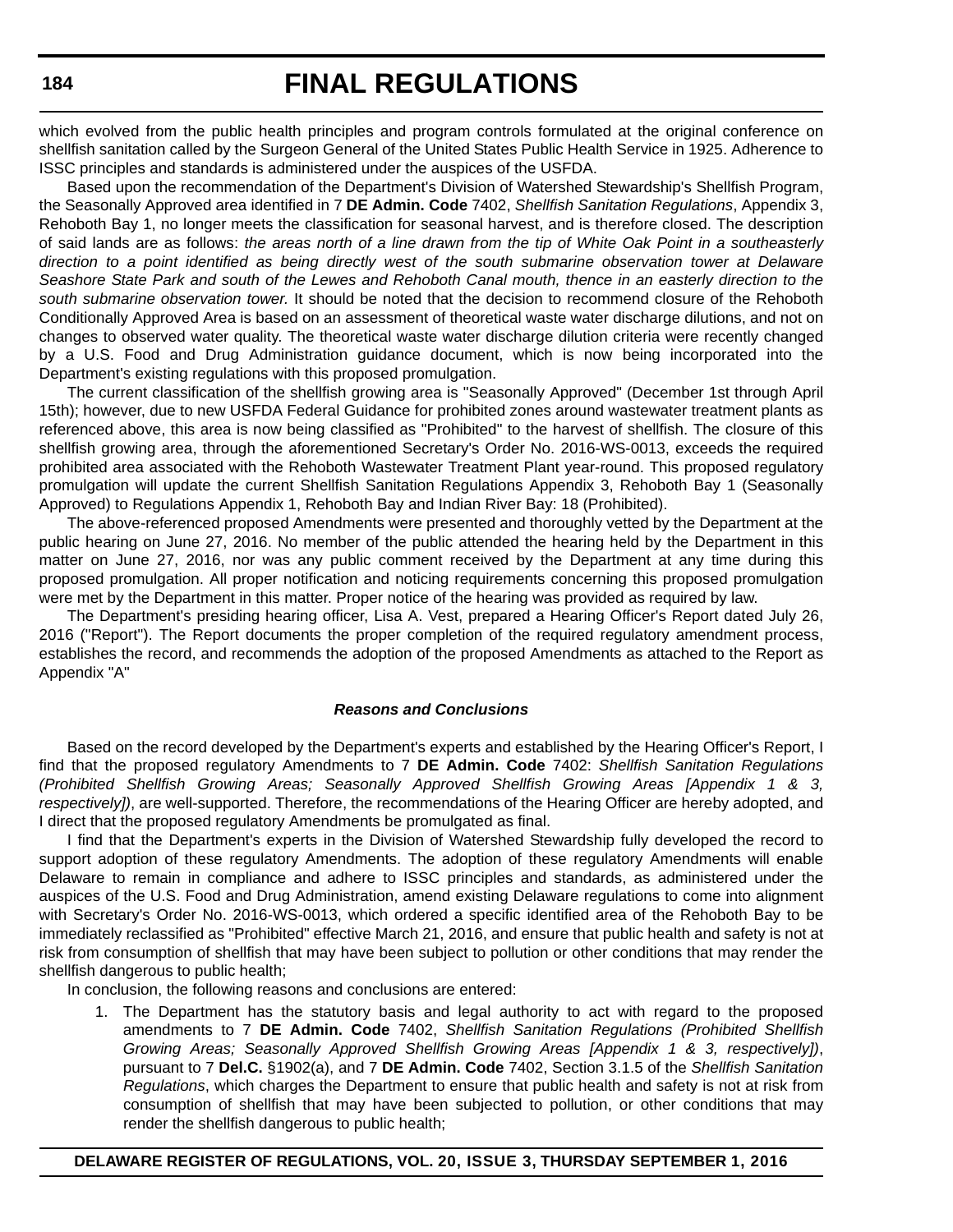- 2. The Department has jurisdiction under its statutory authority, pursuant to 7 **Del.C.** Ch. 60, to issue an Order adopting these proposed regulatory amendments as final;
- 3. The Department provided adequate public notice of the proposed regulatory amendments and all proceedings in a manner required by the law and regulations, provided the public with an adequate opportunity to comment on the proposed regulatory amendments, including at the time of the public hearing held on June 27, 2016, and held the record open through close of business on July 12, 2016, consistent with 29 **Del.C.** §10118(a), in order to consider public comment on these proposed regulatory amendments before making any final decision;
- 4. The Department's Hearing Officer's Report, including its established record, and the recommended proposed regulatory Amendments, as set forth in Appendix "A", are hereby adopted to provide additional reasons and findings for this Order;
- 5. The adoption of these proposed regulatory Amendments will enable Delaware to (1) remain in compliance and adhere to ISSC principles and standards recently revised on January 11, 2016, as administered under the auspices of the U.S. Food and Drug Administration; (2) allow the Department to amend existing Delaware regulations to come into alignment with Secretary's Order No. 2016-WS-0013, which ordered a specific identified area of the Rehoboth Bay to be immediately reclassified as "Prohibited" effective March 21, 2016; (3) ensure that public health and safety is not at risk from consumption of shellfish that may have been subject to pollution or other conditions that may render the shellfish dangerous to public health; and (4) provide further clarity to the regulated community by the removal of various duplicate citations as set forth in the existing regulations;
- 6. The Department has reviewed these proposed regulatory Amendments in the light of the Regulatory Flexibility Act, consistent with 29 **Del.C.** Ch. 104 (version applicable to all regulations initially published on or after January 1, 2016), and has selected Exemption "B1" regarding same, as this proposed regulation is not substantially likely to impose additional costs or burdens upon individuals and/or small businesses. Moreover, the Department believes these proposed regulatory Amendments to be lawful, feasible and desirable, and that the recommendations as proposed should be applicable to all Delaware citizens equally;
- 7. The Department's proposed regulatory Amendments to 7 **DE Admin. Code** 7402, *Shellfish Sanitation Regulations (Prohibited Shellfish Growing Areas; Seasonally Approved Shellfish Growing Areas [Appendix 1 & 3, respectively])*, as published in the May 1, 2016 Delaware *Register of Regulations*, and as set forth in Appendix "A" hereto, are adequately supported, are not arbitrary or capricious, and are consistent with the applicable laws and regulations. Consequently, they are approved as final regulatory amendments, which shall go into effect ten days after their publication in the next available issue of the Delaware *Register of Regulations*; and
- 8. The Department shall submit this Order approving as final the proposed Amendments to 7 **DE Admin. Code** 7402, *Shellfish Sanitation Regulations (Prohibited Shellfish Growing Areas; Seasonally Approved Shellfish Growing Areas [Appendix 1 & 3, respectively])*, to the Delaware *Register of Regulations* for publication in its next available issue, and provide such other notice as the law and regulation require and the Department determines is appropriate.

David S. Small, Secretary

**\*Please note that no changes were made to the regulation as originally proposed and published in the May 2016 issue of the** *Register* **at page 990 (19 DE Reg. 990). Therefore, the final regulation is not being republished. A copy of the final regulation is available at:**

**[7402 Shellfish Sanitation Regulations](http://regulations.delaware.gov/register/september2016/final/20 DE Reg 183 09-01-16.htm)**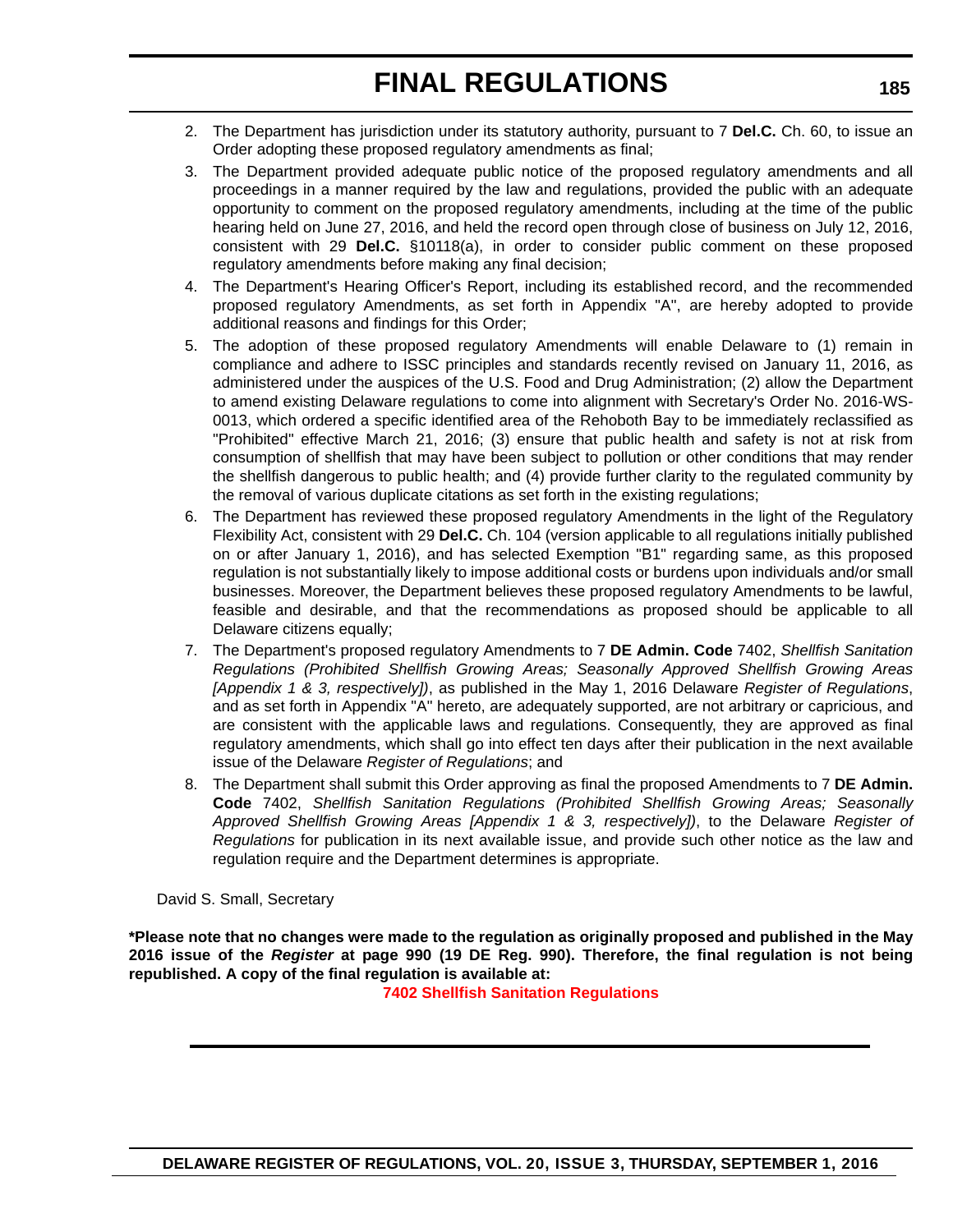**186**

## **FINAL REGULATIONS**

## **[DEPARTMENT OF STATE](http://dpr.delaware.gov/) DIVISION OF PROFESSIONAL REGULATION**

**700 BOARD OF CHIROPRACTIC**

Statutory Authority: 24 Delaware Code, Sections 706(a)(1) and (10) (24 **Del.C.** §706(a)(1) and

(10))

24 **DE Admin. Code** 700

#### **ORDER**

### **[700 Board of Chiropractic](#page-4-0)**

On May 1, 2016 the Delaware Board of Chiropractic published proposed changes to its regulations in the Delaware *Register of Regulations*, Volume 19, Issue 11. The notice indicated that written comments would be accepted by the Board, a public hearing would be held, and written comments would be accepted for fifteen days thereafter. After due notice in the *Register of Regulations* and two Delaware newspapers, a public hearing was held on June 2, 2016 at a regularly scheduled meeting of the Board of Chiropractic to receive verbal comments regarding the Board's proposed amendments to its regulations.

#### **SUMMARY OF THE EVIDENCE AND INFORMATION SUBMITTED**

At the time of the deliberations, the Board considered the following documents:

**Board Exhibit 1**- Affidavit of publication of the public hearing notice in the *News Journal*; and

**Board Exhibit 2**- Affidavit of publication of the public hearing notice in the *Delaware State News*.

There was no verbal testimony presented at the public hearing on June 2, 2016. No written comments were received by the Board.

### **FINDINGS OF FACT AND CONCLUSIONS**

- 1. The public was given notice and an opportunity to provide the Board with comments in writing and by testimony at the public hearing on the proposed amendments to the Board's regulations.
- 2. There were no public comments provided to the Board during the written public comment periods, or at the public hearing.
- 3. Pursuant to 24 **Del.C.** §706(a)(1) the Board has the statutory authority to promulgate rules and regulations clarifying specific statutory sections of its statute.
- 4. Having received no public comments, the Board finds no reason not to amend the regulations as proposed.

### **DECISION AND ORDER CONCERNING THE REGULATIONS**

**NOW THEREFORE**, pursuant to 24 **Del.C.** §706(a)(1) and for the reasons set forth above, the Board does hereby ORDER that the regulations be, and that they hereby are, adopted and promulgated as set forth in the Delaware *Register of Regulations* on May 1, 2016. The effective date of this Order is ten days from the date of its publication in the Delaware *Register of Regulations*, pursuant to 29 **Del.C.** §10118(g).

The new regulations are attached hereto as Exhibit A.

**SO ORDERED** this 4<sup>th</sup> day of August, 2016.

### **DELAWARE BOARD OF CHIROPRACTIC**

Dr. Jessica Bohl, D.C. Taube Carpenter Lois J. Dunning **Dr. Trevor Ennis, D.C.** Dr. Kelly Keener, D.C. Marceline Knox Dr. John Mahoney, D.C. (absent)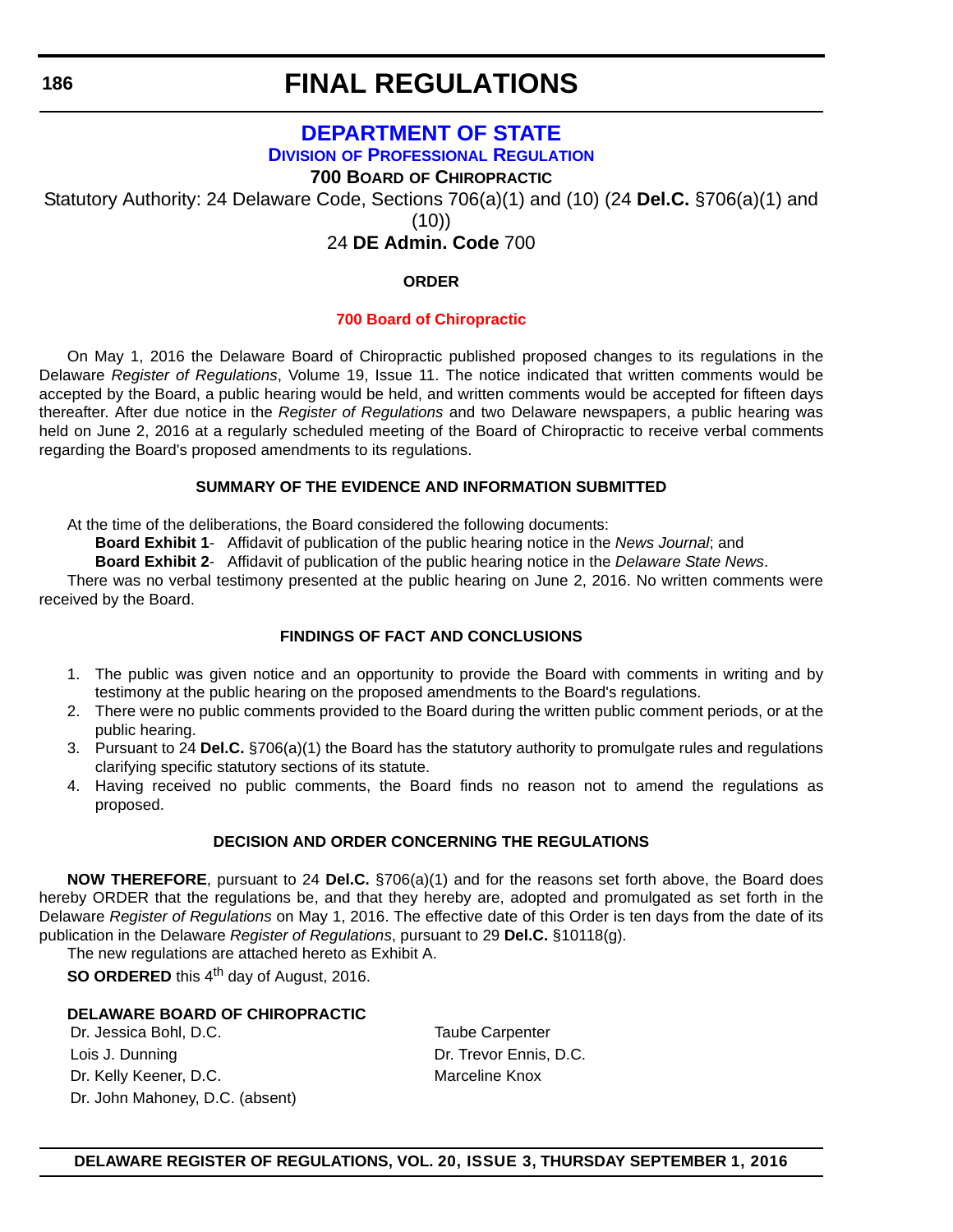**\*Please note that no changes were made to the regulation as originally proposed and published in the May 2016 issue of the** *Register* **at page 1000 (19 DE Reg. 1000). Therefore, the final regulation is not being republished. A copy of the final regulation is available at:**

**[700 Board of Chiropractic](http://regulations.delaware.gov/register/september2016/final/20 DE Reg 186 09-01-16.htm)**

### **DIVISION [OF PROFESSIONAL REGULATION](http://dpr.delaware.gov/) 1770 RESPIRATORY CARE PRACTICE ADVISORY COUNCIL** Statutory Authority: 24 Delaware Code, Section 1775(c) (24 **Del.C.** §1775(c)) 24 **DE Admin. Code** 1770

#### **ORDER**

#### **[1770 Respiratory Care Practice Advisory Council](#page-4-0)**

After due notice in the *Register of Regulations* and two Delaware newspapers, a public hearing was held on May 11, 2016 at a scheduled meeting of the Respiratory Care Practice Advisory Council ("the Council") of the Board of Medical Licensure and Discipline ("the Board") to receive comments regarding proposed amendments to the Council's rules and regulations. The Council proposed revisions to Section 8.0, setting forth the Council's continuing education requirements, to provide greater clarity for licensees. A new Section 11.0 establishes standards for the practice of respiratory care through telehealth. Finally, certain revisions address inconsistencies in the rules and regulations.

The proposed changes to the rules and regulations were published in the *Register of Regulations*, Volume 19, Issue 10, on April 1, 2016. The public hearing took place on May 11, 2016 at a scheduled Council meeting. Notice of the May 11, 2016 hearing was published in the *News Journal* (Exhibit 1) and the *Delaware State News*. Exhibit 2. Pursuant to 29 **Del.C.** §10118(a), the date to receive final written comments was May 26, 2016, 15 days following the public hearing. The Council deliberated on the proposed revisions at its regularly scheduled meeting on June 8, 2016.

#### **Summary of the Evidence and Information Submitted**

The following exhibits were made a part of the record:

Council Exhibit 1: *News Journal* Affidavit of Publication.

Council Exhibit 2: *Delaware State News* Affidavit of Publication.

Council Exhibit 3: Written comments from Nemours/Alexis I. duPont Hospital for Children

In addition, two witnesses offered testimony. First, Joel Brown, Director of Respiratory Care at Nemours, read the content of Exhibit 3. He then added that, as set forth in Exhibit 3, Nemours supports Sections 11.1.4.1-11.1.4.4. However, he recommended a revision to Section 11.1.1.2, stating that the patient must be located in the State of Delaware to receive telehealth services, to add an exception for a patient who is temporarily located outside of the State. Mr. Brown presented a scenario for the Council's consideration. Nemours has sites in Delaware and Florida. At times, patients will need to leave Delaware to go the Florida site for care. The patient may only be gone one day but will need follow-up care from the Delaware physician while in Florida. Mr. Brown commended the Council for the revisions to the continuing education regulations and stated that they area now "crystal clear."

Michael Kurliand, Director of Telehealth at Nemours, supplemented Mr. Brown's comments. He noted that the industry is changing in terms of patient monitoring. A patient could receive a new diagnosis and receive a new treatment. If the patient leaves Delaware, he or she could miss a dosage or treatment. There is a process now where notification will be sent to the telehealth group if the patient did not take the prescribed medication. Mr. Kurliand noted the benefits of the use of telehealth in Delaware, which is so close to other states. Telehealth would only be used for existing patients. Nemours is not yet using telehealth for respiratory care practice.

#### **Findings of Fact and Conclusions**

The public was given notice and an opportunity to provide the Council with comments in writing and by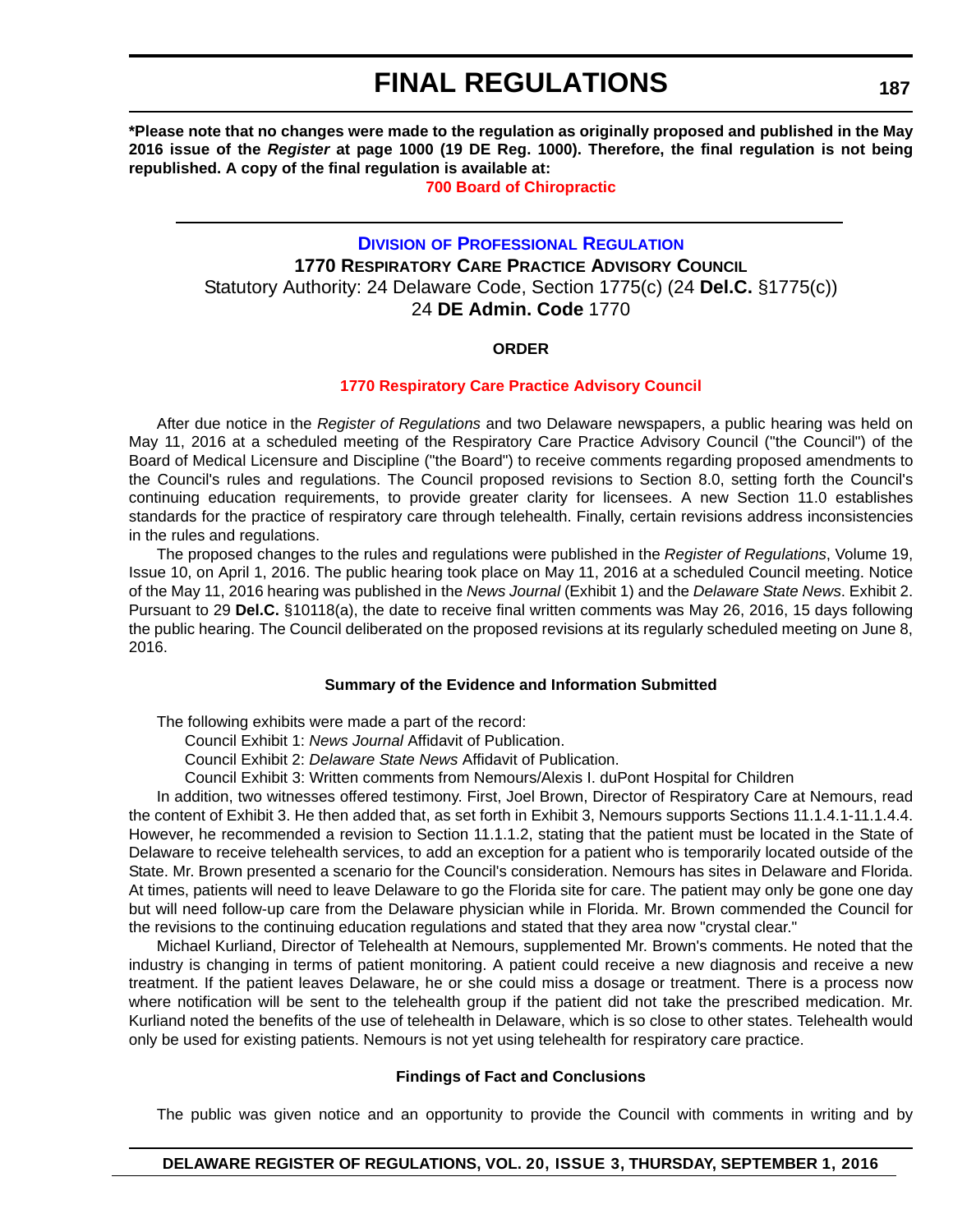#### **188**

## **FINAL REGULATIONS**

testimony on the proposed amendments to the Council's rules and regulations.

The only comment on the revisions to Section 8.0, pertaining to continuing education for respiratory care practitioners, came from Mr. Brown, who commended the Council for its work. As stated by Mr. Brown, the amendments create greater clarity for licensees. The revised Section 8.0 outlines very specifically the continuing education requirements and the range of sanctions for non-compliance with those requirements. Therefore, the Council recommends that the Board approve Section 8.0 as proposed.

There were a number of comments, both in writing and through testimony, with respect to the new Section 11.0, which sets forth requirements for the practice of respiratory care by telehealth. The sole objection to the new requirements relates to the location of the patient during the provision of services by telehealth. Specifically, proposed Section 11.1.1.2 provides:

11.1.1.2 During the telehealth treatment session, the patient shall be located within the borders of the State of Delaware.

Commenters proposed that care by telehealth may continue when the patient temporarily leaves the State of Delaware. They argued that, as written, Section 11.1.12 will disrupt the continuity of care.

The Council proposed Section 11.0 pursuant to the following statutory directive, set forth in 24 **Del.C.** §1776(b):

(b) A respiratory care practitioner works under the general supervision of a person certified to practice medicine, whether by direct observation and monitoring, by protocols approved by a person certified to practice medicine, or by orders written or verbally given by a person certified to practice medicine. A respiratory care practitioner may evaluate patients and make decisions within parameters defined by a person certified to practice medicine and by the Board of Medical Licensure and Discipline. The work performed by a respiratory care practitioner includes, but is not limited to……

*(10) The use of telemedicine as defined in this chapter and, as further described in regulation, the use of and participation in telehealth.*

The definitions pertinent to telemedicine and telehealth are set forth in Chapter 17, Section 1702 of Title 24 of the Delaware Code. Read together, these definitions establish that, during the delivery of services, the patient must be located in Delaware and the provider must be licensed in Delaware.

(16) "Telemedicine" means a form of telehealth which is the delivery of clinical health-care services by means of real time 2-way audio, visual, or other telecommunications or electronic communications, including the application of secure video conferencing or store and forward transfer technology to provide or support health-care delivery, which facilitate the assessment, diagnosis, consultation, treatment, education, care management and self-management of a patient's health care *by a health-care provider practicing within his or her scope of practice as would be practiced in-person with a patient, legally allowed to practice in the State, while such patient is at an originating site and the health-care provider is at a distant site.*

(9) *"Originating site" means a site in Delaware at which a patient is located at the time health-care services are provided to him or her by means of telemedicine…*

(3) "Distant site" means a site at which a health-care provider legally allowed to practice in the State is located while providing health-care services by means of telemedicine.

It is also significant that Section 1702, setting forth the definitions applicable to telehealth, includes the following provision, applicable to the practice of medicine:

For the purposes of this chapter, in order that the full resources of the State are available for the protection of persons using the services of physicians, *the act of the practice of medicine occurs where a person is located at the time a physician practices medicine upon the person.*

The Council's proposed Section 11.1.1.2 is consistent with this language and serves the interests of protecting members of the public who are the recipients of care provided by respiratory care practitioners.

The Council concludes that while the concerns regarding continuity of care are understandable, a Delaware

#### **DELAWARE REGISTER OF REGULATIONS, VOL. 20, ISSUE 3, THURSDAY SEPTEMBER 1, 2016**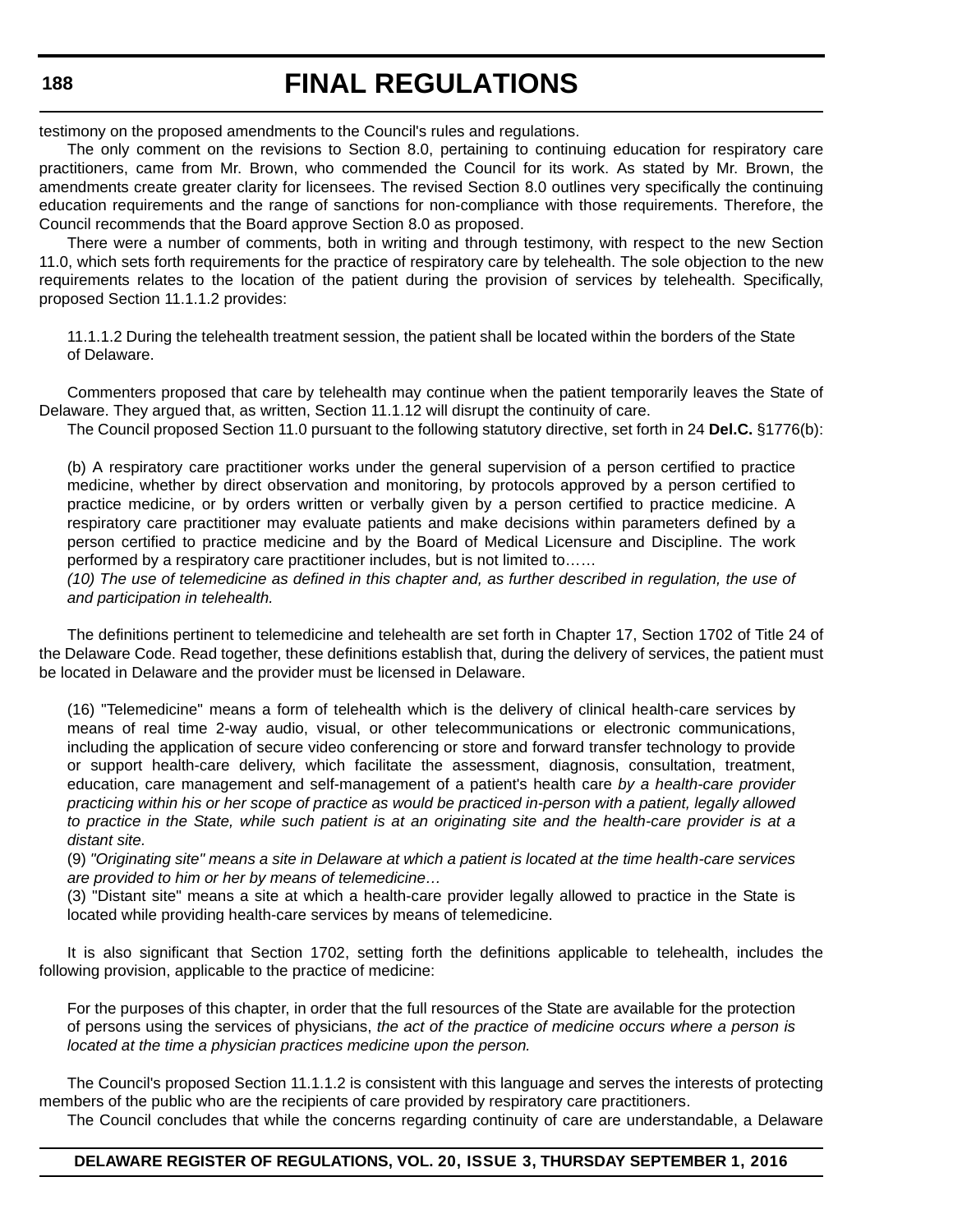licensed respiratory care practitioner cannot treat a patient who is not physically located in Delaware. Therefore, the Council recommends that the Board approve Section 11.0 as proposed.

Finally, certain revisions address inconsistencies in the regulations. For example, the "Board of Medical Practice" has been changed to "the Board of Medical Licensure and Discipline" and licensees are advised that license renewal must be accomplished electronically, in that paper renewals are no longer accepted. No comments were offered on these changes and the Council recommends that they be approved as proposed.

Pursuant to 24 **Del.C.** §1775(c), the Council has the statutory authority to promulgate rules and regulations governing the practice of respiratory care after a public hearing and subject to the approval of the Board. The Council finds that the proposed amendments to the rules and regulations will create greater clarity with respect to continuing education requirements for the benefit of both licensees and the Division of Professional Regulation. Further, the addition of the new Section 11.0 sets forth standards and parameters for the practice of respiratory care by telehealth which will serve the interests of public protection. The requirement that the patient must be physically located in Delaware during the provision of services is mandated by the definitions in Chapter 17, which governs the practice of medicine and the practice of the health care professions regulated by the Board.

The Council therefore recommends to the Board that it approve the rules and regulations as published and attached hereto as Exhibit A.

#### **RECOMMENDATION TO THE BOARD OF MEDICAL LICENSURE AND DISCIPLINE**

By the unanimous affirmative vote of the undersigned members, the Respiratory Care Practice Advisory Council hereby adopts the rules and regulations as published in the Register of Regulations of April 1, 2016, Volume 19, Issue 10 and recommends approval of such rules and regulations to the Board of Medical Licensure and Discipline.

If approved by the Board, these rules and regulations will be effective ten days after publication of the Board's final order in the *Register of Regulations*.

Respectfully submitted this 13<sup>th</sup> day of July, 2016.

Christiana Cipolla, Chairperson Francis Gott, III (absent) Crystal Cordrey, Vice Chairperson Michael Eddy Juanita Bernard Joseph M. Parise, D.O. Charles McElroy

**AND NOW, this 19<sup>th</sup> day of July, 2016;** 

**WHEREAS**, the Board of Medical Licensure and Discipline has considered the attached recommendation of the Respiratory Care Practice Advisory Council for approval of amended rules and regulations related to continuing education and telehealth; and

**WHEREAS**, the Board has determined to approve the aforesaid rules and regulations as proposed by the Respiratory Care Practice Advisory Council and attached hereto as Exhibit A.

**NOW THEREFORE IT IS ORDERED by the Board of Medical Licensure and Discipline:**

1. The rules and regulations recommended by the Respiratory Care Practice Advisory Council governing continuing education and telehealth are hereby approved by the Board of Medical Licensure and Discipline.

2. The rules and regulations shall be effective ten days after publication of this Final Order in the *Register of Regulations*.

### **IT IS SO ORDERED this 19th day of July, 2016:**

Gregory Adams, M.D. **Maluis** Malvine Richard, Ed.D. Garrett H. Colmorgen, M.D. Mary Ryan Stephen Cooper, M.D. N.C. Vasuki Georges A. Dahr, M.D. **Brian Villar, M.D.** Brian Villar, M.D. Joseph M. Parise, D.O. Sharon Williams-Mayo Karyl Rattay, M.D.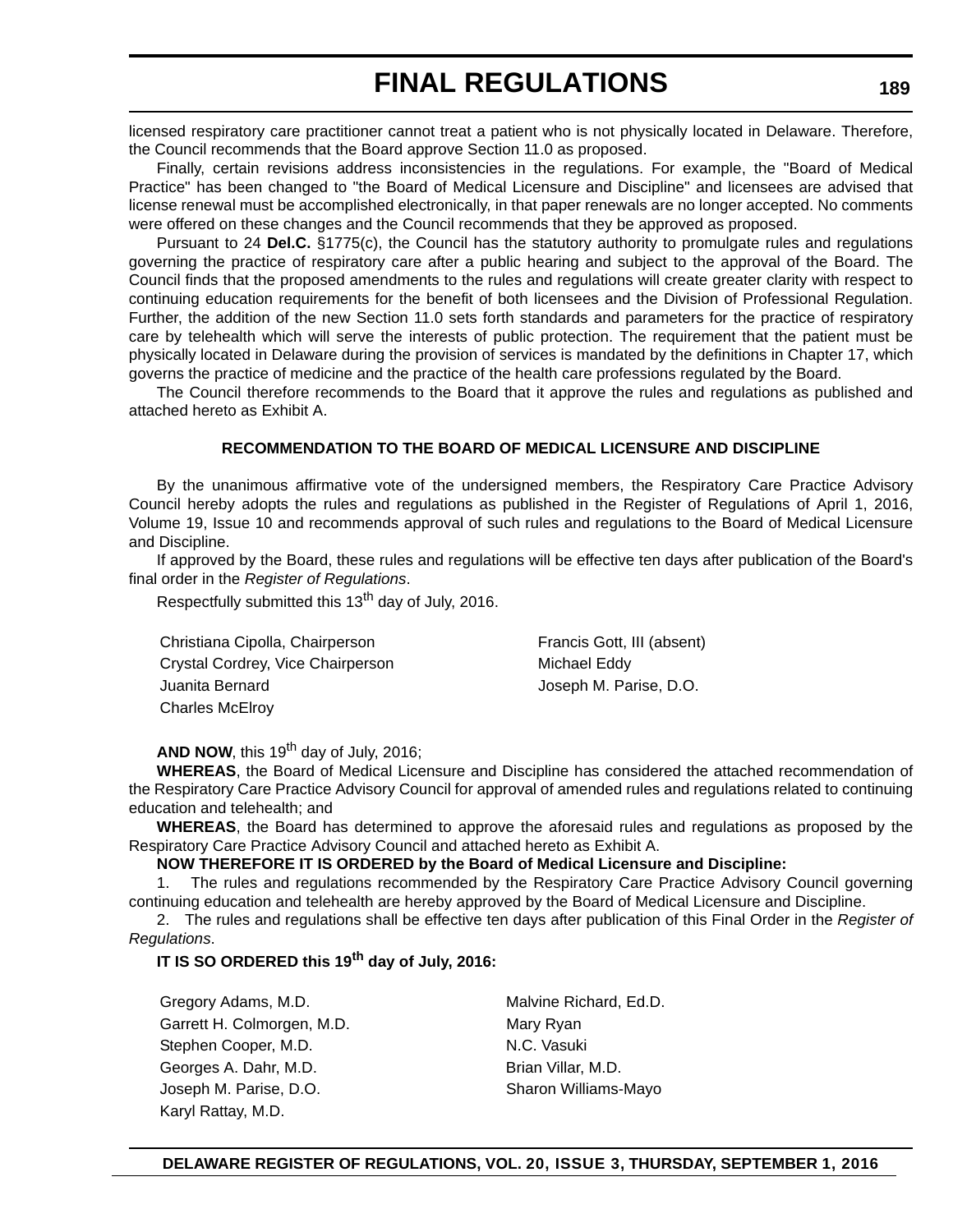**190**

## **FINAL REGULATIONS**

**\*Please note that no changes were made to the regulation as originally proposed and published in the April 2016 issue of the** *Register* **at page 914 (19 DE Reg. 914). Therefore, the final regulation is not being republished. A copy of the final regulation is available at:**

#### **[1770 Respiratory Care Practice Advisory Council](http://regulations.delaware.gov/register/september2016/final/20 DE Reg 187 09-01-16.htm)**

### **DIVISION [OF PROFESSIONAL REGULATION](http://dpr.delaware.gov/)** Statutory Authority: 24 Delaware Code, Section 1799I(c) (24 **Del.C.** §1799I(c)) 24 **DE Admin. Code** 1799

#### **ORDER**

#### **[1799 Genetic Counselor Advisory Council](#page-4-0)**

After due notice in the *Register of Regulations* and two Delaware newspapers, a public hearing was held on March 4, 2016 at a scheduled meeting of the Genetic Counselor Advisory Council ("the Council") of the Board of Medical Licensure and Discipline ("the Board") to receive comments regarding proposed amendments to the Council's rules and regulations. The Council had proposed revisions to its rules and regulations pertaining to license renewal and continuing education requirements. Specifically, a new Section 4.4 has been added to provide that, as a condition of renewal, each licensee must maintain his/her certification with the American Board of Genetic Counseling, the American Board of Medical Genetics or an organization that is recognized as equivalent by the Board. The required number of continuing education units has been changed from five to three and the breakdown of hours has been revised accordingly. These changes were proposed in the interests of greater clarity for licensees.

The proposed changes to the rules and regulations were published in the *Register of Regulations*, Volume 19, Issue 8, on February 1, 2016. The public hearing took place on March 4, 2016 at a scheduled Council meeting. Notice of the March 4, 2016 hearing was published in the *News Journal* (Exhibit 1) and the *Delaware State News*. Exhibit 2. Pursuant to 29 **Del.C.** §10118(a), the date to receive final written comments was March 19, 2016, 15 days following the public hearing. The Council deliberated on the proposed revisions at its regularly scheduled meeting on July 15, 2016.

#### **Summary of the Evidence and Information Submitted**

The following exhibits were made a part of the record: **Council Exhibit 1:** *News Journal* Affidavit of Publication. **Council Exhibit 2:** *Delaware State News* Affidavit of Publication. The Council received no written or public comment.

#### **Findings of Fact and Conclusions**

The public was given notice and an opportunity to provide the Council with comments in writing and by testimony on the proposed amendments to the Council's rules and regulations. The Council did not receive any written comments and no members of the public attended the hearing to offer verbal comment.

In deliberations, the Council noted a typographical error in Section 5.3.2.2. "PACs may substitute for up *.06* Category 1 CEU" should read "PACS may substitute for up to *0.6* category 1 CEU."

Pursuant to the Administrative Procedures Act, 29 **Del.C.** §10118(c), if an agency makes a non-substantive change to a proposed regulation, the agency shall not be required to re-propose the regulation change and go through the hearing process again. Because the change here is the matter of placement of a period, this nonsubstantive change is indicated in the regulation attached hereto as Exhibit A.

Pursuant to 24 **Del.C.** §1799I(c), the Council has the statutory authority to promulgate rules and regulations governing the practice of genetic counseling after a public hearing and subject to the approval of the Board. Given the absence of comment, either by testimony or in writing, the Council recommends to the Board that it approve the rules and regulations as published, with one non-substantive change, and attached hereto as Exhibit A.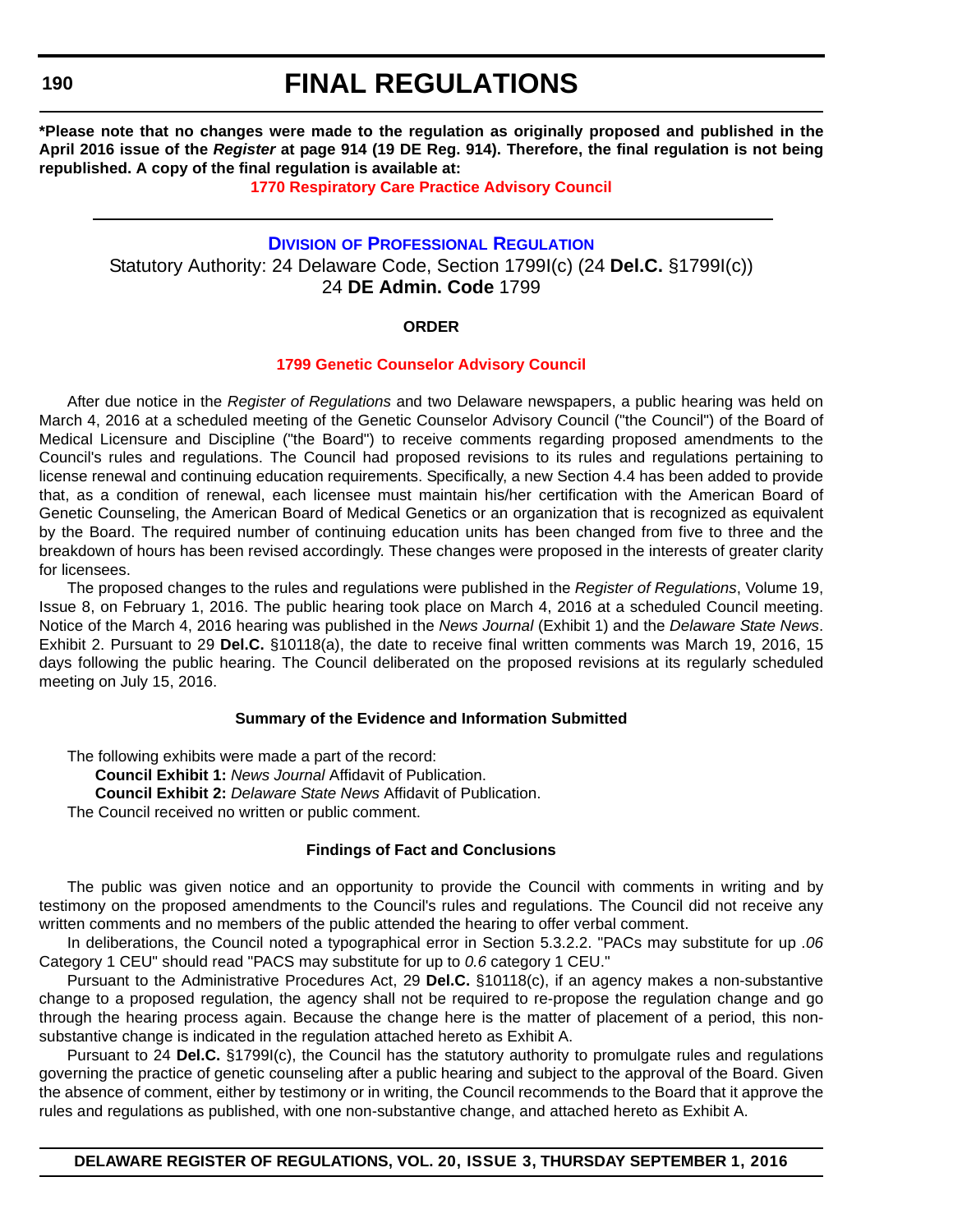#### **RECOMMENDATION TO THE BOARD OF MEDICAL LICENSURE AND DISCIPLINE**

By the unanimous affirmative vote of the undersigned members, the Genetic Counselor Advisory Council hereby adopts the rules and regulations as published in the *Register of Regulations* of February 1, 2016, Volume 19, Issue 8 and recommends approval of such rules and regulations as amended to the Board of Medical Licensure and Discipline.

If approved by the Board, these rules and regulations will be effective ten days after publication of the Board's final order in the *Register of Regulations*.

Respectfully submitted this 15<sup>th</sup> day of July, 2016.

Zohra J. Ali-Khan Catts, Chairperson (absent) Sara Ennis Mora, Vice Chairperson

Garrett H. Colmorgen, M.D. Becky Milewski Angela Duker

**AND NOW, this 19<sup>th</sup> day of July, 2016;** 

**WHEREAS**, the Board of Medical Licensure and Discipline has considered the attached recommendation of the Genetic Counselor Advisory Council for approval of amended rules and regulations related to license renewal and continuing education; and

**WHEREAS**, the Board has determined to approve the aforesaid rules and regulations as proposed by the Genetic Counselor Advisory Council and attached hereto as Exhibit A.

#### **NOW THEREFORE IT IS ORDERED by the Board of Medical Licensure and Discipline:**

1. The rules and regulations recommended by the Genetic Counselor Advisory Council governing license renewal and continuing education are hereby approved by the Board of Medical Licensure and Discipline.

2. The rules and regulations shall be effective ten days after publication of this Final Order in the *Register of Regulations.*

#### **IT IS SO ORDERED this 19th day of July, 2016:**

| Gregory Adams, M.D.        | Malvine Richard, Ed.D. |
|----------------------------|------------------------|
| Garrett H. Colmorgen, M.D. | Mary Ryan              |
| Stephen Cooper, M.D.       | N.C. Vasuki            |
| Georges A. Dahr, M.D.      | Brian Villar, M.D.     |
| Joseph M. Parise, D.O.     | Sharon Williams-Mayo   |
| Karyl Rattay, M.D.         |                        |

#### **1799 Genetic Counselor Advisory Council**

#### **1.0 Source of Authority**

The Rules and Regulations herein contained constitute, comprise, and shall be known as the Rules and Regulations of the Genetic Counselor Advisory Council of the Board of Medical Licensure and Discipline, and are hereby promulgated, pursuant to 24 **Del.C.** §1799I(c).

#### **2.0 Definitions**

Whenever used in these Rules and Regulations unless expressly otherwise stated, or unless the context or subject matter requires a different meaning, the following terms shall have the respective meanings hereinafter set forth or indicated.

"**Board**" means Delaware Board of Medical Licensure and Discipline.

"**Council**" means the Genetic Counselor Advisory Council of the Board of Medical Licensure and Discipline.

"**Crime Substantially Related to the Practice of Genetic Counseling**" means those crimes identified in **[Rule 29 Section 15.0]** of the Rules and Regulations of the Board of Medical Licensure and Discipline.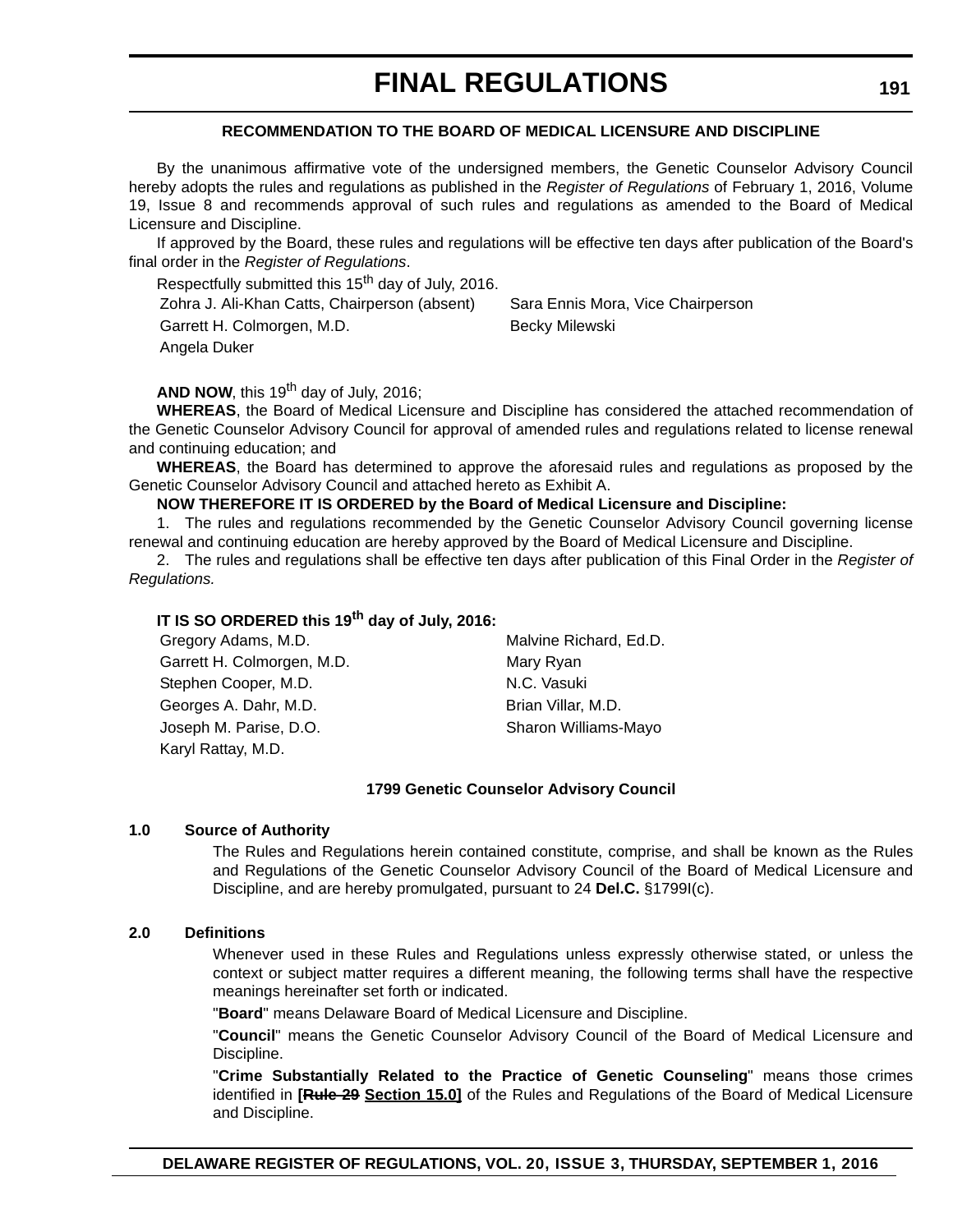#### **3.0 Purpose**

The purpose of the rules and regulations is to establish minimal acceptable levels of safe practice to protect the general public and to serve as a guide for the Council and Board to evaluate the safe and effective practice of genetic counseling.

#### **4.0 Renewal of License**

- 4.1 Each license shall be renewed biennially. The failure of the Council and/or Board to notify a licensee of his/her expiration date and subsequent renewals does not, in any way, relieve the licensee of the requirement to renew his/her certificate pursuant to the regulations of the Council and 24 **Del.C.** Ch. 17, Subchapter 11.
- 4.2 Renewal may be effected by: License renewal shall be accomplished online at www.dpr.delaware.gov and shall include:
	- 4.2.1 filing a renewal application on the prescribed online application approved by the Council and provided by the Division of Professional Regulation. License renewal may be accomplished online at www.dpr.delaware.gov;
	- 4.2.2 providing other information as may be required by the Council to ascertain the licensee's good standing;
	- 4.2.31 attesting on the renewal application to having completed attestation of completion of the continuing education required by **[Rule Section]** 5.0; and
	- 4.2.42 payment of fees as determined by the Division of Professional Regulation.
- 4.3 As a condition of renewal, each licensee shall maintain his/her certification with the American Board of Genetic Counseling, the American Board of Medical Genetics, or an organization that is recognized as equivalent.
- 4.4 As a condition of renewal, the licensee shall provide the Council with any other information as may be required by the Council to ascertain the licensee's good standing.
- 4.35 Failure of a licensee to renew his/her license shall cause his/her license to expire. A licensee whose license has expired may renew his/her license within one (1) year after the expiration date upon fulfilling **[items 4.2.1 - 4.2.4 and 4.2.2 subsections 4.2 - 4.4]** above, certifying that he/she has not practiced genetic counseling in Delaware while his/her license has expired, and paying the renewal fee and a late fee as determined by the Division of Professional Regulation.
- 4.46 No licensee will be permitted to renew his/her license once the one (1) year period has expired.
- 4.57 The former licensee may re-apply under the same conditions that govern applicants for new licensure under 24 **Del.C.** Ch. 17, Subchapter 11.
- 4.68 No genetic counselor shall practice in the State of Delaware during the period of time that his/her Delaware license has expired.

### **5.0 Continuing Education**

- 5.1 Continuing Education Credit Hours Required for Renewal
	- 5.1.1 Licensees are required to complete five (5) three (3) Continuing Education Units (CEU) biennially. A continuing education unit is equivalent to ten contact hours (a contact hour is 60 minutes). Licensees shall retain all certificates and other documented evidence of participation in an approved/accredited continuing education program for a period of at least (5) five years.
	- 5.1.2 Proof of continuing education is satisfied with an attestation by the licensee that he or she has satisfied the Requirements of **[Rule Section]** 5.0.
	- 5.1.3 Attestation must be completed electronically at the time of renewal.
	- 5.1.4 Licensees selected for random audit pursuant to **[Rule Section]** 6.0 will be required to supplement the attestation with attendance verification.
	- 5.1.5 CEU hours shall be prorated for new licensees. A licensee for renewal shall follow the following schedule of reporting CEUs: if, at the time of renewal, you have been licensed for less than one year, NO continuing education is required; licensed for more than one year, but less than two

### **DELAWARE REGISTER OF REGULATIONS, VOL. 20, ISSUE 3, THURSDAY SEPTEMBER 1, 2016**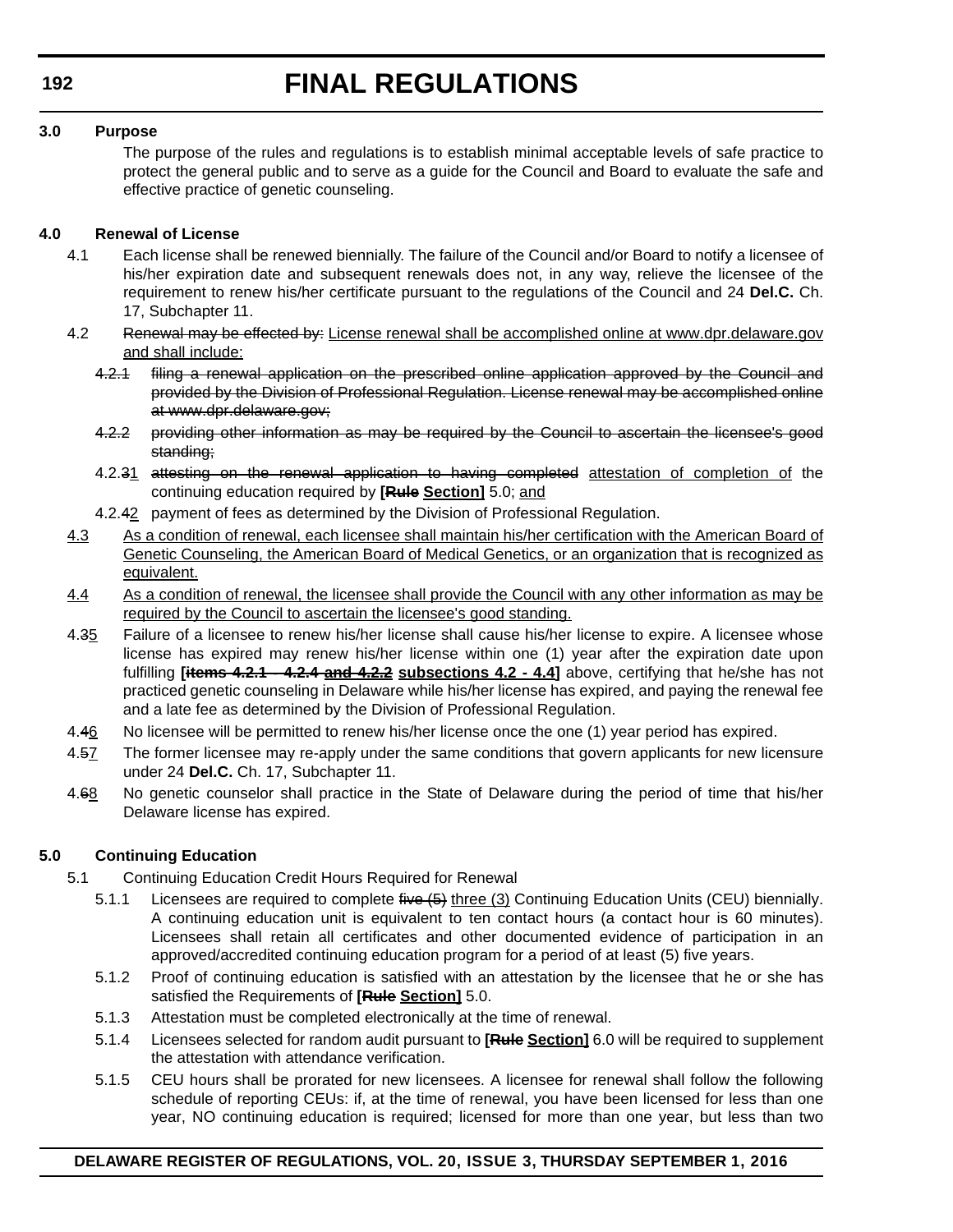years, half of the continuing education (21.5 CEUs) is required, all of which shall be Category 1 CEUs pursuant to subsection 5.3.2; licensed for two or more years, the full amount (53 CEUs) is required.

#### 5.2 Exemptions

- 5.2.1 A licensee who because of a physical or mental illness during the license period could not complete the continuing education requirement may apply through the Council to the Board of Medical Licensure and Discipline for a waiver. A waiver would provide for an extension of time or exemption from some or all of the continuing education requirements for one (1) renewal period. Should the illness extend beyond one (1) renewal period, a new request must be submitted.
- 5.2.2 A request for a waiver may be submitted up to the time of renewal
- 5.3 Acceptable Activities /Continuing Education Program Offerings
	- 5.3.1 The overriding consideration in determining whether a specific activity/program qualifies as acceptable continuing education shall be that it is a planned program of learning which contributes directly to professional competence in the practice of Genetic Counseling
	- 5.3.2 Licensees shall demonstrate that they have obtained CEUs in the categories and according to the criteria established by the American Board of Genetic Counselors (ABGC) for recertification, as may be amended from time to time.
		- 5.3.2.1 CEUs must be completed during the biennial renewal cycle.
		- 5.3.2.2 The percentage of CEUs obtained in each category should be scaled to fit the biennial renewal period. The breakdown of CEUs should shall be as follows: ABGC guidelines for recertification and be scaled for the renewal period. For example current guidelines state: at least  $60\%$  2 Category 1 CEUs, and up to but no more than  $40\%$  1 Category 2 CEU<sub>1</sub>s, PACs may substitute for up to [-06 0.6] Category 1 CEU.s for up to 20% of the total CEUs. Therefore, for a full 2 year renewal cycle the CEU breakdown should be comprised of at least 3.0 Category 1 CEUs, up to but no more than 2.0 Category 2 CEUs. If using PACs the breakdown would be as follows: at least 2.0 Category 1 CEUs, up to but no more than 2.0 Category 2 CEUs and up to but no more than 1.0 PACs.

### **6.0 Audit of Continuing Education Unit Hours**

- 6.1 Audits Each Biennium
	- 6.1.1 The Division of Professional Regulation shall randomly select from the list of renewed licensees a percentage of licensees, determined by the Council to be audited. The Council may also audit based on complaints or charges against an individual license, relative to compliance with continuing education requirements or based on a finding of past non-compliance during prior audits.

#### 6.2 Documentation.

- 6.2.1 When a licensee is selected for audit, the licensee shall be required to submit documentation showing detailed accounting of the various CEUs claimed by the licensee. Licensees selected for random audit are required to supplement the attestation with supporting materials which may include a syllabus, agenda, itinerary or brochure published by the sponsor of the activity and a document showing proof of attendance (i.e., certificate, a signed letter from the sponsor attesting to attendance, report of passing test score).The Council shall attempt to verify the CEUs shown on the documentation provided by the licensee. Upon completion of the review, the Council will decide whether the licensee's CEUs meet the requirements of these regulations.
- 6.2.2 Any continuing education not meeting all provisions of these regulations shall be rejected in part or in whole by the Council.
- 6.2.3 Any incomplete or inaccurate documentation of continuing education may be rejected in part or in whole by the Council
- 6.2.4 Any continuing education that is rejected must be replaced by acceptable continuing education within a reasonable period of time established by the Council. This continuing education will not be counted towards the next renewal period.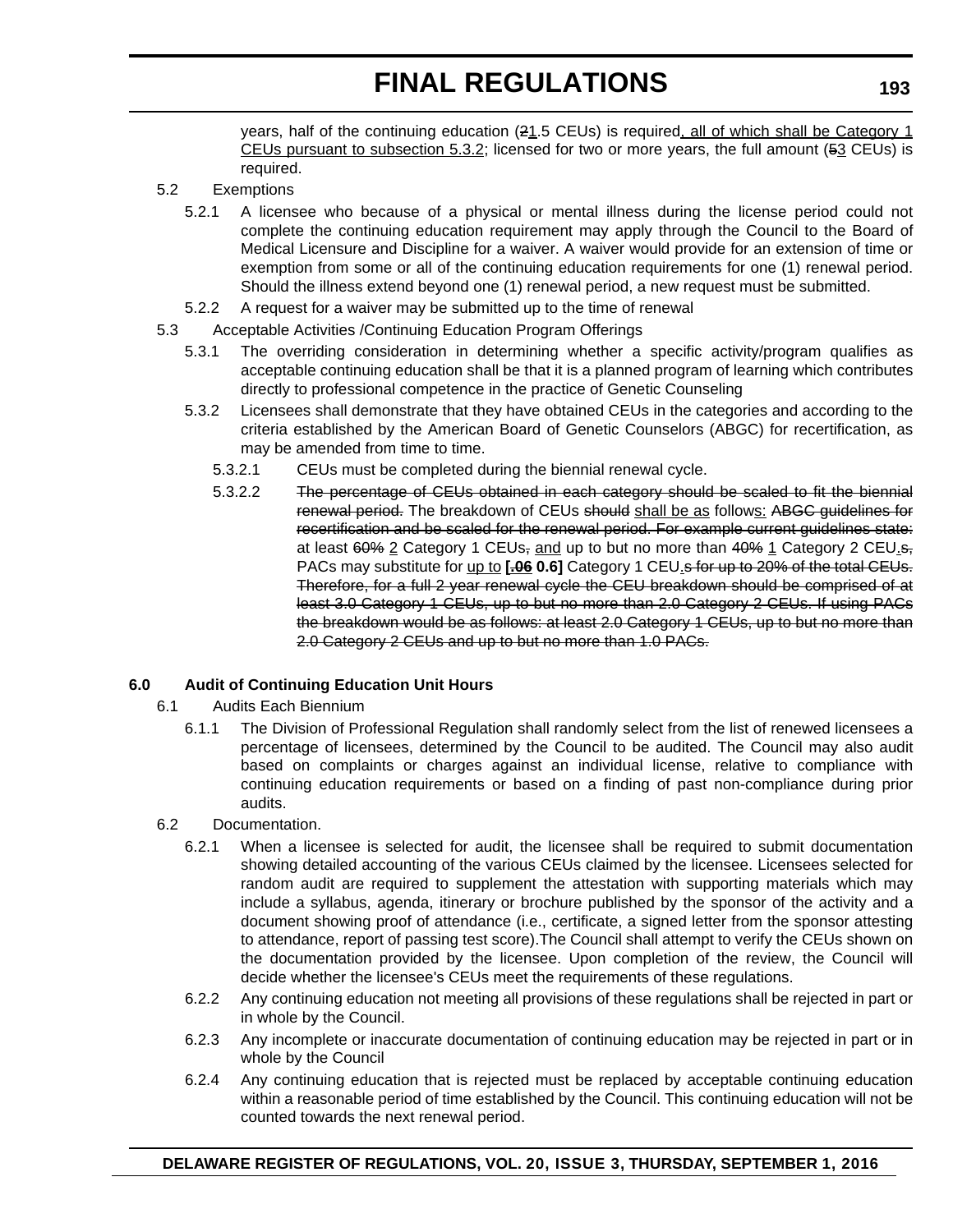- 6.3 Council Review and Hearing Process.
	- 6.3.1 The Council shall review all documentation requested of any licensee shown on the audit list. If the Council determines the licensee has met the requirements, the licensee's license shall remain in effect. If the Council determines the licensee has not met the requirements, the licensee shall be notified and a hearing may be held pursuant to the Administrative Procedures Act. This hearing will be conducted to determine if there are any extenuating circumstances justifying the apparent noncompliance with these regulations. Unjustified noncompliance with these regulations shall be considered unprofessional conduct and grounds for discipline pursuant to 24 **Del.C.** §1799P(a)(5), subject to final approval of the Council's written recommendation by the Board.

#### **7.0 Crimes Substantially Related to the Practice of Genetic Counseling**

Pursuant to 24 **Del.C.** §1799P(a)(6) the crimes determined by the Board to be substantially related to the practice of medicine are also determined to be substantially related to the practice of genetic counseling and may result in the denial of a license and/or disciplinary action against a licensee.

**[DEPARTMENT OF TRANSPORTATION](http://www.deldot.gov/home/divisions/) DIVISION OF TRANSPORTATION SOLUTIONS** Statutory Authority: 21 Delaware Code, Section 4504 (21 **Del.C.** §4504) 2 **DE Admin. Code** 2405

#### **ORDER**

#### **[2405 Oversize/Overweight Hauling Permit Policy and Procedures Manual](#page-4-0)**

Pursuant to the authority provided by 21 **Del.C.** §4504, the Delaware Department of Transportation proposed to adopt changes to its regulation entitled the Oversize/Overweight Hauling Permit Policy and Procedures Manual. The Department, through its Division of Transportation Solutions, published proposed revisions to the existing regulation, the Oversize/Overweight Hauling Permit Policy and Procedures Manual, seeking public comment through the public notice appearing in 20 DE Reg. 41 (07/01/16).

The Department indicated in its July 1, 2016 notice that it would accept written public comments on the proposed changes to the Oversize/Overweight Hauling Permit Policy and Procedures Manual from July 1, 2016 through August 1, 2016.

No comments were received.

#### **Summary of the Evidence and Information Submitted.**

The proposed changes to the Oversize/Overweight Hauling Permit Policy and Procedures Manual are procedural changes, administrative in nature and serve to clarify the intent of the Department.

#### **Findings of Fact**

Based on the record in this docket, I make the following findings of fact:

1. The proposed amendments to the Oversize/Overweight Hauling Permit Policy and Procedures Manual are useful and proper. The public comment period was appropriately held open for thirty days and no public comment was received.

2. The adoption of these proposed changes to the Oversize/Overweight Hauling Permit Policy and Procedures Manual is in the best interests of the State of Delaware. Having received no public comment, there is no basis upon which to further amend the regulation and it is adopted as amended.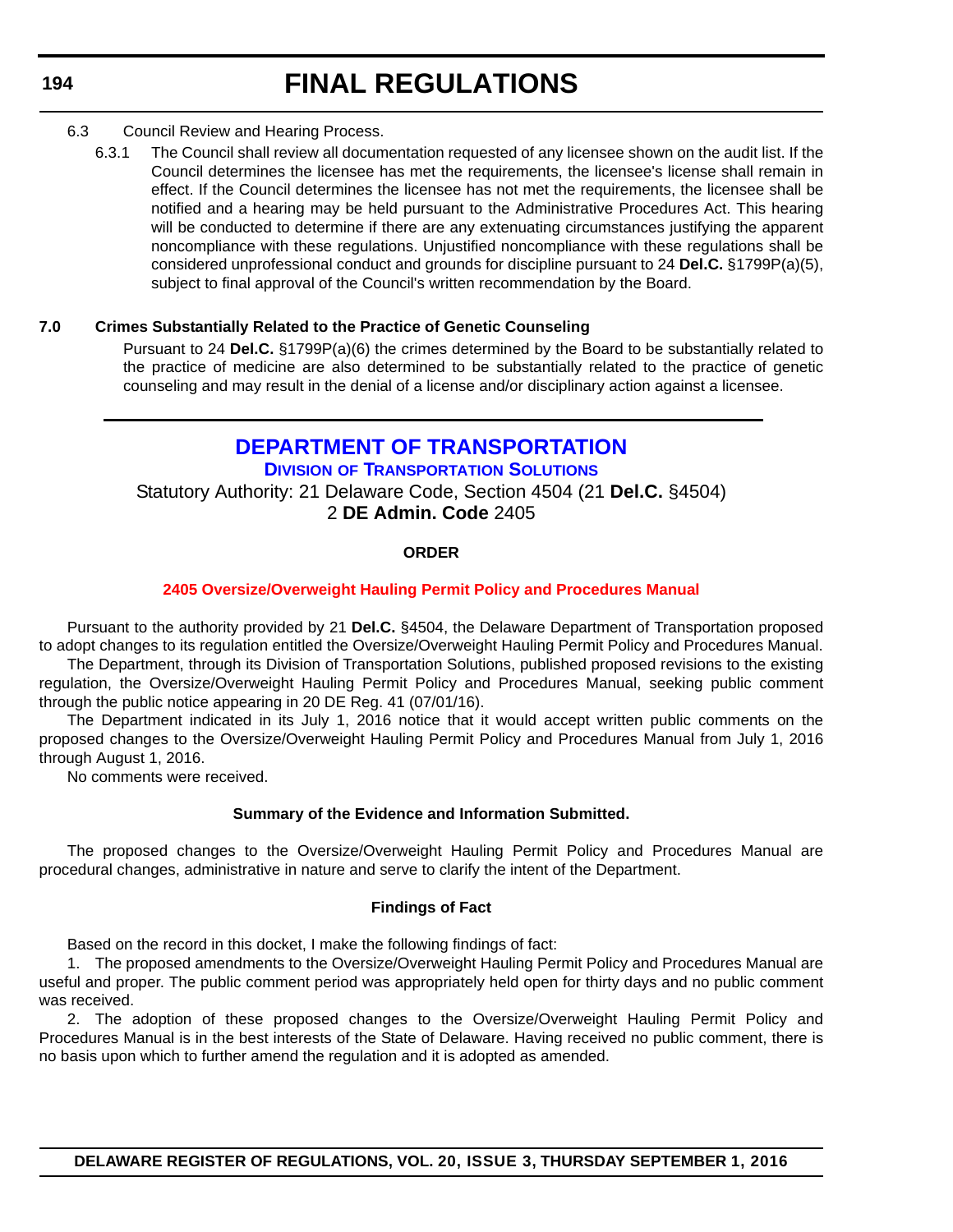#### **Decision and Effective Date**

Based on the provisions of Delaware law and the record in this docket, I hereby adopt the amended Oversize/ Overweight Hauling Permit Policy and Procedures Manual, as set forth in the version attached hereto, to be effective on September 11, 2016.

#### **IT IS SO ORDERED this 10th day of August, 2016.**

Jennifer Cohan, Secretary Delaware Department of Transportation

**\*Please note that no changes were made to the regulation as originally proposed and published in the July 2016 issue of the** *Register* **at page 41 (20 DE Reg. 41). Therefore, the final regulation is not being republished. A copy of the final regulation is available at:**

**[2405 Oversize/Overweight Hauling Permit Policy and Procedures Manual](http://regulations.delaware.gov/register/september2016/final/20 DE Reg 194 09-01-16.htm)**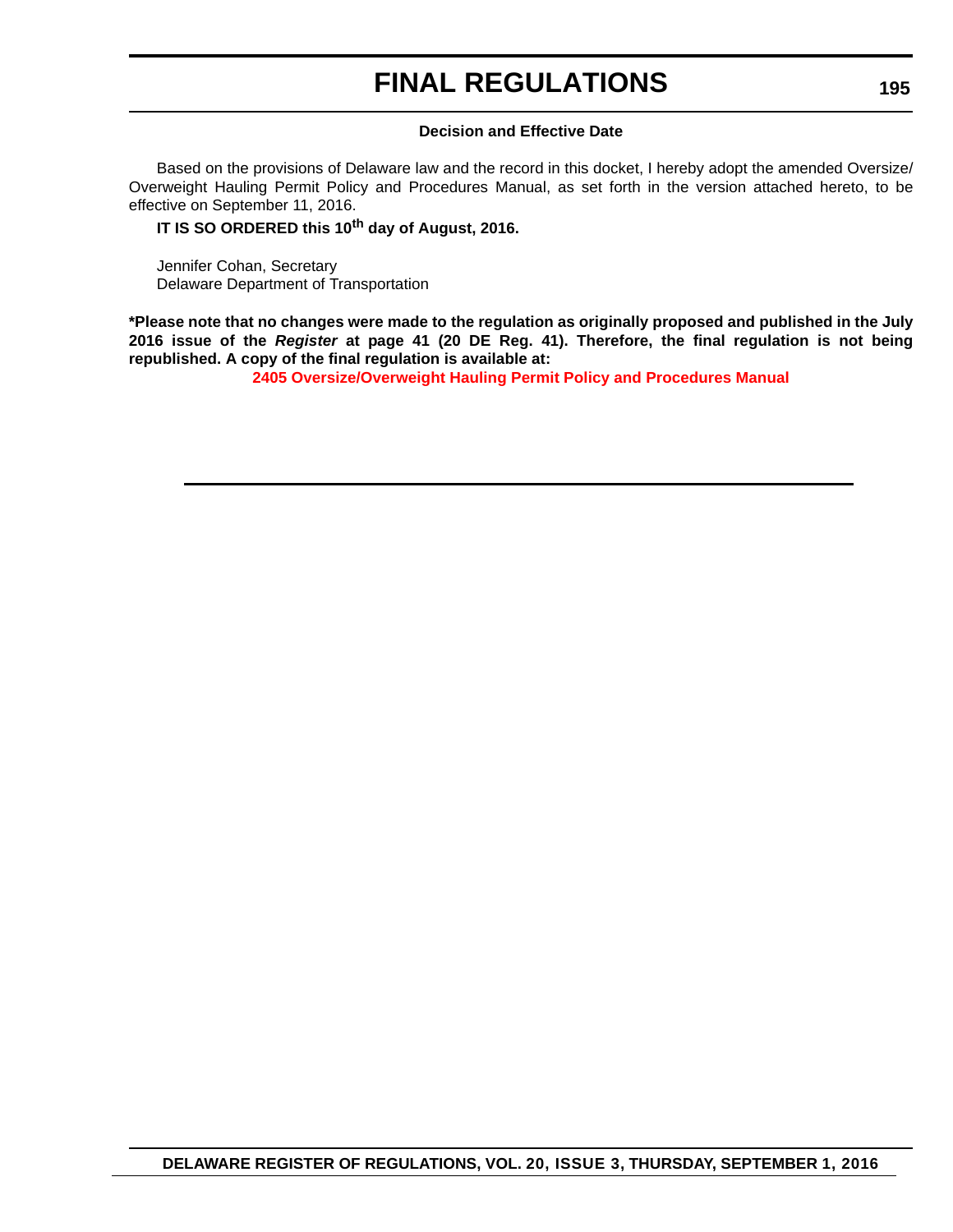## **[DEPARTMENT OF HEALTH AND SOCIAL SERVICES](http://www.dhss.delaware.gov/dhss/index.html)**

Statutory Authority: 16 Delaware Code, Chapter 25 (16 **Del.C.** Ch. 25)

#### **[Review of Agency Regulations](#page-4-0) 29 Del.C. §10407**

House Bill 147, which was passed by the General Assembly and signed by Governor Markell in 2015 requires executive branch agencies to review their existing regulations to determine whether they should be amended or rescinded. The law requires agencies to solicit public input to identify regulations adopted four years ago or more for possible modification or elimination. **Do you have specific ideas about which regulations that should be modified or eliminated? If so, we want to hear from you.**

**NOTICE IS HEREBY GIVEN** that the Department of Health and Social Services will be holding public hearings to receive comment on regulations that were adopted or amended before 2012.

Public Hearings will be held as follows:

- Wednesday, September 21, 2016, 6:00 pm, at the Chapel, DHSS Herman Holloway Campus, 1901 N. DuPont Highway, New Castle, Delaware 19720.
- Wednesday, September 28, 2016, at 6:00 pm, in the DPH Conference Room 100, Adams State Service Center, 546 S. Bedford Street, Georgetown, DE 19947.
- Thursday, October 20, 2016, at 6:00 pm, at the DPH Office in the Edgehill Shopping Center, 43 S. DuPont Highway Dover, DE 19901.

If you require special assistance or auxiliary aids and/or services to participate in the public hearing (eg: sign language) please call the following contact at least ten (10) days prior to the hearing for arrangements: Cindi Powell at (302) 255-9043.

Written comments can be submitted through October 31, 2016 using the form on the DHSS website: [http://](http://www.dhss.delaware.gov/dhss/) [www.dhss.delaware.gov/dhss/](http://www.dhss.delaware.gov/dhss/).

> **[DEPARTMENT OF HEALTH AND SOCIAL SERVICES](http://www.dhss.delaware.gov/dhss/dmma/) DIVISION OF MEDICAID AND MEDICAL ASSISTANCE**

Statutory Authority: 16 Delaware Code, Chapter 25 (16 **Del.C.** Ch. 25)

#### **[Access to Care Monitoring Review Plan \(AMRP\)](#page-4-0)**

In accordance with the public notice requirements of 42 CFR 447.203(b) and Title 29, Chapter 101 of the Delaware Code, Delaware Health and Social Services (DHSS)/Division of Medicaid and Medical Assistance (DMMA) gives notice related to the state's plan to comply with new federal regulations requiring states to develop an Access to Care Monitoring Review Plan (AMRP).

#### **Purpose**

The purpose of this posting is to provide public notice and receive public input for consideration regarding DMMA's Proposed Access to Care Monitoring Review Plan (AMRP).

#### **Overview**

The Centers for Medicare and Medicaid Services (CMS) published regulations in the Federal Register (42 CFR 447.203 & 42 CFR 447.204) on November 2, 2015, effective January 4, 2016, that requires states to review data and trends so as to evaluate access to care for covered services. It also requires states to obtain public input on the adequacy of access to covered services in the Medicaid program to the extent that such care and services are available to the general population in the geographic area as required by section 1902(a)(30)(A) of the Social Security Act (the Act). The final rule requires states to develop an Access to Care Monitoring Review Plan (AMRP) in which states are to design appropriate approaches to demonstrate and monitor access to care, which reflects unique and evolving state service delivery models and service rate structures.

For additional information about the CMS Medicaid Program; Methods for Assuring Access to Covered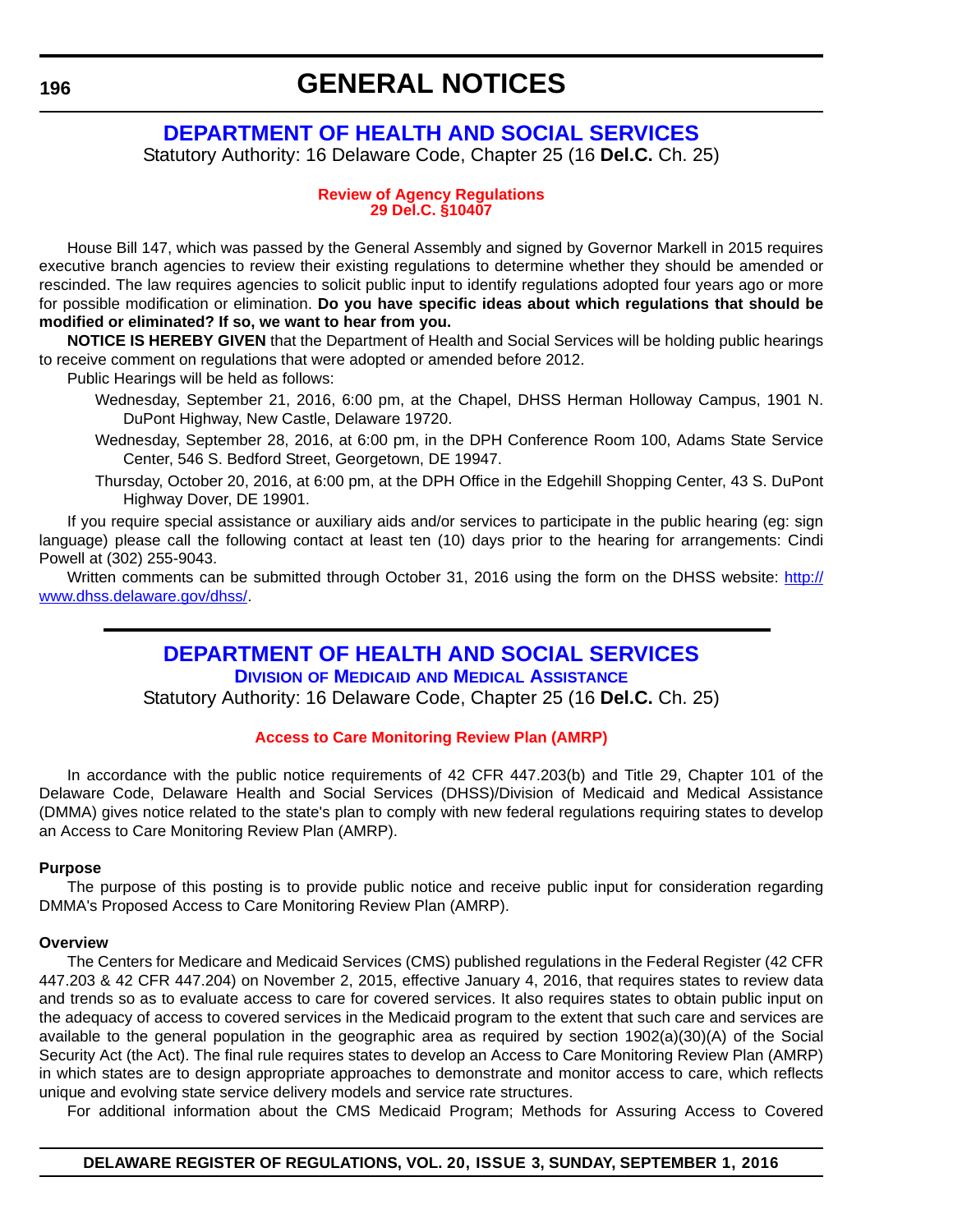Medicaid Services final rule, use the following link to the Federal Register of Regulations website:

https://www.federalregister.gov/articles/2015/11/02/2015-27697/medicaid-program-methods-for-assuringaccess-to-covered-medicaid-services#h-8

#### **Proposed Access to Care Monitoring Review Plan (AMRP)**

On August 1, 2016, DMMA's proposed AMRP was posted on the DMMA website: http://dhss.delaware.gov/ dhss/dmma/. In addition, public notice was published in both the *Delaware State News* and *News Journal* on August 11. Delaware will be submitting its AMRP to CMS by September 30, 2016.

Hard copies are available by contacting Glyne Williams at DMMA\_PublicHearing@state.de.us. Hard copies are also available for review at the Division of Medicaid and Medical Assistance, 1901 North DuPont Highway, Holloway Campus, Lewis Building, Conference Room 198, New Castle, Delaware 19720 from 8:00 a.m. - 4:30 p.m.

#### **Public Comment Submission Process**

As required by 42 CFR 447.203(b), DHSS/DMMA must provide, at a minimum, a thirty-day public notice and comment period. The public is invited to review and comment on the State's proposed AMRP. Comments must be received by 4:30 p.m. on September 12, 2016. Comments and input regarding the proposed plan may be submitted in the following ways:

By email: DMMA\_PublicHearing@state.de.us

By fax: 302-255-4481 to the attention of Glyne Williams

By written comments sent to:

Access to Care Monitoring Review Plan (AMRP)

Division of Medicaid and Medical Assistance

Planning, Policy & Quality Unit

1901 North DuPont Highway

P.O. Box 906

New Castle, Delaware 19720-0906

Please identify in the subject line: Delaware Medicaid and Medical Assistance (DMMA) Proposed Access to Care Monitoring Review Plan (AMRP).

The state will post a summary of public comments and our responses, and the final updated AMRP with any modifications after the receipt of public comments on the DMMA website: http://dhss.delaware.gov/dhss/dmma/.

Stephen M. Groff, Director

Division of Medicaid and Medical Assistance 8/12/16

## **[DEPARTMENT OF NATURAL RESOURCES AND ENVIRONMENTAL](http://www.dnrec.delaware.gov/Pages/Portal.aspx)  CONTROL**

### **OFFICE OF THE SECRETARY**

#### **[Regulatory Review](#page-4-0)**

In accordance with 29 **Del.C.** §10407, DNREC will be conducting a review of agency regulations that have *not* been amended in the last four years. For a listing of regulations subject to this review please [click here](http://www.dnrec.delaware.gov/Admin/Documents/DNREC-Regulations-for-Review-2016.pdf). The three month review period began Aug. 4, 2016 and concludes Nov. 4, 2016.

DNREC is now accepting public comment as to whether or not the regulations subject to this review should be amended or possibly eliminated. Comments should be as specific as possible and include a reference to the relevant regulation. Public comments may be submitted in a variety of ways as listed below:

• Electronic comment form (comments can be submitted anonymously):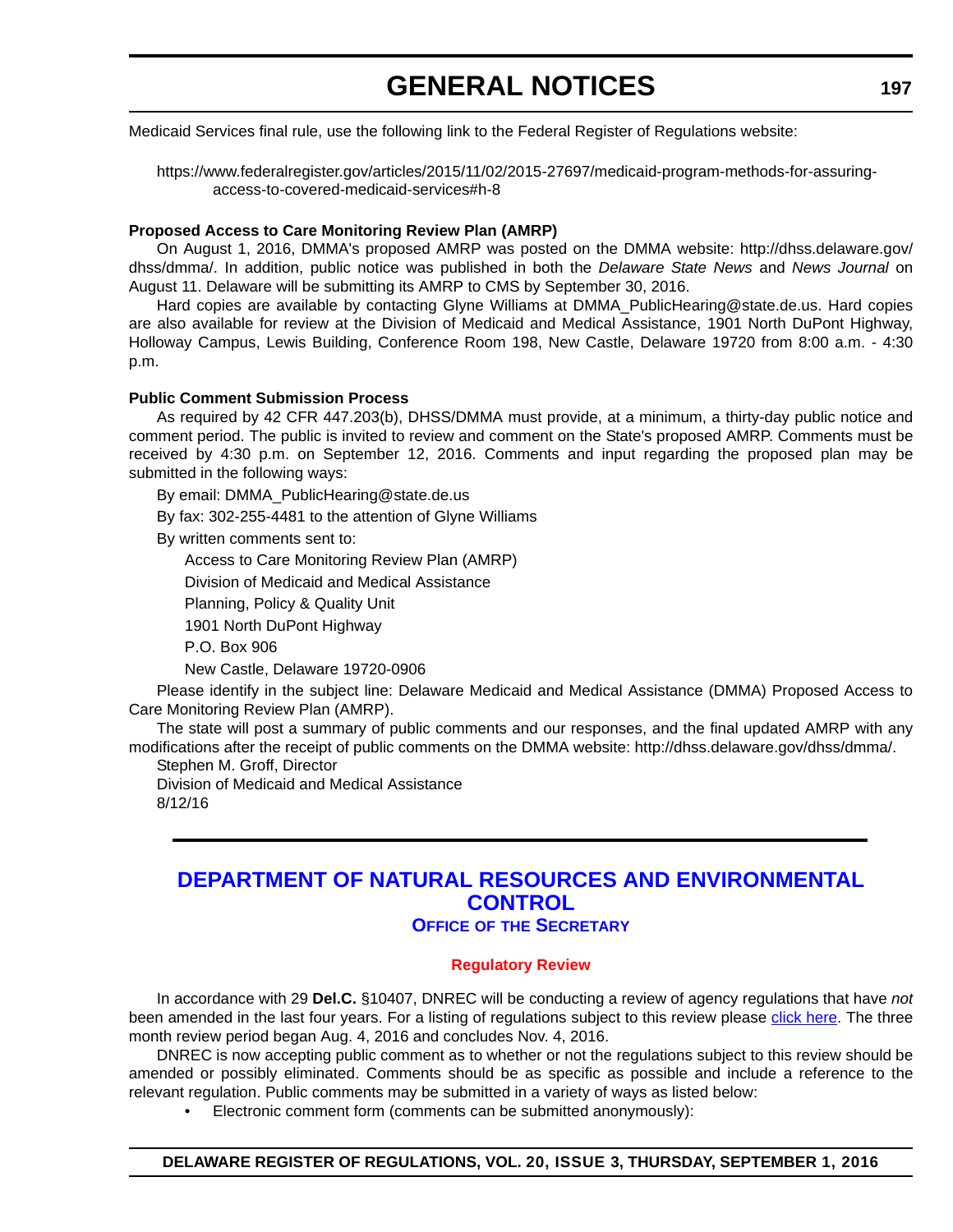http://delaware.gov/help/public-comment.shtml?subj=dnrec

Email to Hearing Officer:Lisa.Vest@state.de.us In writing to: Lisa Vest, Hearing Officer DNREC

89 Kings Highway

Dover, DE 19901

In addition to accepting written comment at any time during the review period, DNREC will hold three public hearings to receive verbal comments from the public. The agency's public hearings are scheduled as follows:

- 6:00 pm Thursday, September 15, 2016, at DNREC's Auditorium, 89 Kings Highway SW, Dover, DE 19901
- 6:00 pm Monday, September 19, 2016, at Sussex Central High School Auditorium, 26026 Patriot's Way, Georgetown, DE 19947
- 6:00 pm, Wednesday, September 21, 2016, at Appoquinimink Public Library, Meeting Rooms I and II, 651 N. Broad Street #101, Middletown, DE 19709

For more information please contact Michelle Jacobs via email at Michelle.Jacobs@state.de.us or by calling 302-739-9069.

## **[DEPARTMENT OF STATE](http://dpr.delaware.gov/)**

#### **DIVISION OF PROFESSIONAL REGULATION 1100 BOARD OF DENTISTRY [AND DENTAL HYGIENE](#page-4-0)**

Statutory Authority: 24 Delaware Code, Section 1106(a)(1) (24 Del.C. §1106(a)(1)) 24 **DE Admin. Code** 1100

The Delaware Board of Dentistry and Dental Hygiene, pursuant to 24 **Del.C.** §1106(a)(1), proposes to repropose revisions to its regulations. The proposed amendments to regulations 4.0 and 4.1 seek to clarify that the statutory requirement set forth at 24 **Del.C.** §1122(a)(1) requiring dental candidates to have "received a degree in dentistry from an accredited dental college or university accredited by the Commission on Dental Accreditation of the American Dental Association" may obtain such a degree through either a pre-doctoral dental education program or a post-doctoral dental program of at least 24 months in any specialty that includes a clinical component. The proposed changes at regulation 12.2.28 seeks to clarify that fee-splitting is a basis for discipline of a Delaware dentist or dental hygienist.

The Board originally held public hearing on the proposed rule change on March 17, 2016. As a result of the submission of public comments, the Board attempted to hold a second hearing in regard to this re-proposal on August 18, 2016 but was unable to hold the hearing due to insufficient notice of the hearing under the Delaware Administrative Procedures Act. The Board will now hold a public hearing on the re-proposed rule change on October 20, 2016 at 3:00 PM, Second Floor Conference Room A, Cannon Building, 861 Silver Lake Blvd., Dover, DE 19904. Written comments should be sent to Jennifer Witte, Administrator of the Delaware Board of Dentistry and Dental Hygiene, Cannon Building, 861 Silver Lake Blvd., Dover, DE 19904. Written comments will be accepted until November 4, 2016.

The proposed rule changes are as follows, additions are indicated in underline, deletions are indicated in strikethrough:

#### **1100 Board of Dentistry and Dental Hygiene** *(Break in Continuity of Sections)*

### **4.0 Qualifications of Applicant; Education and Residency Requirements [24 Del.C. §1122(a)(3)]**

4.1 An applicant for licensure as a dentist shall have received one of the following: a doctoral degree from a US dental college accredited by the Commission on Dental Accreditation; or a doctoral degree from a dental college or university, plus a post-doctoral degree or certificate from a US CODA approved

**198**

**DELAWARE REGISTER OF REGULATIONS, VOL. 20, ISSUE 3, SUNDAY, SEPTEMBER 1, 2016**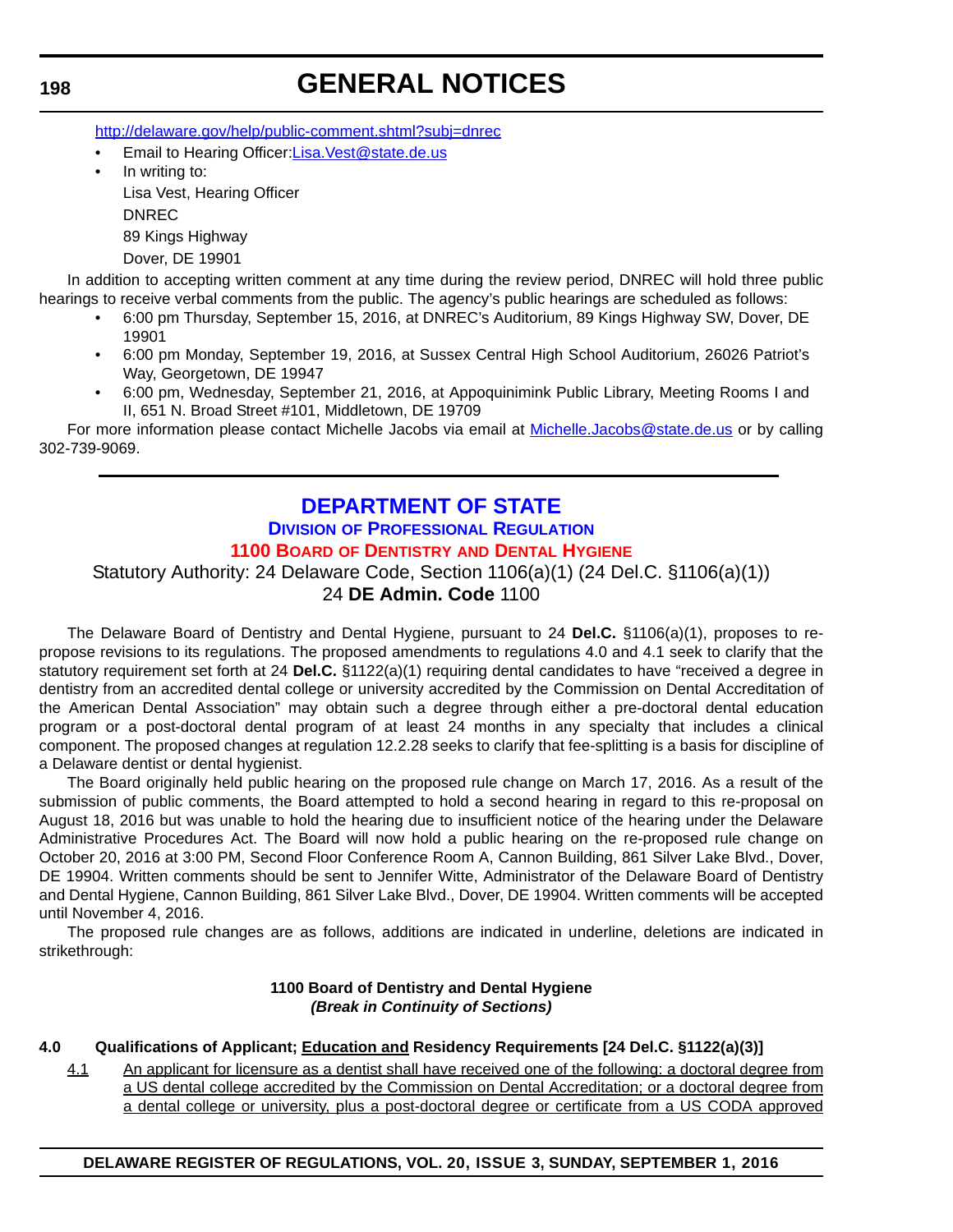specialty program in Oral and Maxillofacial Surgery, Periodontics, Pediatric Dentistry, Endodontics, Orthodontics, or Prosthodontics.

- 4.42 An applicant for licensure as a dentist must have completed 1 year as a dental intern within a general practice residency accredited by the Commission on Dental Accreditation (CODA).
- 4.23 An applicant who has completed a CODA approved specialty residency of 4 years or more will be deemed to have satisfied the general practice residency requirement.
- 4.34 An applicant who has completed a CODA approved specialty residency of less than 4 years must demonstrate that the specialty residency program meets the following criteria:
	- 4.3.14.1 The program must meet the goals, objectives, proficiencies and competencies set forth in Standard 2.4 of the CODA Accreditation Standards for Advanced Education Programs in General Practice Residency, ©2007.
	- 4.3.24.2 The program must include a rotation of at least 70 hours in anesthesia and a rotation of at least 70 hours in medicine.
- 4.45 An applicant for licensure as a dentist by reciprocity who has had at least 3 years of active dental practice in another state or territory of the United States is not required to provide evidence of a general practice or specialty residency.
	- 4.4.4.5.1 Active practice shall be defined as an average of at least 1000 hours of direct patient care per year. Satisfactory evidence of active practice may include, but is not limited to, W-2 forms, 1099 forms, tax returns, and/or written verification of hours from the dental practice administrator. The Board reserves the right to request supplemental verification and to reject incomplete documentation.
- 4.56 An applicant for licensure as a dental hygienist by reciprocity must demonstrate active practice during 3 of the 5 years immediately preceding the application in the state in which the applicant currently is or has been licensed.
	- 4.5.1<sub>6.1</sub> Active practice shall be defined as an average of at least 350 hours of direct patient care per year. Satisfactory evidence of active practice may include, but is not limited to, W-2 forms, 1099 forms, tax returns, and/or written verification of hours from the dental practice administrator. The Board reserves the right to request supplemental verification and to reject incomplete documentation.

#### *(Break in Continuity of Sections)*

#### **12.0 Unprofessional Conduct Defined**

#### *(Break in Continuity Within Section)*

12.2 Unprofessional conduct shall include but is not limited to the following:

#### *(Break in Continuity Within Section)*

12.2.28 Knowingly making or receiving any payment to another dentist, dental hygienist, or employee of a dental office of a dental office or to divide or split any fee received for professional services for directly bringing or referring a patient. Furthermore, a corporation cannot be established to evade the above regulation.

### **DIVISION [OF PROFESSIONAL REGULATION](http://dpr.delaware.gov/) 3800 BOARD [OF DIETETICS/NUTRITION](#page-4-0)**

### Statutory Authority: 24 Delaware Code, Section 3805(1) (24 **Del.C.** §3805(1)) 24 **DE Admin. Code** 3800

The Delaware Board of Dietetics/Nutrition, pursuant to 24 **Del.C.** §3805(11), proposes to revise its regulations. The proposed amendments to the regulations seek to clarify and provide more detailed information regarding the use of telehealth for the provision of dietetics and nutrition services.

The Board originally scheduled a hearing on this matter for August 12, 2016 at 1:30 p.m., but was unable to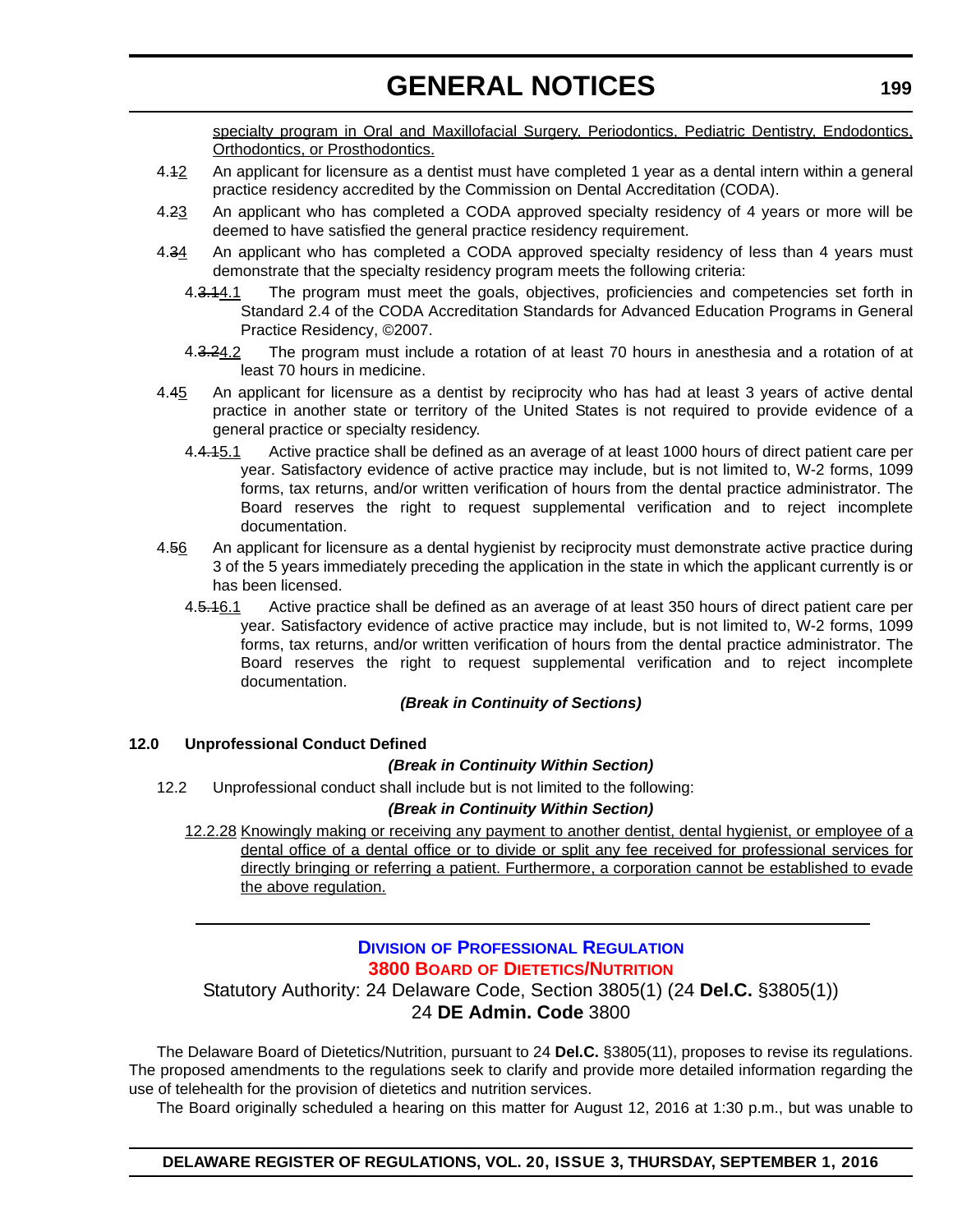#### **200**

# **GENERAL NOTICES**

hold the hearing due to insufficient notice of the hearing under the Delaware Administrative Procedures Act. The Board will now hold a public hearing on the proposed rule change on November 4, 2016 at 1:30 p.m., in the Second Floor Conference Room B, Cannon Building, 861 Silver Lake Blvd., Dover, DE 19904. Written comments should be sent to LaTonya Brown, Administrator of the Delaware Board of Dietetics/Nutrition, Cannon Building, 861 Silver Lake Blvd, Dover, DE 19904. Written comments will be accepted until November 21, 2016.

The proposed additions are indicated in underline:

### **9.0 Telehealth**

- 9.1 Telehealth is the use of electronic communications to provide and deliver a host of health-related information and health-care services, including dietetics and nutrition-related information and services, over large and small distances. Telehealth encompasses a variety of health care and health promotion activities, including education, advice, reminders, interventions, and monitoring of interventions.
- 9.2 The licensed dietitian/nutritionist (referred to as "licensee" for the purpose of this Board Rule) who provides treatment through telehealth shall meet the following requirements:
	- 9.2.1 Location of patient during treatment through telehealth
		- 9.2.1.1 The licensee shall have an active Delaware license in good standing to practice telehealth in the state of Delaware.
		- 9.2.1.2 Licensees understand that this rule does not provide licensees with authority to practice telehealth to clients located in any jurisdiction other than Delaware, and licensees bear responsibility for complying with laws, rules, and/or policies for the practice of telehealth set forth by other jurisdictional boards dietetics and nutrition.
		- 9.2.1.3 Licensees practicing telehealth shall comply with all of these rules of professional conduct and with requirements incurred in state and federal statutes relevant to the practice of dietetics and nutrition.
	- 9.2.2 Informed consent
		- 9.2.2.1 Before services are provided through telehealth, the licensee shall obtain written, informed consent from the patient, or other appropriate person with authority to make health care treatment decisions for the patient. At minimum, the informed consent shall inform the patient and document acknowledgement of the risk and limitations of:
			- 9.2.2.1.1 The use of electronic communications in the provision of care;
			- 9.2.2.1.2 The potential breach of confidentiality, or inadvertent access, of protected health information using electronic communication in the provision of care; and
			- 9.2.2.1.3 The potential disruption of electronic communication in the use of telehealth.
	- 9.2.3 Confidentiality: The licensee shall ensure that the electronic communication is secure to maintain confidentiality of the patient's medical information as required by the Health Insurance Portability and Accountability Act (HIPAA) and other applicable Federal and State laws. Confidentiality shall be maintained through appropriate processes, practices and technology, including disposal of electronic equipment and data.
	- 9.2.4 Competence and scope of practice
		- 9.2.4.1 The licensee shall be responsible for determining and documenting that telehealth is an appropriate level of care for the patient.
		- 9.2.4.2 The licensee shall comply with the Board's law and rules and regulations and all current standards of care requirements applicable to onsite care.
		- 9.2.4.3 The licensee shall limit the practice of telehealth to the area of competence in which proficiency has been gained through education, training and experience.
		- 9.2.4.4 All initial evaluations shall be performed face to face and not through telehealth.
		- 9.2.4.5 The licensee shall document in the file or record which services were provided by telehealth.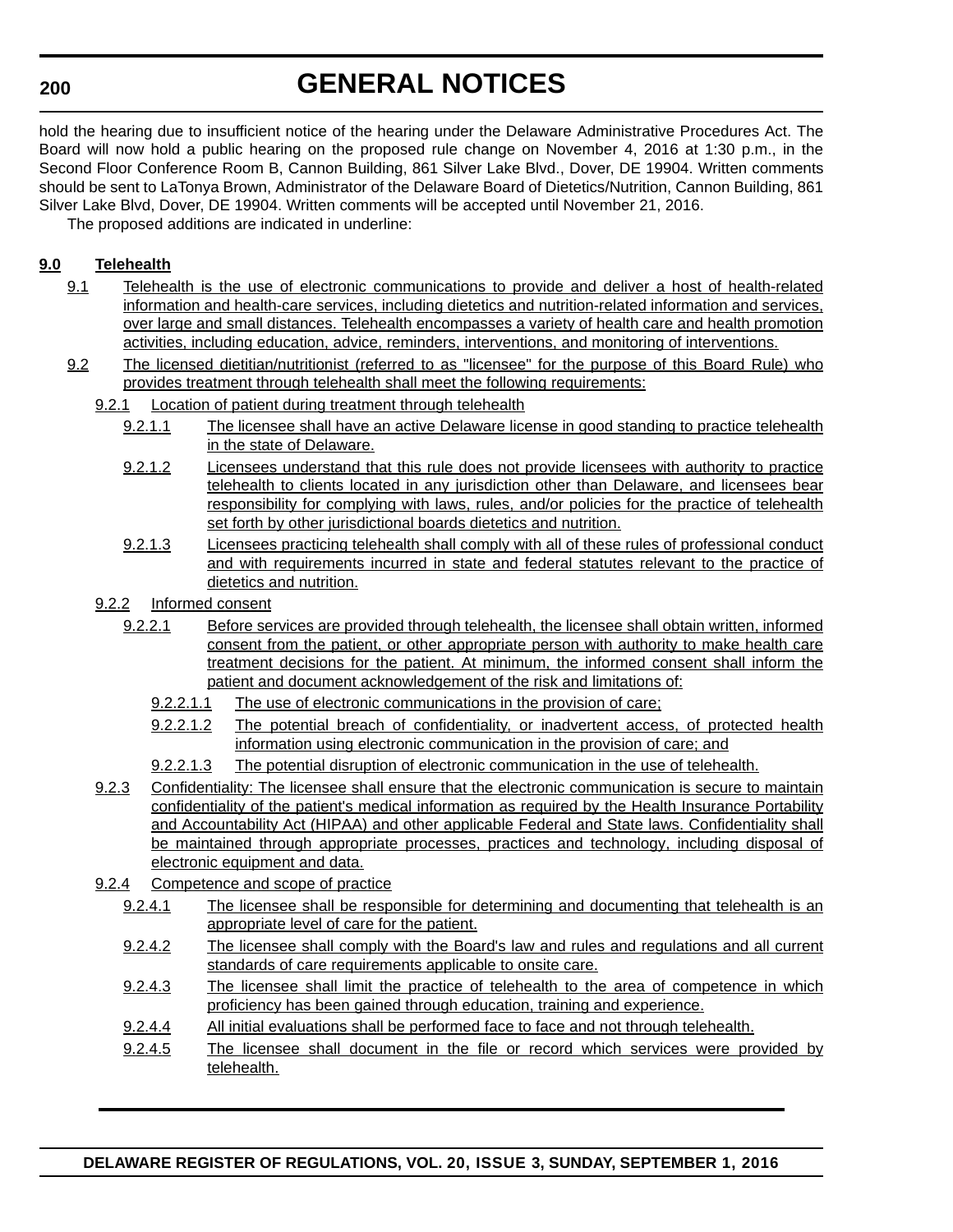### **[DEPARTMENT OF EDUCATION](http://www.doe.k12.de.us/) [PUBLIC NOTICE](#page-4-0)**

The State Board of Education will hold its monthly meeting on Thursday, September 15, 2016 at 1:00 p.m. in the Townsend Building, Dover, Delaware.

### **[DEPARTMENT OF INSURANCE](http://www.delawareinsurance.gov/) OFFICE OF THE COMMISSIONER [PUBLIC NOTICE](#page-4-0)**

**304 Standards and Commissioner's Authority for Companies Deemed to be in Hazardous Financial Condition**

INSURANCE COMMISSIONER KAREN WELDIN STEWART hereby gives notice of proposed Department of Insurance Regulation 304 relating to Standards and Commissioner's Authority for Companies Deemed to be in Hazardous Financial Condition [Formerly Regulation 70]. The docket number for this proposed regulation is 3214.

The proposed amended regulation will bring the current regulation in compliance with the National Association of Insurance Commissioners (NAIC Model Regulation 385, as revised 2008). Model Reg. 385 is needed for accreditation purposes and provides additional standards for consideration by the Insurance Commissioner to determine whether the continued operation of any insurer might be deemed to be hazardous to its policyholders, creditors or the general public. The proposed amendments give the Insurance Commissioner additional authority to issue an order requiring companies deemed to be in hazardous financial condition to take corrective action. These amendments should not pose additional burdens on insurers. The Delaware Code authority for this proposed amended regulation is 18 **Del.C.** §§311, 519, 520, 5901 and 5905; and 29 **Del.C.** Ch. 101.

The Department of Insurance does not plan to hold a public hearing on the proposed amended regulation. The proposed amended regulation appears below and can also be viewed at the Delaware Insurance Commissioner's website at:

http://www.delawareinsurance.gov/departments/documents/ProposedRegs/

Any person can file written comments, suggestions, briefs, and compilations of data or other materials concerning the proposed amended regulation. Any written submission in response to this notice and relevant to the proposed amended regulation must be received by the Department of Insurance no later than 4:30 p.m. EST, Monday, October 3, 2016. Any such requests should be directed to:

Regulatory Specialist Rhonda West Delaware Department of Insurance 841 Silver Lake Boulevard Dover, DE 19904 Phone: (302) 674-7379 Fax: (302) 739-5566 Email: rhonda.west@state.de.us

#### **OFFICE OF [THE COMMISSIONER](http://www.delawareinsurance.gov/) [PUBLIC NOTICE](#page-4-0) 1214 Senior Protection in Annuity Transactions**

INSURANCE COMMISSIONER KAREN WELDIN STEWART hereby gives notice of proposed amended Department of Insurance Regulation 1214 relating to Senior Protection in Annuity Transactions. The docket number for this proposed regulation is 3213.

The proposed amended regulation will bring the current regulation in compliance with the National Association of Insurance Commissioners (NAIC) Model Regulation for Suitability in Annuity Transaction (NAIC Model Reg. 275, as revised December 2010). NAIC Model Reg. 275 requires insurers and producers to establish a system to

**DELAWARE REGISTER OF REGULATIONS, VOL. 20, ISSUE 3, THURSDAY, SEPTEMBER 1, 2016**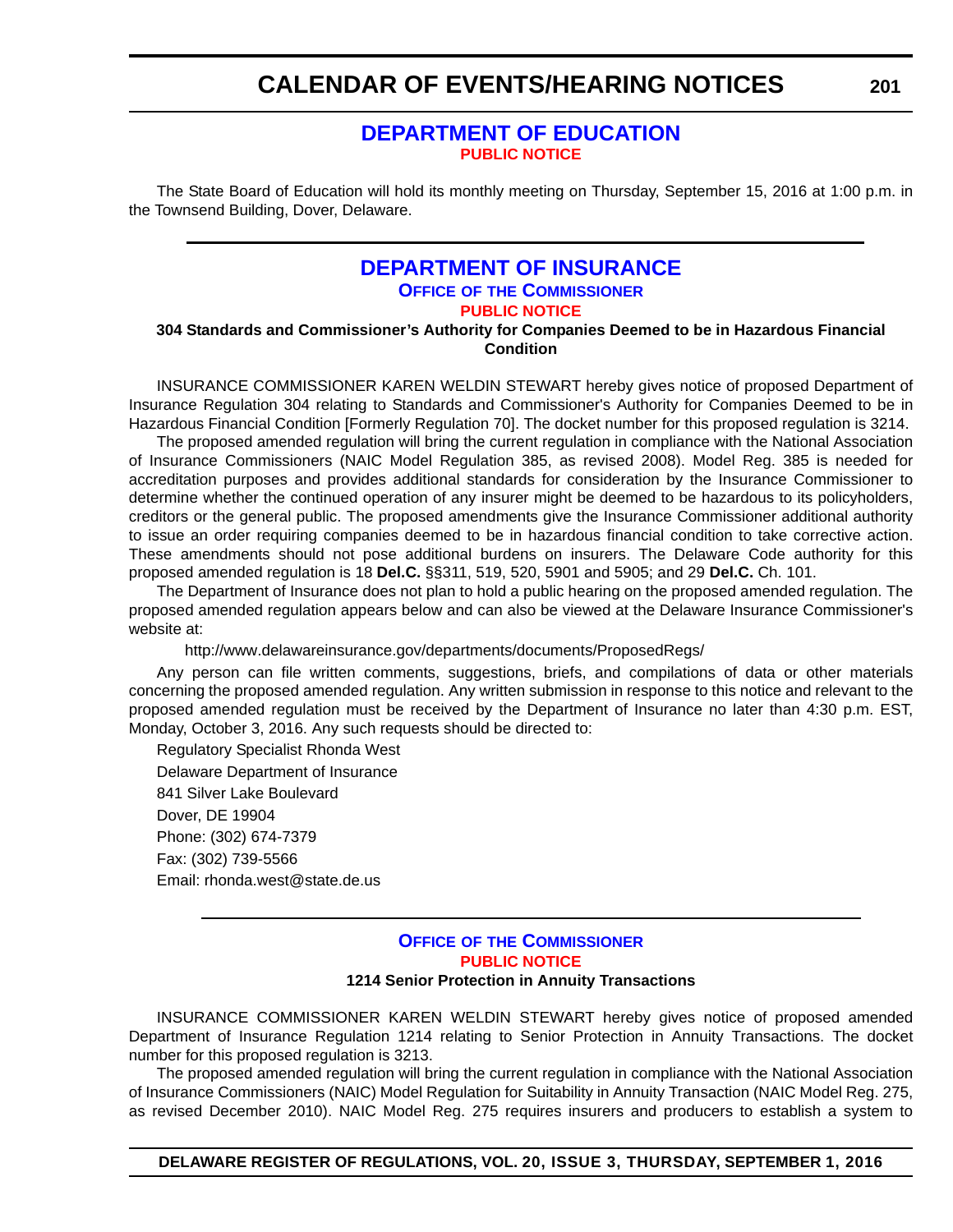supervise recommendations made in the marketing and sale of annuities, regardless of age (which standards are also consistent with the standards imposed by the Financial Industry Regulatory Authority (FINRA)). This proposed amended regulation is good for consumers and should not pose additional burdens on agents as they should already be doing this. The Delaware Code authority for this proposed amended regulation is 18 **Del.C.** §§311, 2304, and 2312; and 29 **Del.C.** Ch. 101.

The Department of Insurance does not plan to hold a public hearing on the proposed amended regulation. The proposed amended regulation appears below and can also be viewed at the Delaware Insurance Commissioner's website at:

http://www.delawareinsurance.gov/departments/documents/ProposedRegs/

Any person can file written comments, suggestions, briefs, and compilations of data or other materials concerning the proposed amended regulation. Any written submission in response to this notice and relevant to the proposed amended regulation must be received by the Department of Insurance no later than 4:30 p.m. EST, Monday, October 3, 2016. Any such requests should be directed to:

Regulatory Specialist Rhonda West Delaware Department of Insurance 841 Silver Lake Boulevard Dover, DE 19904 Phone: (302) 674-7379 Fax: (302) 739-5566 Email: rhonda.west@state.de.us

#### **OFFICE OF [THE COMMISSIONER](http://www.delawareinsurance.gov/) [PUBLIC NOTICE](#page-4-0)**

**1313 Arbitration of Health Insurance Disputes Between Carriers and Providers**

INSURANCE COMMISSIONER KAREN WELDIN STEWART hereby gives notice of proposed Department of Insurance **Regulation 1313** relating to **Arbitration of Health Insurance Disputes Between Carriers and Providers**. The docket number for this proposed regulation is 3253.

The proposed amended regulation amends the current regulation to make the current arbitration provisions applicable to arbitrations conducted pursuant to 18 **Del.C.** §§3371 and 3571S. The Delaware Code authority for this proposed regulation is 18 **Del.C.** §§311, 333, 3371, and 3571S; and 29 **Del.C.** Ch. 101.

The Department of Insurance does not plan to hold a public hearing on the proposed regulation. The proposed regulation appears below and can also be viewed at the Delaware Insurance Commissioner's website at [http://](http://www.delawareinsurance.gov/departments/documents/ProposedRegs/) [www.delawareinsurance.gov/departments/documents/ProposedRegs/](http://www.delawareinsurance.gov/departments/documents/ProposedRegs/).

Any person can file written comments, suggestions, briefs, and compilations of data or other materials concerning the proposed regulation. Any written submission in response to this notice and relevant to the proposed regulation must be received by the Department of Insurance no later than 4:30 p.m. EST, Monday, October 3, 2016. Any such requests should be directed to:

Regulatory Specialist Rhonda West Delaware Department of Insurance 841 Silver Lake Boulevard Dover, DE 19904 Phone: (302) 674-7379 Fax: (302) 739-5566 Email: rhonda.west@state.de.us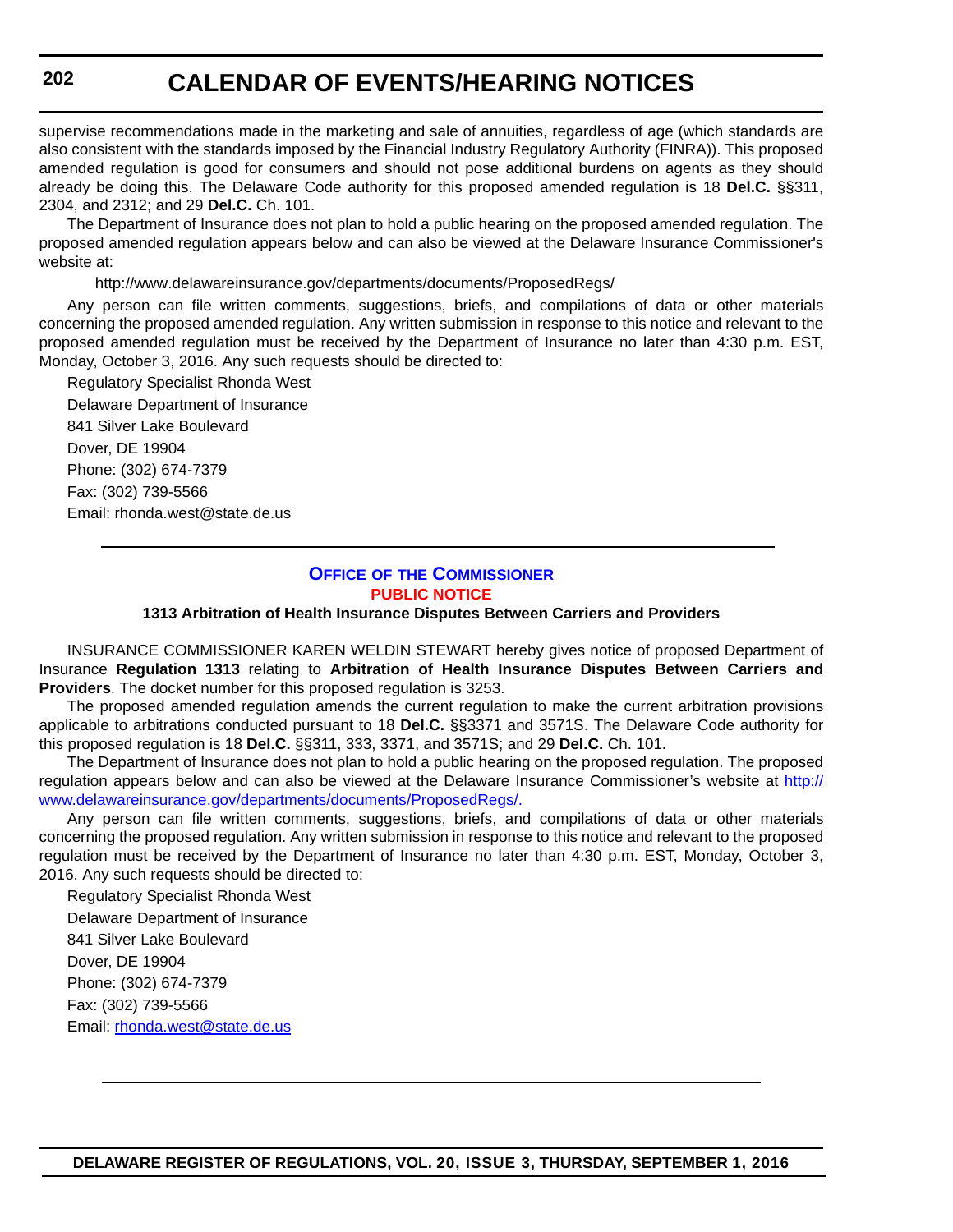### **OFFICE OF [THE COMMISSIONER](http://www.delawareinsurance.gov/) [PUBLIC NOTICE](#page-4-0)**

#### **1317 Network Disclosure and Transparency**

INSURANCE COMMISSIONER KAREN WELDIN STEWART hereby gives notice of proposed Department of Insurance Regulation 1317 relating to Network Disclosure and Transparency. The docket number for this proposed regulation is 3252.

The proposed regulation establishes the standards for the form and content of network disclosures that are required to be made by out-of-network providers and the written consent that must be obtained by such a provider prior to balance billing an insured. The proposed regulation also requires health insurers to maintain and publish accurate, complete and up-to-date provider directories and to make those directories easily accessible to covered persons. The Delaware Code authority for this proposed regulation is 18 **Del.C.** §§3371 and 3571S; and 29 **Del.C.** Ch. 101.

The Department of Insurance does not plan to hold a public hearing on the proposed regulation. The proposed regulation appears below and can also be viewed at the Delaware Insurance Commissioner's website at:

http://www.delawareinsurance.gov/departments/documents/ProposedRegs/

Any person can file written comments, suggestions, briefs, and compilations of data or other materials concerning the proposed amended regulation. Any written submission in response to this notice and relevant to the proposed amended regulation must be received by the Department of Insurance no later than 4:30 p.m. EST, Monday, October 3, 2016. Any such requests should be directed to:

Regulatory Specialist Rhonda West Delaware Department of Insurance 841 Silver Lake Boulevard Dover, DE 19904 Phone: (302) 674-7379 Fax: (302) 739-5566 Email: rhonda.west@state.de.us

### **[DEPARTMENT OF SAFETY AND HOMELAND SECURITY](http://dsp.delaware.gov/) DIVISION OF STATE POLICE**

#### **1300 BOARD OF EXAMINERS OF PRIVATE INVESTIGATORS & PRIVATE SECURITY AGENCIES [PUBLIC NOTICE](#page-4-0)**

Notice is hereby given that the Board of Examiners of Private Investigators and Private Security Agencies, in accordance with 24 **Del.C.** Ch. 13 proposes to amend the following adopted rule in 24 **DE Admin. Code** 1300 Board of Examiners of Private Investigators and Private Security Agencies: Rule 1.0 - Firearms Policy - clarifies the waiver of the 40 hour course, changing of weapons and makes firearms licenses valid for only one year; and Rule 4.0 - Training Requirements - clarifying the issue of an individual that violates the academic integrity while testing for the training and re-structures the mandatory training. If you wish to view the complete Rules, contact Ms. Peggy Anderson at (302) 672-5304. Any persons wishing to present views may submit them in writing, by October 3, 2016, to Delaware State Police, Professional Licensing, P.O. Box 430, Dover, DE 19903. The Board will hold its quarterly meeting Wednesday, October 19, 2016, 10:00am, at the Tatnall Building, 150 Martin Luther King, Jr. Boulevard South, Room 112, Dover, DE.

### **DIVISION [OF STATE POLICE](http://dsp.delaware.gov/)**

### **2400 BOARD OF EXAMINERS OF CONSTABLES [PUBLIC NOTICE](#page-4-0)**

Notice is hereby given that the Board of Examiners of Constables, in accordance with 10 **Del.C.** Ch. 27

**DELAWARE REGISTER OF REGULATIONS, VOL. 20, ISSUE 3, THURSDAY, SEPTEMBER 1, 2016**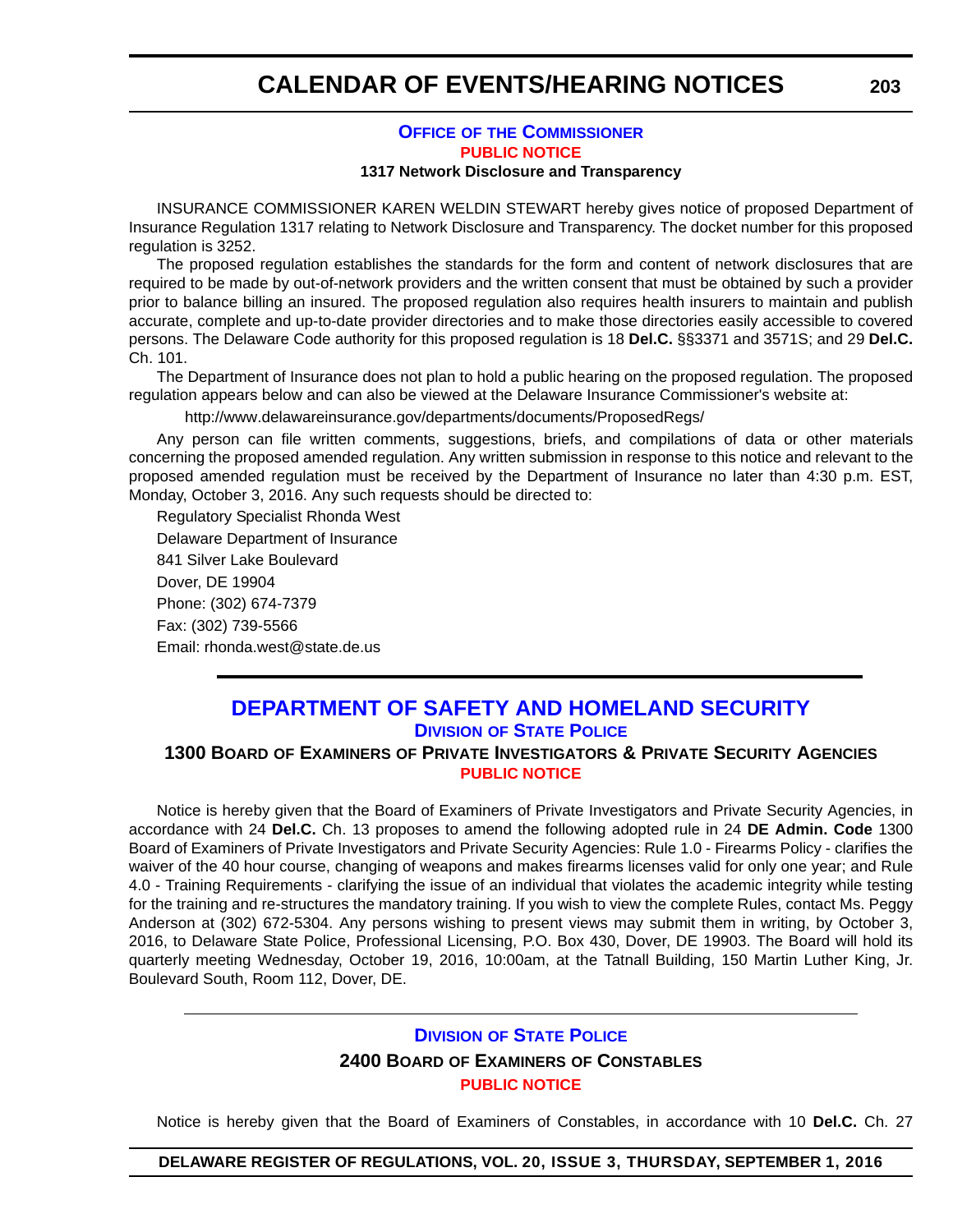proposes to amend the following adopted rules in 24 **DE Admin. Code** 2400 Constables: Rule 1.0 – Licensing – clarifies who is exempt from the Academy and MMPI or PAI and who is not; Rule 5.0 – Firearms Policy – clarifies the waiver of the 40 hour course, changing of weapons and makes firearms licenses valid for only one year; 9.0 – Minimum Training Standards and In-Service Training – removed DTCC as the sole entity to teach the courses. If you wish to view the complete Rules, contact Ms. Peggy Anderson at 302-672-5304. Any persons wishing to present views may submit them in writing, by October 3, 2016, to Delaware State Police, Professional Licensing Section, P. O. Box 430, Dover, DE 19903. The Board will hold a meeting in December 2016, at the Tatnall Building, 150 Martin L. King, Jr. Boulevard South, Room 112, Dover, DE.

#### **DIVISION [OF STATE POLICE](http://dsp.delaware.gov/) 5500 BAIL ENFORCEMENT AGENTS [PUBLIC NOTICE](#page-4-0)**

Notice is hereby given that the Board of Examiners of Bail Enforcement Agents, in accordance with 24 **Del.C.** Ch. 55 proposes to amend the following adopted rule in 24 **DE Admin. Code** 5500 Bail Enforcement Agents: Rule 4.0 – Firearms Policy – clarifies the waiver of the 40 hour course, changing of weapons and makes firearms licenses valid for only one year. If you wish to view the complete Rule, contact Ms. Peggy Anderson at (302) 672- 5304. Any persons wishing to present views may submit them in writing, by October 3, 2016, to Delaware State Police, Professional Licensing Section, P.O. Box 430, Dover, DE 19903. The Board will hold its quarterly meeting Tuesday, November 15, 2016, 10:00am, at the Tatnall Building, 150 Martin Luther King, Jr. Boulevard South, Room 112, Dover, DE.

### **[DEPARTMENT OF STATE](http://dpr.delaware.gov/) DIVISION OF PROFESSIONAL REGULATION 3300 BOARD OF VETERINARY MEDICINE [PUBLIC NOTICE](#page-4-0)**

Pursuant to 24 **Del.C.** §3306(a)(1), the Board of Veterinary Medicine ("Board") has proposed revisions to its rules and regulations.

A public hearing will be held on October 11, 2016 at 1:00 p.m. in the second floor conference room A of the Cannon Building, 861 Silver Lake Boulevard, Dover, Delaware, where members of the public can offer comments. Anyone wishing to receive a copy of the proposed rules and regulations may obtain a copy from the Board of Veterinary Medicine, 861 Silver Lake Boulevard, Dover, Delaware 19904. Persons wishing to submit written comments may forward these to the Board at the above address. Pursuant to 29 **Del.C.** §10118(a), the final date to receive written comments will be October 26, 2016, which is 15 days following the public hearing. The Board will deliberate on all of the public comments at its next regularly scheduled meeting, at which time the Board will decide whether to adopt the revisions as proposed.

The Board proposes a new Section 2.0 to address euthanasia of animals held in shelter, as set forth in 16 **Del.C.** §3004F. Other Sections are revised accordingly to accommodate the specific legal requirements pertaining to shelter animals. The Board also proposes requiring proof of continuing education hours for individuals who do not apply for licensure within the two-year period following examination. In addition, various Sections are amended to clarify the requirements for license renewal, reinstatement and inactive status. Typographical errors are corrected and the rules and regulations are re-numbered to accommodate the new Section 2.0.

A public hearing on proposed revisions was originally scheduled for April 12, 2016. However, prior to the hearing, the Board decided to revise the rules and regulations further. The Board therefore withdrew the rules and regulations published in the March 1, 2016 *Register of Regulations*, Volume 19, Issue 9.

The revised rules and regulations were published in the May 1, 2016 *Register of Regulations*, Volume 19, Issue 11. However, due to formatting errors in the marked-up submission, the rules and regulations will be published again with an October 11, 2016 hearing. There are no new revisions, other than correction of the formatting errors noted herein.